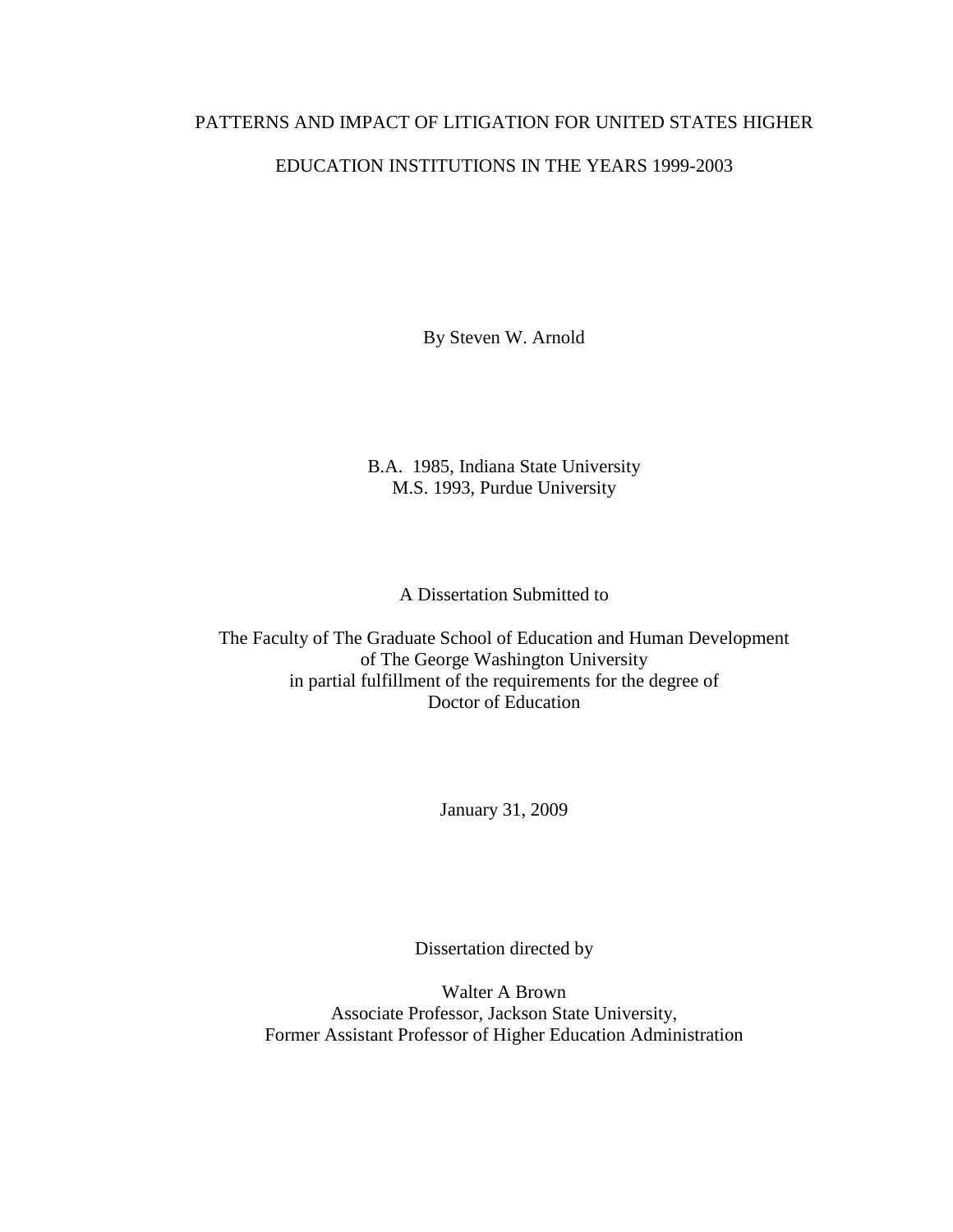The Graduate School of Education and Human Development of The George Washington University certifies that Steven W. Arnold has passed the Final Examination for the degree of Doctor of Education as of January 31, 2009. This is the final and approved form of the dissertation.

# PATTERNS AND IMPACT OF LITIGATION FOR UNITED STATES HIGHER EDUCATION INSTITUTIONS IN THE YEARS 1999-2003

Steven W. Arnold

Dissertation Research Committee

Walter A. Brown, Associate Professor, Jackson State University, Former Assistant Professor of Higher Education Administration, Dissertation **Director** 

Gary J. Confessore, Professor Emeritus of Higher Education Administration, Committee Member

Henry I. Willett, Associate Professor Emeritus of Education Administration, Committee Member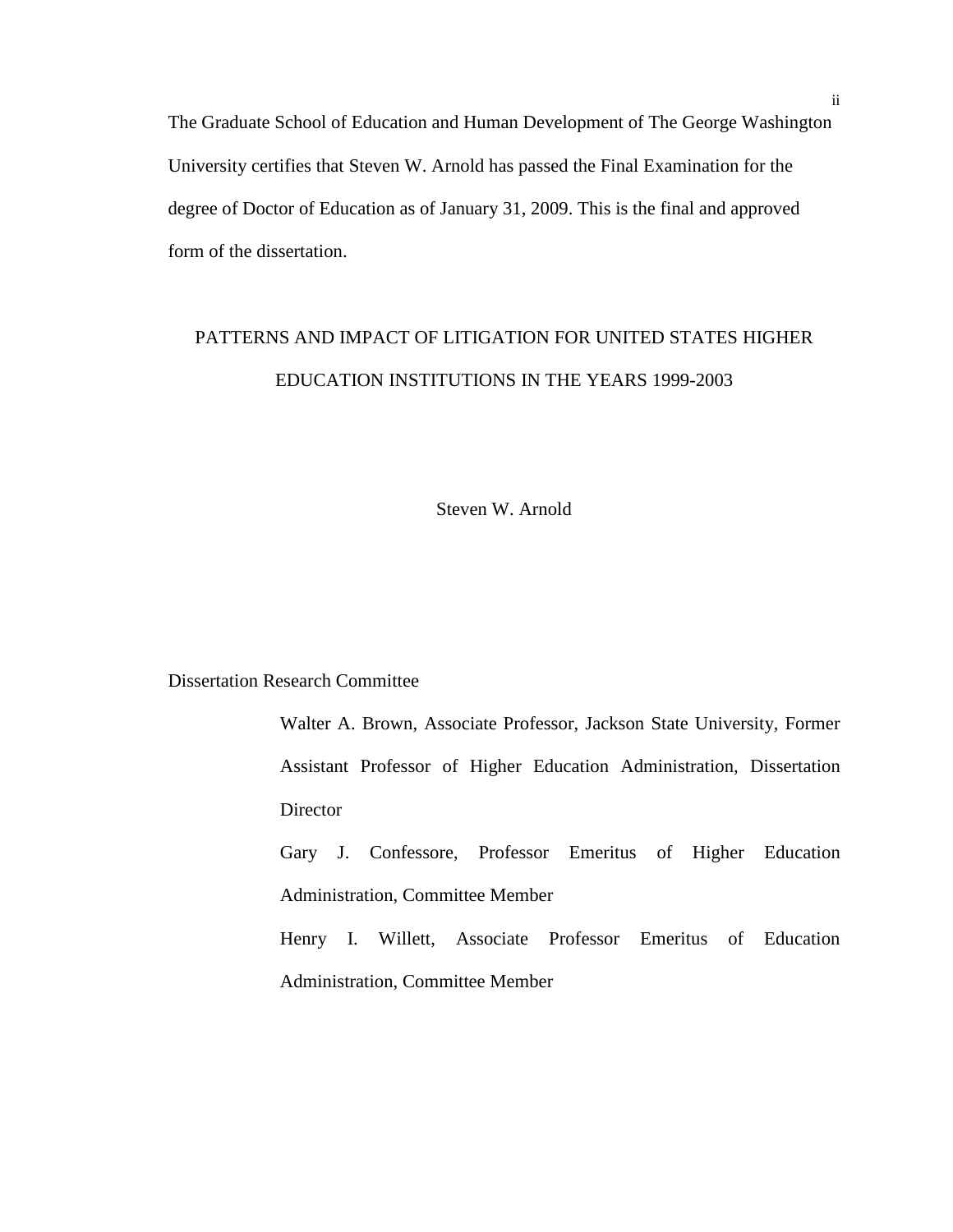## Dedication

 This dissertation is dedicated to my parents. It is dedicated to the memory of my father, James W. Arnold, who cared greatly about my education. He always treated my education as one of his highest priorities. This work is also dedicated to my mother, Nancy Arnold, who continues to inspire me to continue to learn.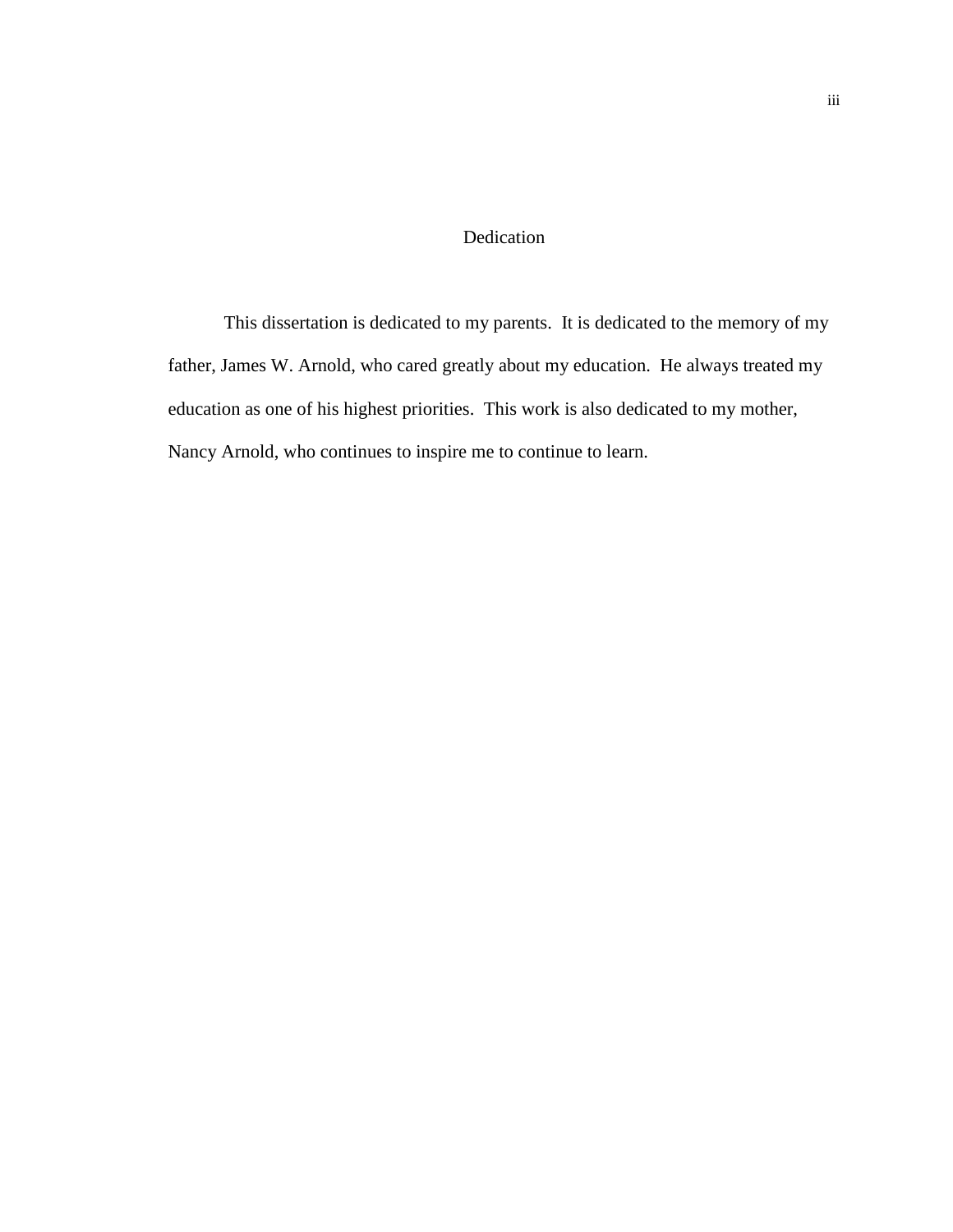#### Acknowledgements

 This project would not have been completed without the assistance and support of many people. Dr. Mark Workman and Dr. Roy Hyle of Thomas Nelson Community College deserve special thanks for their inspiration and collegiality. They have served as my role models along this path.

 I also should acknowledge the academic leaders who generously gave of their own time to speak with me and answer my questions. Without their assistance, this project could not have been completed.

 Special thanks also go to the library staffs of the George Washington University, the Law School of the College of William and Mary, and the Law School of Indiana University.

 I should also thank my colleagues at Ivy Tech. They include Dr. Sengyong Lee, Sara Cote, Melissa Horton, and Katie Noel. Special thanks go to Bryan Newton, Esq., and Dr. Peter Kornya for technical assistance.

I appreciate the input and stimulating discussion of Dr. El-Khawas.

 Finally, and most importantly, I wish to thank the members of my dissertation committee. Dr. Walter Brown, who served as chair of the committee, provided a great deal of time and insight. Often, I believe he had more faith in me and I had in myself. Dr. Gary Confessore provided insight into different viewpoints. I am grateful to have benefited from his experience and insight. Dr. Henry Willett taught me a great deal about higher education law. In doing so, he has cultivated my interest in this subject.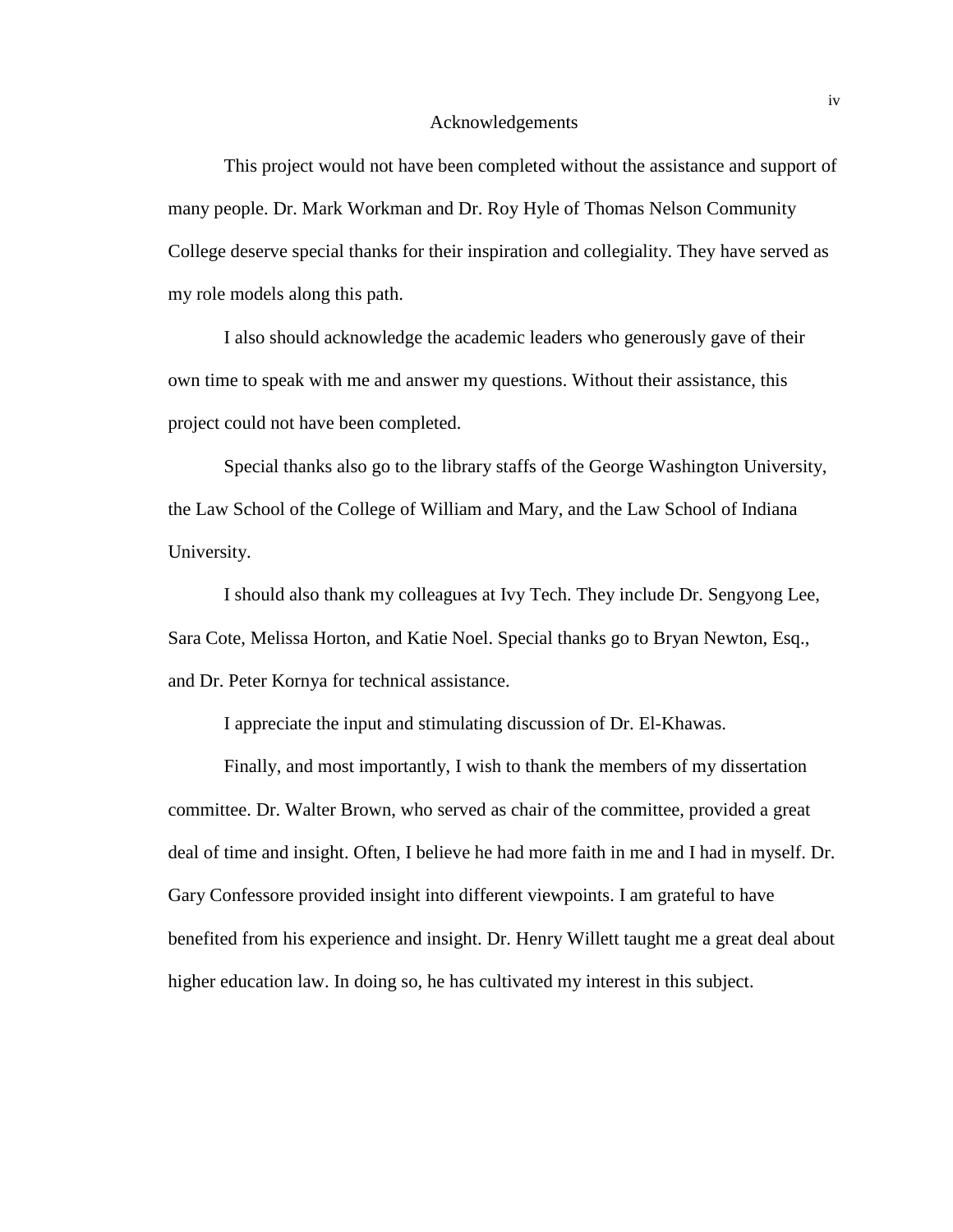#### Abstract of Dissertation

## Patterns and Impact of Litigation for United States Higher Education Institutions in the years 1999-2003

The purpose of this two-phase, sequential mixed method study is to understand the state of higher education law in the years 1999-2003. It is to find trends in the body of higher education case law that occurred during that period and seek underlying causes for those trends. It is also to gauge the change that has resulted on campus during that period as a result of case law.

 In the first part of the study, 1678 legal cases were obtained from the West's Education Law Reporter. Only cases dealing with United States higher education institutions were considered. Each case was reviewed. Facts about each case were tabulated and compared to a previous study. The facts gathered for each case include state, court system, type of case, issue, role of the college, Carnegie class of college, identity of the non-college litigant, and prevailing party. A Chi-square analysis was performed using the Carnegie classifications. Issues that were found often in this part were carried to the second part.

 In the second part of the study, ten questions were generated based on the results found in the first section. The questions were posed to twenty-five officers at United States higher education institutions. The officers represent a variety of colleges from several Carnegie classifications. The responses provided by these officers provided an insight into the changes caused by these cases. The change is presented using the conceptual framework of the evolutionary model as reported by Kezar.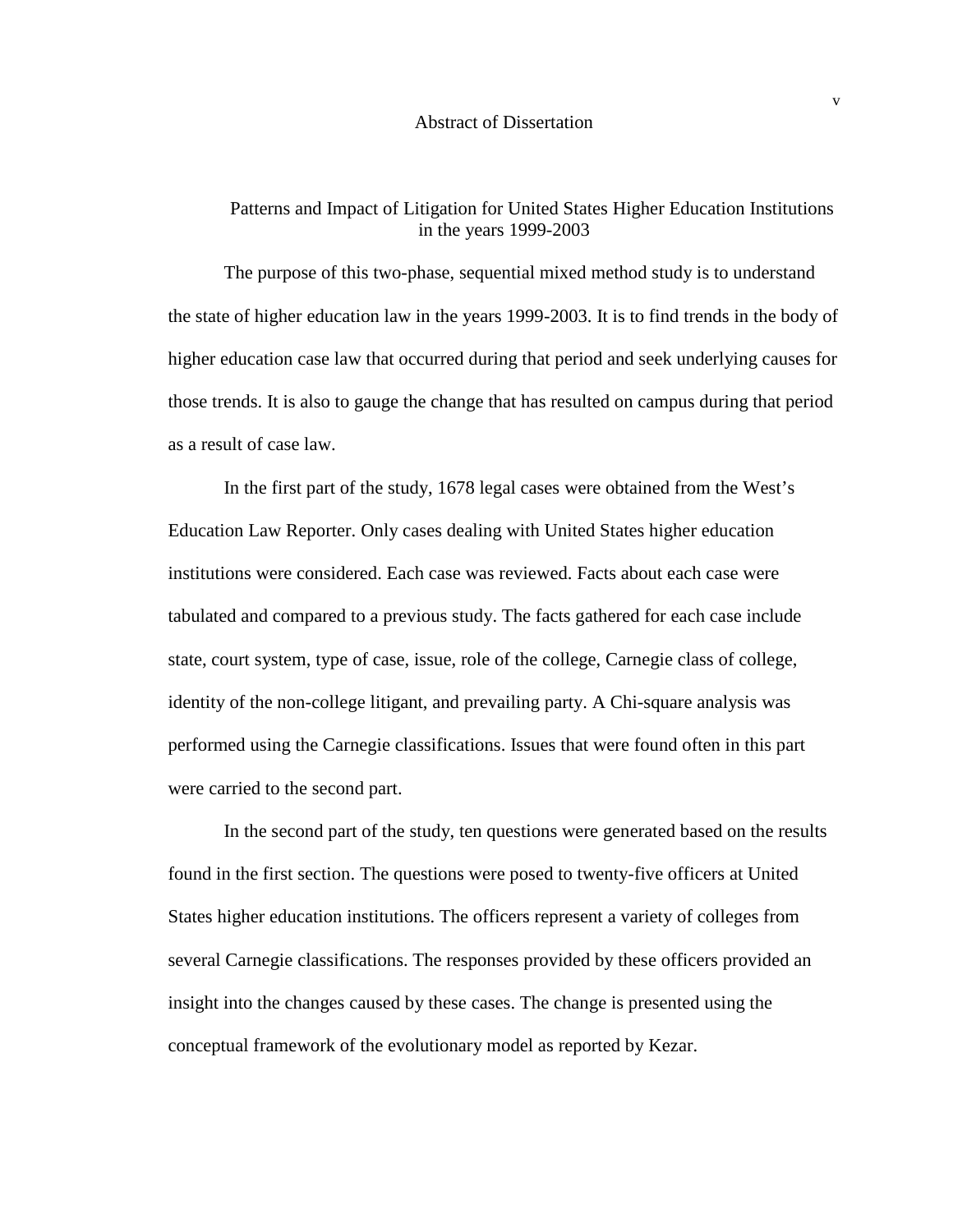# Table of Contents

| 22<br>Limitations. |
|--------------------|
|                    |
|                    |
|                    |
|                    |
|                    |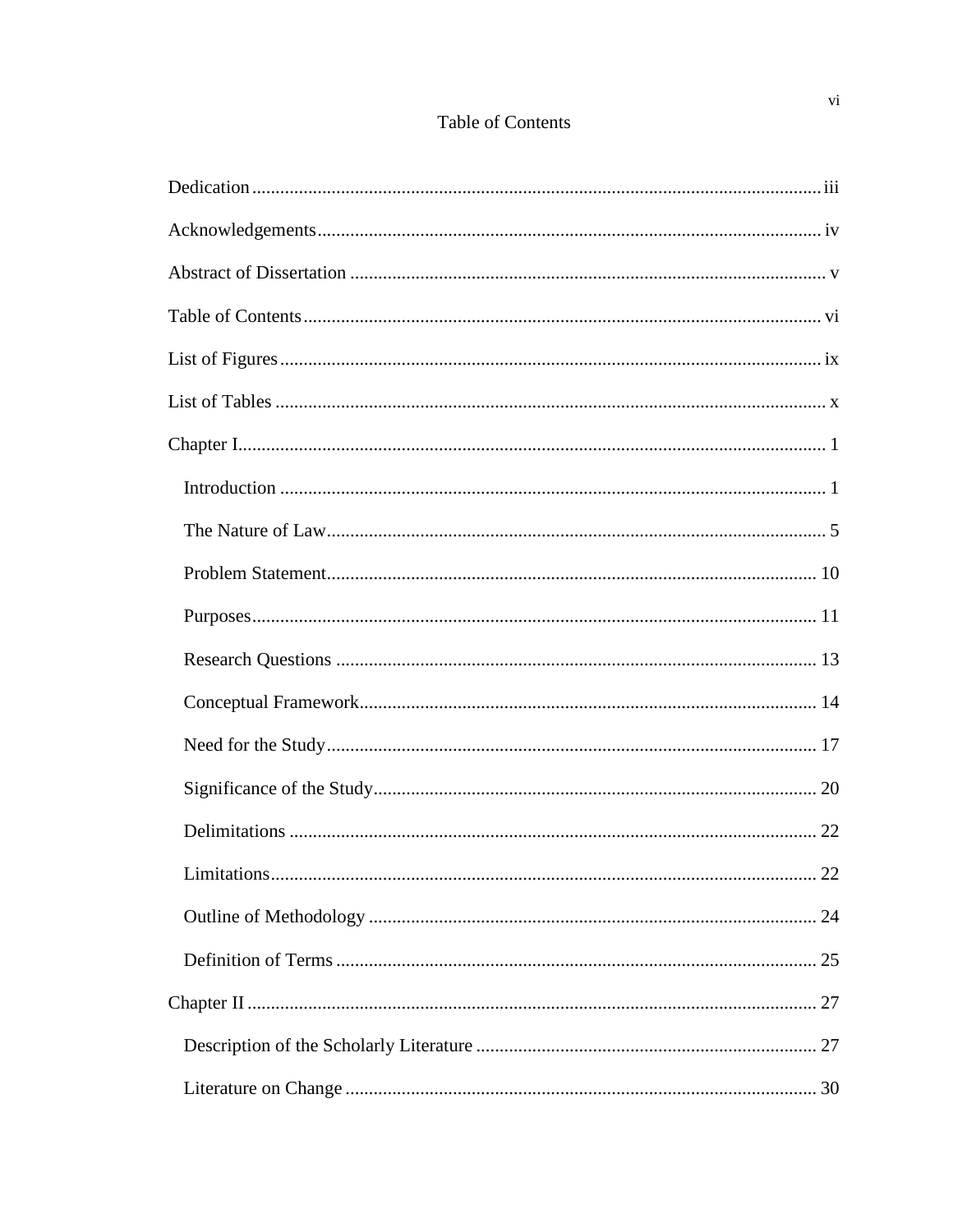| vii |
|-----|
|     |
|     |
|     |
|     |
|     |
|     |
|     |
|     |
|     |
|     |
|     |
|     |
|     |
|     |
|     |
|     |
|     |
|     |
|     |
|     |
|     |
|     |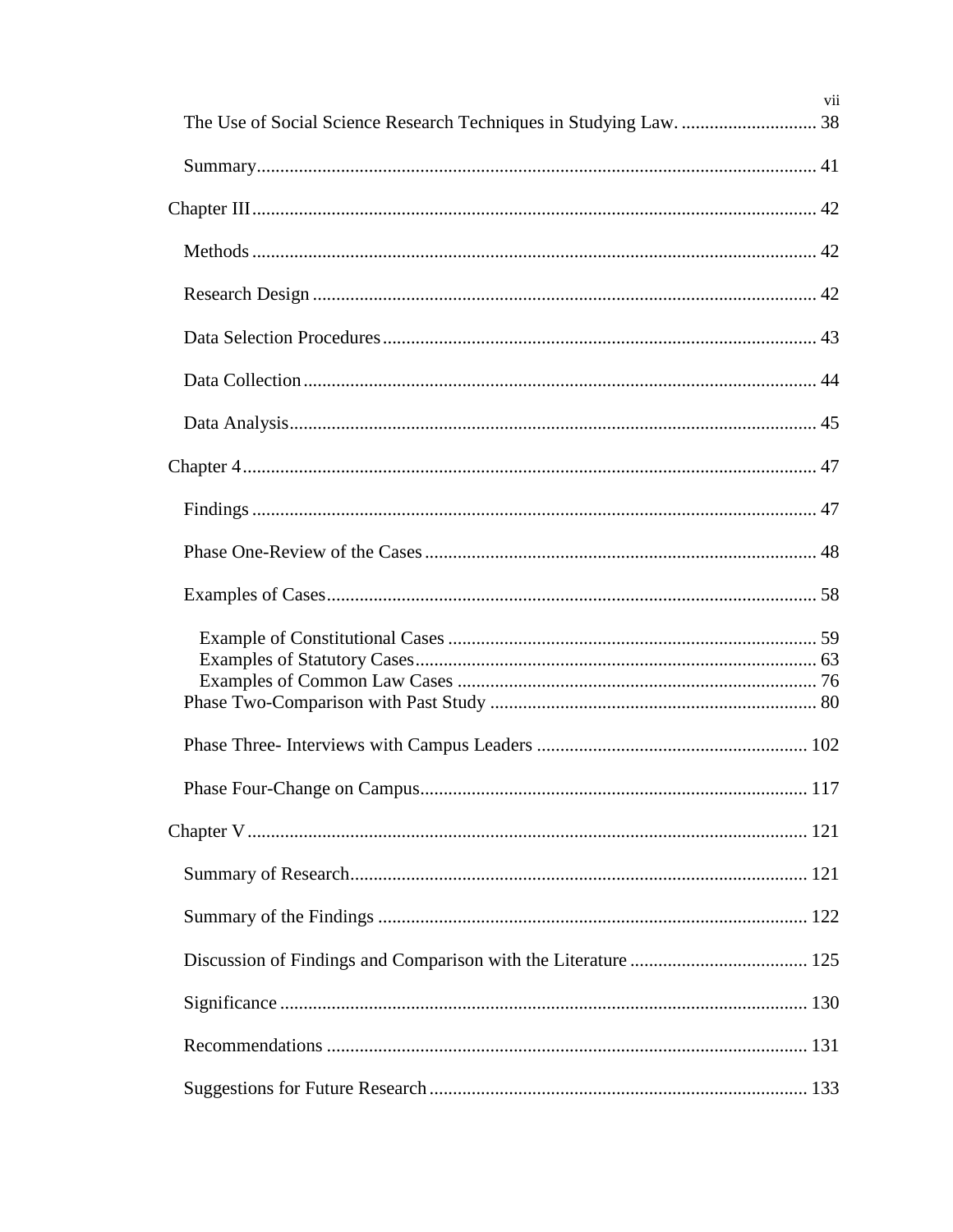| <b>Viii</b> |
|-------------|
|             |
|             |
|             |
|             |
|             |
|             |
|             |
|             |
|             |
|             |
|             |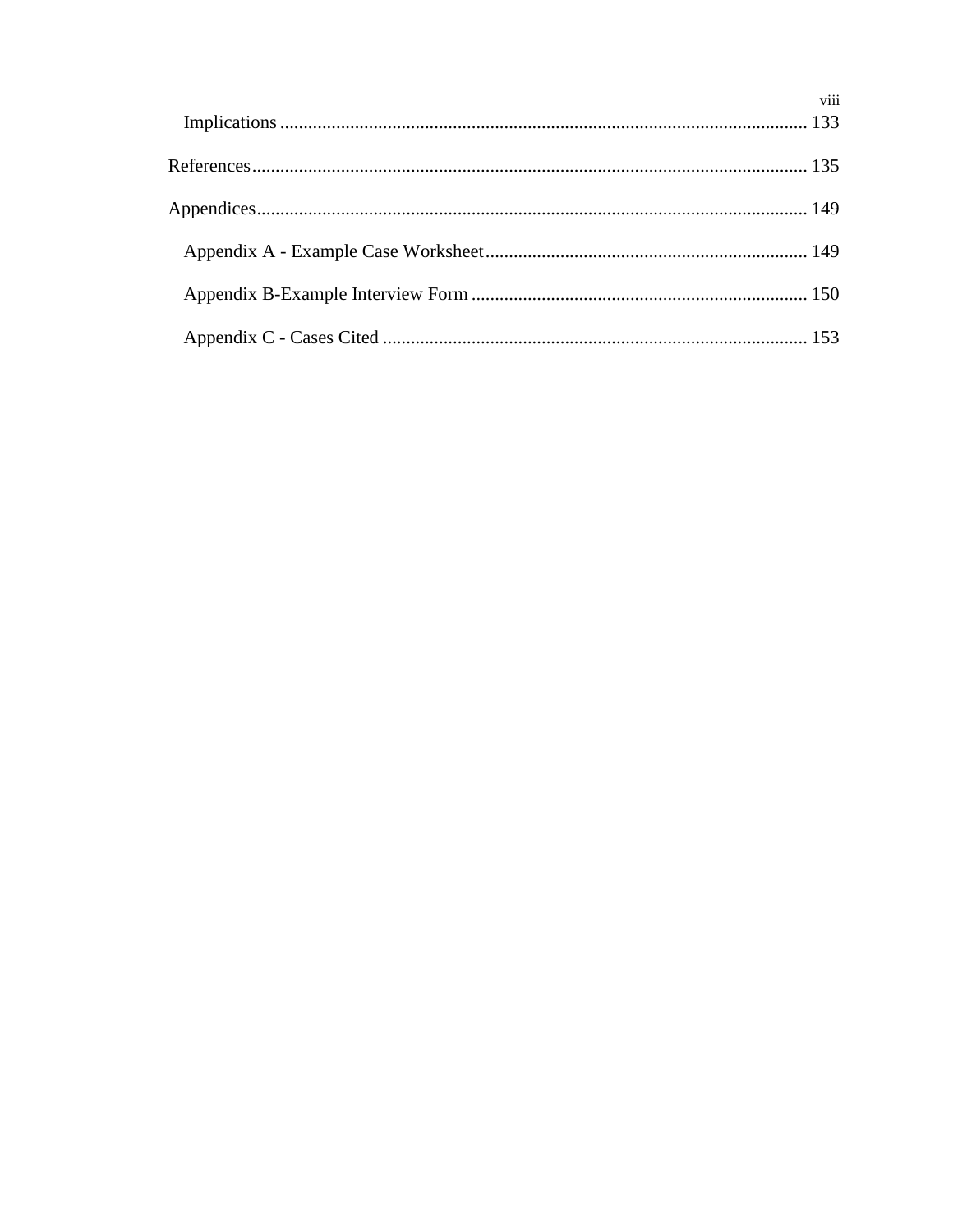| <i>Figure 1.</i> Total Number of Cases Involving Institutions of Higher Education  12 |  |  |
|---------------------------------------------------------------------------------------|--|--|
|                                                                                       |  |  |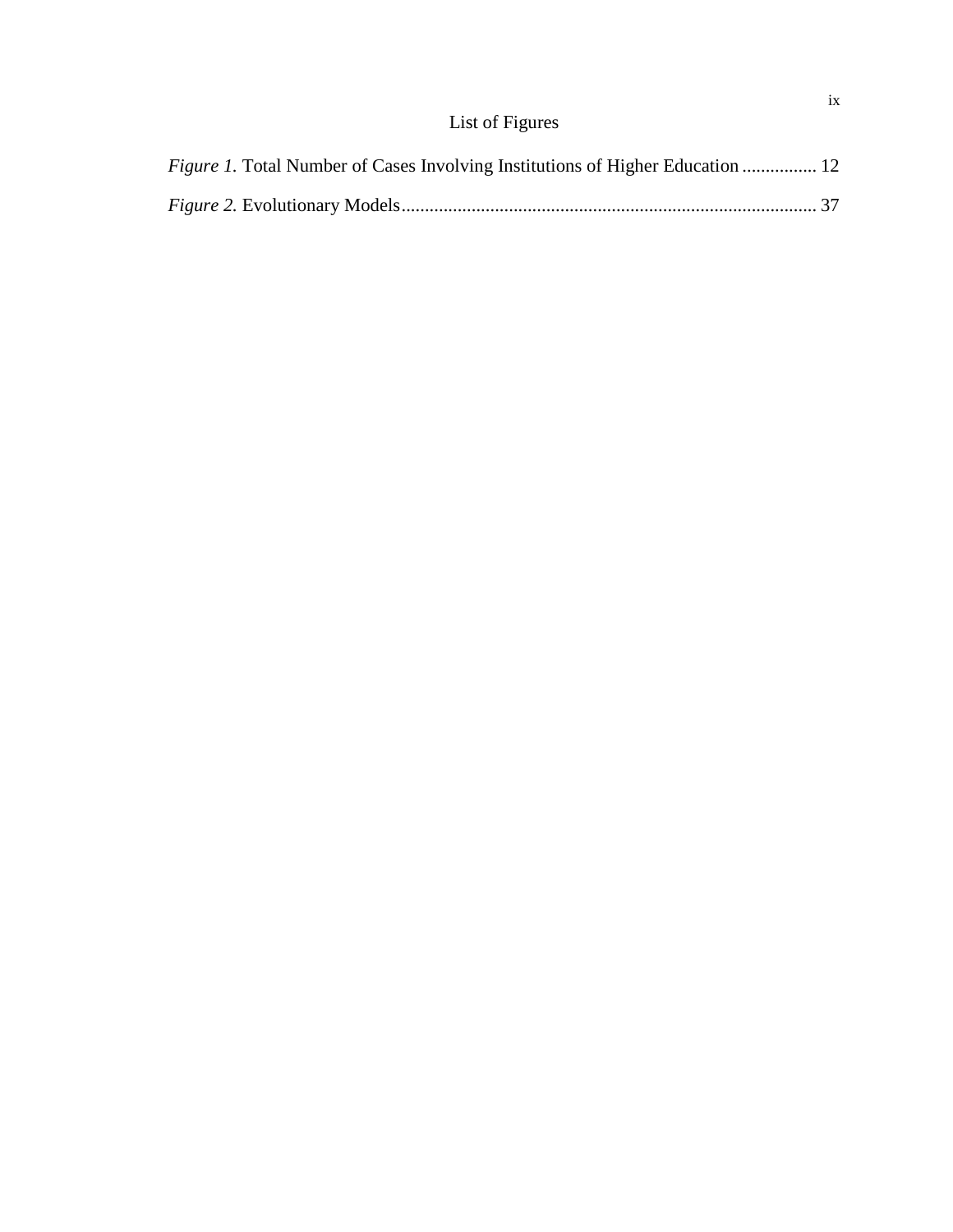# List of Tables

| Table 17. Percentages of Cases, Schools, and Enrollment by Carnegie Class97 |
|-----------------------------------------------------------------------------|
|                                                                             |
|                                                                             |
|                                                                             |
|                                                                             |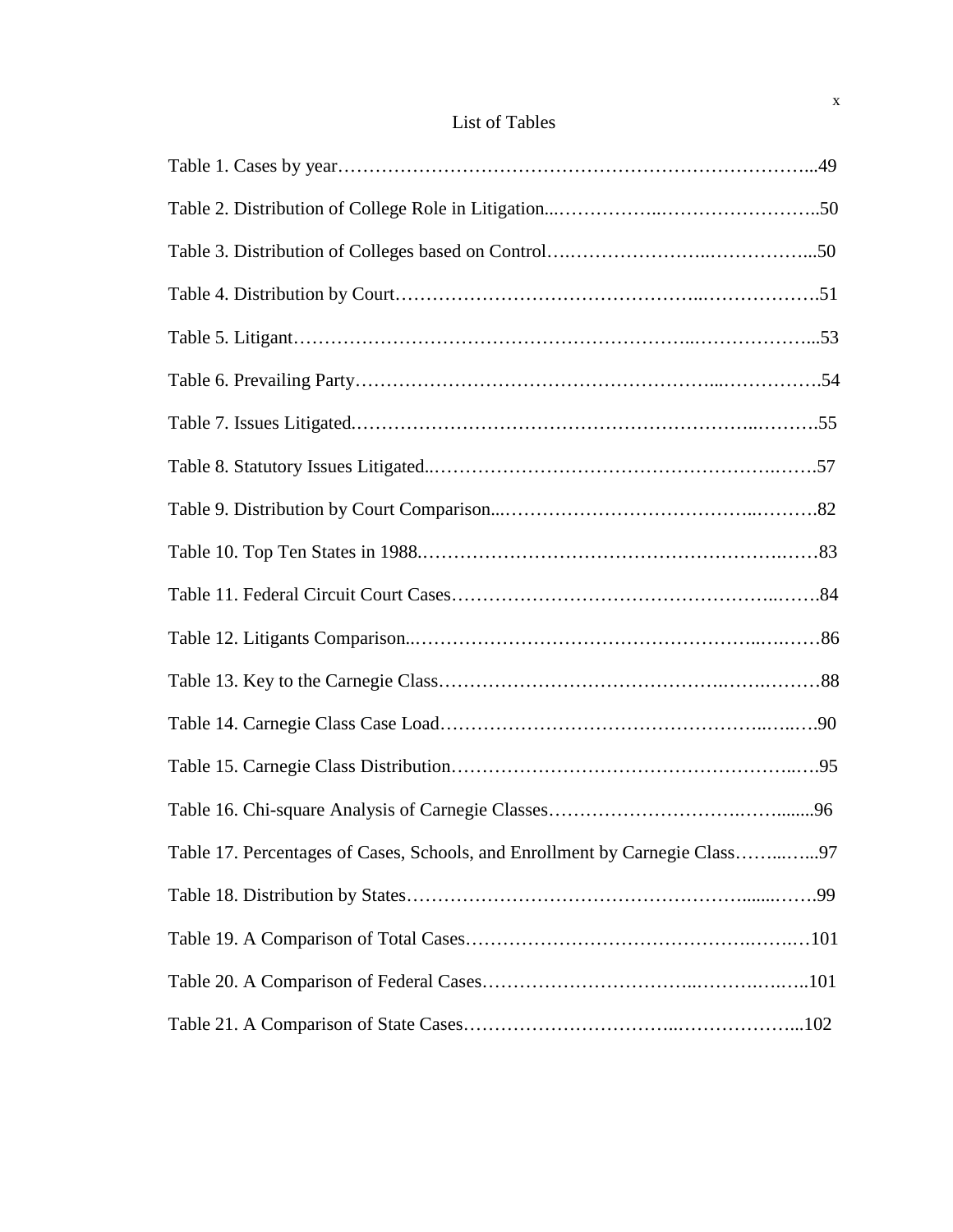#### Chapter I

#### **Introduction**

There has been an increase in the number of legal actions in the United States in recent years. Gallanter (1983) refers to the perceived "litigation explosion" as "hyperlexis." He argues that there are actually two phenomena at work:

- 1) An increase in the per capita number of cases in recent years.
- 2) A perception on the part of most Americans that the above increase is higher than it is in actuality.

 There can be no doubt, though, that organizations have felt a need to protect themselves from potential litigation. Lipka (2005a) provides compelling evidence of this fact by pointing out that legal staffs have continued to grow. In a second article, Lipka (2005b) urges colleges to become more proactive in preventing lawsuits in an "increasingly litigious environment."

 Colleges and universities (hereafter referred to collectively as "colleges") are social environments and, as such, are merely microcosms of the society at large (Dewey, 2004). Dewey describes how educational institutions are effected by a society's past, yet affect a society's future. As such, the phenomena found in society make their way into colleges (Benton, 2004). Many of the activities that take place on a college campus mirror those that take place elsewhere in society. For example, colleges buy, sell, hire, fire, enter into contracts, accept charitable gifts, provide services and research, and provide housing. All of these activities have some level of regulation associated with them, whether they occur on a college campus or elsewhere (Kaplin & Lee, 1995). Bickle and Ruger (2004) note that legal issues permeate "almost every corner of campus life."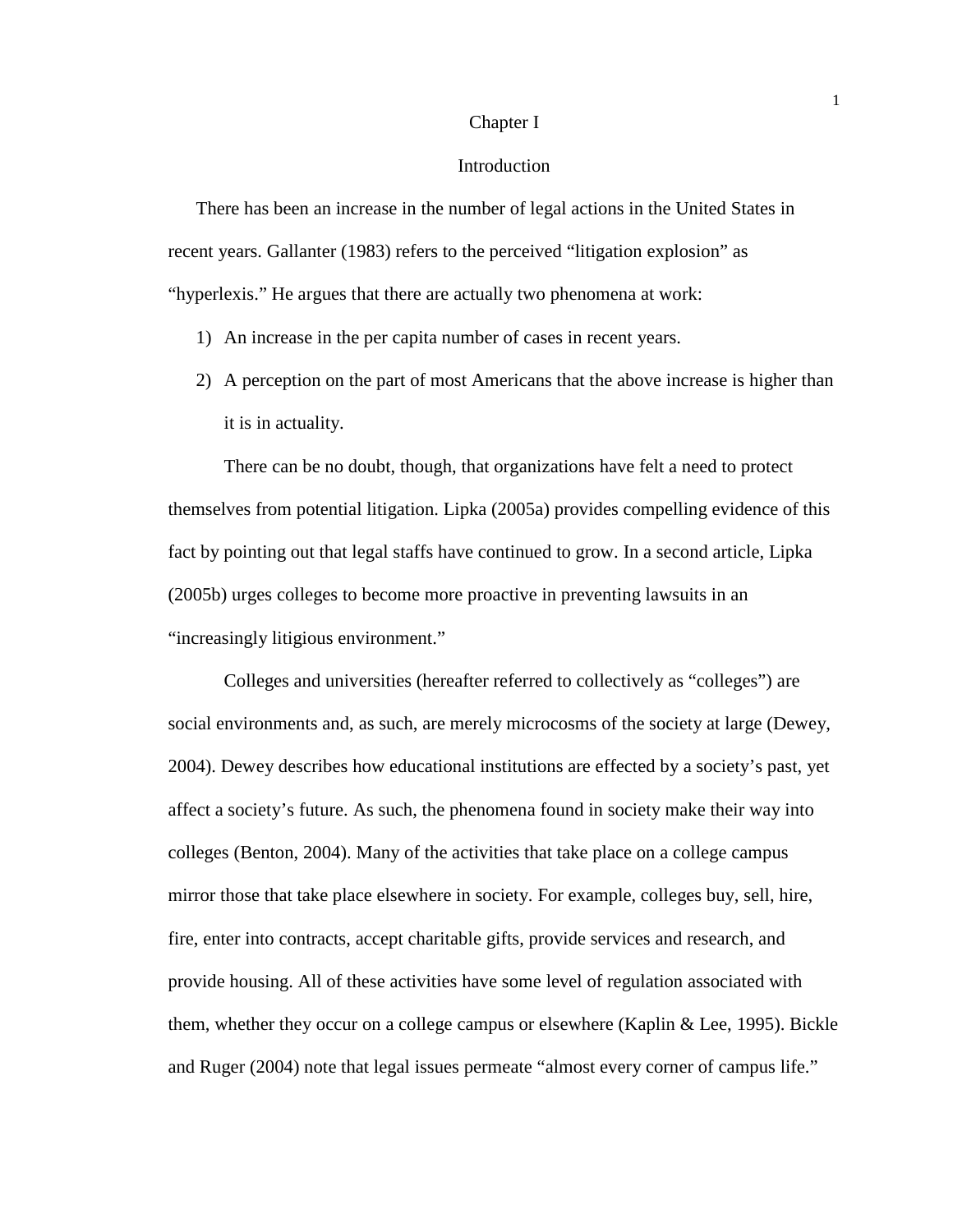Benton (2004) suggests that the litigious environment of the larger culture is magnified by the stress of academic life. As an example of how litigious college campuses have become, a recent review reported a simple survey of one edition of *The Chronicle of Higher Education* (Jones, 1997). In the October 24, 1997 edition, there were thirty articles dealing with current or potential legal actions. In that edition, there were a total of seventy-five articles. Thus, forty percent of the articles in this paper dealt with a wide variety of legal issues. A review of the *Chronicle'*s top stories as listed on their on-line version showed that an article on a legal issue or government regulation was present each day for the twelve days surveyed from May 16, 2005 to June 1, 2005. More often, there were three or four articles dealing with legal issues.

As a result, college administrators are spending a great deal of time with, and concern over legal matters. Logan (1997) reported on a survey of dissertations on the law and education, with over 400 dissertations concerning educational litigation. Montgomery (1997) lists some of the issues that occur on campuses that have potential for legal action: hiring and firing, fair treatment of students and employees, and complying with governmental regulations.

 Often, a change in societal philosophy leads to changes on campus. Consider the Clarence Thomas hearings and the sexual harassment issue. Those hearings led to a distinct change in workplace ethics and brought sexual harassment to the forefront for open discussion. The college, as a workplace, then responded. For example, Burke-Kelly (1998) compiled a dissertation on sexual harassment in education. It was found that colleges had responded by writing and refining their policies significantly over the past ten years. O'Donnell and Parker (2005) describe how the United States Supreme Court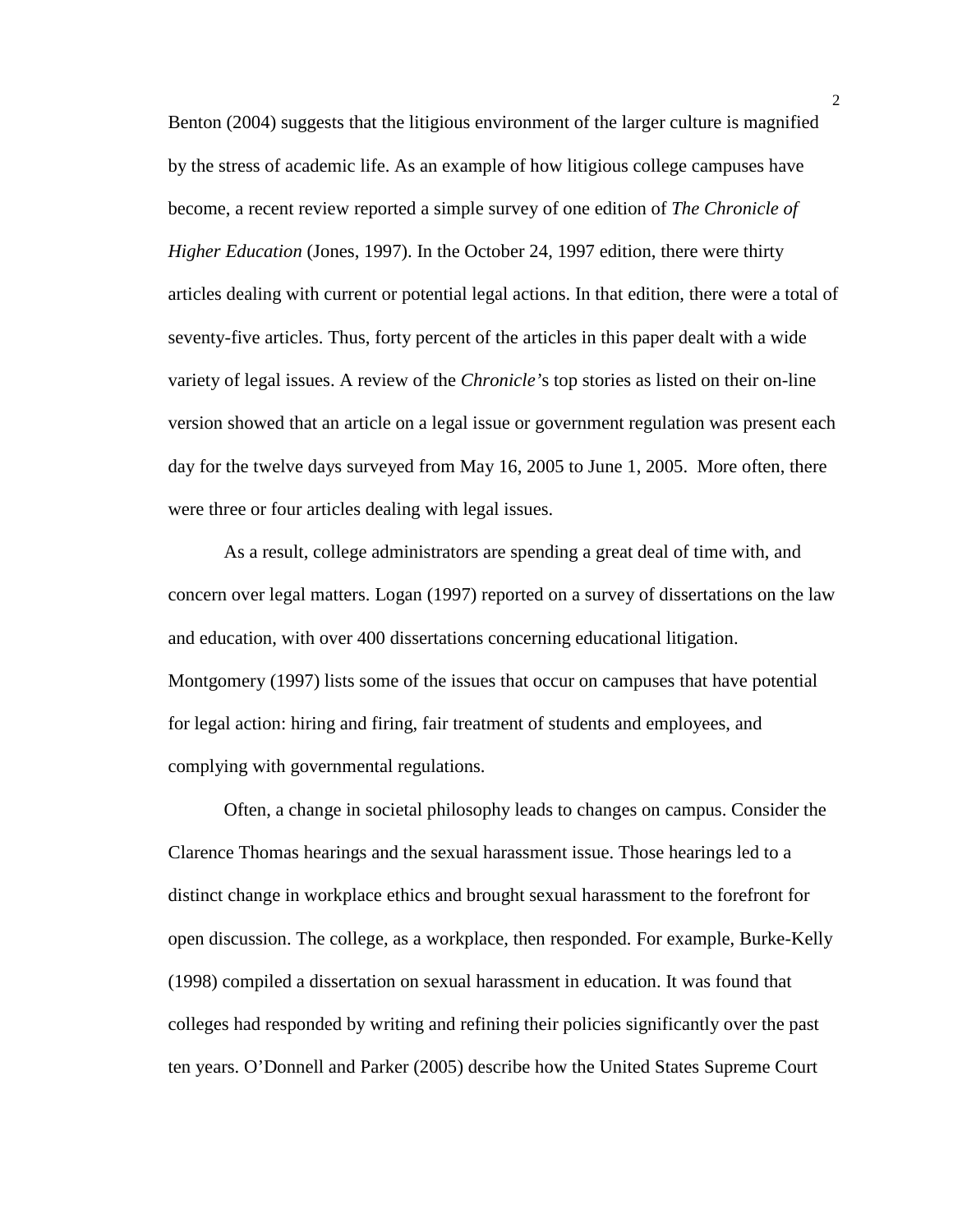has rendered rulings that guide employers, colleges included, in how to avoid being culpable in a suit by providing appropriate training. Of note is that if one searches back issues of *The Chronicle of Higher Education* using the term "sexual harassment," and limits the year to 1989, forty-six articles are returned. The majority of these articles do not discuss specific cases. If the year is changed to 2004, a total of 152 articles are returned, with a majority about specific cases, policies or rulings. Even the *Chronicle's* Ms. Mentor column describes how the attitude toward faculty-student relationships was, at one time, much more open (Should your private life be public news, 2004). The article continues by pointing out that in the last twenty-five years, the term "sexual harassment" has come to the forefront. With more awareness of the issue, colleges have developed procedures and changed attitudes toward such relationships.

 Another recent change in society concerns relationships between diverse groups of people. An evolving concern of higher education is that of affirmative action. Doyle (1998) conducted a study on the legal issues surrounding affirmative action. It was found that a large number of important cases addressing diversity have occurred since 1990. Colleges must react to these cases to avoid being sued. Based on her research, Doyle also predicted additional cases in this area will come about in the future. This prediction has come true as the United States Supreme Court ruled on two such cases from the University of Michigan in 2003 (Gratz v. Bollinger, 539 U.S. 244, 2003; Grutter v. Bollinger, 539 U.S. 306, 2003). O'Donnell and Parker (2005) point out that the United States Supreme Court in Equal Employment Opportunity Commission v. Board of Regents of the University of Wisconsin System (288 F.3d 296, 2002) set forth guidelines for the training of managers in discrimination laws. Also of note is a recent article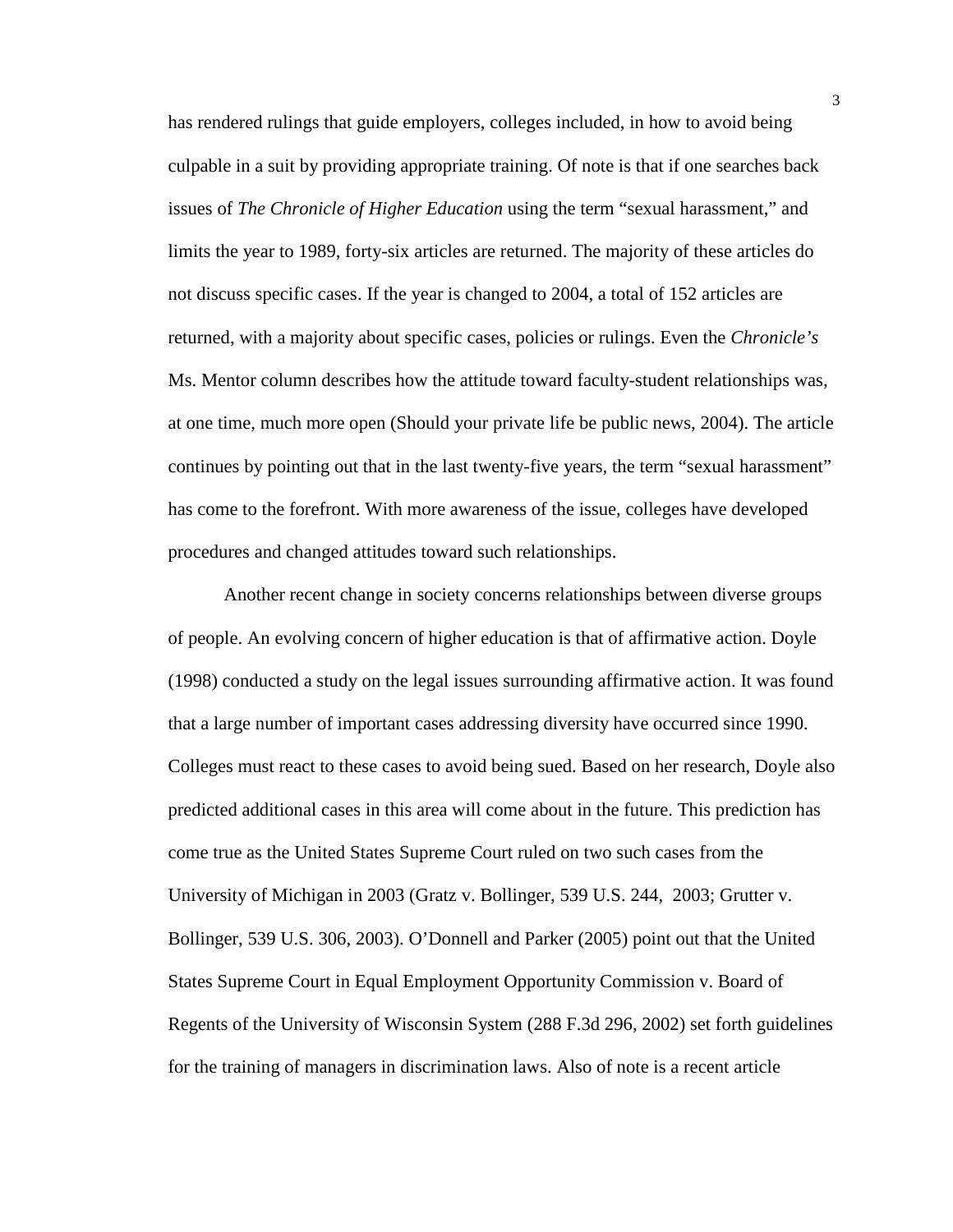(Pressing legal issues: 10 views of the next 5 years, 2004) in which ten experts in education law were asked about what they see as the important legal issues for the next ten years. Seven commented on diversity in some manner.

 One area that is expected to show many changes when compared with the past is that of disability education. Several significant legislative items related to this area have come forth (Hurtabis Sahlen, 2000; Zirkel, 2000). Section 504 of the Rehabilitation Act of 1973 and the ADA have served to increase the number of disabled students on campus. In addition to the increased numbers of such students on campus, there has been an increased range of disabilities and an increase in the number and type of requests for accommodations (Hawke, 2004). Students of the current generation now are expecting the same level of accommodations that they received in primary and secondary schools as a result of the Individuals with Disabilities Education Act (IDEA). There are significant differences between the accommodations made as a result of IDEA and those required of colleges. Of note is that special education law in the primary and secondary schools is an area of much litigation. Walsh (Walsh, McEllistrem, & Roth, 2002) report that a total of nine cases dealing with special education in those grades had been heard by the United States Supreme Court by 2002. There have been 4 such case during 2006-2007 (Willett, 2007). The Journal of Law and Education has a section in which court cases about students with disabilities are presented.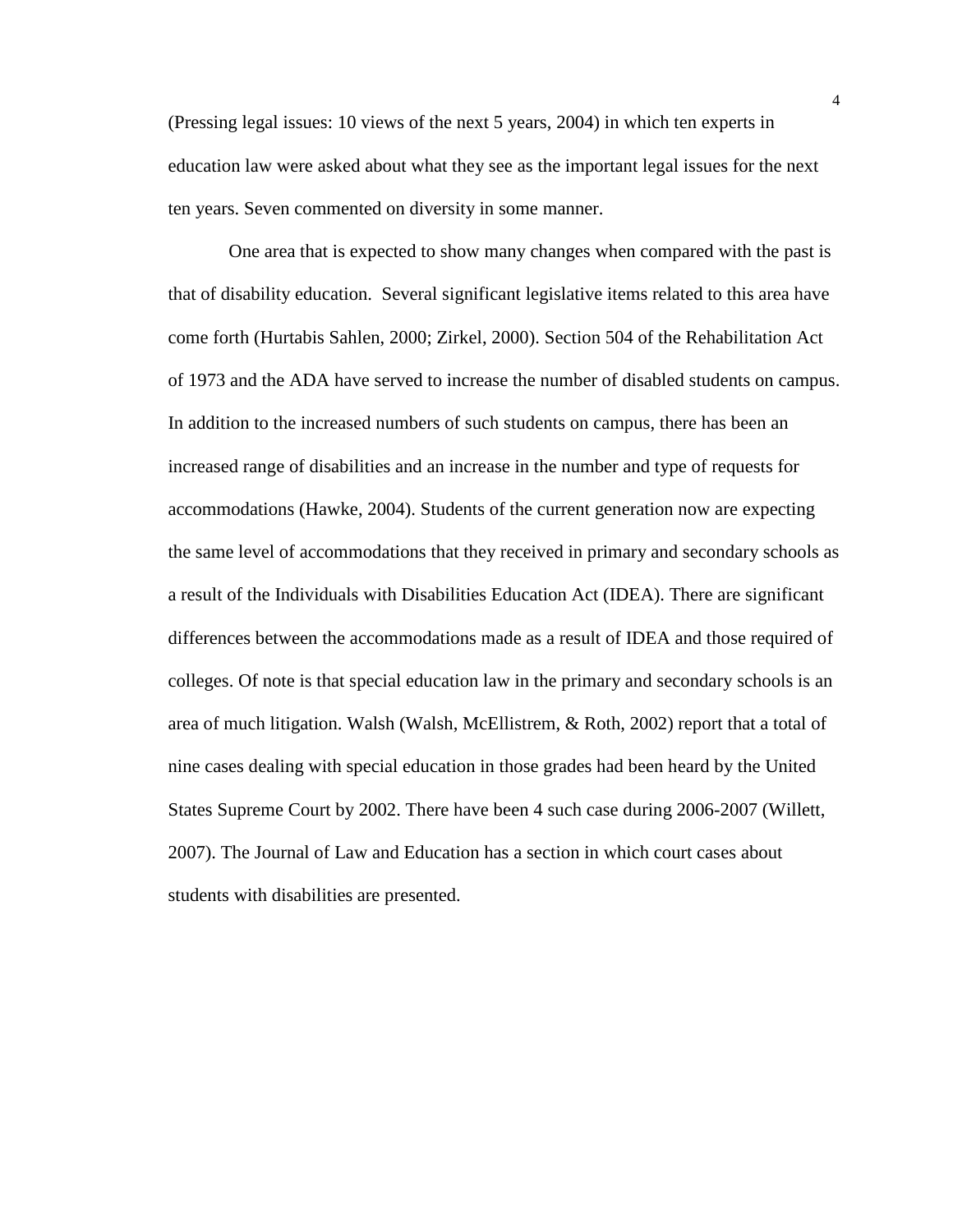#### Background

#### The Nature of Law

 Larsen and Bordeau (1997) describe the hierarchy of laws. One type of law is statutory law that is made by representatives and their appointees. In statutory law, constitutions take precedence over statutes. Statutes take precedence over regulations and ordinances. A second type of law is called "common law." Common law comes from the courts through their decisions and opinions on the interpretation of statutory law. In general, statutory law takes precedence over common law. However, it is noted that the courts interpret statutory law. In some cases, judges can declare statutory law null, as in the case of constitutionality. Thus, any investigation of law should examine both statutory and common law and rely heavily on common law for opinions and interpretations to guide on the current legal status of some issue (Kaplin & Lee, 1995).

 The highest law of the land, the United States Constitution, makes no reference to education. It does, however, cede all powers not granted to the federal government to the states in the Tenth Amendment. The powers not delegated to the United States by the Constitution, nor prohibited by it, are reserved to the states respectively, or to the people (Hudgins & Vacca, 1985).

 If we examine the original Constitution of Virginia, we also find no mention of public education. During the colonial period, the attitude toward public education was hostile. Governor Berkeley (Trover, 1979) was quoted as saying, "I thank God that there are no free schools, nor printing, and I hope that we shall not have these for a hundred years" (p.136). It wasn't until the late 1810s and early 1820s, under the leadership of Thomas Jefferson, that formal public education began to flourish with actions taken by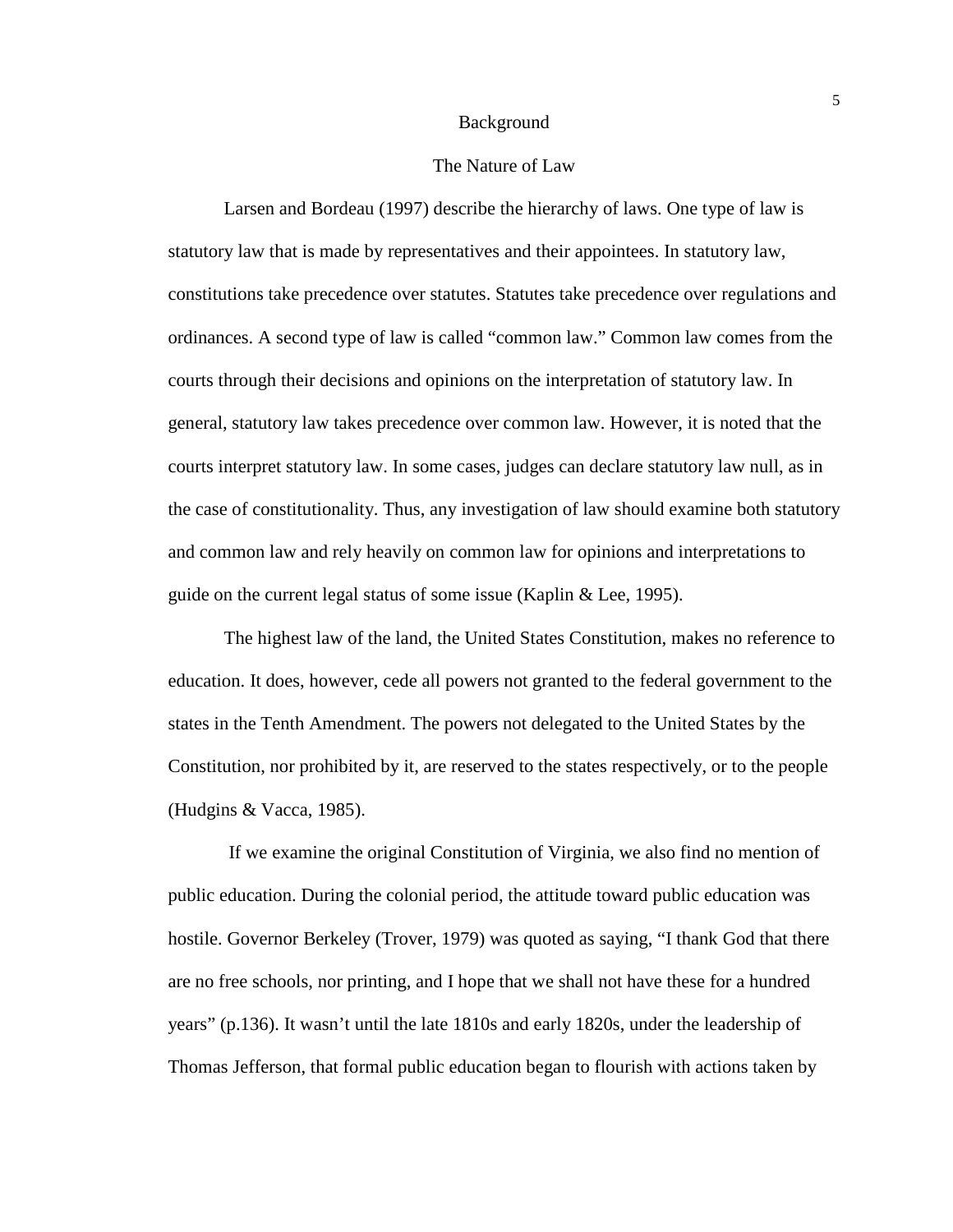the legislature. Note that the University of Virginia was founded in 1819. The Constitution of Virginia has changed several times. In the current version, approved in 1971, public education now plays a prominent role in the document. Article VIII describes the schools, who will attend them, how they will be funded, and how they will be governed (Virginia General Assembly, 2002).

 It is important to note that states that entered the union later do mention education in their original constitutions. Indiana's original constitution, approved in 1816, incorporates a lengthy article that espouses the value of education and sets a protocol for establishing schools and continuing their funding (Vexler, 1979). Since the enactment of the Constitution of the United States and the original Constitution of Virginia, numerous statutes, ordinances and regulations have been passed at both the federal and state levels. Consequently, those laws have been tried in the court systems and much has been written on their interpretation.

 The courts have been involved in higher education in the United States since just before the founding of Harvard University, the first college in America, which was established in 1636. It was brought into existence as a result of court action (Parsons, 1971). The General Court of the Colony of Massachusetts ordered that the college be formed, provided funds and land for the college, and hired and fired presidents. The president was granted the right to serve as an officer of the court in that he was given the right to punish or fine students for misdemeanor offenses.

 There was a time when the staff of a college was composed of the faculty and a president (Lucas, 1994). The president handled all of the administrative duties at the college. Colleges now have become much more complex. Colleges have much larger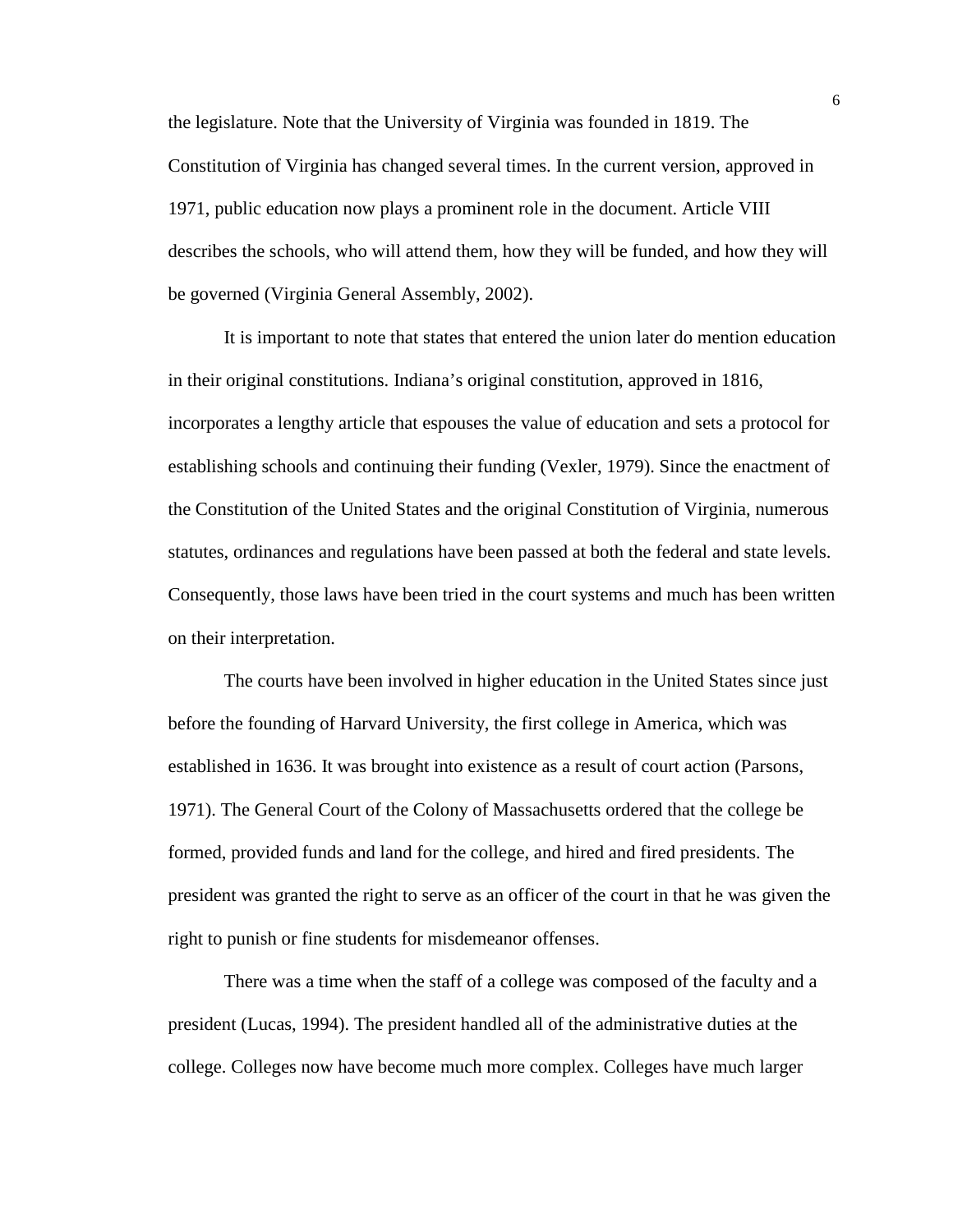staffs to handle the growth in education and the new challenges that have occurred along the way. New issues have developed since the colonial days, and some older ones still exist. Admissions, faculty concerns, student concerns, and even advertising all have the potential for legal problems. There are now greater challenges in risk management as a result of these new complexities (Farrel, 2001). Moreover, schools have become more like businesses, with large sums of money being taken in and spent. As such, traditional areas of business law, such as contracts, have become much more important to schools (Danne, 1985). An indication of this is readily seen when one notices that, now, presidents' staffs usually include a cadre of legal counsel. Bickel (1993) suggests that in the early 1960s, the role of attorneys on campus was very limited, with work being done by outside counsel (usually pro bono). By the end of the 1970s colleges were in need of full-time in-house counsel.

 Colleges today often are dealing with very tight budgets due to reductions in state funding, reduced giving, and the economy in general. Many schools have developed elaborate departments of finance, fundraising and cost containment. Schools can ill afford to lose limited funds (or have their reputations tarnished) due to lawsuits. In their book on cost containment in higher education, finance researchers Brown and Gamber (2002) comment that "in recent years there have been significant legislative action and laws that affect campus operation" and that "institutions also are called upon to spend increasing amounts of money and time in attending to state and federal regulations and statutes" (p. 97). This opinion is concurred by the higher education legal community, as well. Patricia Peard, a consulting lawyer for Advanced Educational Solutions, states, "I think most schools are facing big budgetary problems. They have started to realize that they can save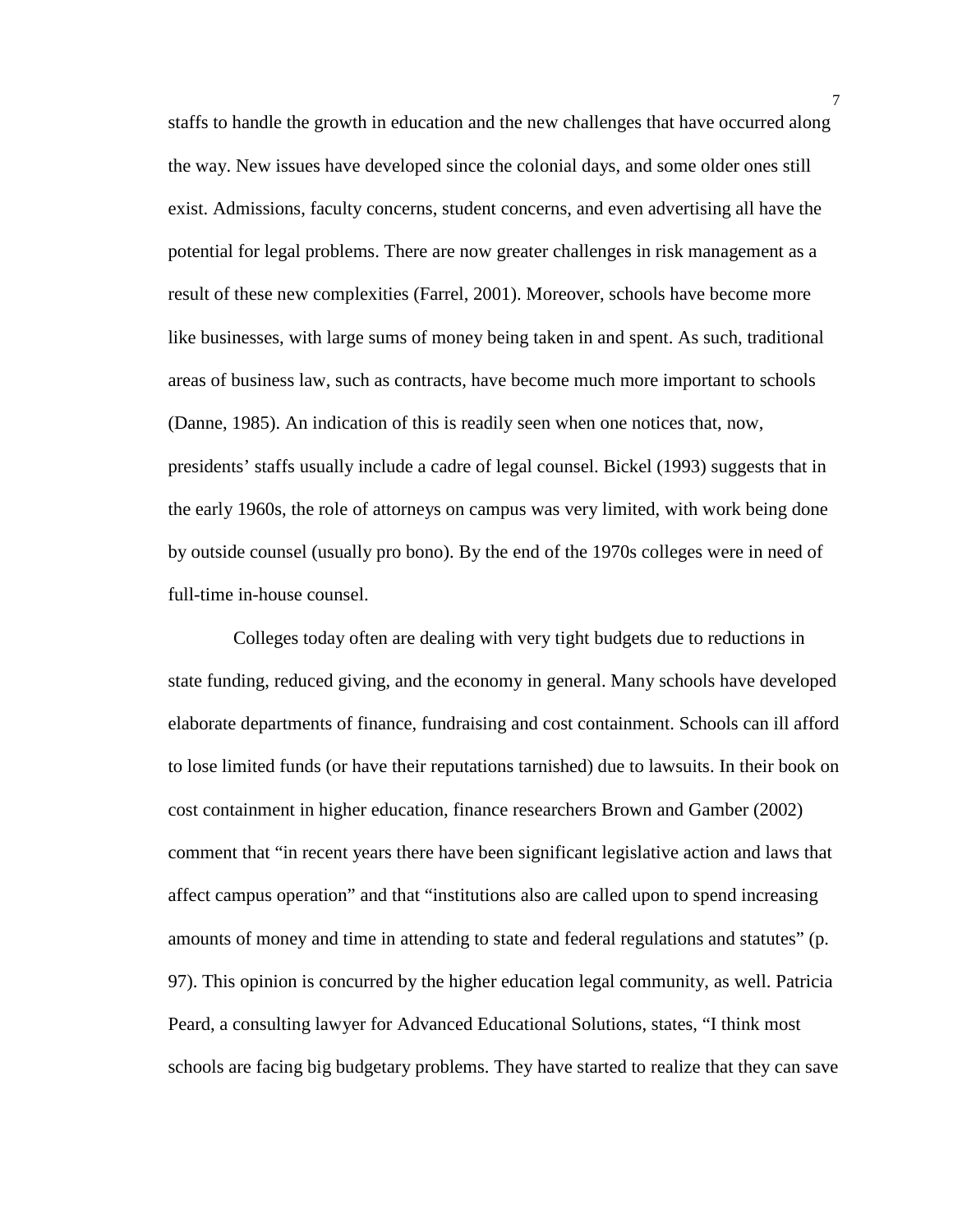a lot of money by working on preventive risk management" (Farrel, 2001, p. A29) With college costs approaching a state of "crisis" (Boehner, 2003), colleges have focused on cost containment as an approach to deal with rising college finance (Kezar, 2000).

 The average cost of a university court case is \$200,000 (Farrell, 2001). This doesn't include any penalties, fines or reparations should the college be found negligent. Brett Sokolow, who founded the National Center for Higher Education Risk Management, reported that the average settlement for his clients is \$500,000 when claims deal with hazing, alcohol, or sexual harassment (Farrel, 2001). Colleges are finding it difficult to cover ever-increasing insurance premiums that are needed to protect themselves. In some cases, insurance rates have increased by 300% in one year (Williams, 2002). Further, they have increased their staffs to include lawyers and risk managers. In 1983, only 47% of colleges had an in-house law office. That exploded to 74% by 1994, the most recent year for which data exist (Ruger, 1997). For those schools that consult with outside counsel, the average annual expenditures nearly tripled over the same time period, from \$127,000 to \$350,000. This represents not only the effect of increased fees for services rendered, but also an increase in the overall need for services. For schools that housed campus law offices, the annual budget went from \$177,000 in 1983, to \$402,000 in 1992, to \$509,277 in 1994 (Ruger, 1997). If we focus only on colleges with medical schools or foundations, the average annual budget of their law office was \$951,335 in 1994 (Ruger, 1997). Clearly, legal representation has become more of a "need" for colleges.

 Other factors have affected the number of cases brought forth by or against colleges and universities. Gregory (1991) suggests several institutional and societal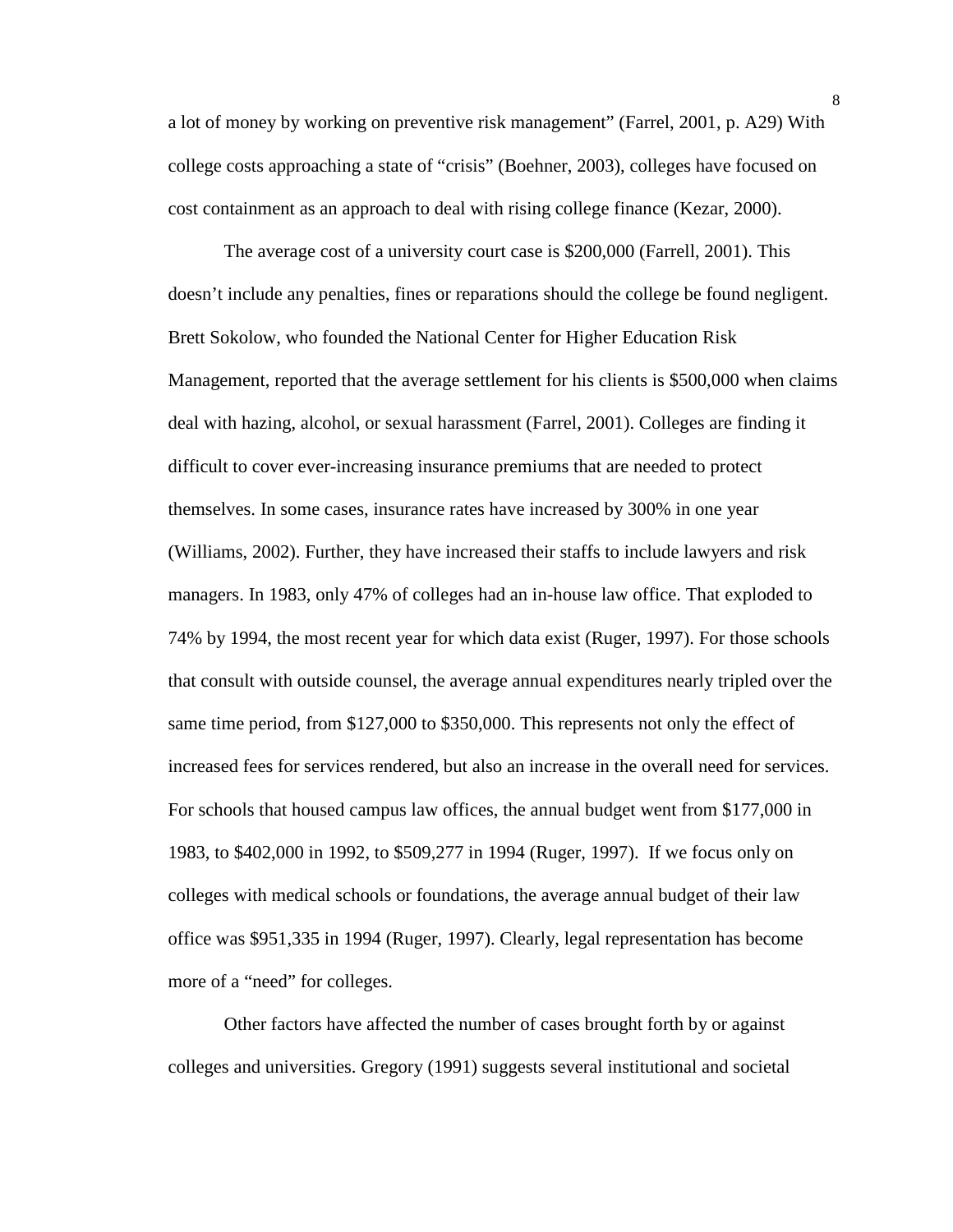sources for change. Institutional changes include growing government, judicial activism, and inadequate drafting of statutes by Congress. Societal factors include the willingness of some Americans to challenge wrong, changing ideas on the nature of law, willingness to challenge authority, and a declining sense of community.

 It is important for colleges to anticipate possible areas of legal attack and prevent problems from arising. In a recent case (Podberesky v. Kirwan, 38 F.3d 147, 4th Cir. 1994), a young man was disqualified from a scholarship program. This action lead to a series of lawsuits that ended up costing the state of Maryland over \$500,000 ("U. of Maryland settles with student who sued over scholarship," 1996).

There is an important distinction between the laws that govern public and private colleges. State statutes put forth directions as to how state schools are to be operated. Moreover, funding for state schools comes partially from the state, so the school has a high degree of accountability to the state. Private schools are not bound by such statutes. They are bound by normal laws that would govern any organization. They also rely heavily on the area of contract law with respect to the contracts they make with faculty who teach and students who attend.

 A recent review from the *Chronicle of Higher Education* shows how extremely expensive some of these cases have been (Farrell, 2001):

- Trinity College was ordered to pay \$12.3 million for a sex discrimination case (later lowered to \$3.1 million).
- Farliegh Dickenson University was ordered to pay \$5.3 million in a whistle-blowing case.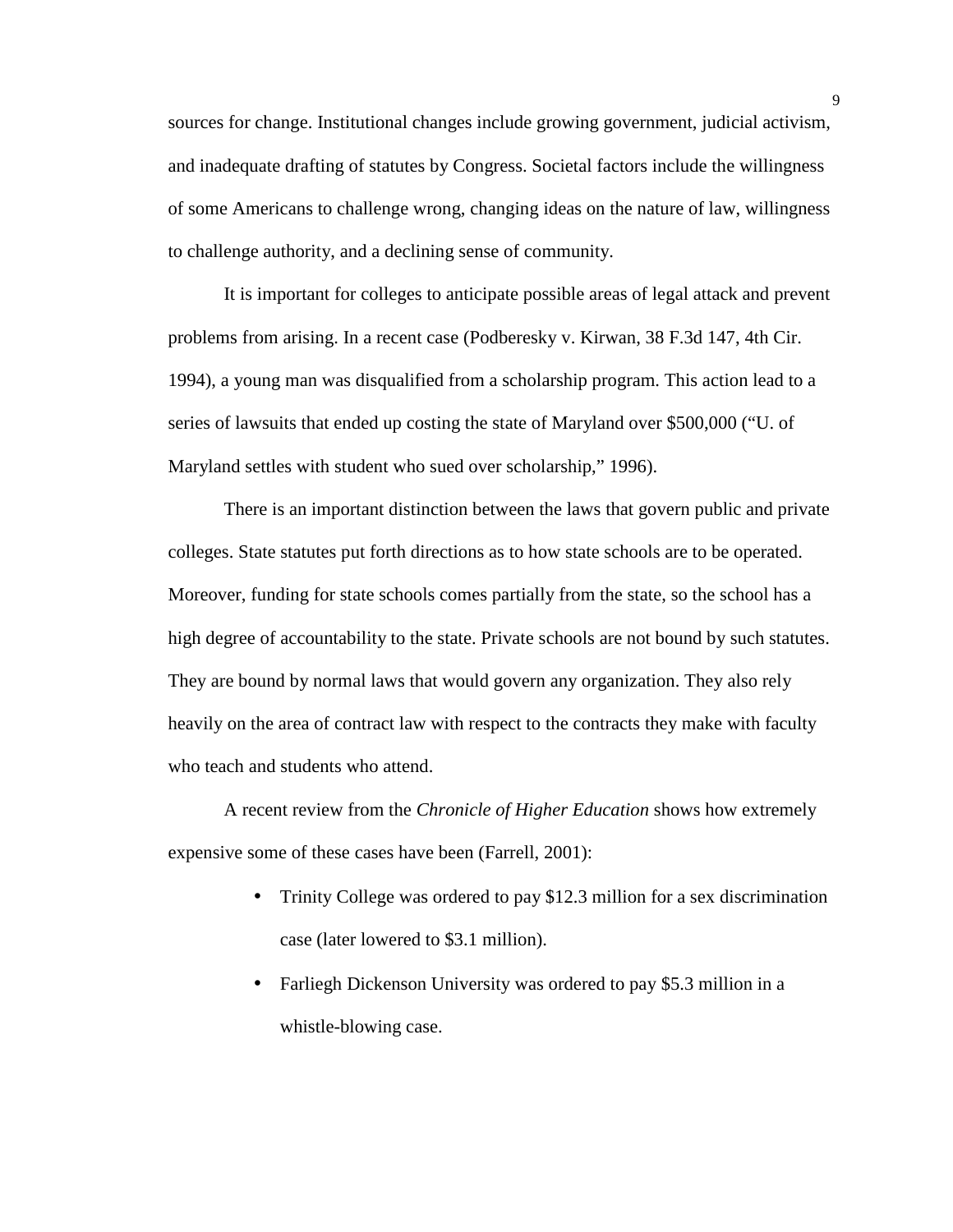- University of Pennsylvania was ordered to pay \$5 million in a breach of contract case.
- Bennington College was ordered to pay \$1.9 million in a contract case.
- University of Arizona was ordered to pay \$1.1 million in a wrongful termination case.

### Focus of This Study

Helms (1990) completed a comprehensive study that reviewed all higher education cases for the year 1988. Much has changed since that time, and that study needs to be updated to fully understand what has happened since then. The proposed study serves to complement and update Helm's 1990 study. It presents a more current view of the patterns of litigation of higher education institutions throughout the United States. Private and public institutions would be reviewed. In addition, differences between colleges with different Carnegie classifications have been reviewed to determine any patterns.

 An additional focus of this study has been to present the changes in schools' standard practices as a result of these cases. This presentation was based on the findings of several interviews of legal officers at colleges of various Carnegie classifications. Kezar's evolutionary model of institutional changes as the conceptual framework was used to explain the changes that have come about.

#### Problem Statement

 It often has been said, "We live in a litigious society." Institutions of higher learning are part of the larger society and are affected, to some degree, by the same forces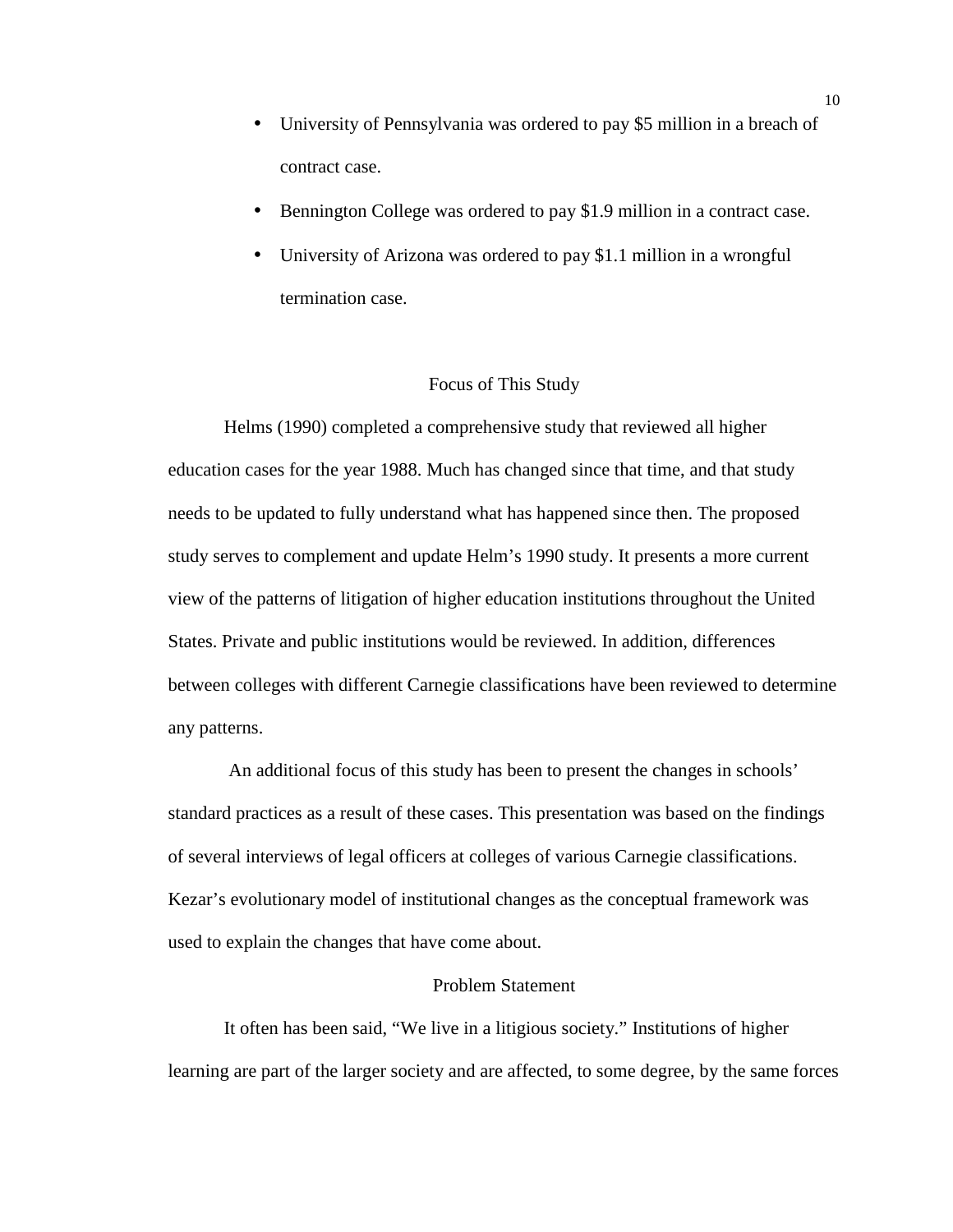that we find in society in general. Colleges and universities have become targets for lawsuits to a greater degree than in the past. Bickel (1997) lists several areas where colleges are finding more litigation in activities on college premises, field experiences, children's programs, formal and informal sports, and college housing. Moreover, he suggests that there is an increasing attitude that schools become more responsible for risk minimization than was thought to be in the past.

 Helms (2001, 2002, 2003 for example) has done and continues to do annual reviews which counted higher education cases. These and other annual reviews are much less comprehensive than the proposed study, but do yield some important data. Figure 1.1 shows that there has been a significant decline in cases since 1994-95, with a minimum during 2001 of 260 cases. However, the total number of cases (Federal and state) has rebounded since. In commentary, Helms suggests that understanding the reason for decline is important. She recommends further study.

#### Purposes

The purpose of this two-phase, sequential mixed-method study was to understand the state of higher education law in the years 1999-2003. It was to find trends in the body of higher education case law that occurred during that period and seek underlying causes for those trends. Public and private colleges will be examined.

In the first phase, cases from the years 1999 to 2003 that involve institutions of higher education were reviewed. Trends were sought by examining the frequency of each type of case and topic. In addition, there was a comparison of the type of institution (as described by the Carnegie classification system) with the types of cases and topics. A cause for the trends was sought.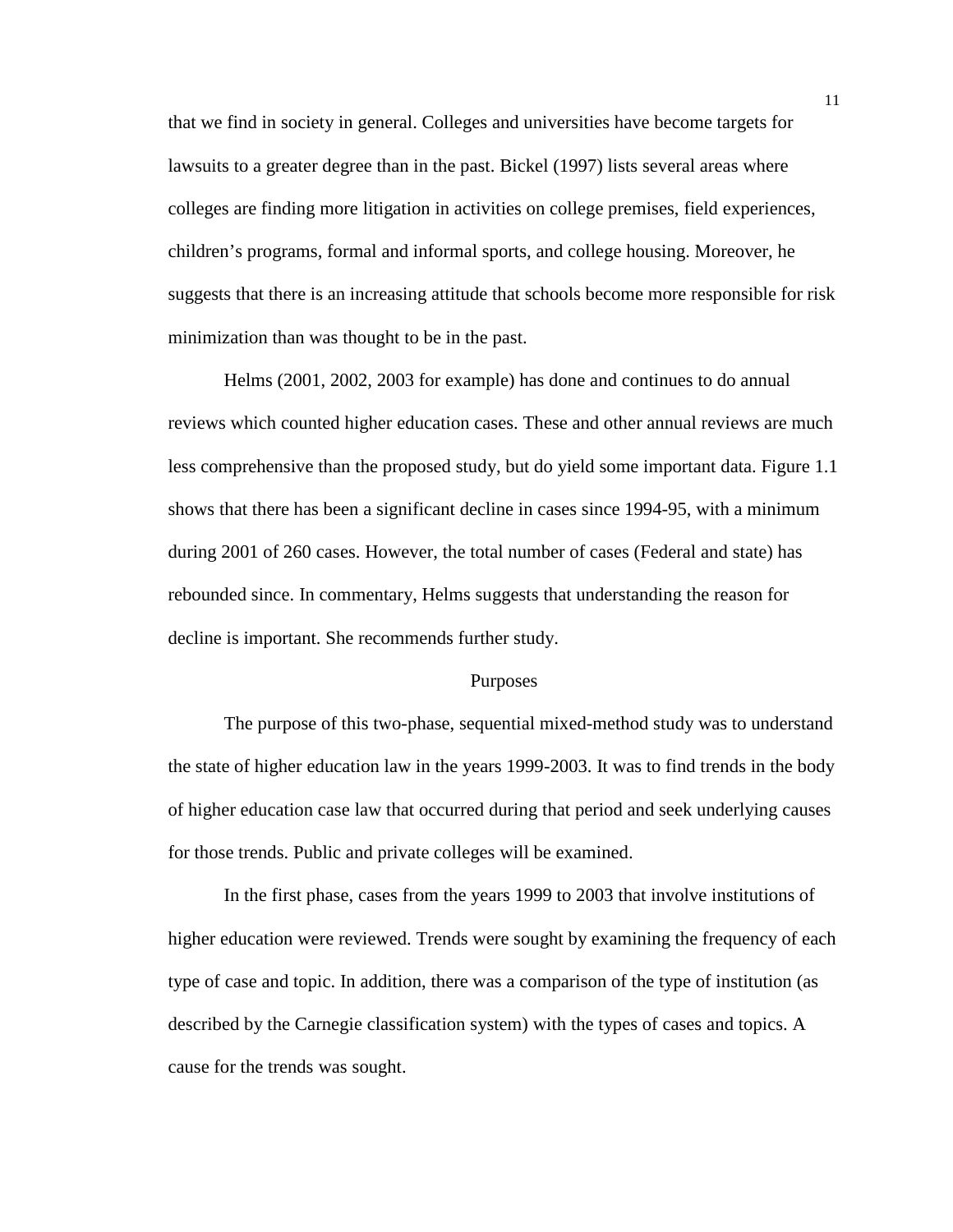

*Figure 1.* Total Number of Cases Involving Institutions of Higher Education

The second phase of this study explored qualitative data in the form of interviews, gathered from several legal officers from colleges at all levels of the Carnegie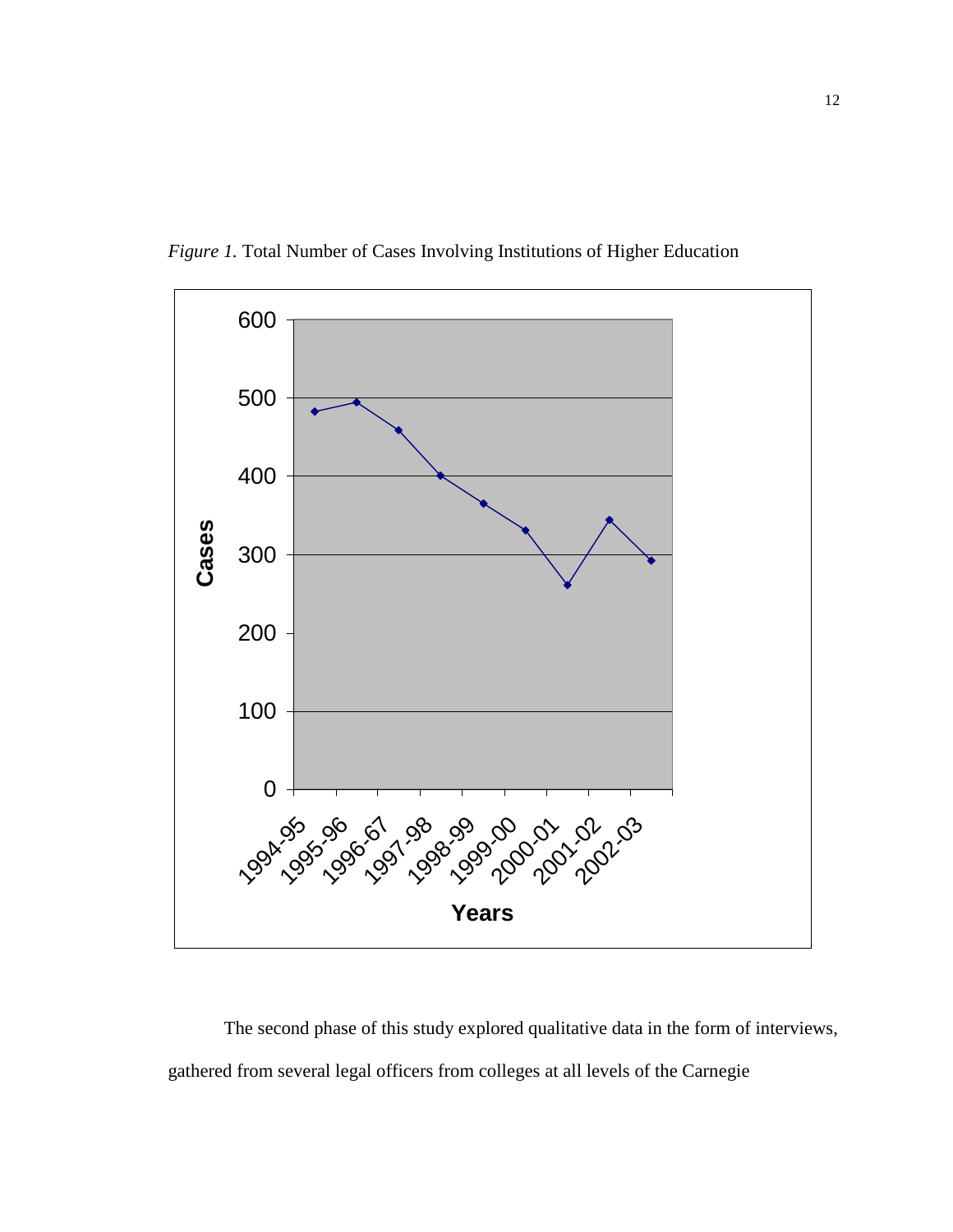classification. This was done to gauge the impact of recent cases on colleges. It also served as a second method to probe for differences between colleges in different Carnegie classifications.

#### Research Questions

 The aim of this study is to understand the state of higher education law in the years 1999-2003. In order to do this comprehensively, several issues must be examined. First, one must understand the number and types of cases that occurred. Second, one must understand the issues in those cases. To complete these aspects fully, comparisons of different types of institutions must be developed. Finally, an understanding of the impact of these cases on institutions of higher education must be developed. Only by viewing each of these facets will a comprehensive understanding of the state of higher education law in the years 1999-2003 be developed. Thus, the formal research questions are: 1 a) What types of cases have institutions of higher education participated in --as either the plaintiff or the defendant-- during the period of 1999-2003?

b) What issues are found in these cases?

c) Are there trends that indicate an increase or decrease in litigation dealing with a specific issue?

d) Are there differences in the types of cases, issues or impact relative to the type of institution?

e) What are the underlying causes for the trends found?

2) What has been the impact of these cases on the general operation of institutions of higher education?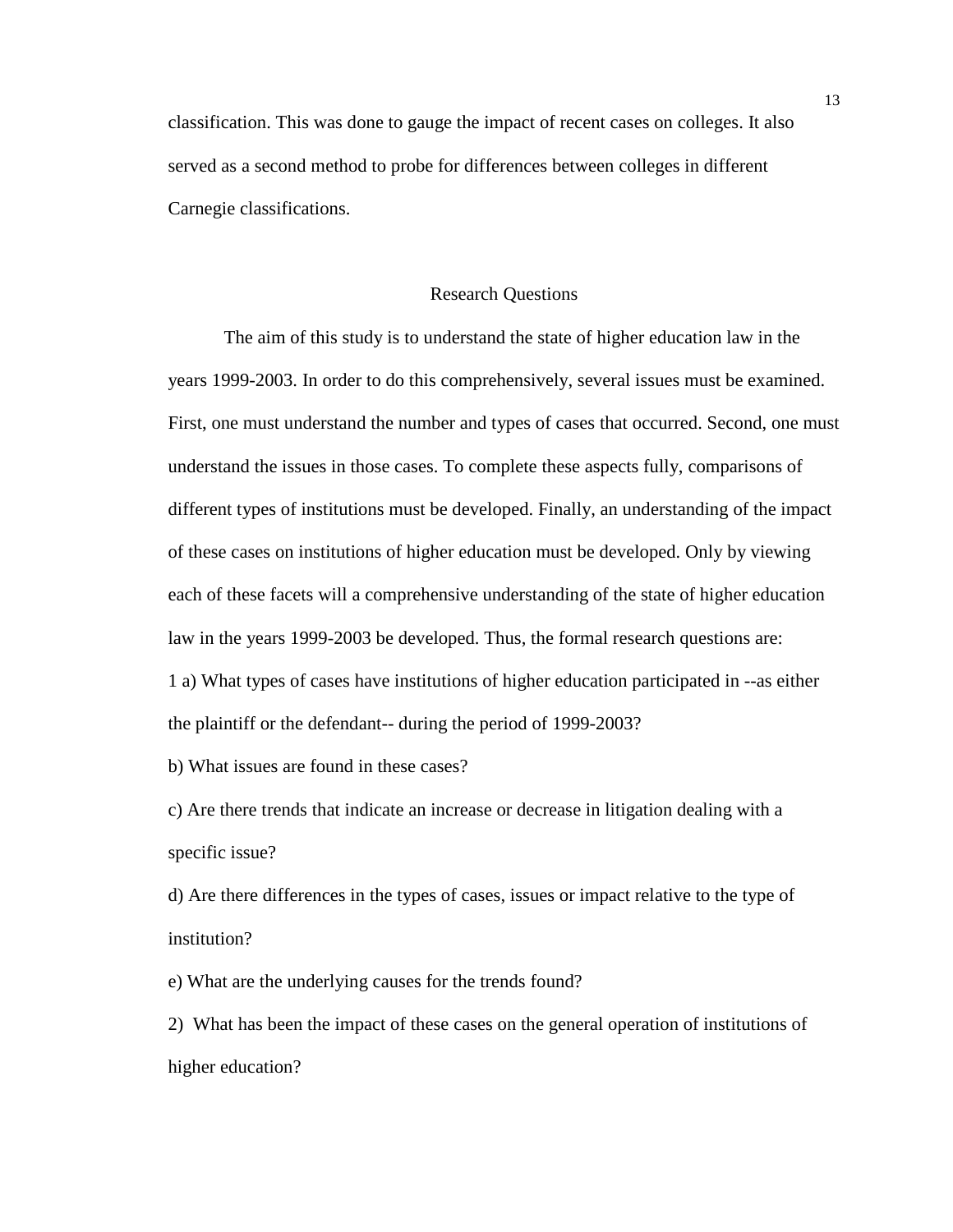## Conceptual Framework

 In ancient times, the Greek philosopher Heraclitus wrote, "You cannot dip your toes into the same river twice" (Conner, 1994). Even in ancient times, people faced the need for, and effects of, change.

 Changing has changed (Conner, 1994). The volume, momentum, and complexity of change continue to increase exponentially. Volume can be thought of as the number of changes that an individual will face. That number is increasing. Momentum refers to how long it takes to implement a needed change. That time period is becoming shorter and shorter. Meanwhile, society and organizations in general have grown to become much more complex (Conner, 1994).

 The study of change in higher education has expanded and become more formalized in the past decade. Its importance is reflected by the fact that 1,734 dissertations have been published on change in higher education. Many important facets of change in higher education have been studied recently, including the curriculum (McDonald, 2004), technology (Yaure, 2004), teaching (Beach, 2003), leadership (Fincher, 2003), and institutional transformation (Foulkes, 2003).

 Nair (2003) provides four factors that are causing higher education change to occur at a very rapid rate. These include the growth and rapid change in technology, globalization, increased competition, and greater accountability.

 The need for change causes colleges to react. Carlson (2003) completed a study of change in student affairs offices. He found that during a four-year period (1996-1999), 61 percent of the student affairs offices polled underwent some level of restructuring.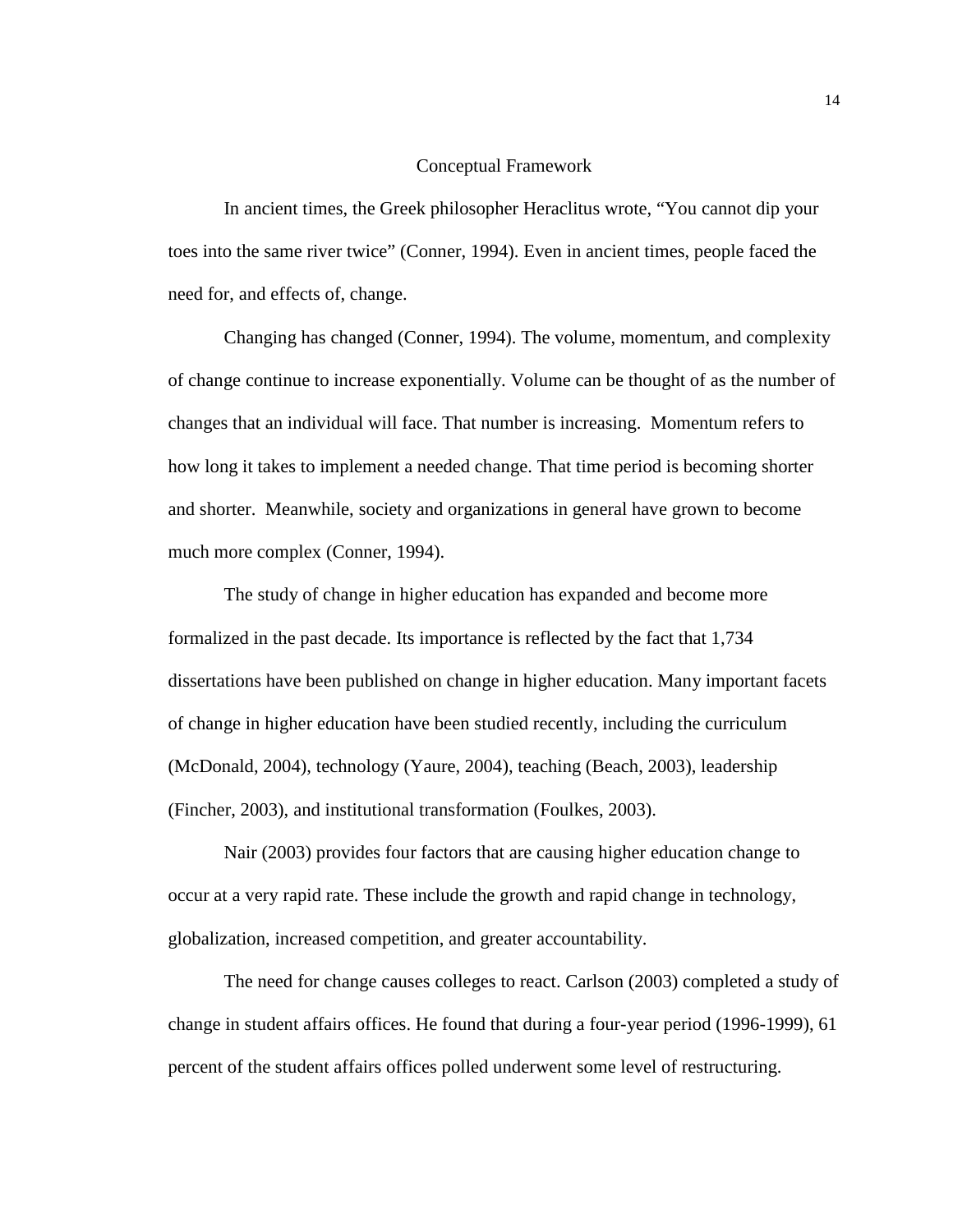Colleges and universities are one type of organization. As such, much of the literature on organizational change can be applied to the manner in which colleges and universities change (Conner & Lake, 1988).

 The destabilizing forces can come from inside the organization or outside the organization. Salvola (1984) refers to Duncan's definitions when he states how "the internal environment consists of those relevant physical and social factors within the boundaries of the organization or specific decision unit that are taken directly into consideration in the decision-making behavior of the individuals in that system" (p. 209). Further, "the external environment consists of those relevant physical and social factors outside the boundaries of the organization or specific decision unit that are taken directly into consideration" (p. 209). Kozeracki (1998) points out that change can originate from within an organization or from outside. Often, external forces will force a change. The courts can act as change agents from outside an institution as law affects so many aspects of how colleges operate (Glenny  $\&$  Daglish, 1973). Individual members of an institution can act as internal change agents by anticipating how the courts may view a current legal question or concern.

 The manner in which colleges address change will vary greatly from one institution to another. The most current research on the various models of institutional change is that of Kezar (2001). Six models are presented to describe institutional change.

In the evolutionary model, change occurs due to the external environment. There is a slow, gradual change. In the teleological model, change is internal and based on rational thought. It is linear and purposeful. The life cycle model focuses on changes due to an individual's natural growth and progression. The political model suggests that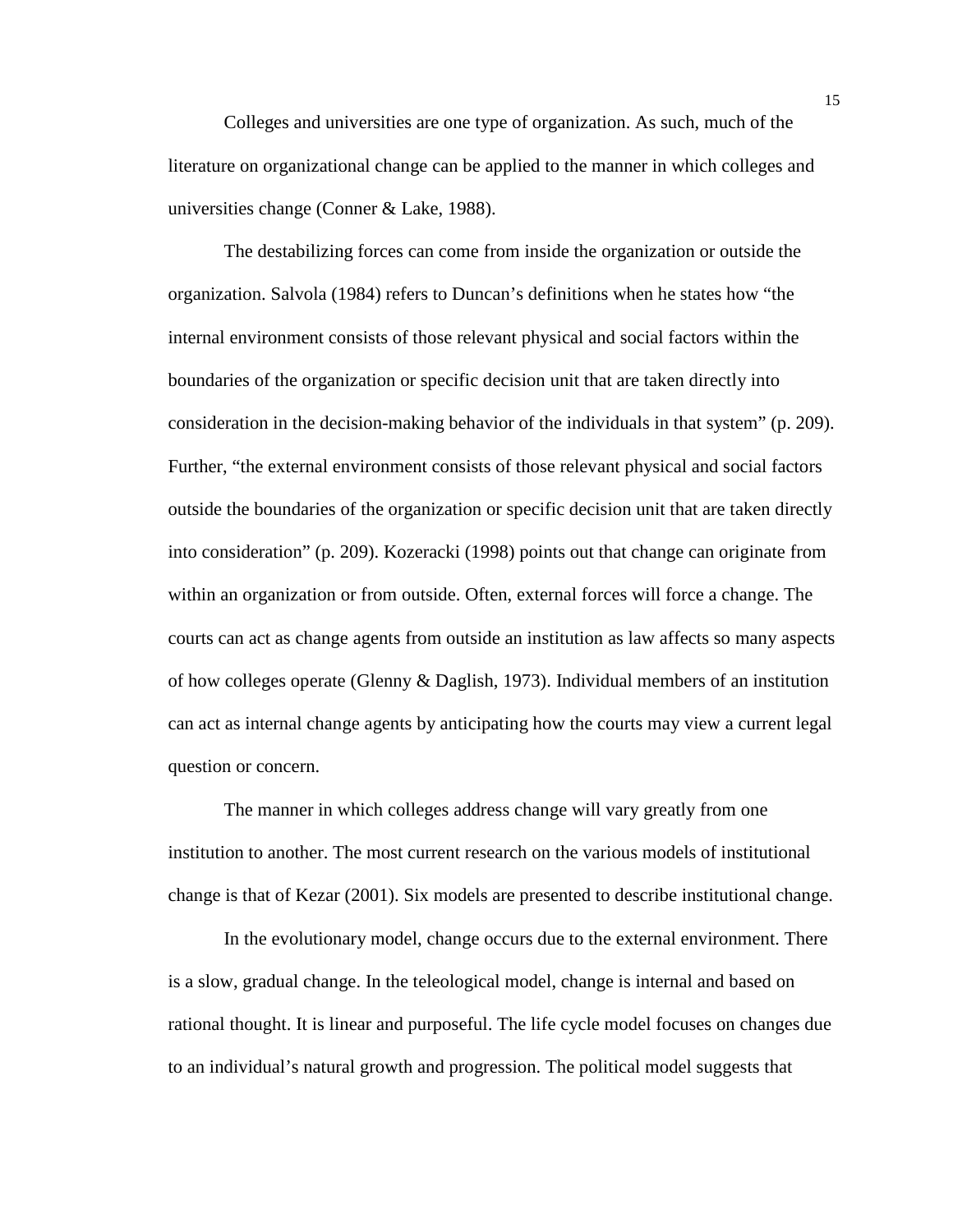change occurs due to tension as a result of differences and values, norms or patterns. In the social cognition model, change occurs due to cognitive dissonance. And finally, in the cultural model, change occurs as a result of other alterations in the human environment. It is slow, nonlinear, and unpredictable. There are times when multiple models are used to best describe how an institution deals with change.

 Of these models, the most appropriate to apply as a conceptual framework for the study is the evolutionary model. According to the evolutionary model, change is a slow process. It occurs as a result of environmental demands. Change occurs as a response to those demands, rather than from a plan to change (Kezar, 2001). Evolutionary models can be compared to the classical psychology "stimulus-response" model.

 A key activity, according to this model, would be the constant observation of the external environment. Just as an organism would seek to avoid an unpleasant action, so an institution would react to avoid an unpleasant action such as being involved in litigation. Key outcomes, according to the evolutionary model, are new structures and processes (Kezar, 2001).

The courts can act as change agents from outside an institution. When an important case is published, educational administrators impose new structures and processes to avoid future litigation. This may include changes in personnel or procedures. Just as importantly, this most likely will include changes in a resource allocation. In the case of this particular study, a court case would be the stimulus, and the manner in which an institution dealt with that case would be the response.

"During the past few years, much change has taken place on campus due to court decisions and statutes with accompanying guidelines. Higher education administrators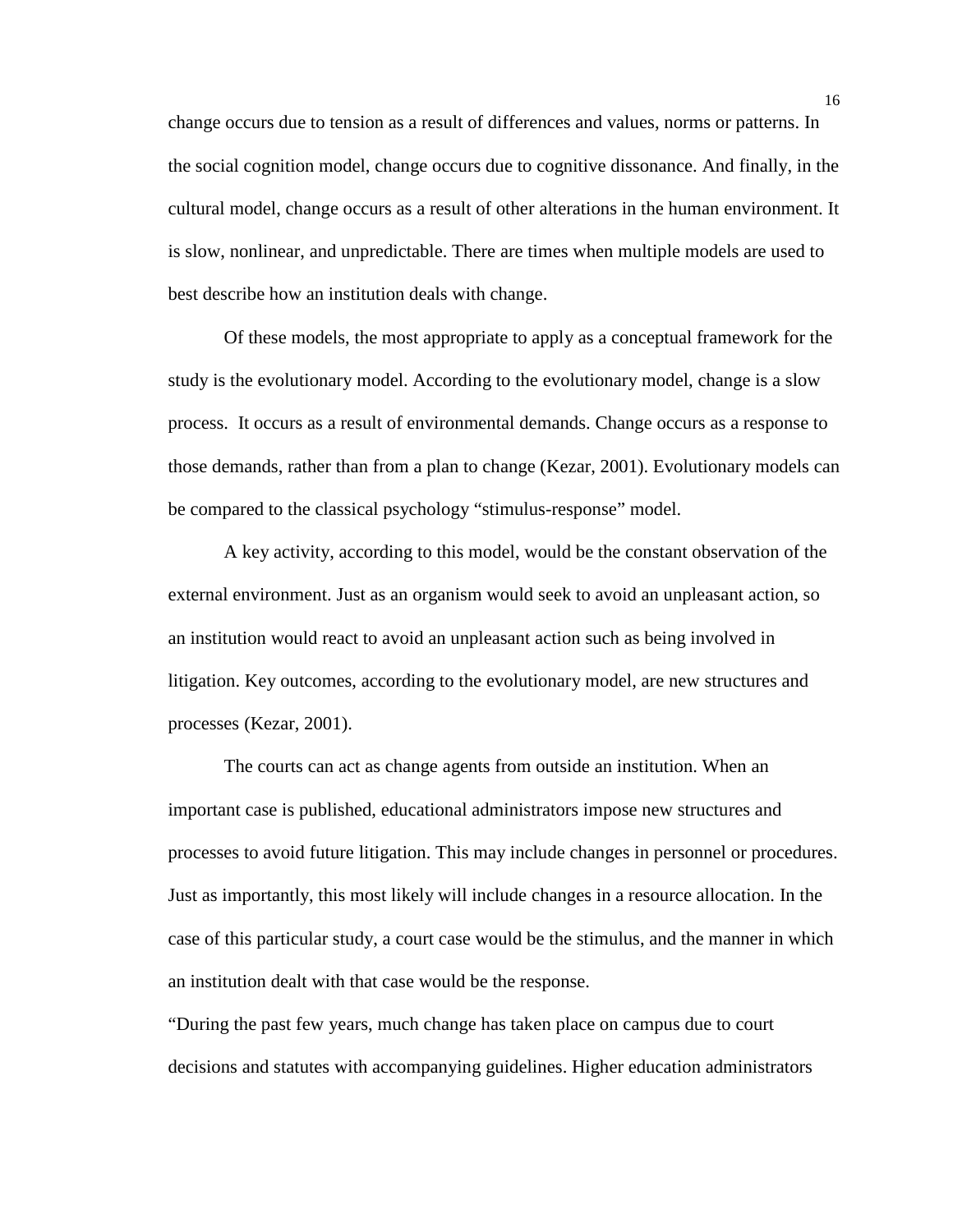must constantly be aware of these changes and must be ready to make appropriate implementation of them. This can afford an opportunity for constructive change" (Young, 1975, p.1). While one goal of this dissertation is to examine court cases that have affected higher education over the period of five years, the underlying theme of this work will be to capture a sense of how these cases have caused a change in the manner by which campuses operate. The evolutionary model of institutional change as proposed by Kezar will be used to examine the state of colleges before the case, as well as after the case, and will be used to describe the general manner how colleges change as a result of an external stimulus.

## Need for the Study

Kaplin and Lee (1995) described the importance of administrators' understanding matters of law:

The challenge of our age is not to get the law off campus; it is to stay there. The challenge is to make law more of a beacon and less of a fog. The challenge is for law and higher education to accommodate one another, preserving the best of each for the mutual benefit of both. Just as academia benefits from the understanding and respect of the legal community, so law benefits from the understanding and respect of the academic community. (p.xxv)

By examining higher education case law, a better understanding of the law will be obtained to the point that one can see trends in the types of cases brought forth. By observing the trends in higher education law, administrators can then focus resources on preventing various types of cases. This is important for two reasons.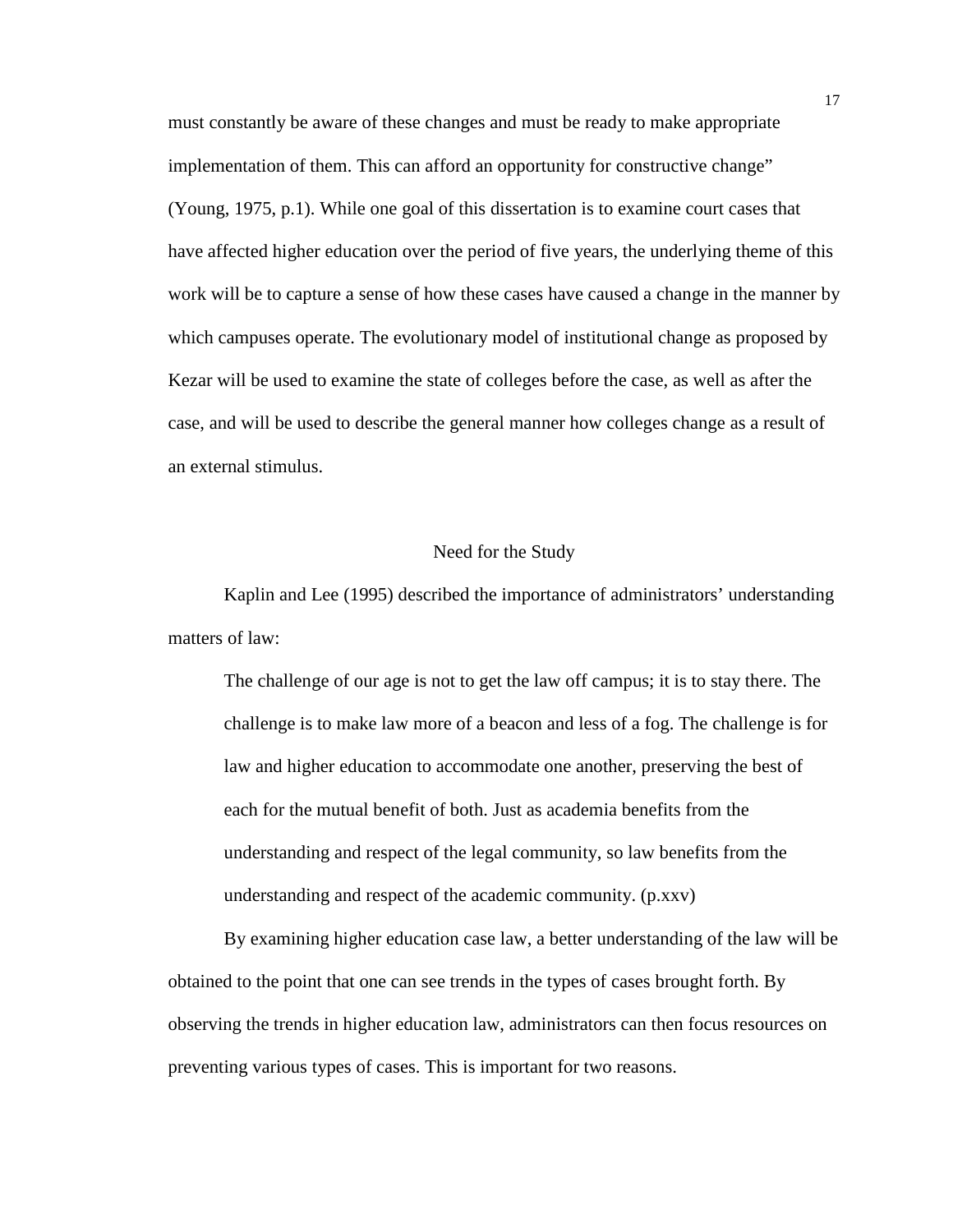The first reason for studying higher education law is the fiscal impact that a court case may have on an institution. Although this study won't directly address costs, it is believed that a better understanding of legal issues will allow for prevention of legal action, which will lead to lower college costs. The average cost of a university court case is \$200,000 (Farrell, 2001). That is simply the cost of taking the case to court. Should the college be found negligent, the costs may increase exponentially as it may have to pay damages.

In 1961, 50 colleges had legal counsel offices on campus. These offices usually were staffed by one attorney. The National Association of College and University Attorneys, a group to which most college lawyers belong, reported a membership of 2,058 in 1981. The current membership is over 3,000 (Bickel & Ruger, 2004). Clearly, legal representation has become more of a "need" for colleges. With the controversy about an "explosion" in education litigation (Zirkel, 1989; Farrell, 2001), concurrently, there has been an explosion in legal costs. The trend appears to be continuing, with rising legal costs expected in the future (Pulley, 2003).

Another way to look at college costs is to see the effect on students. One estimate suggested that Stanford University spends 12.5 cents of every tuition dollar on compliance with state and federal governmental regulations (Langhauser, 2002). The same article discusses the millions of pages of federal statutes and cases. That number continues to grow.

 There has been a significant increase in insurance premiums over the past several years. In some cases, premiums went up 400 percent. Also, there are higher deductibles.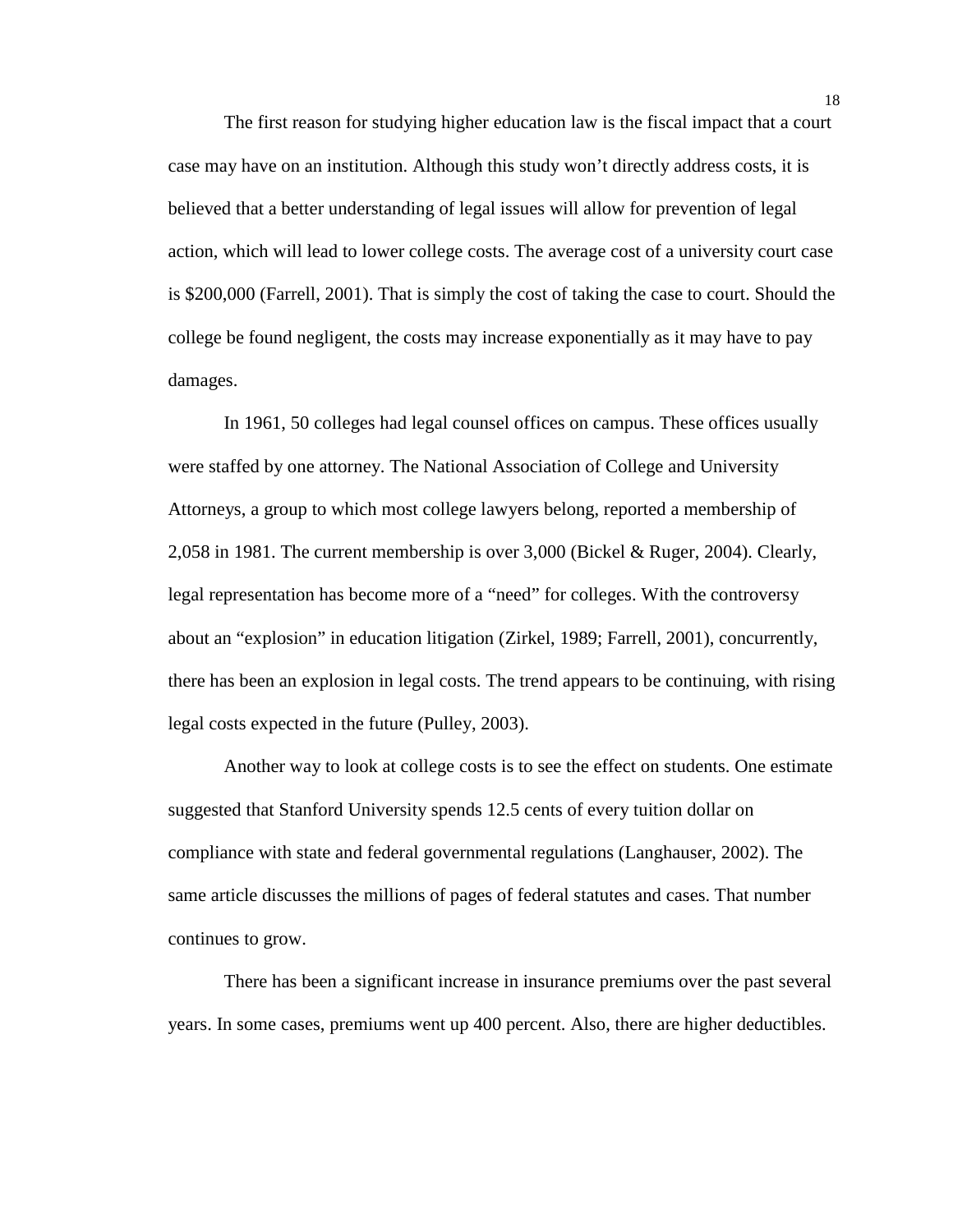In some cases, medical schools have had their coverage dropped (Williams, 2002; June, 2003).

 An understanding which leads to a minimization of legal threats is valuable. As Bickle (1974) writes, "the primary thrust of the attorney's responsibility to the university and the primary definition of his or her role within the institution is the providing of preventive advice which will save the institution from formal litigation or other challenges." Colleges are becoming more proactive as a result of lawsuits and the high monetary cost that they extract through awards and higher insurance rates. Forward thinking and training have become instituted on more and more campuses (Santoro  $\&$ Kaplin, 2003). Franke (2003) describes the proactive approach towards risk as a true necessity.

One strategy that currently is being employed at some schools is the use of mediation (Fogg, 2003). Another strategy that is being applied at many for-profit technical schools is requiring students to waive their rights to file lawsuits against the school as a condition of admission. If a student has a grievance, he or she is required to seek relief using a binding arbitration system (Farrell, 2003). Both mediation and arbitration are methods used to avoid going to court. Mediation occurs when the parties are brought together with a mediator to try to resolve the matter to both sides' satisfaction. It is nonbinding. Arbitration, however, is where both sides present their case and the arbitrator renders a binding decision. Both mediation and arbitration are significantly less expensive when compared to going to court.

 The second reason that college administrators want to understand law is because of community morale and effectiveness of leadership. A college president was quoted as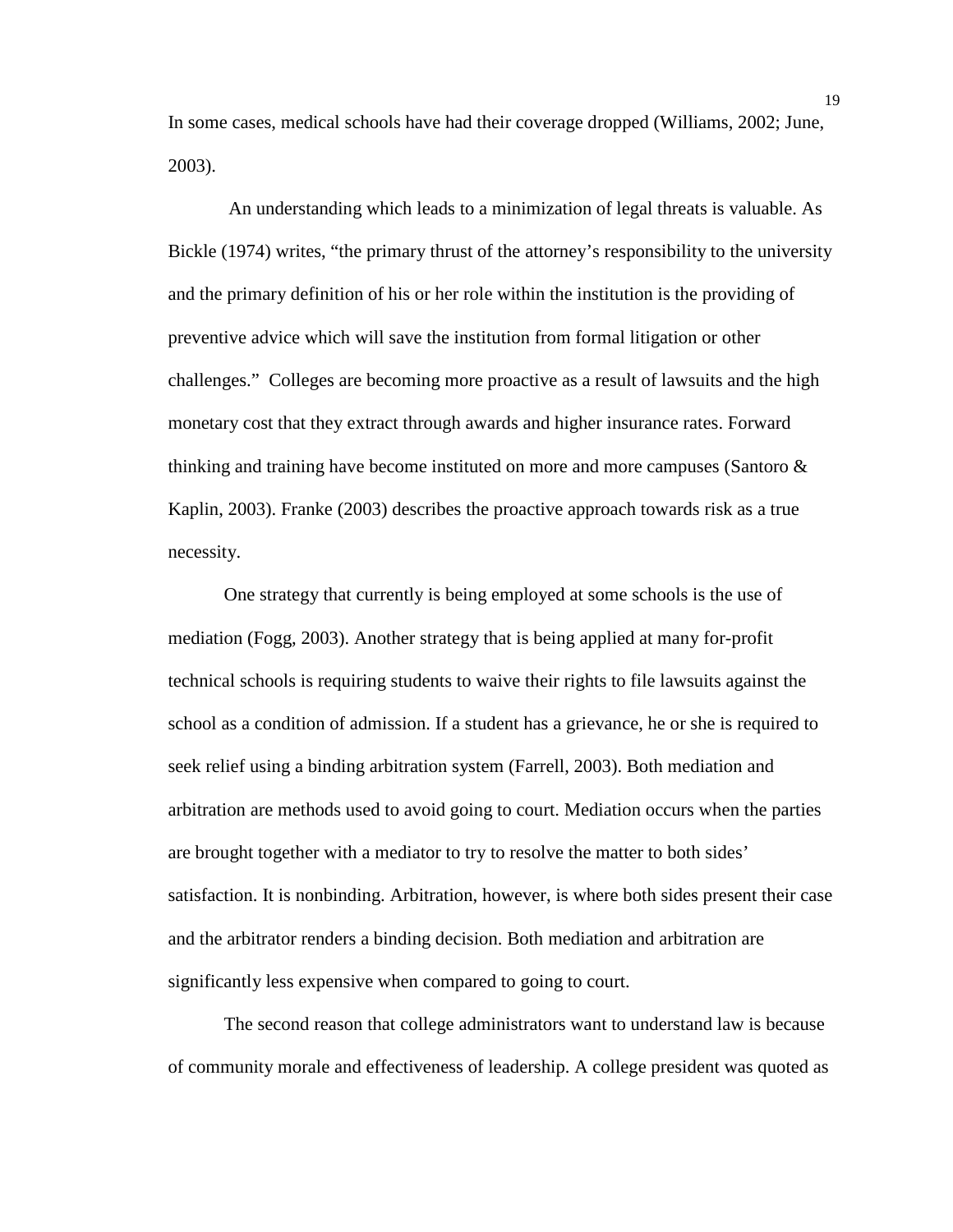being a defendant in a dozen lawsuits at one time. In addition to the monetary expense, so much litigation can result in "a considerable drain on time and energy" (Gouldner, 1980). Gouldner also talks about the increased secrecy and lack of trust that a litigious atmosphere brings. Also mentioned was the decline of collegiality, and, in fact, an increase in hostility, when such an atmosphere descends on a campus. Moreover, some faculty have changed the way that they teach and administer classes, due to fear of litigation (Benton, 2004). This effect has been noted in the popular press when Time magazine reported that lawsuits are having "a chilling effect on teachers" (Caplan, 2004).

## Significance of the Study

 This study adds to the body of knowledge by providing another view into higher education law. At this point in time, only three comprehensive surveys exist: Helms' (1987) review of higher education case law for the state of Iowa, Lam's (1988) study of Texas higher education case law, and Helms' (1990) review of higher education case law of 1988. In all three studies, cases were reviewed and classified based on such factors as the type of case, the type of court in which it was tried, the type of school involved, and the outcome of the case.

While these studies have provided an understanding of educational law, there are significant limitations to all three. The first two studies are limited geographically to Iowa and Texas, respectively (Schoenfield & Zirkle, 1989). While one may attempt to extrapolate the findings to another state, the effectiveness of doing so is uncertain.

 The major limitation of the third study is that it is dated. Historical research provides a "snapshot" of the culture-- in this case, the legal culture--at a given time. However, as culture changes, new "snapshots" must be taken to understand the new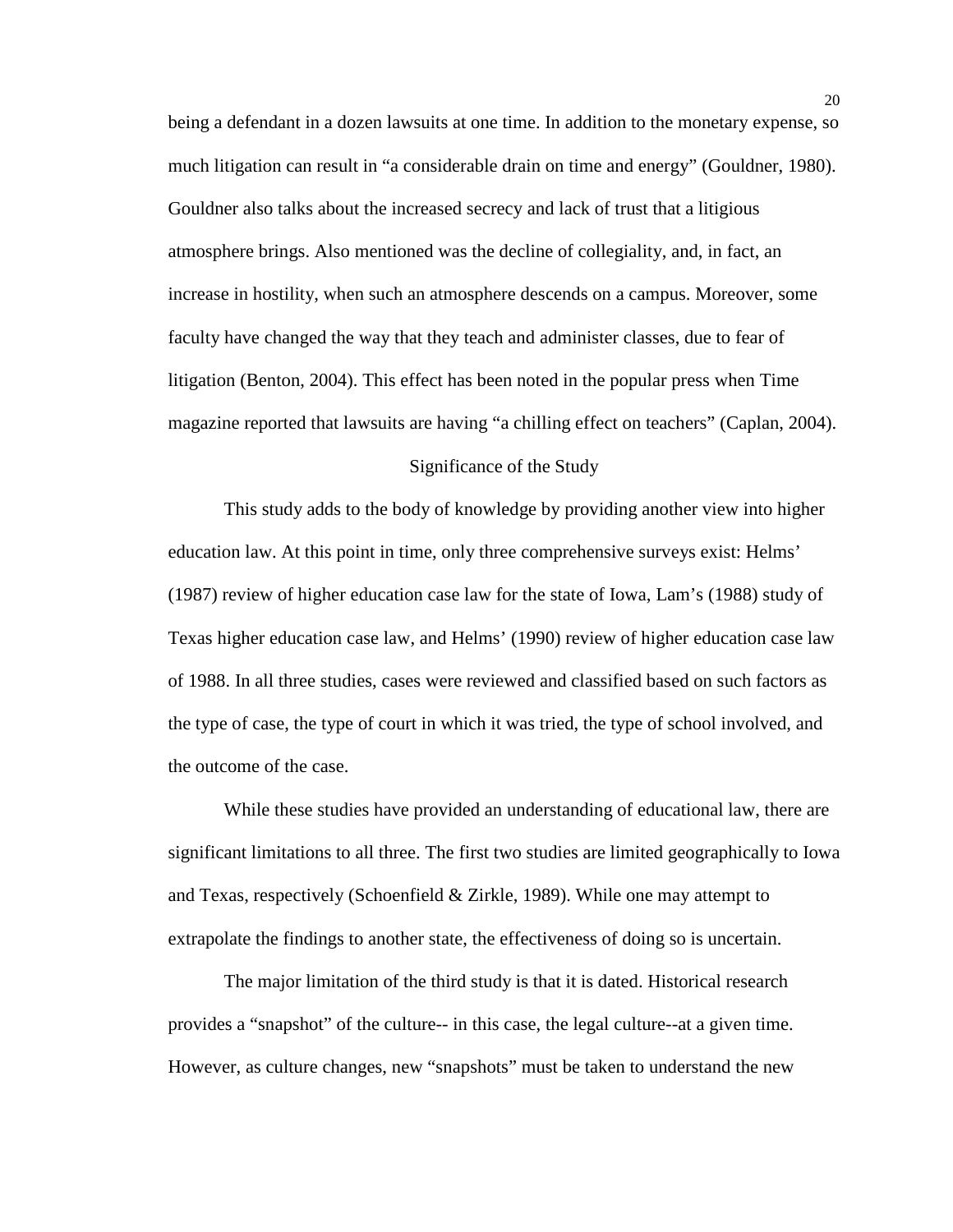culture. Moreover, several "snapshots" must be taken in order to see how a culture has developed. There has been no update to the annual review paper by Helms (1990). In the fifteen years that have passed, the law has changed a great deal in some areas. One goal is to analyze how the law has changed since the Helms baseline study was performed. In her study, she provides the following recommendations, which serve to justify the proposed study:

Only with a broad overview of the overall frequency and distribution of litigation can a framework be constructed to provide a perspective on the role of law in higher education. Continuing review of litigation patterns on a yearly basis provides valuable information in understanding this interaction. (p.11)

 Another limitation of these three studies is that no commentary is provided as to the importance of the various cases tabulated or the changes that have come about as a result. Information about changes in higher education as a result of case law can be found in detail in case reviews (for example, Bors, 1999) or in subject reviews (for example, Weber, 1998). Cursory change data can be found in annual reviews (for example, Helms, 2003). The proposed study will provide a comprehensive view of court cases and if they caused changes in higher education. It also will seek to find those events that have caused increases or decreases in litigation in specific areas.

 The study of change in higher education is a maturing field and has become quite important. This is reflected in the fact that 1,734 dissertations have been published that examined some aspect of change in higher education. However, relatively few studies have been done in which law is examined as a factor in change. These studies focus on single subjects, such as student grievances (Mullen, 1980), governance (Rhoda, 1985),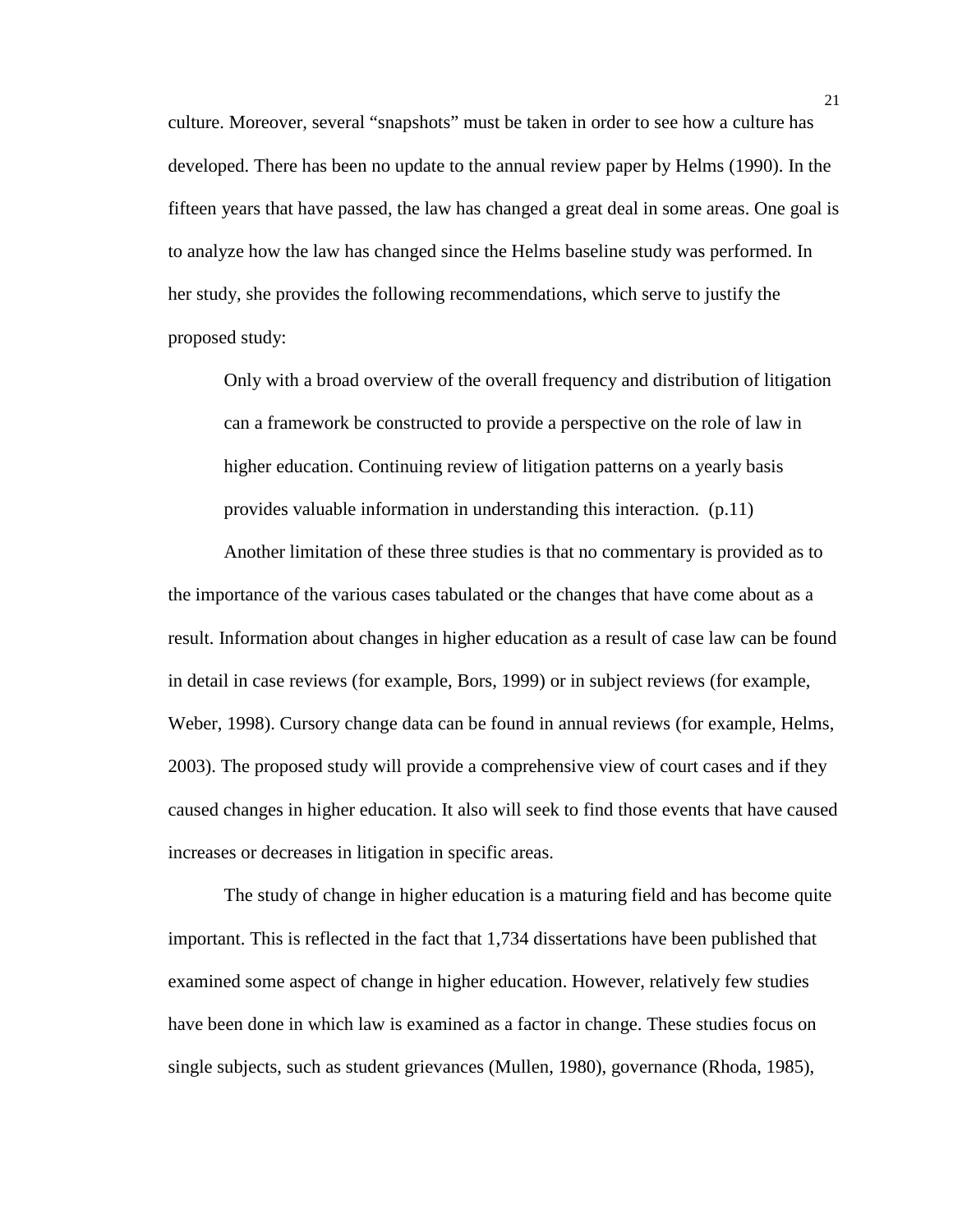and public-private partnerships (Gonzales-Walker, 2003). What is missing is a comprehensive study that examines various types of cases and if their outcomes affect the way that colleges operate. The proposed study will focus on change with a much broader approach than previous studies focusing on law and change in higher education by applying Kezar's evolutionary model.

### **Delimitations**

The study focused on the calendar years of 1999-2003. Cases for study were obtained by using West's Education Law Reporter. By doing so, a few lower-level state cases might have been missed (Helms, 1990) but the study will be analogous to previous studies for proper comparison. In that study, both federal and state cases from throughout the United States were included. Both types of cases were included in this study, as well.

 The study did not present discussion on the merits or legal arguments of the cases. Rather, attributes of the cases will be tabulated and that data were compared to previous studies to observe any changes based on differences in frequency of case classification, court of record, school classification, and differences in geographic distribution. Cases were included whether the suit was brought forth by the school or against the school.

## Limitations

 The major drawback to any case study analysis is that it is very narrowly focused. As such, the lessons learned from studying one group may not be applicable to another group or even the same group at a different time.

 As previously noted, surveys of legal cases, such as this study, serve as "snapshots" of the population that is studied at a given time. It shows the state of legal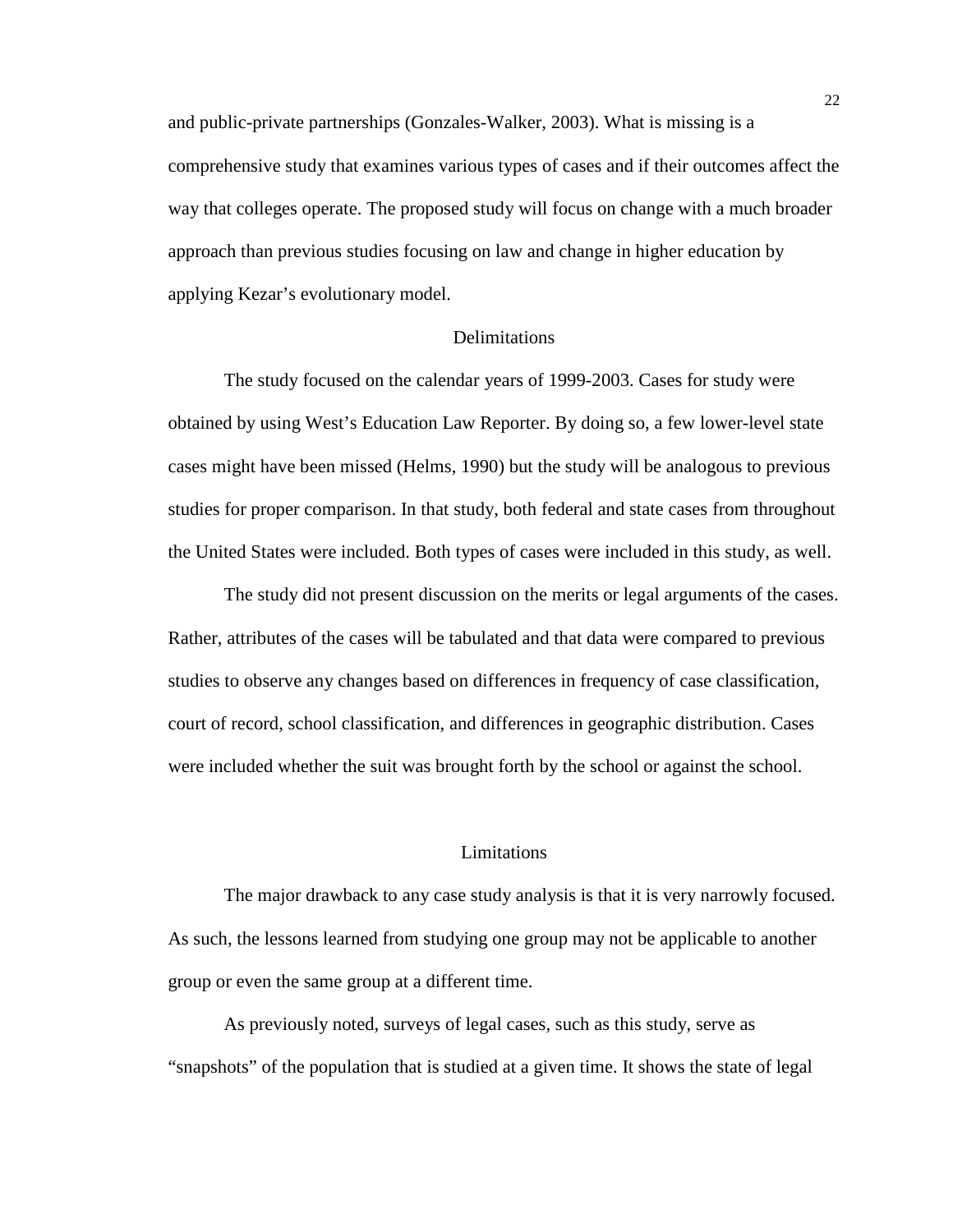cases in the United States over a five-year period. As law is a social product, it will be changed as the culture changes. The laws will change over time and the cases in the future may be different from those that are found in this study. This study will need to be augmented by future studies as the law continues to evolve.

 This study involved interviewing college legal officers at several colleges to find evidence of change. As such, it is limited by the experiences and points of view of those officers.

 This study had a relatively low response rate (7.7 %). This was probably due to the nature of those sought for an interview being very busy. In addition, some perspective subjects expressed reluctance to discuss legal issues. A low response rate, for those possible reasons, limits the study. The study may be missing the richness from input of those most active in the area. It may also be skewed by the participation of those who are doing a good job, as those who have encountered problems may be less likely to participate.

 Finally, although fiscal matters are a driving force for this study, the author did not concentrate on the costs of litigation. Costs will need to be inferred by the reader. Finding cost data for legal matters can be quite difficult and thus limits this study. Green (1983) examined costs of litigation in cases involving Missouri public schools. That study concluded that "determining reliable estimates for the direct and indirect costs of school litigation for past years does not seem feasible because of lack of adequate records" (p132-33). Also, many cases are settled before going to court. In such cases, the settlement agreement usually is sealed.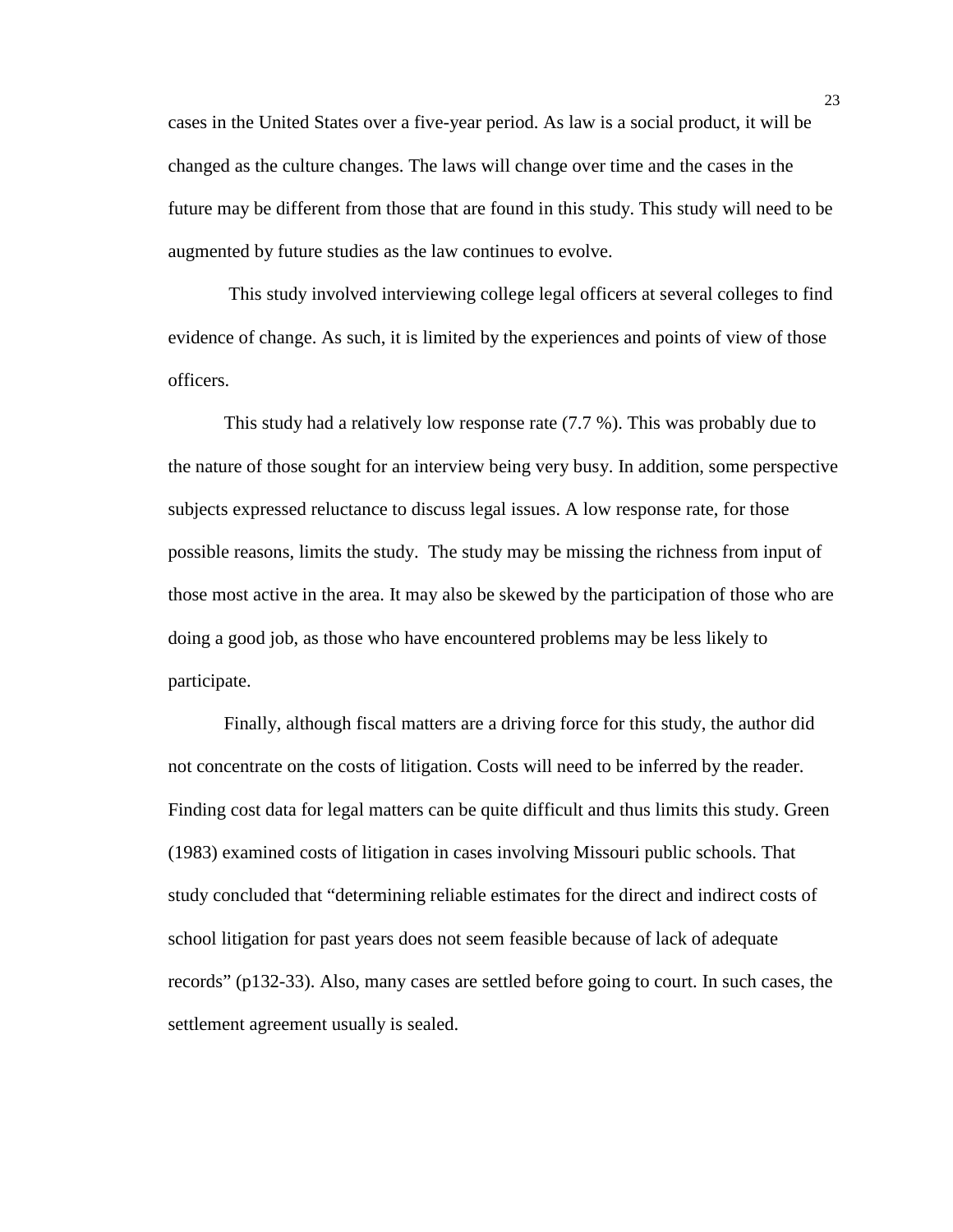## Outline of Methodology

 The purpose of this study was to gather data on the legal issues that face institutions of higher learning. A logical source to provide that data would be the written records concerning cases involving institutions of higher education. Additional source of information were those college officers who study and apply the findings of those cases.

 For the first part of the study, West's Education Law Reporter was reviewed for five calendar years, from 1999 to 2003. Higher education cases were noted. For each case, data was tabulated on the court that heard the case, the state, the parties, and the issues.

 After gathering the court cases for part one, they were be classified as to the type of case and the issue involved. The classifications used were those set forth in the two papers by Helms (Helms, 1987, 1990). A review of frequency of cases was done for that period to determine if changes have occurred during that time. A chi square test for independence was performed to see if there is a relationship between the number of cases, and the type of college. In this instance:

*Ho*: Whether a college is involved in a case is independent of what type of college it is.

*H1*: A college's likelihood of being a party in a case dependent on what type of college it is.

 To gauge the impact of these cases, several legal officers from each classification of college were interviewed. Specific attention was paid to possible patterns in types of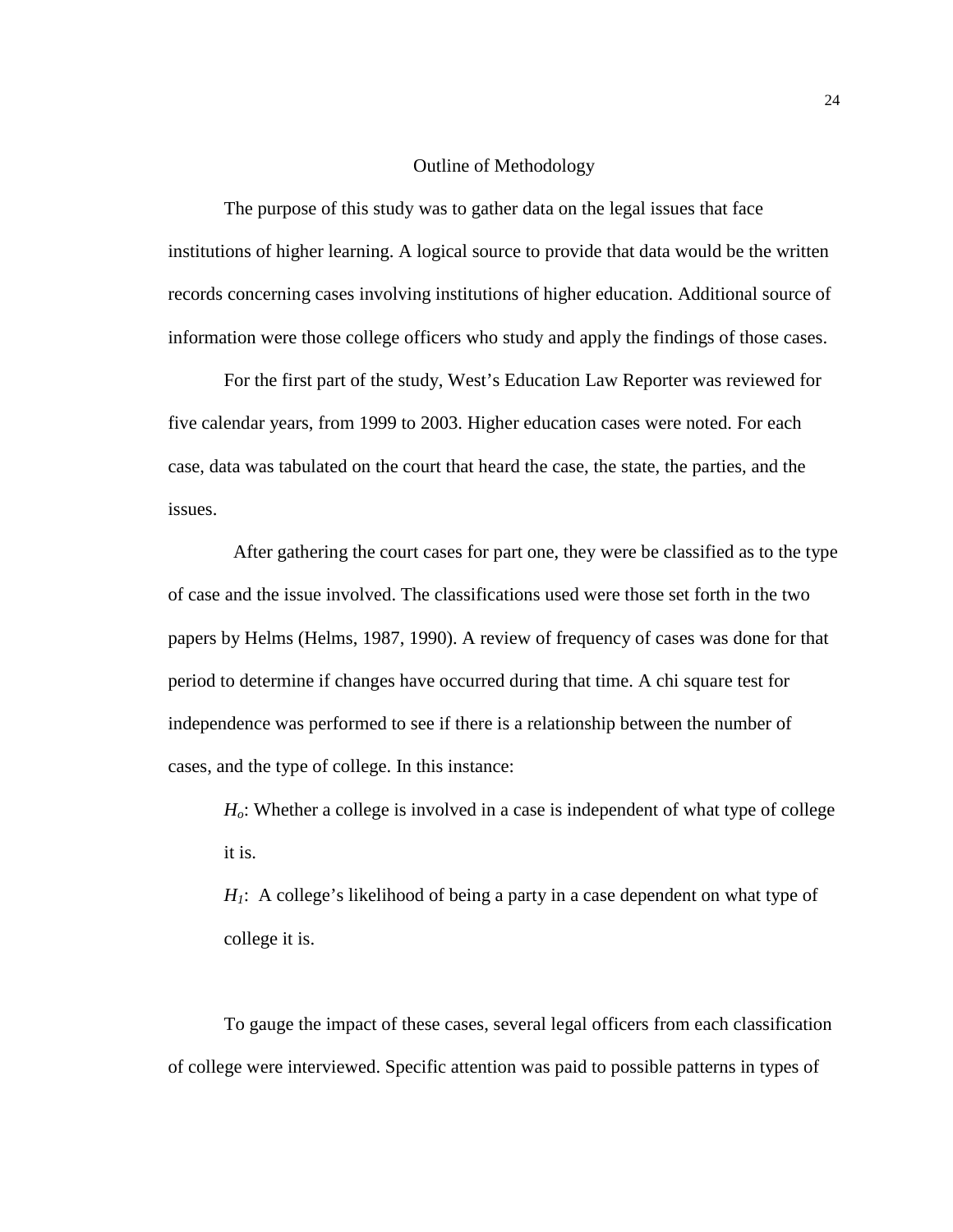cases reported, reasons for changes in the types of litigation, explanations of how the campus has changed, and the overall view as to how the legal department has changed. In addition, this step served as another way to determine differences between colleges at different classifications.

## Definition of Terms

Legal terms taken from *Blacks' Law Dictionary* (Garner, 2004).

Civil Law: The law of civil or private rights, as opposed to criminal law or administrative law.

Common Law: The body of law derived from judicial decisions, rather than from statutes or constitutions.

Constitutional Law: The body of law deriving from the United States Constitution and dealing primarily with governmental powers, civil rights, and civil liberties.

Criminal Law: The body of law defining offenses against the community at large,

regulating how suspects are to be investigated, charged, and tried, and establishing punishments for convicted offenders.

Defendant: The person sued in a civil proceeding or accused in a criminal proceeding. Higher education: Institutions of learning beyond the secondary level. This would include colleges, universities, community colleges, junior colleges, and technical schools. Issue: The broad topic of a court case, such as sexual harassment, negligence, grade dispute, etc.

Plaintiff: The party who brings a civil suit in a court of law.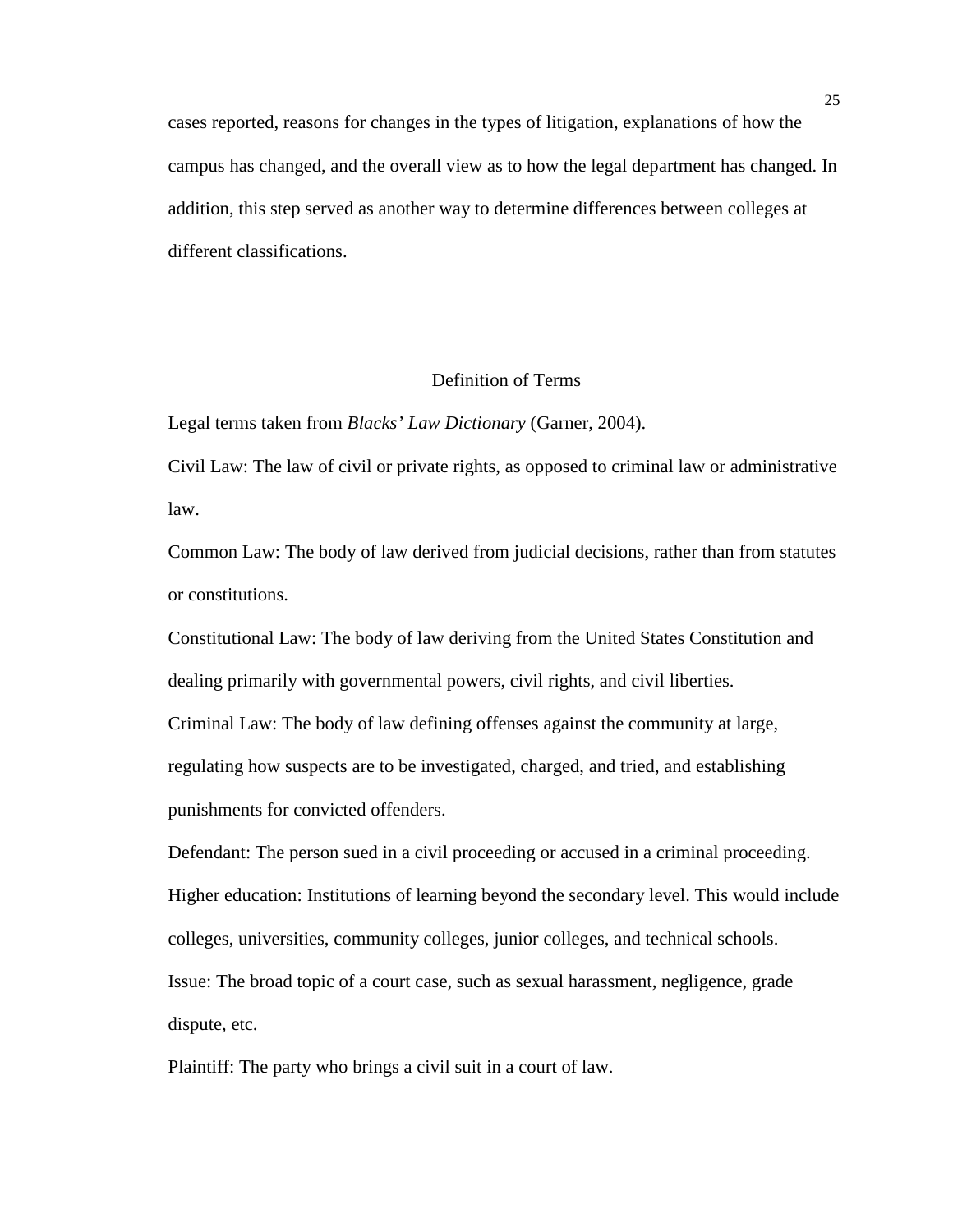Statutory Law: The body of law derived from statutes rather than from constitutions or judicial decisions. Also termed "statute law," "legislative law," or "ordinary law." Type of case: The legal classification of the case, such as tort, contract, constitutional, etc.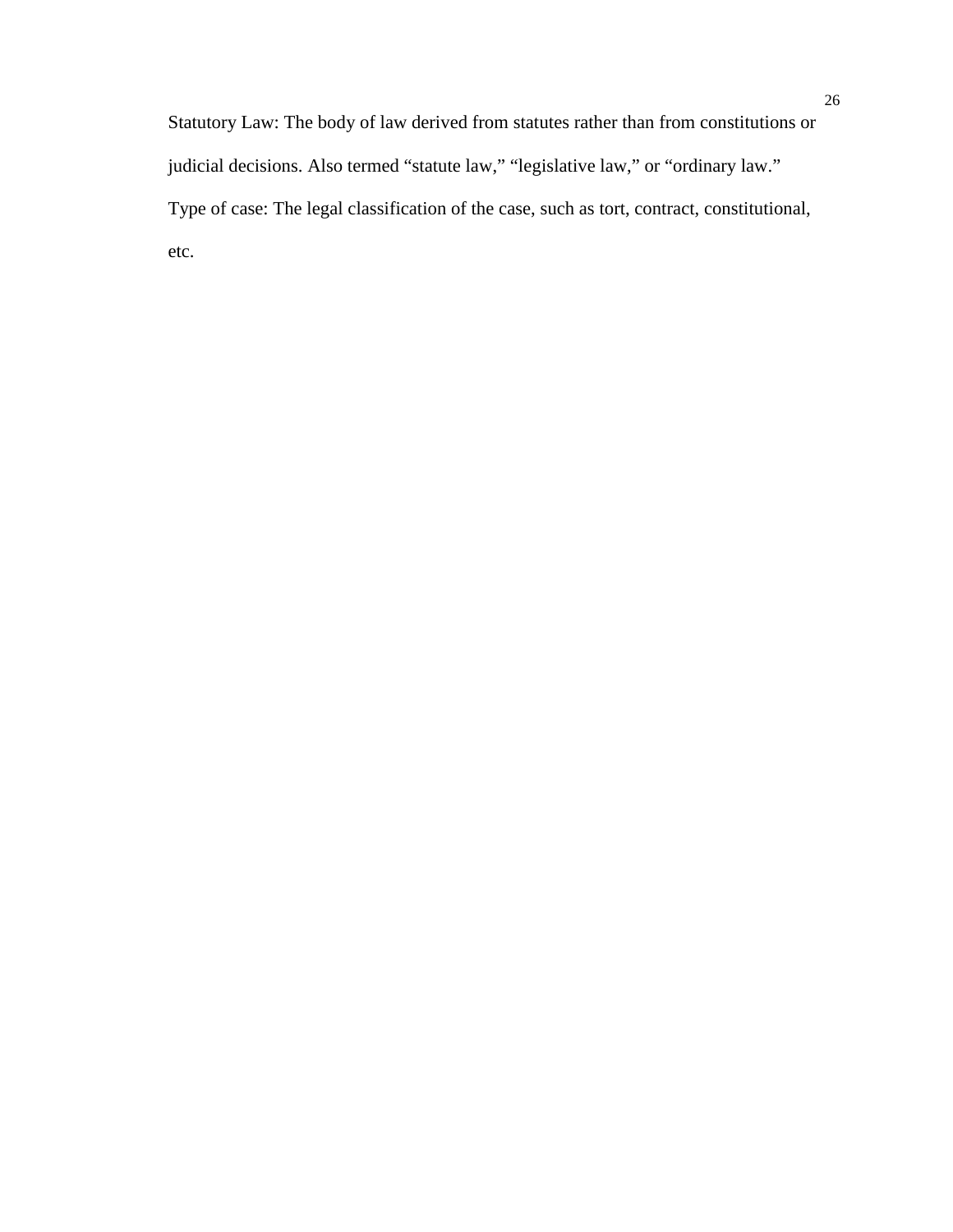### Chapter II

### Review of the Literature

### Description of the Scholarly Literature

The field of higher education law has matured over the past thirty years. There are textbooks written on the subject, such as those written by Kaplin and Lee (1995) or Olivas (1997). Journals have been produced on the subjects, such as the *Journal of College and University Law*, the *Journal of Law and Education*, and the *Brigham Young University Education and Law Journal*. There are several single-subject monographs on various subjects, such as *Higher education law: The faculty* (Poskanzer, 2002) and the *Rights and responsibilities of the modern university: Who assumes the risks of college life* (Bickle & Lake, 1999). And there have been several dissertations produced on such subjects as sexual harassment (Burke-Kelley, 1998; Masters, 1992), affirmative-action (Babich Morrow, 1996; Doyle, 1998; Hirschman, 1997), academic freedom (Batchelor, 1998), athletics (Walker, 1996; Levernz, 1989), and faculty dismissals (Mills, 1997; Letzring, 1994; White, 1991; Seal, 1986).

 This study seeks to fill in a gap in the literature by providing a comprehensive review of higher education case law. "Broadly based surveys of the case law in higher education are generally not available"; these are needed in order to provide "a general framework for understanding patterns of litigation" (Helms, 1990, p.1). Schoenfeld and Zirkel (1989) refer to the lack of comprehensive data in the literature while researching sexual harassment cases and finding little research to use as a baseline.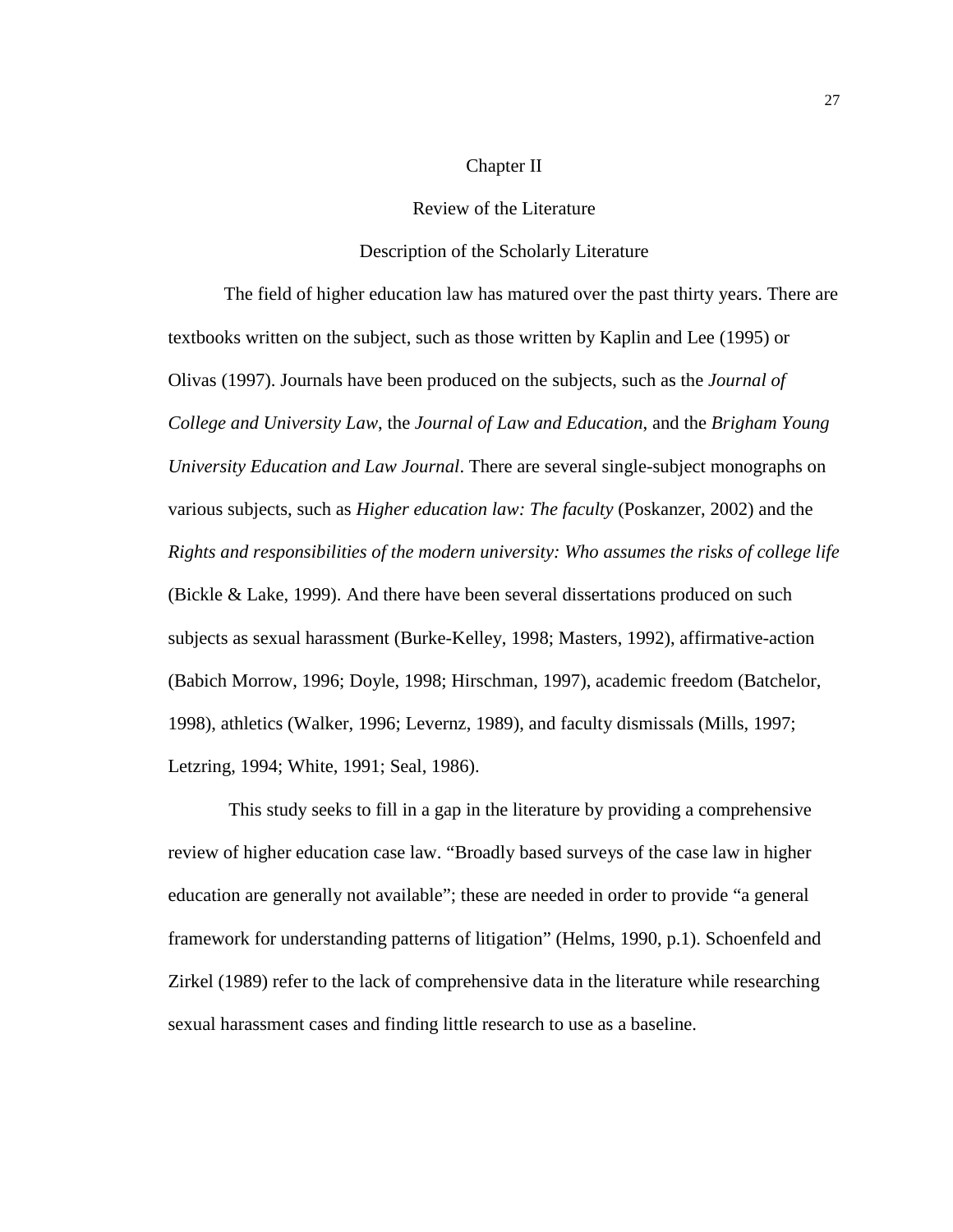School law, that focusing on K-12, is a little more mature than higher education law. Broad base studies of school case law are more readily available. For example, Hooker (1988) did a study of cases in which teachers were named in a suit for cases from 1965 to 1986. Logan (1997) and Rossi (1998) did studies in which case law was reviewed over a period of five years in the State of Virginia for public schools and private schools, respectively. Green (1983) performed such a study for Missouri public schools, as well. Imber and Gayler (1988) did a statistical analysis of trends in education-related litigation since 1960.

 The broad-based surveys of higher education law remain scant, with few examples of such studies in the literature. Zirkel (1989) conducted a study that counted the total number of cases involving higher education institutions from the 1940s to the 1980s. A general increase in the number of cases from one decade to another was found from the 1940s to the 1970s with a plateau in the 1980s. A later study indicated an increase in the 1990s (Farrell, 2001). When comparing this data to data that was available for K-12, it was found that the trends were parallel. However, no analysis was performed on the types of cases that were reported.

 Helms (1987) studied the various types of cases that had been brought forth for the state of Iowa from 1860 to 1985. It was found that the vast majority of cases have occurred in the recent past, with over one half reported since 1970 and two-thirds having occurred since 1960. The study went further to look at the type of case brought forth relative to the type of institution. It was found that the majority of cases for community colleges were administrative (86%). The majority of cases for public institutions were administrative (44%) with the next likely cause to be constitutional (28%). Private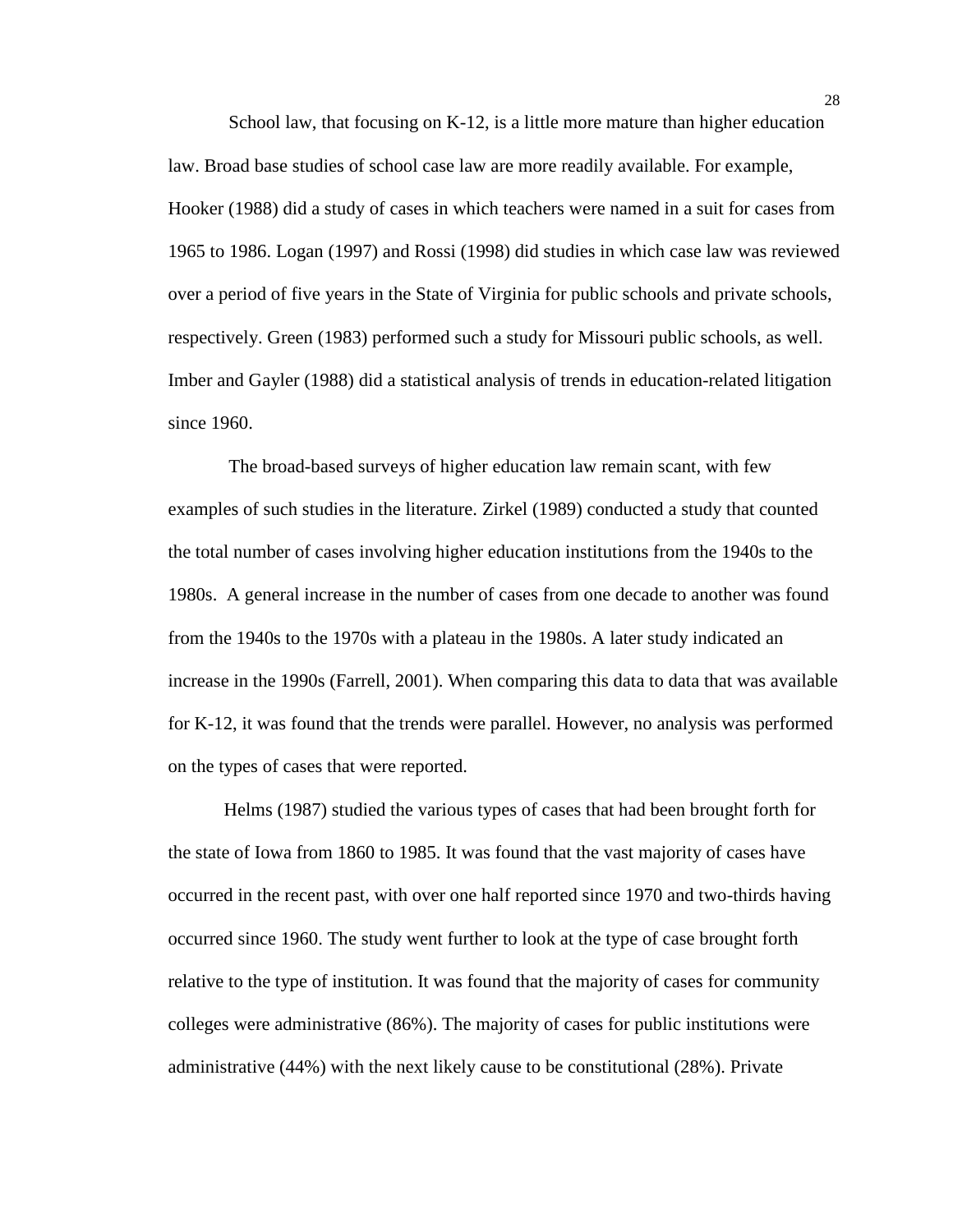institutions were equally split between contract  $(36.5\%)$  and probate  $(36.5\%)$ . The study also looked at the parties to various cases and found that for community colleges, the vast majority of cases involved faculty (71%). For private institutions, the majority of cases were brought forth by donors (43%). For public institutions, the majority of cases were brought forth by external groups (36%) and faculty members (32%).

 Lam (1988) conducted a similar study in which cases involving institutions of higher education in Texas were examined over a period from 1878 to 1988. It was found that the majority of cases for private institutions involved contracts and property law. The majority of cases for public institutions involved constitutional law. The majority of cases involving community colleges were cases growing out of constitutional law.

 Helms (1989) reviewed all higher education legal cases undertaken in the United States between April 1st, 1988, and March 31, 1989. It was found that a majority of cases were tried in state courts (56%) as opposed to federal courts (44%). The study compared the distribution of higher educations cases to that of K-12 cases. K-12 cases were more likely to be tried in state court at a higher percentage than higher education cases were.

 It was found that over half of the cases litigated in 1988 arose from ten states. The state with the most cases during that time period was New York with 62 cases, or 14.4% of the total (431). The majority of cases (40.6%) involved employees, with faculty involved in more than half of these cases. This was followed by students (27.1%), whose major issues in the suits dealt with questions regarding financial aid in loan repayment issues. The remaining cases involved private citizens (12.8%), businesses (10.9%), and governments (8.6%).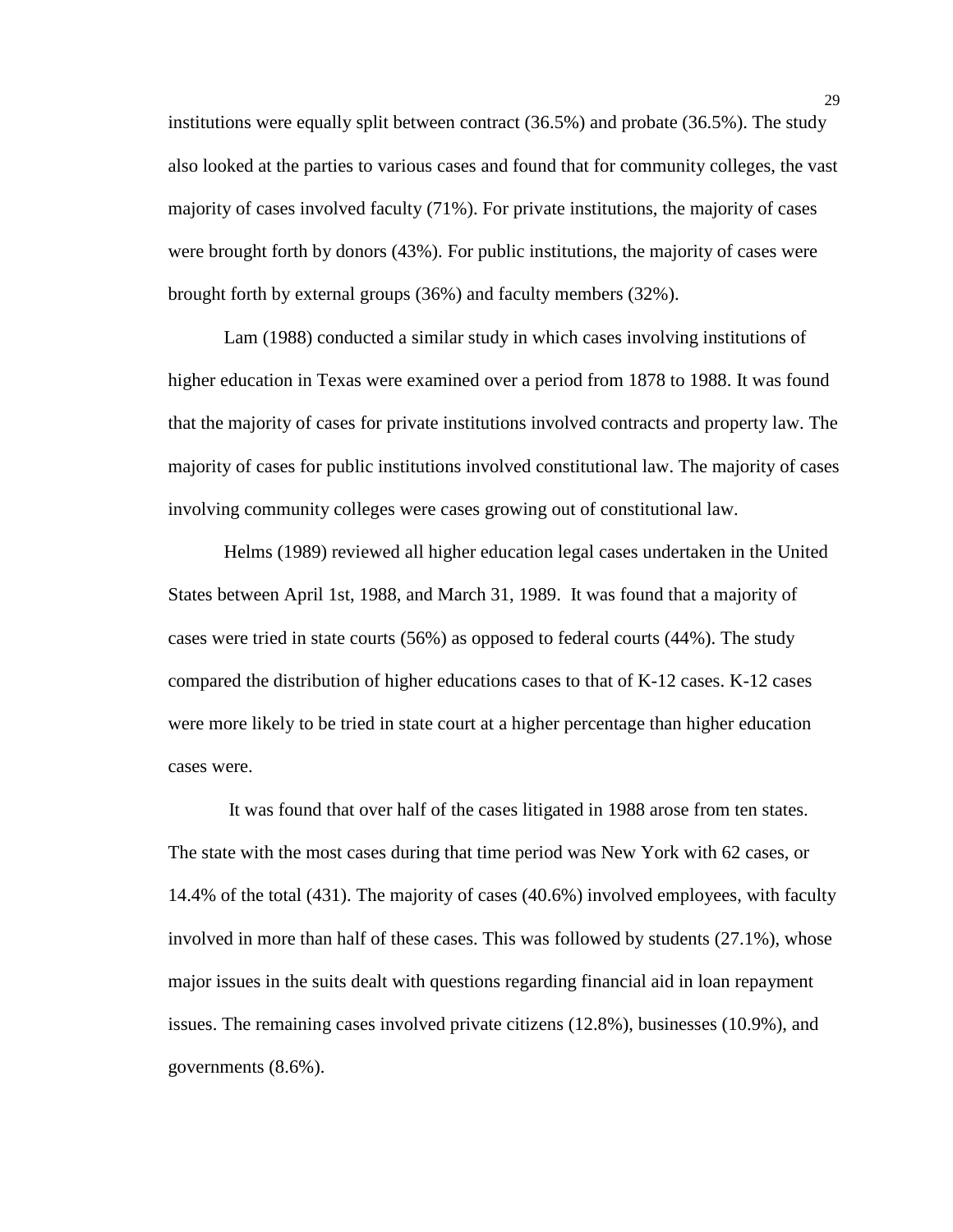Data from this study were compared to that of the states of Iowa and Texas and found that those states had fewer numbers of cases that were litigated involving employees, with 35% and 31%, respectively. In those states, students brought forth 31% and 11% of cases, respectively.

 Those cases that deal with issues found in the United States Constitution (such as the First Amendment, Fourteenth Amendment, and the Eleventh Amendment) were more likely to be tried in federal courts, although some such cases involving state constitutions were tried in state courts. Statutory and procedural matters were more likely to be tried in state courts. In terms of statutory issues litigated in federal courts, civil-rights cases arose as a major source of litigation (43%) followed by financial aid and bankruptcy cases (40%). State cases were much more diverse with civil rights (14%), collective bargaining (14%), financial aid (11%), and workmen's compensation (10%). Statutory interpretation, commercial, tax, records meetings, and criminal each were found to be fewer than 10% of the total cases (Helms, 1989).

 As a final recommendation, Helms (1989) states that "only with a broad overview of the overall frequency and distribution of litigation can a framework be constructed to provide perspective on the role of law in higher education. Continuing review of litigation patterns on a yearly basis provides valuable information in understanding this interaction" (p. 11). The proposed study will provide part of that broad overview and will provide more insight into the effect of law on higher education.

### Literature on Change

 A review of case law will fill in gaps in the literature and provide a "snapshot" of the state of education law at a given time. However, an understanding of the effects of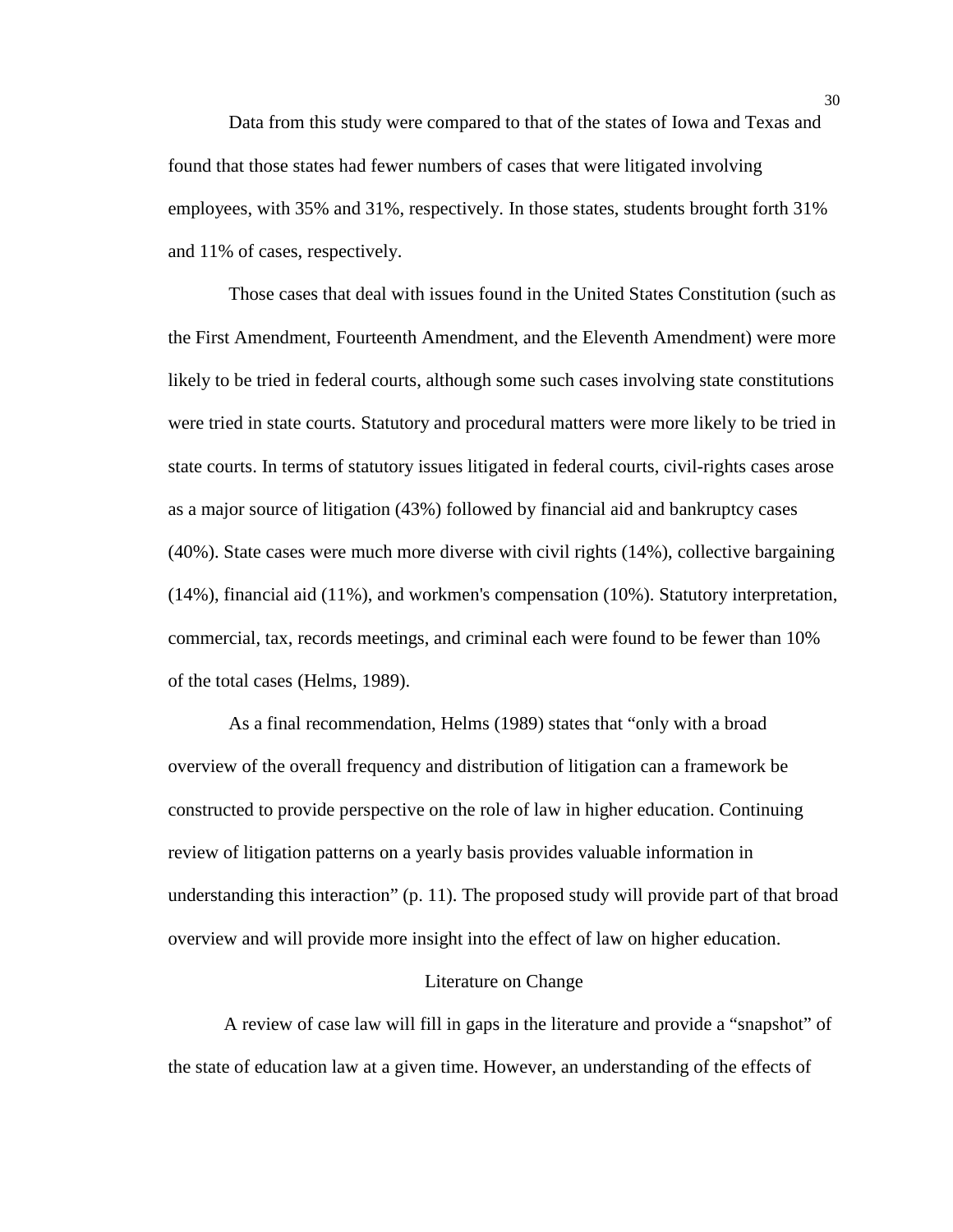those legal decisions is much more important. Thus, a second component of the proposed study will be an examination of the changes brought about by those cases.

 It has been said that the only thing constant is change. However, change has changed. Conner (1994) quantifies change with three descriptors, all of which are accelerating:

*Volume* refers to the number of changes we have to face. It's higher now than at any previous point in human history. To confirm this, compare a current issue of *The Wall Street Journal* with an issue from five, ten, or twenty years ago. You quickly will see that the number of organizational changes has risen dramatically. We measure the *momentum* of change by analyzing how long people have to implement a change and the length of time before another change becomes necessary. Both of these times have decreased notably, which means that the momentum of change is increasing.

Meanwhile, the *complexity* of the changes people address today is far greater than in past years. Now, marriages often involve children from previous families, and mergers are announced in the middle of the execution of major acquisitions already taking place. (p.38)

Conner proposes seven reasons for this acceleration of change (p.39). They are (a) faster communications and knowledge acquisition, (b) a growing global population, (c) increasing interdependence and competition, (d) limited resources, (e) diversifying political and religious ideologies, (f) constant transitions of power, and (g) ecological distress. Conner also points out that the factors not only force accelerated change on their own, they interact with each other in a synergistic fashion to produce "massive" change.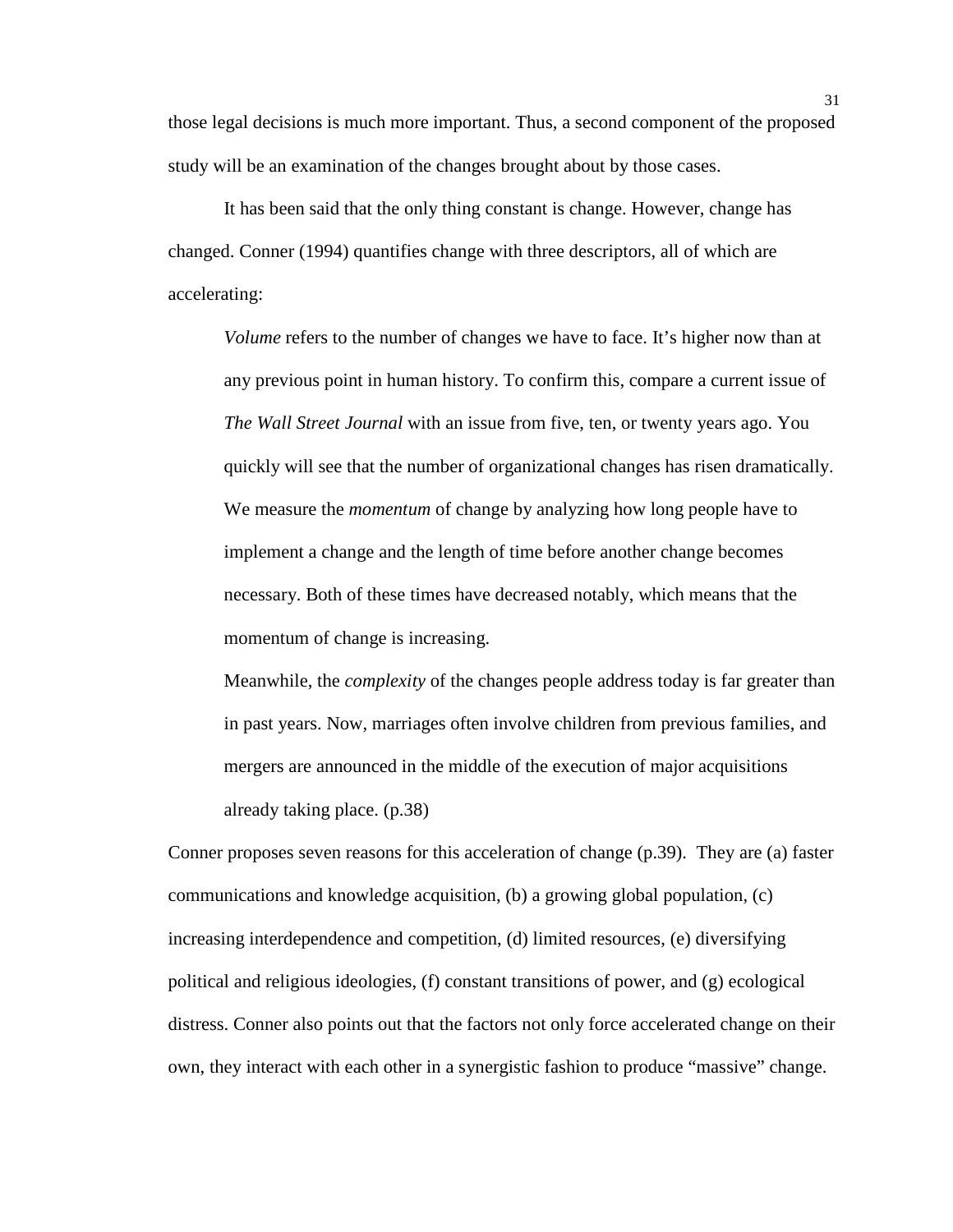Gioia and Thomas (1996) cite recent economic, demographic and political changes as driving forces that have pushed academia into what "looks more and more like a competitive marketplace." Gumport (2000) reports that over the past 25 years, the view of higher education has changed from that of a social institution to that of an industry.

As a result of these changes, schools have adopted management models that are more business-like and have led to significant changes and restructuring on campuses. This is further reflected by Tam (1999), who suggests that institutions of higher education "manage change by changing management." She suggests that schools rethink and reexamine their goals. She quotes Peterson and Dill (1997) in taking a "contextual planning approach" of redefining, redirecting, reorganizing, and renewal. She also quotes Senge (1990) and suggests that institutions of higher education should become "learning organizations" by adopting the five disciplines he put forth in his book, *The Fifth Discipline*. The disciplines he put forth are systems thinking, personal mastery, building mental models, team learning, and building shared vision. Gioia and Thomas (1996) also refer to Milliken (1990) in stating that due to the competitiveness of the educational marketplace, colleges are adopting a more business-like approach to effecting change.

 Gioia and Thomas (1996) point out that while colleges and universities have become more accepting of business-like models of management, significant differences do exist. They cite the lack of a "bottom-line" in measuring teaching and learning. Prestige, image, and identity also play different roles in higher education than they would in industry.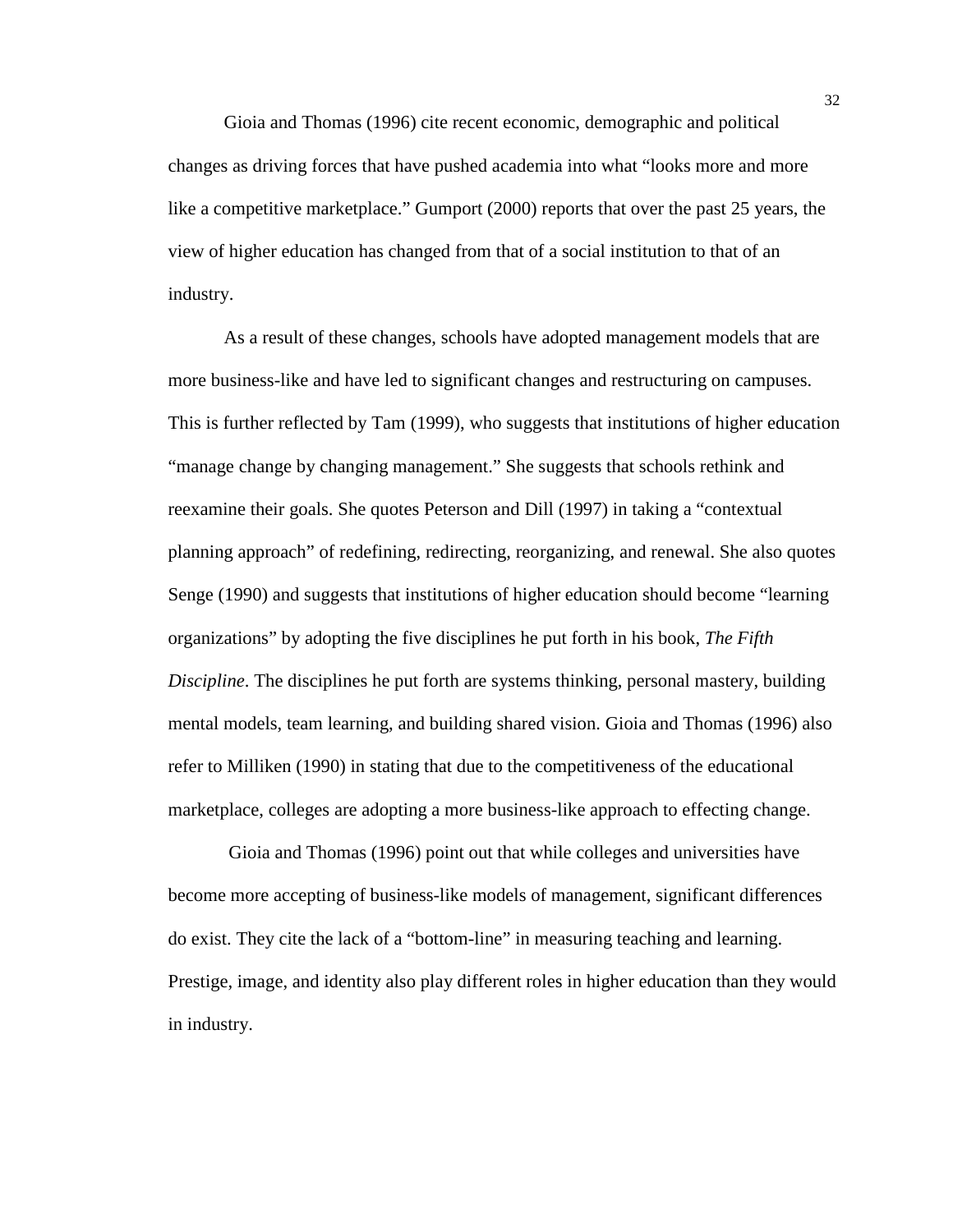Institutions of higher education have grown to accept more change. Kezar (2002) refers to changes at colleges as having accelerated from "tinkering" to comprehensive, transformational change. Kezar also reports similar forces of change at higher education institutions as those that are forcing change in the rest of society. They are (a) financial pressure, (b) growth in technology, (c) changing faculty roles, (d) public scrutiny, (e) changing demographics, (f) competing values, and (g) rapid rate of change in the world, both within and beyond national borders. Nair (2003) suggests similar forces of (a) technology growth in information and communication, (b) globalization, (c) competition, and (d) accountability.

The source of change can be internal or external (Kozeracki, 1998; Salvolo, 1984). Eckle, Green, Hill and Mellon (1999) point out that often the two forces are synergistic. External pressures can be internalized by the internal culture of an organization. The authors point out that there is a difference between the dynamics of a planned change and those of responding to mandate. Smart, Kuh and Tierney (1997) begin their article by stating that: "(t)he effectiveness of a college or university is a function of how it responds to external forces and internal pressures in fulfilling its educational mission" (p.257).

The courts can act as external change agents as "law affects the environment within which the university operates" (Glenny, 1973, p.174). The courts can interpret the laws which affect society as a whole. For example, the courts may interpret the Americans with Disabilities Act. All of American society is bound by their findings. Colleges, being a subset of society, must change to comply with their findings. More narrowly, courts can also interpret statutes dealing specifically with college issues, such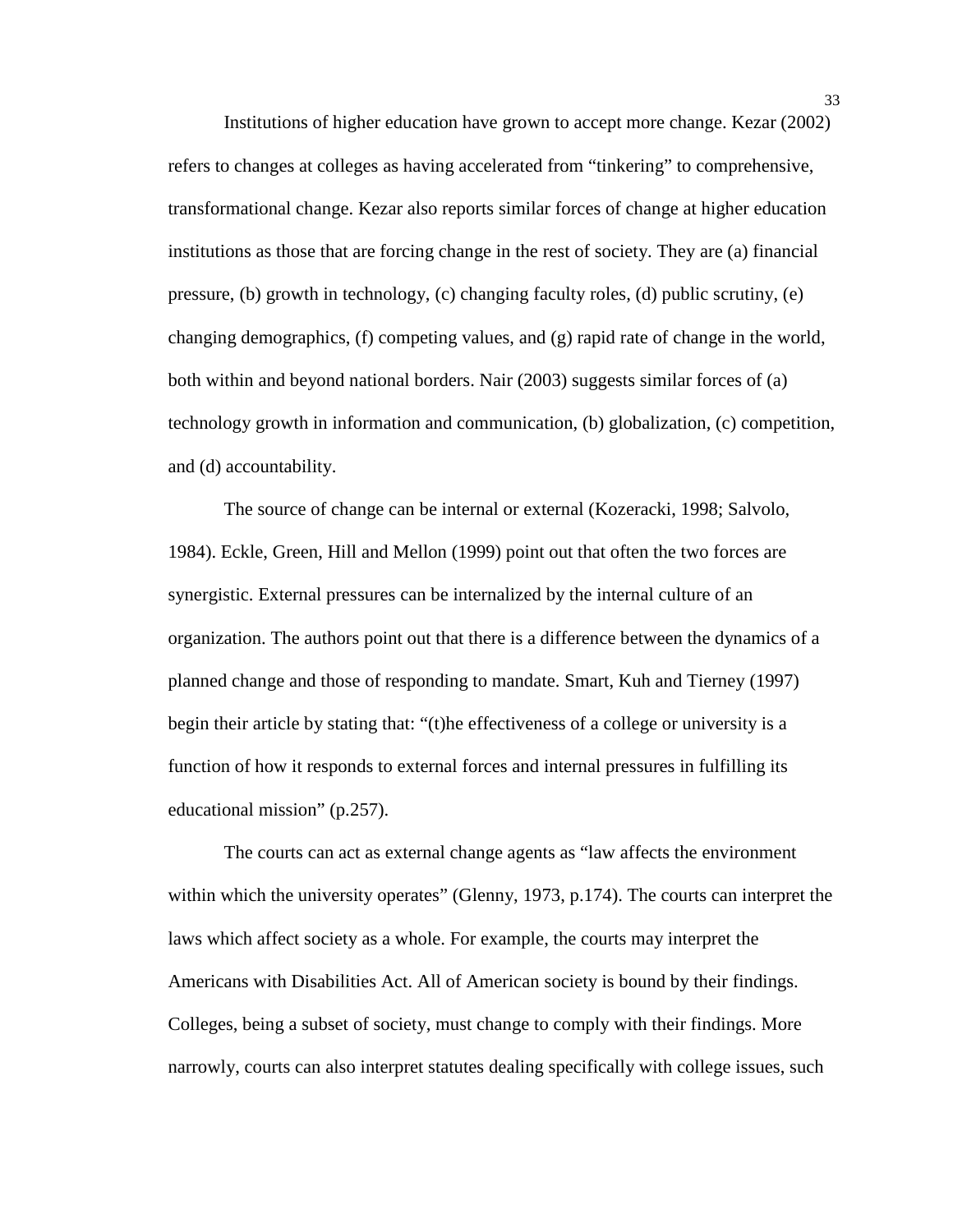as admissions policies. Individual members of an institution can act as internal change agents by reacting to governmental laws and statutes as well as court decisions so as to prevent lawsuits.

Lueddeke (1999) quotes Levine in saying that the

likelihood of change is enhanced when there is a crisis in the environment, when people have a shared interest in change, when there is a power imbalance in the environment, when the environment has a structural change, and finally when it is consistent with the *zeitgeist* or spirit of the times.

There are other systems that classify organizations and how they deal with change. Dill and Friedman (1979) employ Gamson's topology, which classifies institutions as having a complex organizations framework, a conflict framework, a diffusion framework, or a planned change framework. The complex organizational framework relates change to the system as a whole. It focuses on variables such as complexity, size, age, formalization, stratification, and centralization. The conflict framework focuses on how social structure and environmental pressure lead to change. The diffusion model considers individuals or groups that accept an innovation as "adopters." The model follows how the change flows through the institution from one set of adopters to another. Finally, the planned change model focuses intervention and innovation. It places greater emphasis on the act of changing rather than the change itself.

The most current set of change models is put forth by Kezar (2001). In her book, she presents six models of change and cites an author who has studied change using that model. The models are evolutionary, telelogic, life cycle, dialectical, social cognition, and cultural. The evolutionary model puts forth change as occurring as a response to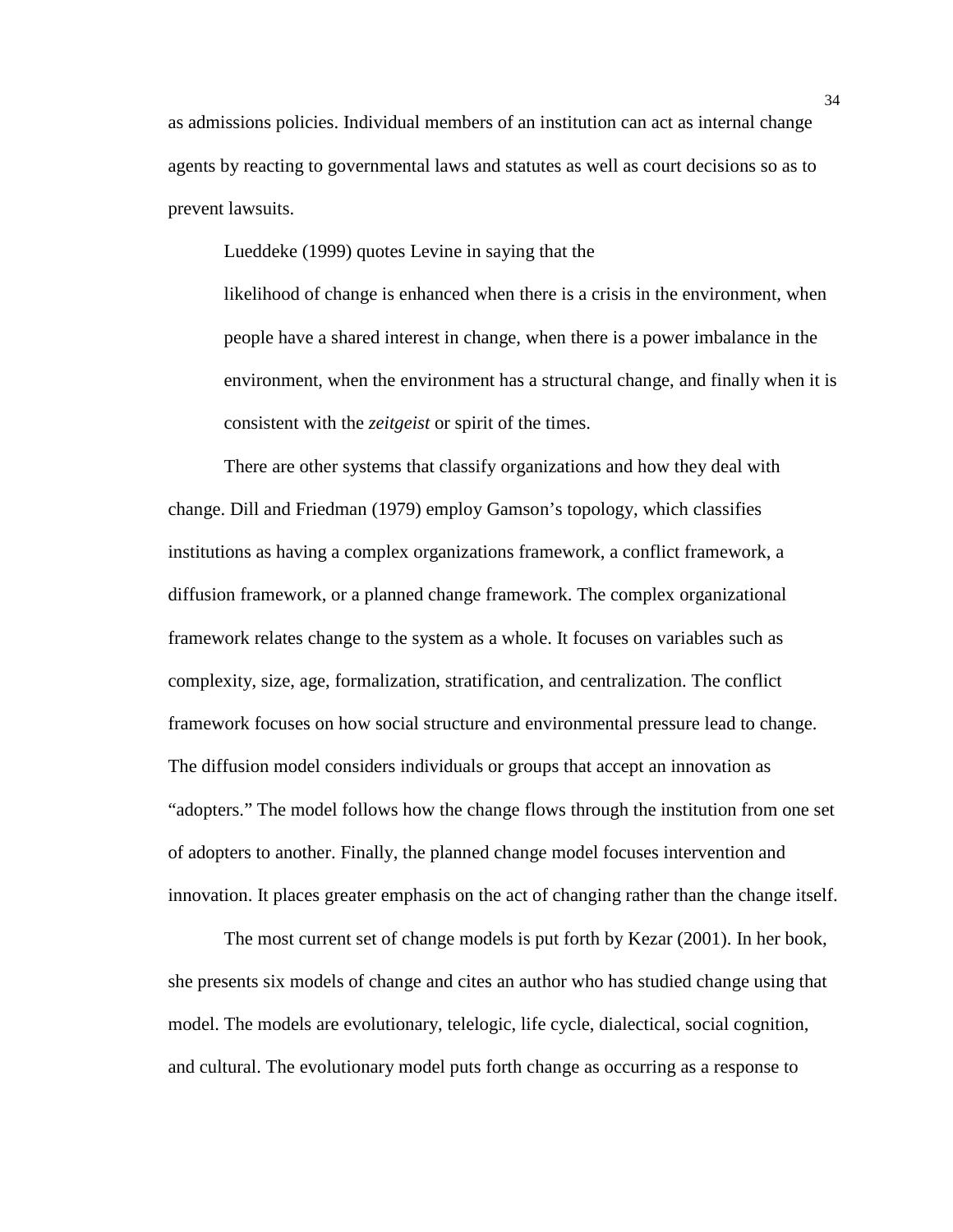external factors and the environment. The telelogic model can be described as a "planned change" model, where the driving forces for change are the leaders who see a need for change. The life cycle model focuses on organizational growth, development, and decline. It is an outgrowth of the study of child development. The dialectical model centers on differences in ideologies and beliefs. Conflict leads to bargaining, persuasion, influence, or the exertion of power. The social-cognition model focuses on change as a result of learning and studying processes and applying mental models. In the cultural model, change occurs as a result of changes in the human environment. Here, changes occur in the area of beliefs, values and myths.

There are times when a better explanation of change is best described by a combination of models. Kezar (2001) points out that different groups may benefit from looking at the same change event using different models. Insight can be gained by viewing the situation through a different lens.

 Of these models, the most appropriate to apply as a conceptual framework for the study is the evolutionary model. According to evolutionary models, change is a slow process and occurs as a result of environmental forces. Change occurs as a response to those demands, rather than from a plan to change (Kezar, 2001). Evolutionary models can be compared to the classical psychology "stimulus-response" model (figures 2.1a and 2.1b) or the "natural selection" of Darwinian biology (figure 2.1c).

 Important activities according to this model would be the constant observation of the external environment and reacting to it. Just as an organism would seek to avoid an unpleasant action, so an institution would react to avoid an unpleasant action such as being involved in litigation. Colleges, like organisms, seek a steady state or *homeostasis*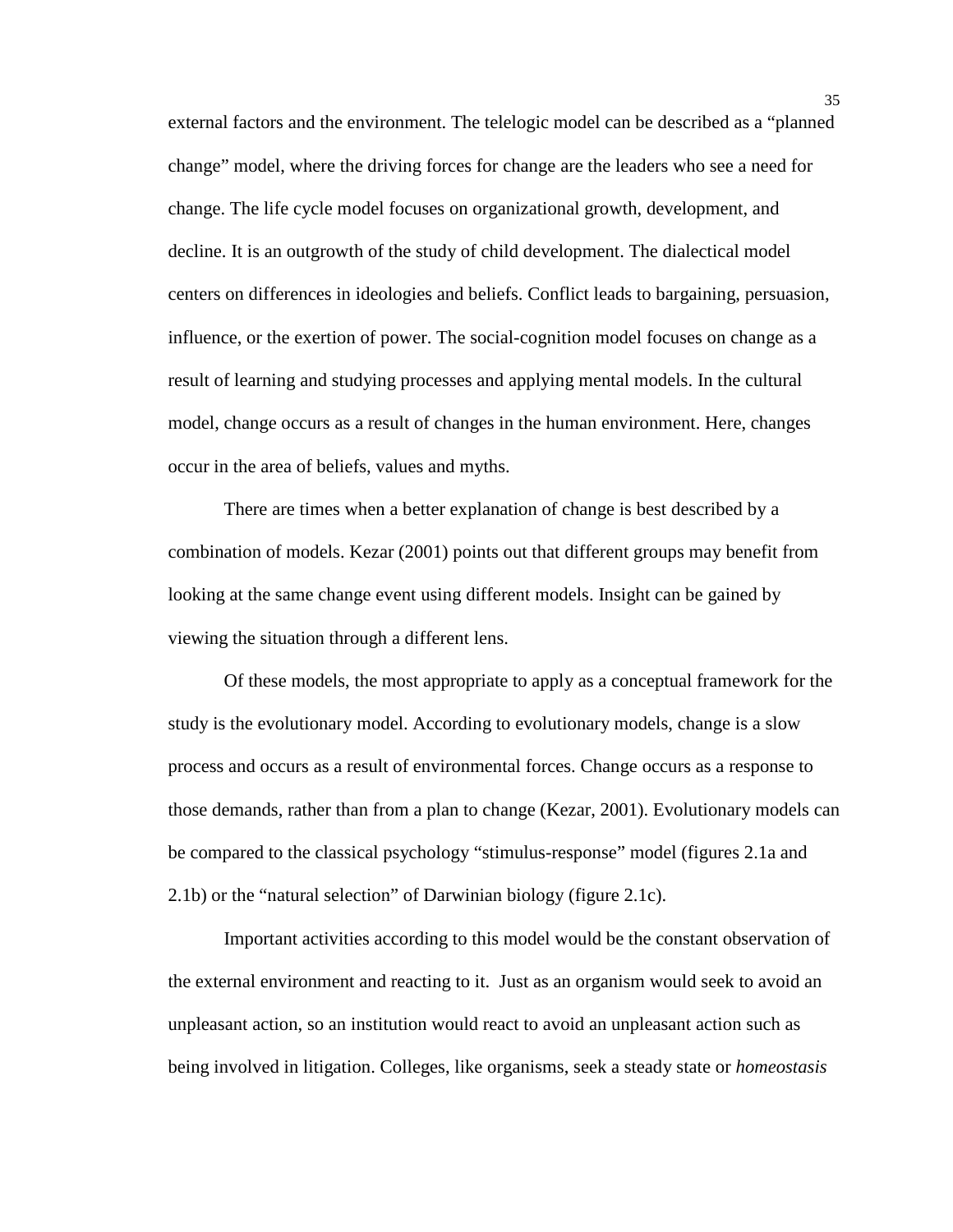between themselves and the surrounding environment (Kezar, 2001). Important outcomes, according to the evolutionary models, are new structures and processes as a result of a stress from the environment (Kezar, 2001) (figure 2.1d). This will be the model of change used in this study.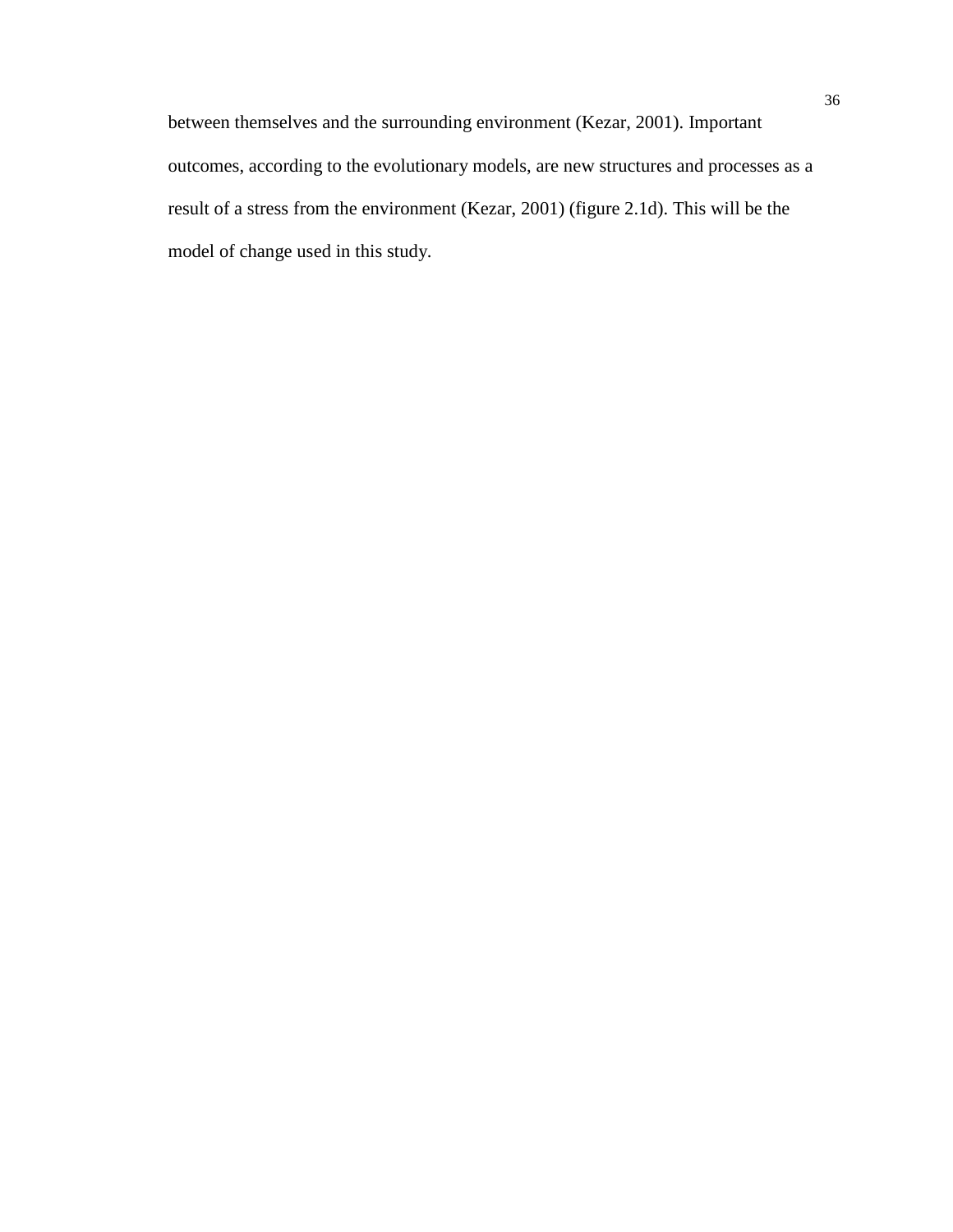

2.1d. Evolution applied to colleges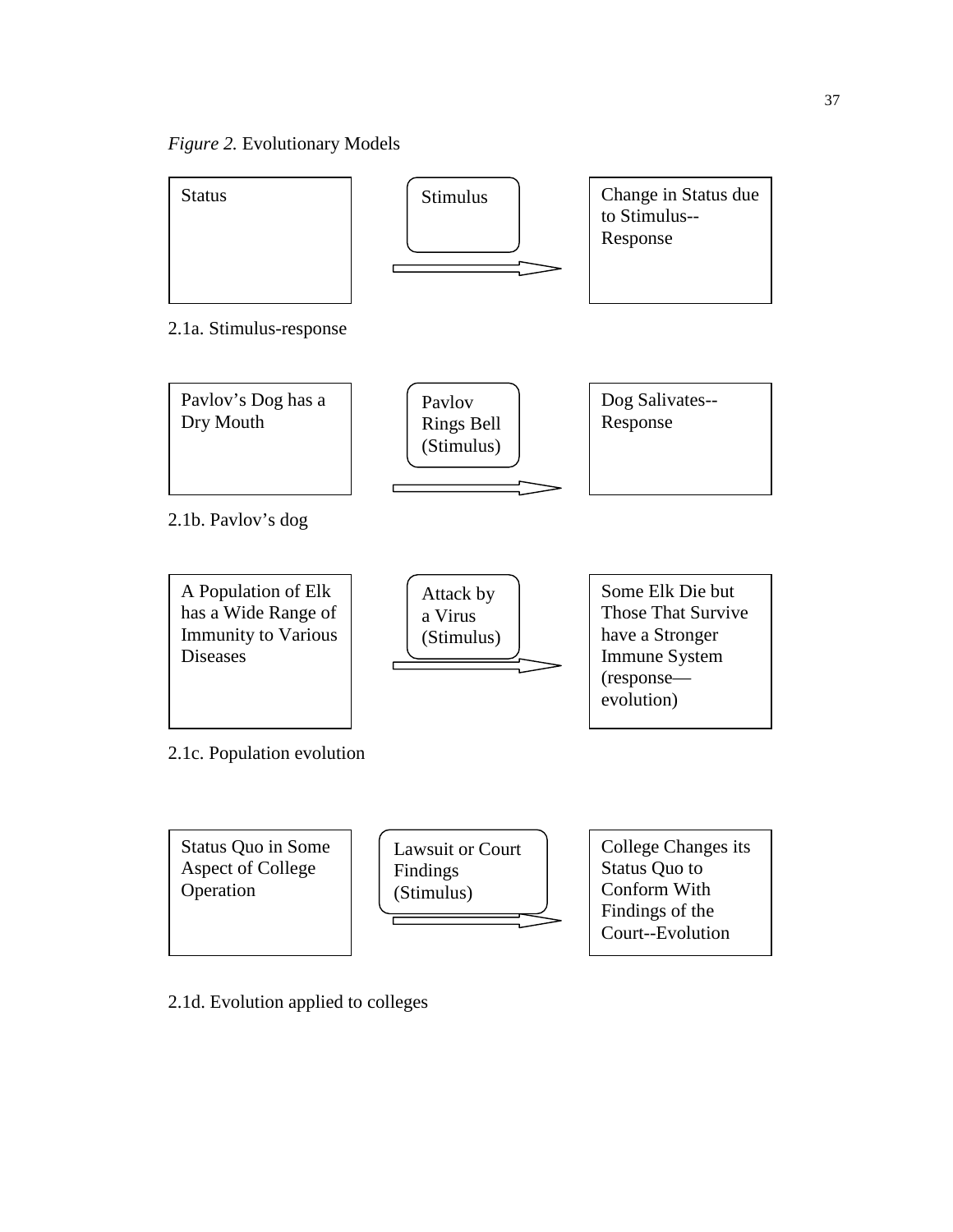The Use of Social Science Research Techniques in Studying Law.

For any study, the appropriate research techniques must be chosen. For this study, social science research techniques will be applied to matters of law. "Law is ultimately a set of normative constraints on human behavior" (Cohen & Gleason, 1990, p.14). As such, it can be investigated legitimately using the tools of social science that are used in investigating any other area of human behavior.

 Today, scholars are relying more on social science tools to analyze court opinions than ever before. While the field of traditional legal research has been the norm for most legal scholars, social science tools have become more important due to the limitations of traditional legal scholarship. These include such limitations as "its focus on one or a few cases that may not be representative, its fascination with arcane matters rather than issues that affect real people with real problems, or its inattention to the effect of a certain case on practitioners" (Lee, 1990, p.523).

 The first successful use of social science research applied to the courts occurred in 1908 in the case *Muller v. Oregon* (208 U.S. 412, 1908). The case involved an Oregon statute that forbade women from working more than ten hours a day. An attorney, Louis Brandeis, presented the court with a series of documents that included not only a legal argument, but also social, economic, and public health research. In the decision, the court cited that "over ninety" reports of committees were presented. Brandeis' view was that legal "propositions are not considered abstractly, but always with reference to facts" (Cohen & Gleason, 1990).

 Social science research has played a role in several landmark cases. In the case of *Brown v. Board of Education* (347 U.S. 483, 1954), social science research was used to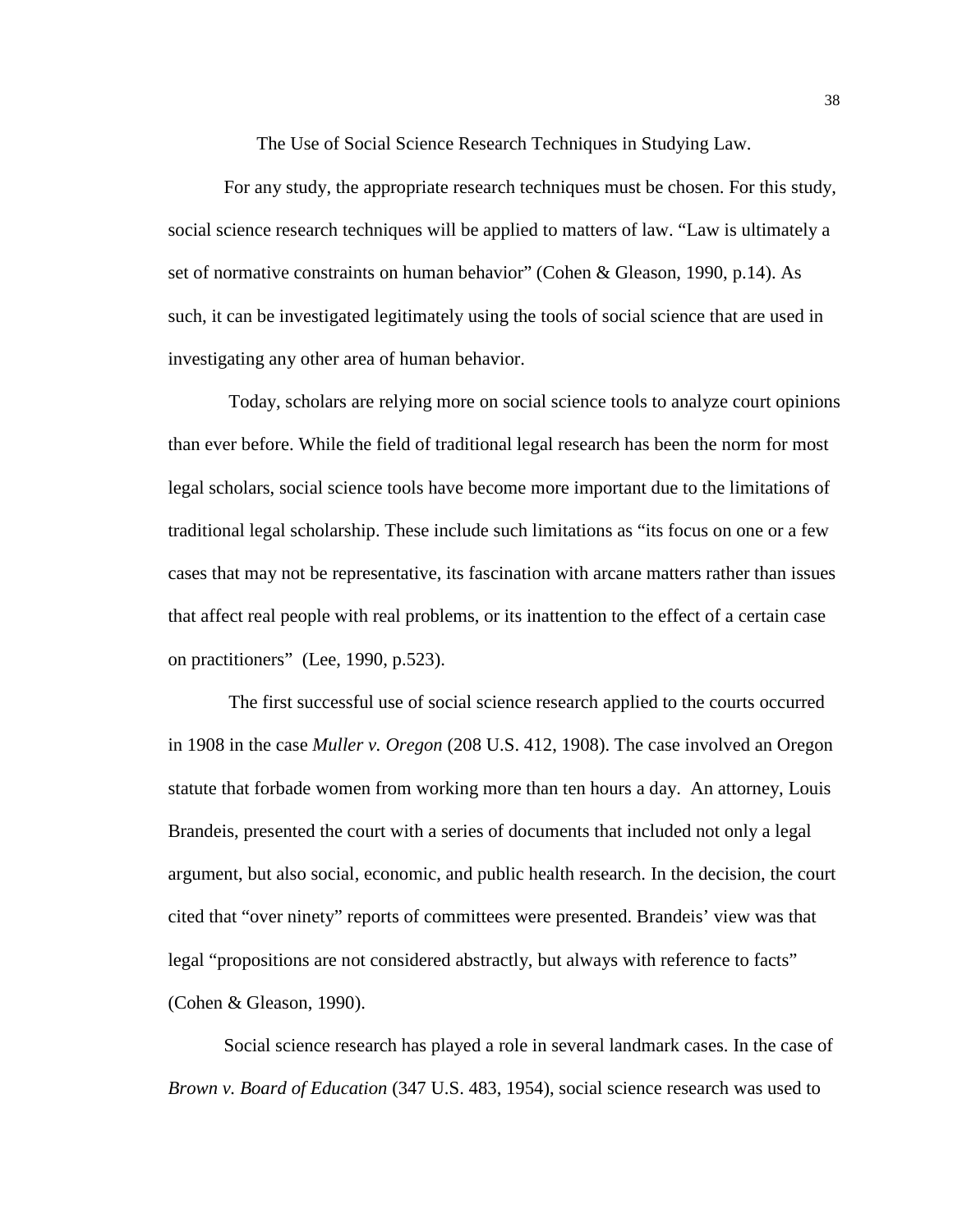examine the effects of a possible legal decision. "Separate but equal" was a legally acceptable approach since *Plessey v. Ferguson* (163 U.S. 537, 1896). However, armed with social research, an argument was made in *Brown* that presented possible problems for a large segment of the population if this precedent were allowed to continue. When the Supreme Court considered the new data as well as additional legal argument, it reversed the *Plessey* legal precedent for one that takes into account the rights of all people (Cohen & Gleason, 1990).

 This use of social science as a means of scientific social policy making and judicial decision making added a new dimension to legal scholarship. Sociological jurisprudence did not replace formalism but it breathed air into the backing of narrow legalistic reasoning characteristic of formalist reasoning. Judges began to take notice of the effects of law and to consider evidence generated by some of the scientists. Advocates of sociological jurisprudence did not call for the abandonment of legal principles and constitutional guarantees. Rather, to quote Roscoe Pound, it was a "movement for the adjustment of principles and doctrines to the human conditions they are to govern rather than to listen to first precedence." In other words, full law cannot remain static in a changing world. (Cohen & Gleason, 1990, p. 45)

 Some went further and proposed even more radical change. Karl Llewellyn, in a paper entitled "A Realistic Jurisprudence--the Next Step, published in the *Columbia Law Review,* suggested that this study of law change to become a study of the behavior of judges in their relationship to legal rules. He argued that in cases before the court, judges make decisions based on their own values and beliefs and then rationalize the result in the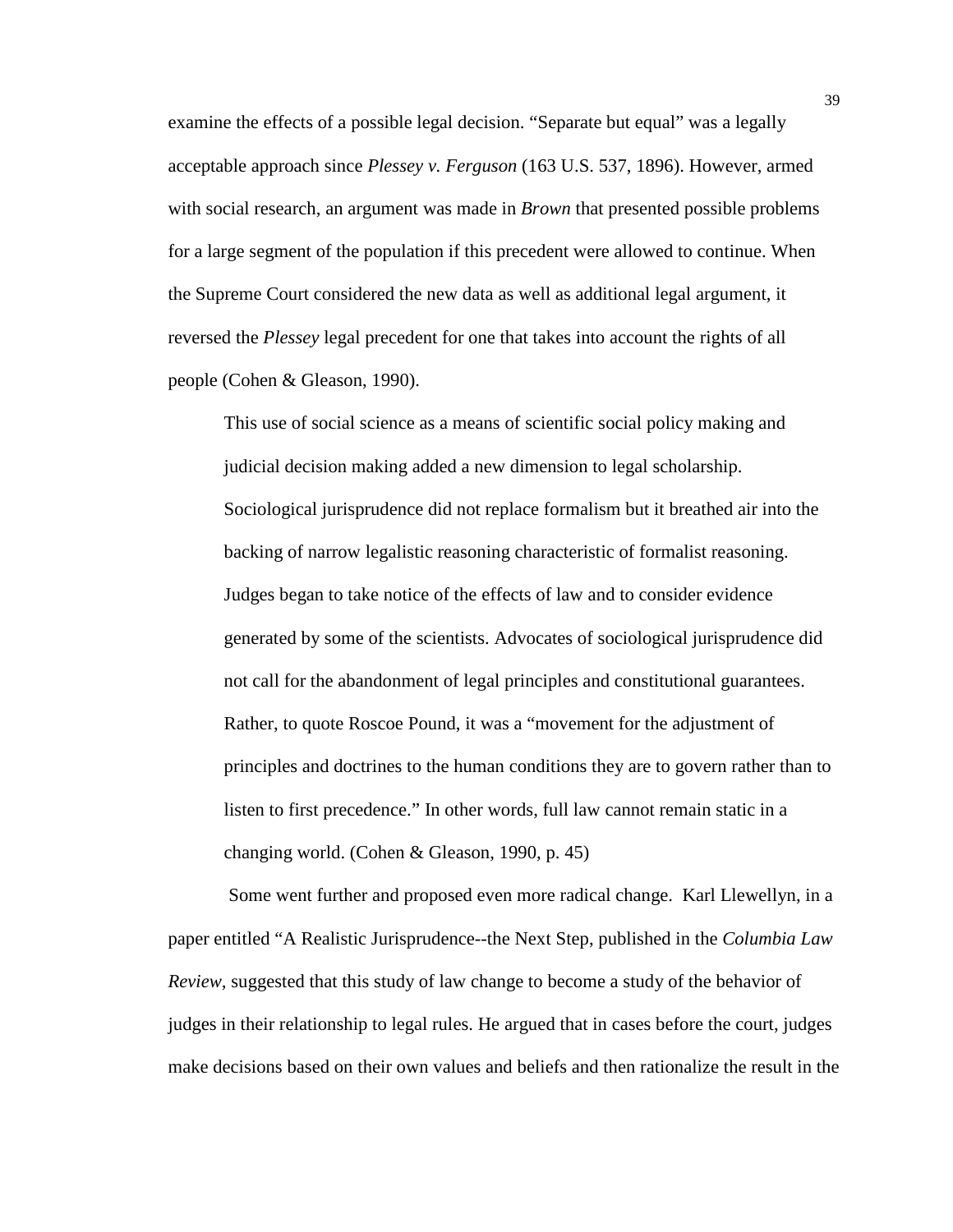context of the law. This movement, the Realist movement, died out in the postwar era (Cohen & Gleason, 1990).

 However, the use of social data in the court rooms continued to gain acceptance. A 1978 study found that in approximately one-third of the over 600 cases examined by the United States Supreme Court, "the justices resorted to identifiable social science materials although these were not necessarily crucial to the *ratio decidendi* in a case" (Cohen, 1990).

 The situation has evolved now such that we not only use social science to shape the law, we now use social science to understand the law. For example, Field and Holly (1982) performed a study in which sixty-six employment discrimination cases were examined. They looked for factors that may have played a role in the outcome of the case and by performing a Chi square analysis, determined those factors that would be most important in determining the outcome of the case.

 Terpestra and Baker (1988) examined several sexual harassment cases. They identified various factors that may have played a role in the outcome of the case and performed a logistical regression on those factors to identify which may have been most important in determining the outcome of the case.

 This approach now is being applied to higher education law. Schoenfield and Zirkel (1989) performed an outcome analysis on several sex discrimination cases involving higher education institutions. They suggest that there is a significant lack of empirical research in various areas of higher education law. They also suggest refining these techniques and applying them to other areas of higher education law.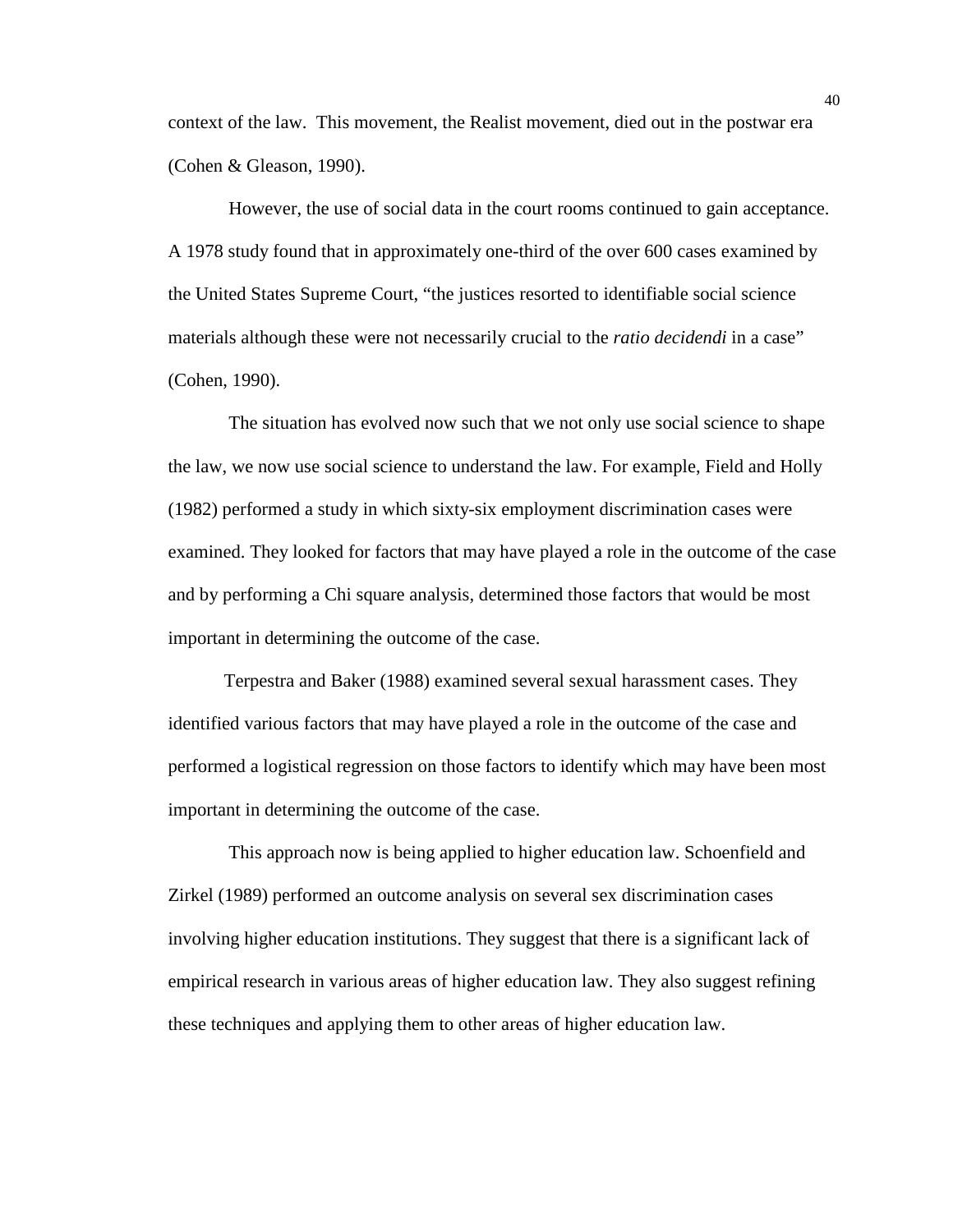#### Summary

 The field of higher education law has matured over the last thirty years, as has the literature associated with it. There are several textbooks on the subjects as well as journals and loose-leaf services. There are several studies on single subjects within the field. Dissertations have been published on single subjects as well. However, there are significant gaps in the literature in which broad, comprehensive studies of higher education law are missing.

There are many sources of change in society. Colleges are affected by these sources as well. One source of change is due to legal action and the findings of court cases. As colleges are forced to react to this source of change, an applicable model to view these changes is by using Kezar's model of evolutionary change. The methods of social science research are appropriate to gather and analyze data for this study.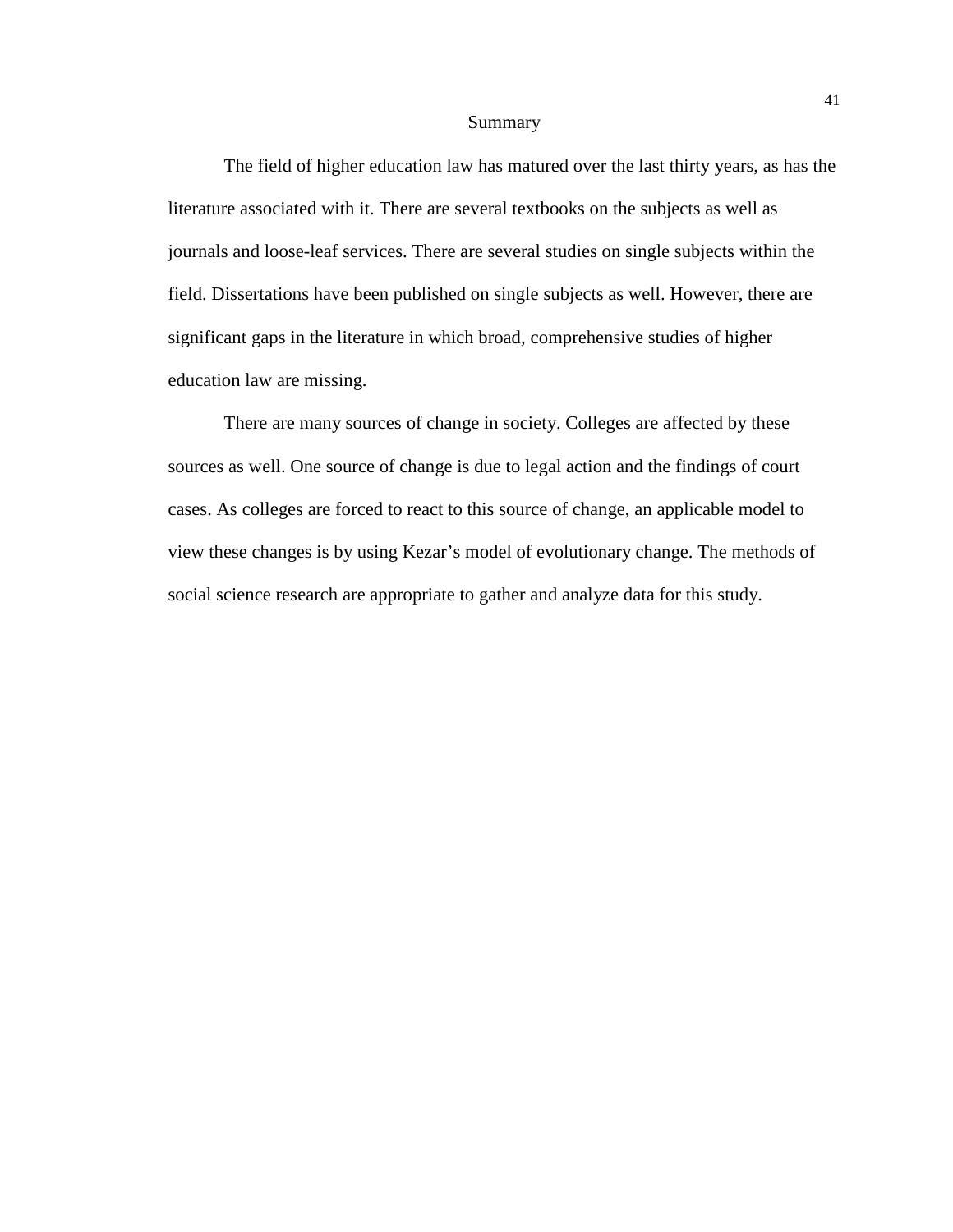### Chapter III

### Methods

### Research Design

In order to properly approach the research questions, a mixed-method research design was employed. Cases were gathered and their results were compared using the same descriptive statistics as the previous study done by Helms. When this was complete, a comparison of college classification was performed to determine if some college types are more prone to litigation or more effective in deterring it. A qualitative review of the impact of cases then occurred, in which several legal officers were interviewed.

Both styles are necessary to fully answer the questions posed. Neuman (2000) points out that the best research often combines the features of each technique. He goes on to state that in many cases they are quite complementary to each other. Other terms that describe the techniques to be employed are analytical research, document analysis, historical research, and archival research (McMillen, 1993; McBurney, 2001).

Historical-comparative research involves gathering data on two groups and searching for similarities and differences. Often, the two groups differ in culture or nationality. In addition, the two groups may differ in time periods. In the case of this study, the groups differed in the type of college as defined by the Carnegie classification.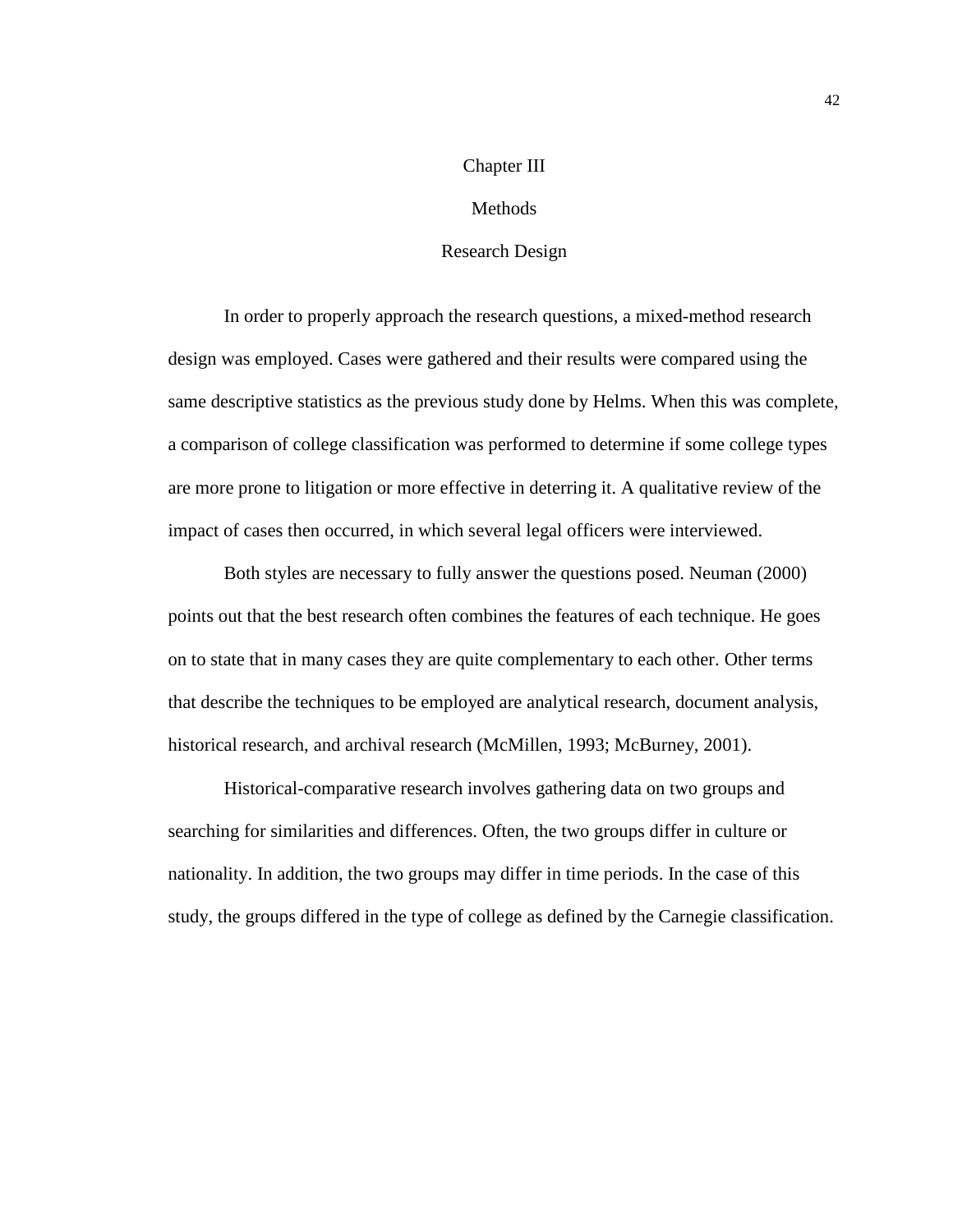#### Data Selection Procedures

The data for this study was taken from primary material describing cases that involve institutions of higher education. Cases were obtained from the West Education Law Reporter. This was done for the period of 1999-2003. The reason for this selection was that it allowed the data obtained to be compared directly with previous studies. The data was comparable because the selection and analysis methods are the same as those that were employed in the Helms study, which allowed for comparisons and conclusions with minimal normalization. This source provided a synopsis of each case in which an institution of education is named in a suit. The researcher reviewed each case and included only those dealing with institutions of higher education.

This study is a historical/comparative study in which the legal activities of different types of colleges will be compared. In order to do that, colleges needed to be classified. The appropriate system of classification for this study is the Carnegie classification of 2005. This approach has been an effective way to investigate differences between college types (Chinnery, 2003). In addition to presenting this data, the researcher presented typical cases from each class so that the reader can more fully understand the types of cases and issues presented.

To gauge the impact of recent case law on institutions of higher education, the researcher interviewed several legal officers from different colleges. As the individuals most immediately affected by the impact of a legal case, campus legal officers provided significant insight regarding changes brought about by recent decisions. An important facet of this study is the comparison of types of cases, issues, and the impact on various types of colleges. As such, legal officers from all categories of the Carnegie classification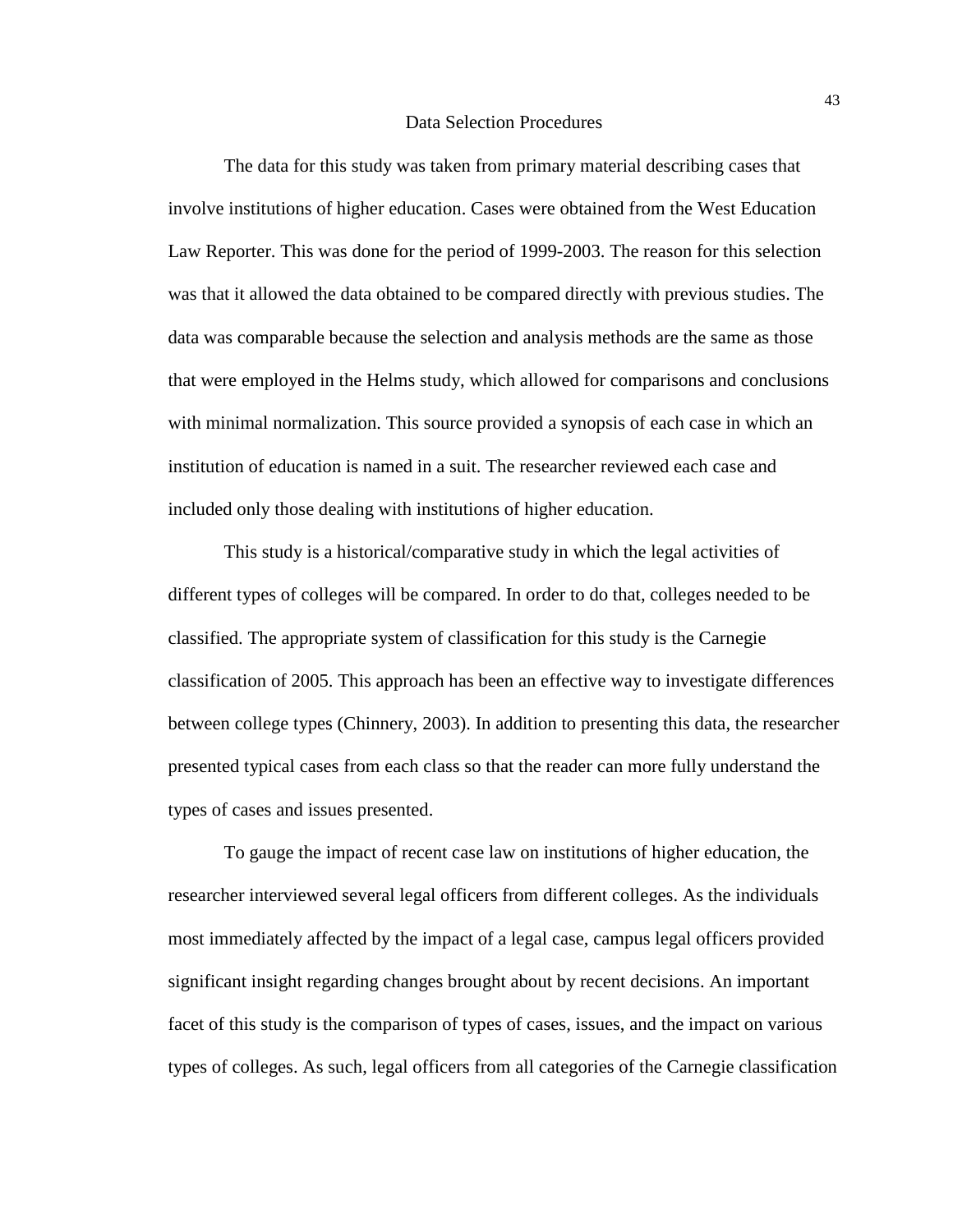were chosen for interview. Also, they provided keen insight as to possible underlying reasons for changes in litigation.

Yin (1994), Maxwell (1996), and Creswell (2003) make several suggestions to strengthen qualitative studies that will be applied to this study. Construct validity was ensured by having some of those interviewed review the drafts of the findings. Triangulation occurred by using multiple sources of information. Negative cases and discrepant evidence were identified and analyzed.

### Data Collection

The appropriate volumes of the *West Education Law Reporter* were examined. Only those cases that have been classified as involving colleges and universities were examined in the study. After each appropriate case has been identified, the following data was gathered for it: (a) the court in which the case was litigated, (b) the state in which the case was litigated, (c) the parties to the litigation, (d) the type of case, (e) the issue litigated, (f) whether the institution was public or private, and (g) the prevailing party.

Twenty five legal officers from a wide variety of institutions of higher learning were interviewed regarding their impression of the changes that have occurred as a result of recent cases. They were queried as to the general impact of the changes on campus, the changes in the legal division, and which issues have provoked the most change. They were also be queried as to events, changes in society, and changes in the law that may provide the underlying cause as to why changes in trends are found.

Possible subjects were chosen from the Higher Education Directory (Burke, 2005). During the first round, 30-40 college legal officers were asked to participate in the study. In subsequent weeks, another 30-40 officers were chosen to compliment the group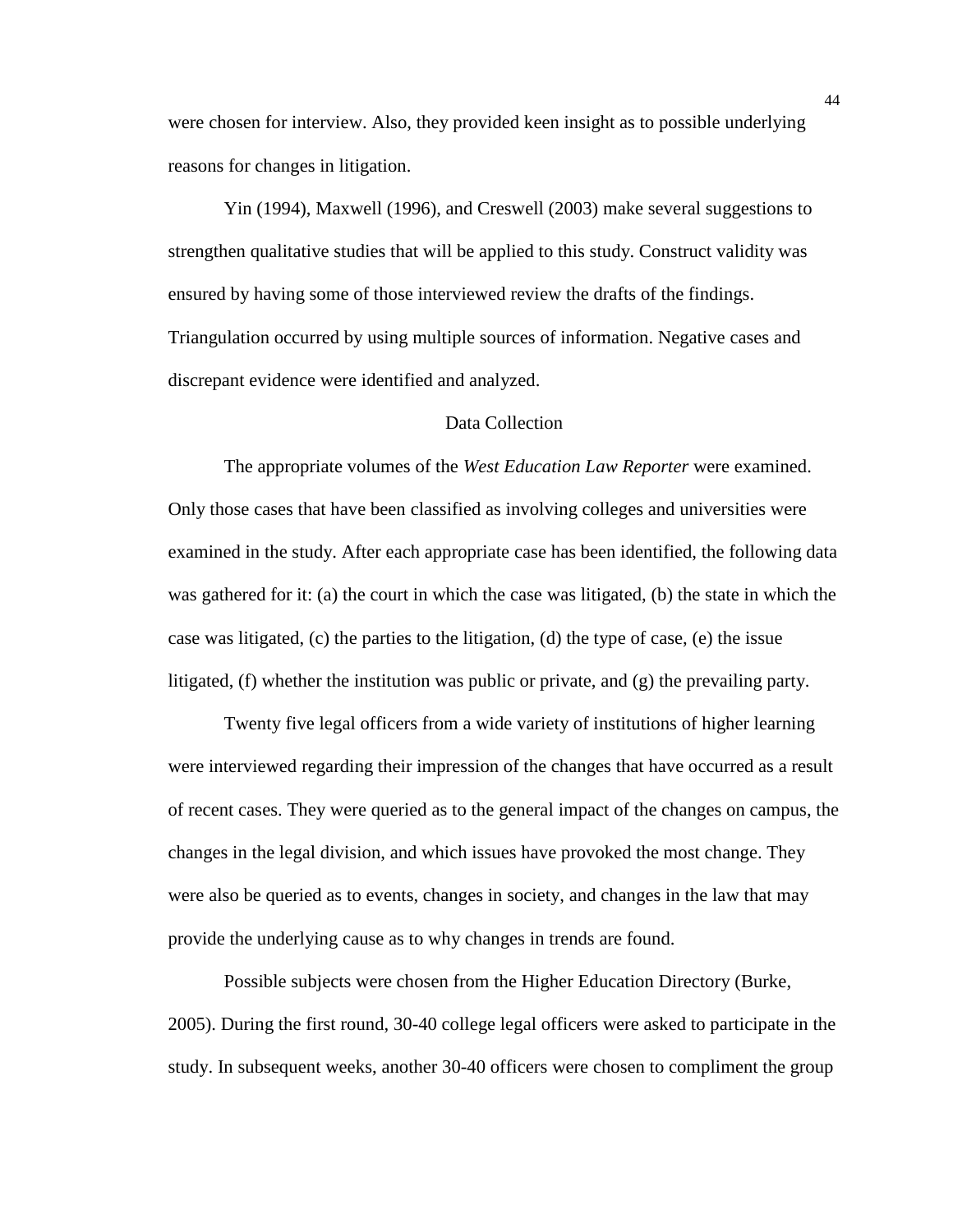that had already participated. That is, when one geographic region was well-represented, efforts were focused on another. When one class of colleges was well-represented, efforts were focused on another. In this manner, the breadth of input from geographic regions and school categories was maximized.

### Data Analysis

Data Analysis was done in several steps:

- 1) The cases from the *West Education Law Reporter* were gathered and coded for type of case and issue using the characteristics described in the Helms study. Initial analysis were based on frequency counts of the case law data.
- 2) Once coded, an analysis was done to determine if the type of institution has any bearing on the number of cases. The total number of colleges in a given Carnegie classification was known, as well as the number in a classification that were involved in a case. The analysis was done using a chi square test of independence.

*Ho*: Whether a college is that involved in a case is independent of what classification of college it is.

*H*<sub>1</sub>: A college's likelihood of being a party in a case is dependent on what type of college it is.

3) Interviews of college legal officers were performed. The notes were coded. Specific attention was paid to the impact of recent cases on the college in general. The approach was similar to one described by Maxwell (1996). The majority view will be presented. In addition, key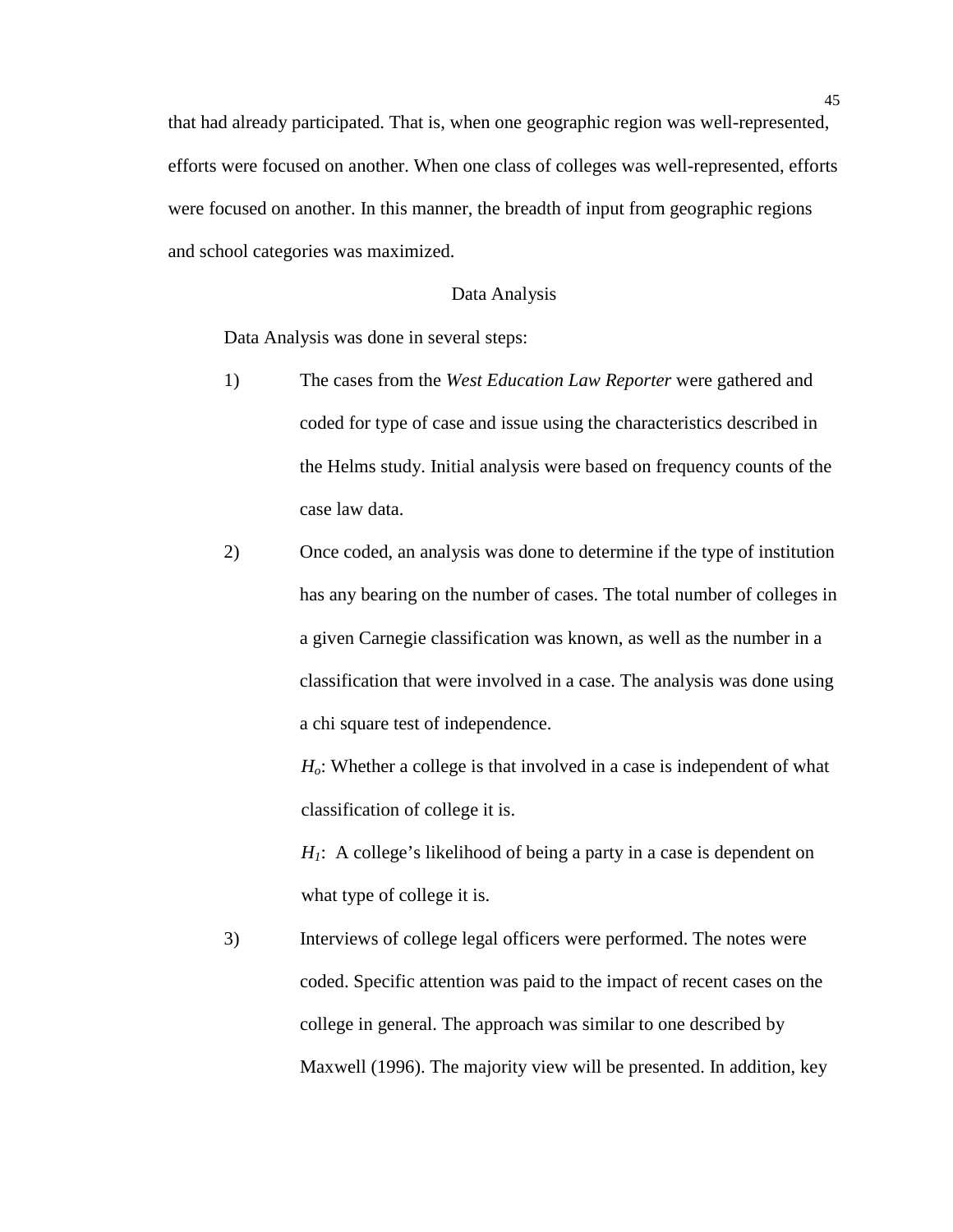points from those within or outside the majority will be presented as well.

4) Using the conceptual framework of institutional change, the researcher presented his findings using Kezar's evolutionary model to explain changes brought about by important cases. The relevant conditions at the affected college were presented as they were before the lawsuit. The new conditions were presented as well, with the lawsuit's being presented as the change agent or force for evolution. Commentary also was presented that describes the applicability of these findings to higher education institutions in general.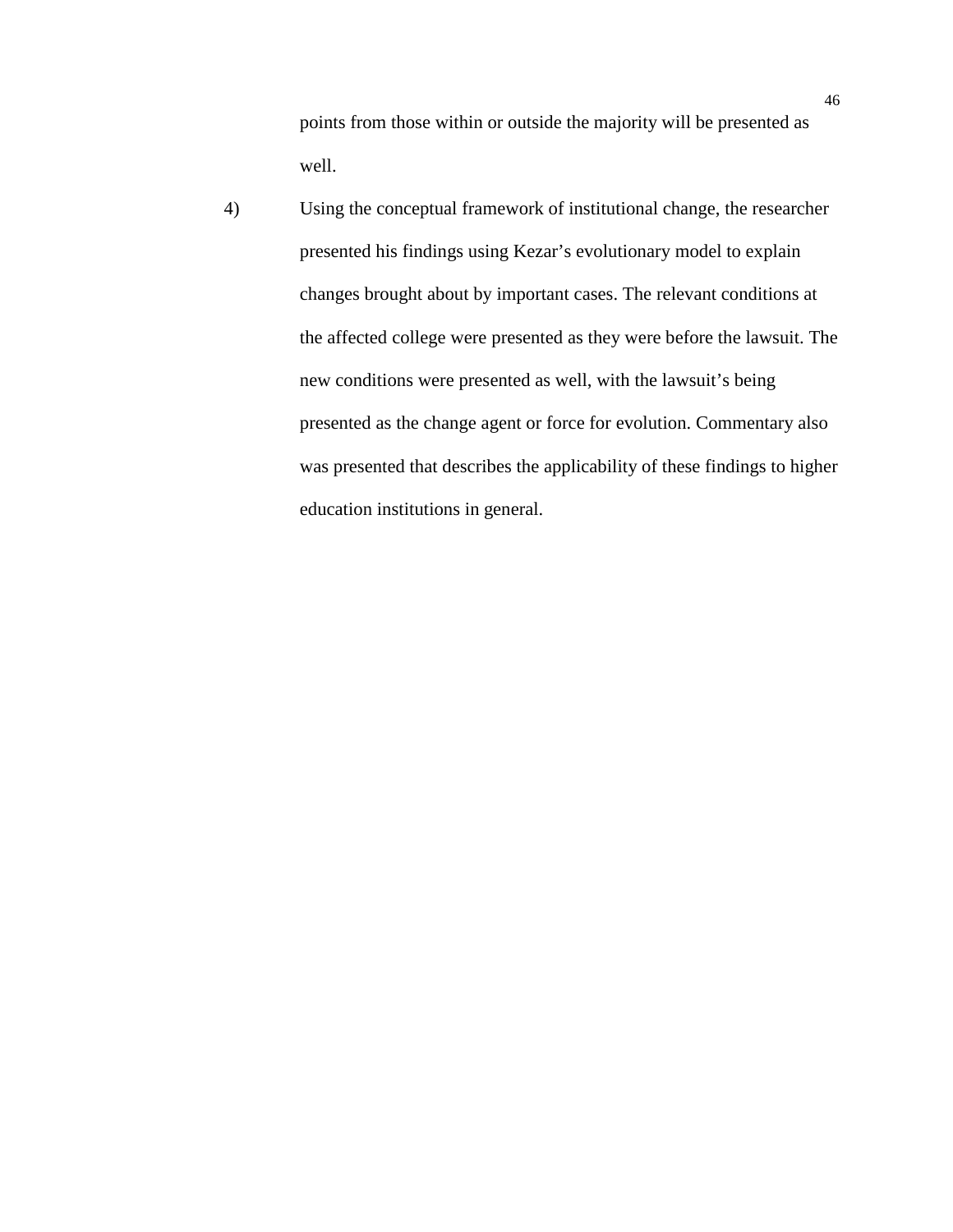### Chapter 4

### Findings

 The purpose of this chapter is to present findings on the types of cases reviewed, and analysis of those cases, and a summary.

 The purpose of this study was to understand the state of higher education law during the period from 1999-2003. It was to seek trends in the body of higher education law that occurred during that period and seek underlying causes for those trends. To approach reaching this goal, the following research questions were generated 1 a) What types of cases have institutions of higher education participated in --as either the plaintiff or the defendant-- during the period of 1999-2003?

b) What issues are found in these cases?

c) Are there trends that indicate an increase or decrease in litigation dealing with a specific issue?

d) Are there differences in the types of cases, issues or impact relative to the type of institution?

e) What are the underlying causes for the trends found?

2) What has been the impact of these cases on the general operation of institutions of higher education?

These questions will serve as a framework in presenting the data gathered.

To answer these questions, a four-phase approach was employed. First, cases from the appropriate time period were reviewed and tabulated. Second, the case review data was compared to a previous study.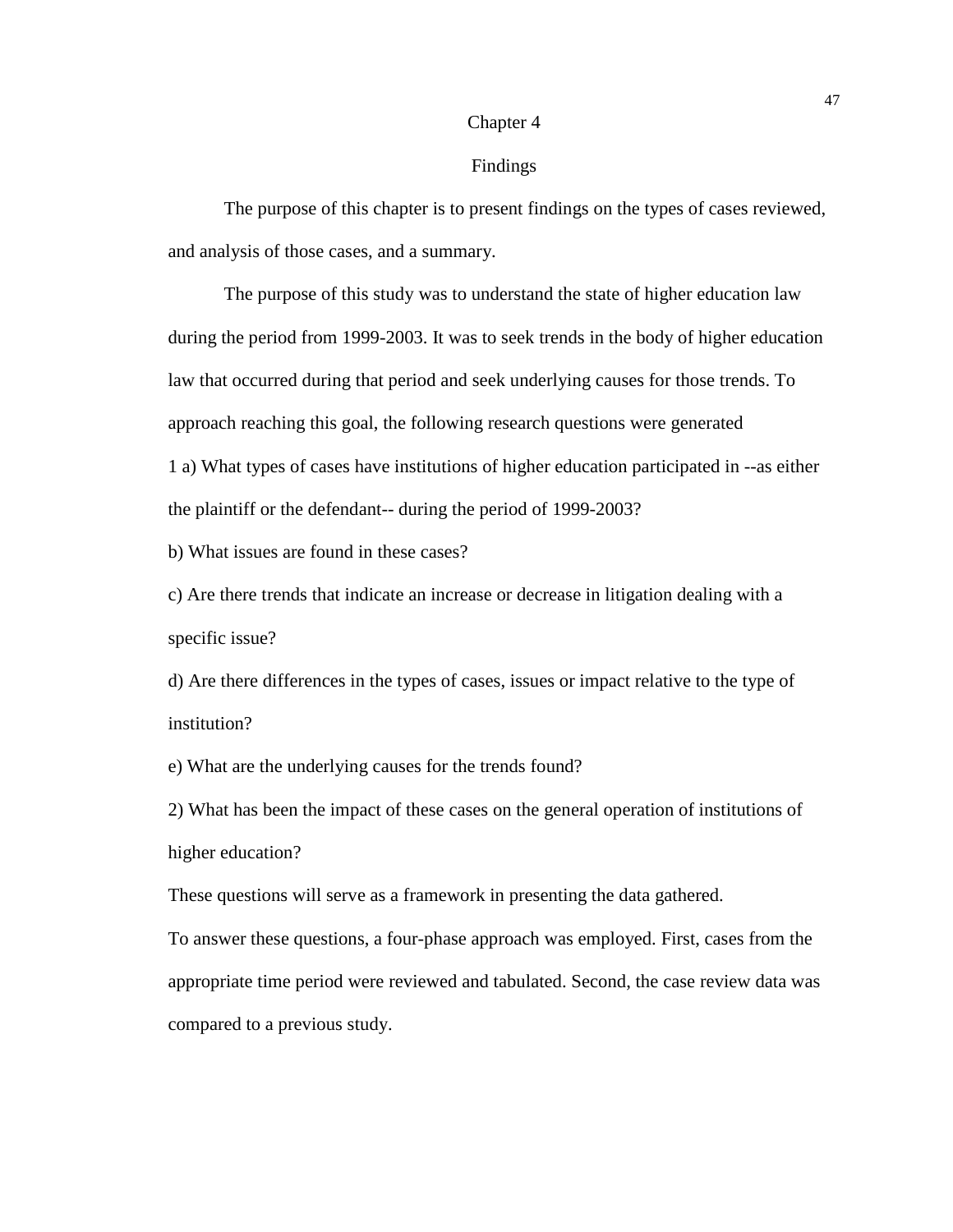Third, interviews were performed based on the data found in the cases reviewed in the first phase. Fourth, the effect of these cases was gauged as a result of the interviews.

 The focus of the study was to determine the state of higher education law in United States. In order to do that, 1678 cases were drawn from West's Education Law Reporter for a five-year period which included the calendar years 1999 to 2003. West's Education Law Reporter presents cases dealing with education at all levels. Only cases with questions involving higher education were included in this study. West's education law reporter began in 1982. It is produced by the West's publishing company which was established in 1872. It is a highly regarded publication by those in the field of education law.

 West's Education Law Reporter includes all cases dealing with education that are litigated in the federal court system, including bankruptcy courts. It also includes cases from the state courts. It does not, however, report on cases heard in state trial courts. Also, it does not report on cases heard at the appellate level when the findings simply affirm the findings of the trial courts and no additional opinion is presented.

### Phase One-Review of the Cases

### *The volume of litigation*

For the years 1999-2003, a total of 1678 cases involving institutions of higher education were recorded in West's Education Law Reporter. Table 1 presents a breakdown of the number of cases in a given year. This data differs slightly from the data in figure 1 as this data reflects cases reported during the calendar year whereas the data in figure 1 was taken for periods from May 1 in a given year to April 30 of the following year.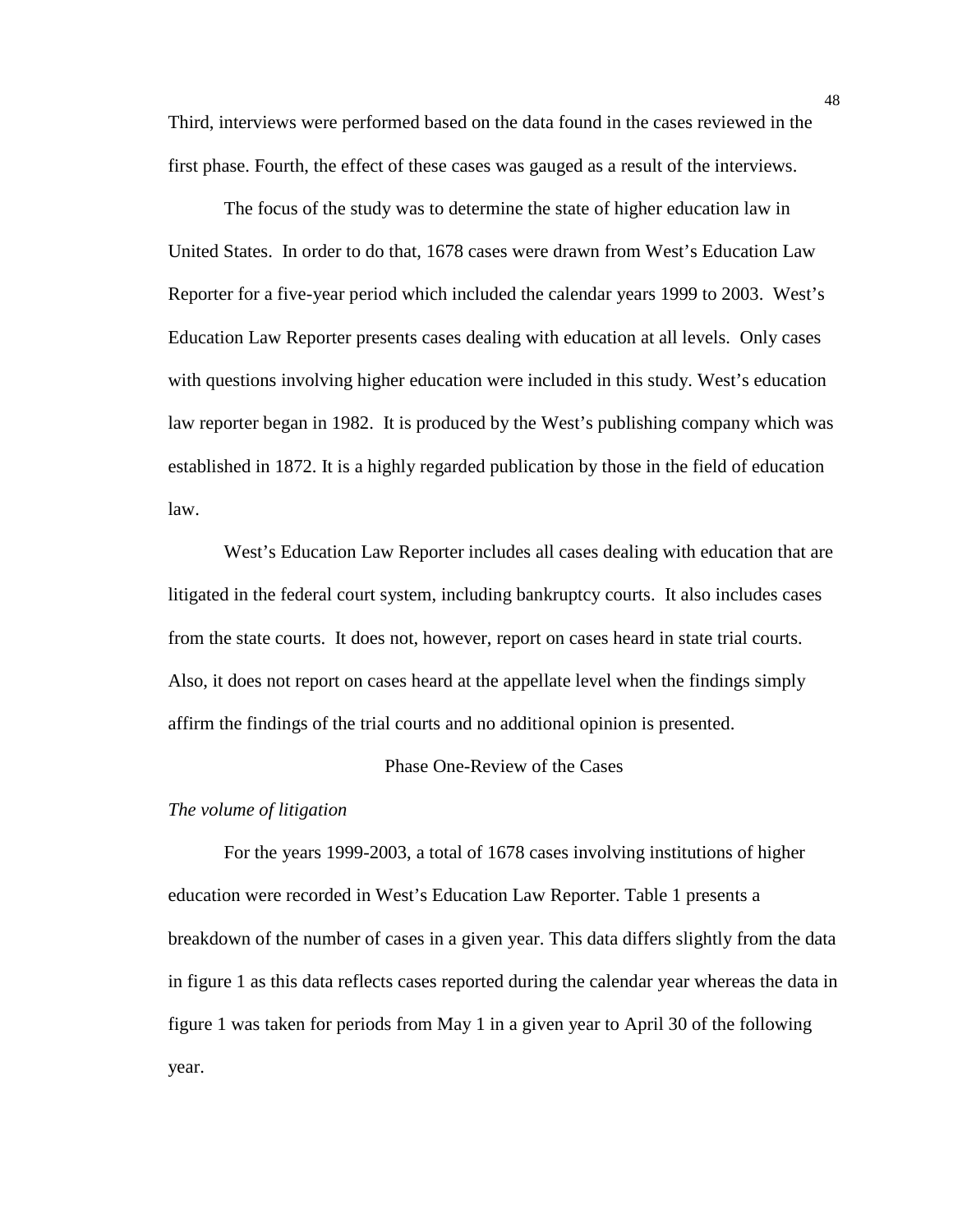| <b>Table</b><br>-1 |
|--------------------|
|--------------------|

| Cases by Year |       |  |  |
|---------------|-------|--|--|
| Year          | Cases |  |  |
| 2003          | 346   |  |  |
| 2002          | 332   |  |  |
| 2001          | 318   |  |  |
| 2000          | 367   |  |  |
| 1999          | 315   |  |  |
| Total         | 1678  |  |  |
| Average       | 336   |  |  |

Of the cases reviewed, 1514 cases were reported in which a specific college was named as a litigant. Table 2 shows the distribution of type of college participation in these cases. Colleges are defendants in the vast majority of cases.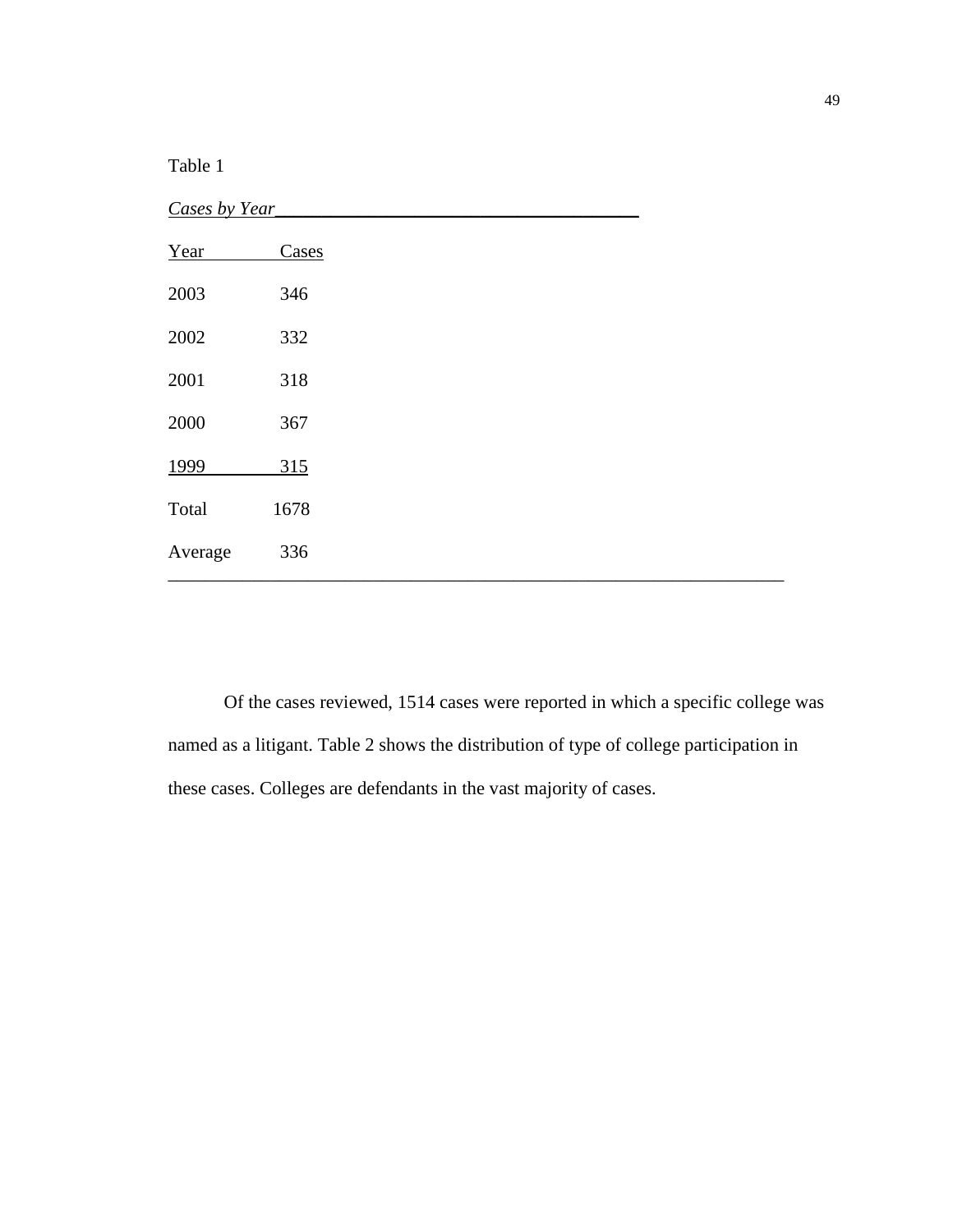# Table 2

| Role<br>Defendant | Number<br>1333 | Percent<br>88% |  |
|-------------------|----------------|----------------|--|
| Plaintiff         | 181            | 12%            |  |
| Total             | 1514           | 100%           |  |
|                   |                |                |  |

*Distribution of College Role in Litigation\_\_\_\_\_\_\_\_\_\_\_\_\_\_\_\_\_\_\_\_\_\_\_\_\_\_\_\_\_\_\_\_\_\_*

 Public and private colleges were included in this study. Table 3 shows the distribution of cases based on college control.

# Table 3

| Distribution of Colleges based on Control |        |         |  |  |  |
|-------------------------------------------|--------|---------|--|--|--|
| Control                                   | Number | Percent |  |  |  |
| Public                                    | 1081   | 71%     |  |  |  |
| Private                                   | 433    | 29%     |  |  |  |
| Total                                     | 1514   | 100%    |  |  |  |

\_\_\_\_\_\_\_\_\_\_\_\_\_\_\_\_\_\_\_\_\_\_\_\_\_\_\_\_\_\_\_\_\_\_\_\_\_\_\_\_\_\_\_\_\_\_\_\_\_\_\_\_\_\_\_\_\_\_\_\_\_\_\_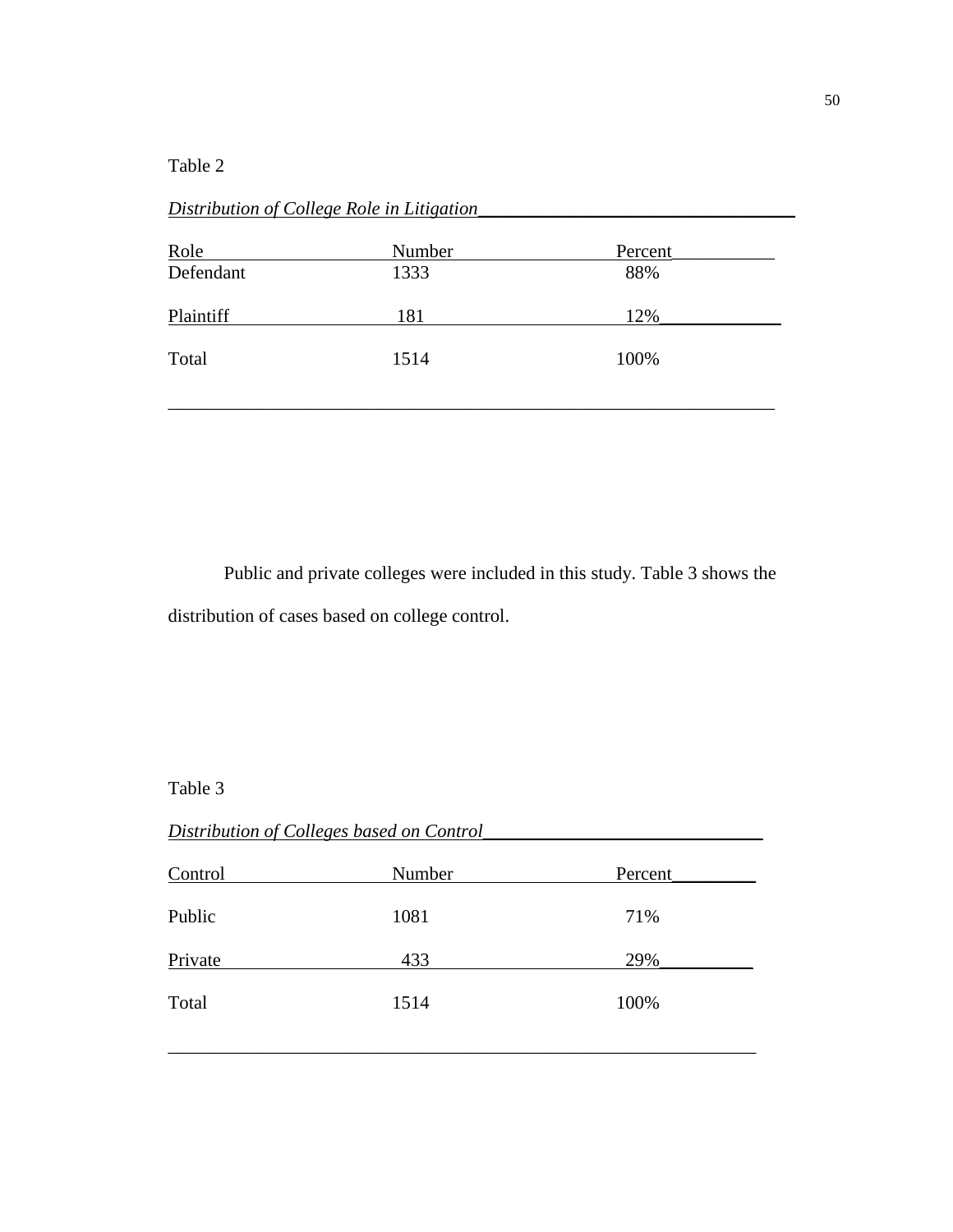# *Court system*

Federal courts account for 966 cases (57.6 %) and state courts account for 712 cases (42.4 %). Table 4 shows the distribution by court

Table 4

*Distribution by Court*\_\_\_\_\_\_\_\_\_\_\_\_\_\_\_\_\_\_\_

| <b>Federal and State Courts</b>    | Cases | Percentage |
|------------------------------------|-------|------------|
| <b>Federal Courts</b>              | 966   | 57.6 %     |
| <b>State Courts</b>                | 712   | 42.4 %     |
| Total                              | 1678  | 100 %      |
|                                    |       |            |
| <b>Federal Courts</b>              | Cases | Percentage |
| <b>US Supreme Court</b>            | 38    | 3.9%       |
| <b>US Circuit Courts of Appeal</b> | 401   | 41.5 %     |
| <b>US District Courts</b>          | 527   | 54.6 %     |
| <b>Total Federal Cases</b>         | 966   | 100 %      |
|                                    |       |            |
| <b>State Courts</b>                | Cases | Percentage |
| <b>Court of Last Resort</b>        | 241   | 33.8%      |
| <b>Appellate Courts</b>            | 471   | 66.2 %     |
| <b>Total State Cases</b>           | 712   | 100 %      |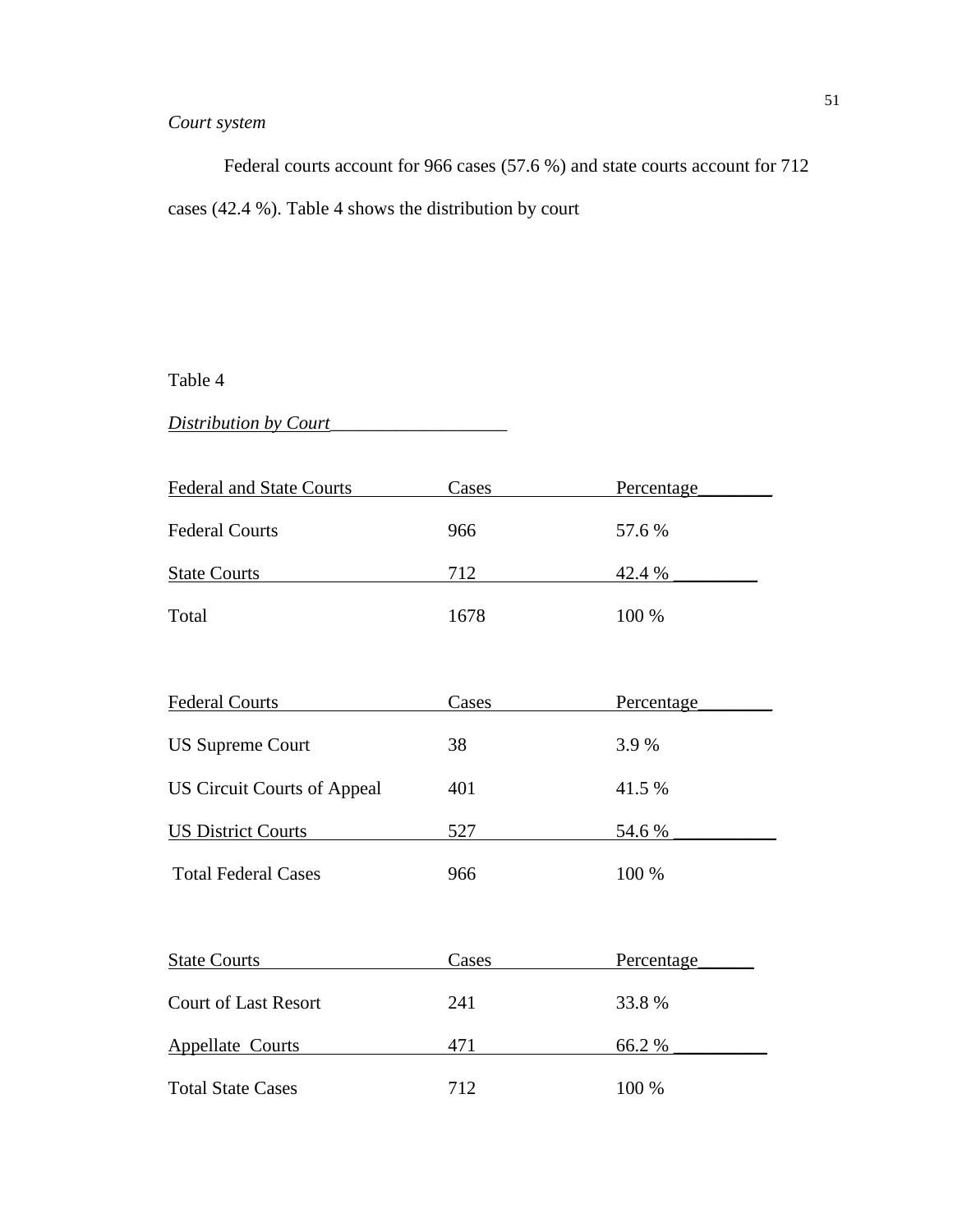Note. State court systems vary in the manner in which they name their courts. Appellate courts refers to courts that hear cases on appeal from the trial courts. The term Court of Last Resort refers to the highest court of the state.

\_\_\_\_\_\_\_\_\_\_\_\_\_\_\_\_\_\_\_\_\_\_\_\_\_\_\_\_\_\_\_\_\_\_\_\_\_\_\_\_\_\_\_\_\_\_\_\_\_\_\_\_\_\_\_\_\_\_\_\_\_\_\_\_\_\_

### *Litigants*

Cases over these five years have included a broad group of litigants. Table 5 shows a distribution of cases based on litigant.

The percentage of cases involving employees (44.3 %) is the largest category. The

study found faculty with 53.1 % of those cases, staff with 37.8 % and administrators with

9.1 %. The percentage of cases involving students is second at 36.4 %.

Other groups were also found to be participants in higher education cases.

Businesses participated 4.8 % of the cases. Governmental entities were named in 4.3 %.

Private citizens were involved in 9.5 %.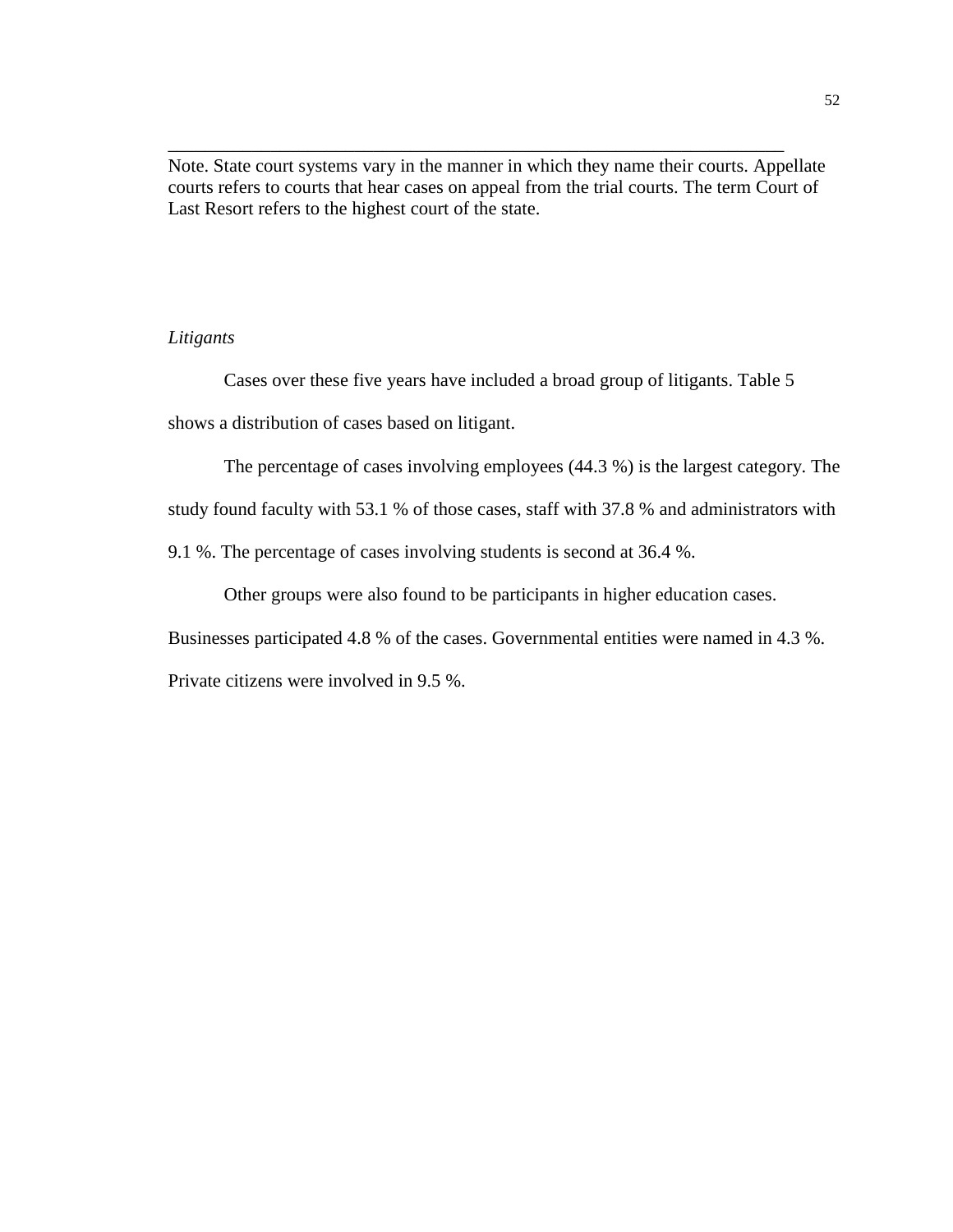# Table 5

*Litigant*\_\_\_\_\_\_\_\_\_\_\_\_\_\_\_\_\_\_\_\_\_\_\_\_\_\_\_\_\_\_\_\_\_\_\_\_\_\_\_\_\_\_\_\_\_\_\_\_\_\_\_\_\_\_\_\_\_\_\_\_\_\_

| Party             |                         |         |        | Number | Per Cent |
|-------------------|-------------------------|---------|--------|--------|----------|
| <b>Students</b>   |                         |         |        | 611    | 36.4 %   |
|                   | a. Undergraduates       | 488/611 | 80.0%  |        |          |
|                   | b. Graduate Student     | 123/611 | 20.0%  |        |          |
|                   | Subtotal                | 611     | 100 %  |        |          |
| Employees         |                         |         |        | 744    | 44.3 %   |
|                   | a. Faculty              | 395/744 | 53.1 % |        |          |
|                   | b. Staff                | 281/744 | 37.8%  |        |          |
|                   | c. Administrators       | 68/744  | 9.1%   |        |          |
|                   | Subtotal                | 744     | 100%   |        |          |
| <b>Businesses</b> |                         |         |        | 81     | 4.8%     |
|                   | Government              |         |        | 72     | 4.3 %    |
| Unions            |                         |         |        | 11     | 0.7%     |
|                   | <b>Private Citizens</b> |         |        | 159    | 9.5 %    |
|                   | a. Family/Estate        | 36/159  | 22.6%  |        |          |
|                   | b. Interest groups      | 42/159  | 26.4 % |        |          |
|                   | c. Public               | 81/159  | 51.0%  |        |          |
|                   | Subtotal                | 159     | 100 %  |        |          |
| Total             |                         |         |        | 1678   | 100 %    |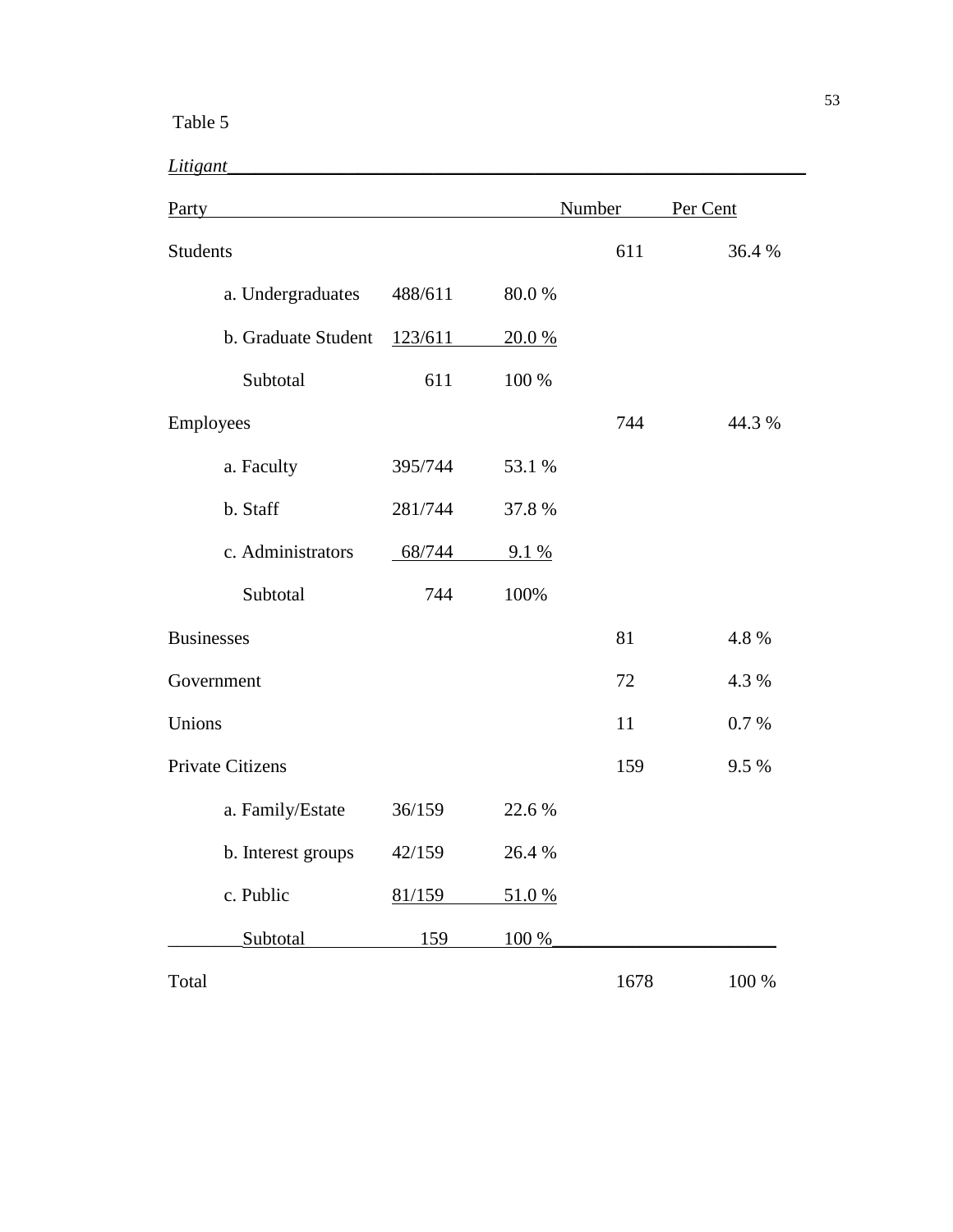# *Prevailing party*

Cases were examined to identify the prevailing party (table 6). Colleges were the prevailing party in 936 cases (61.8 %). The non-college litigant prevailed in 357 cases (23.6 %). There was a split decision in 221 cases (14.6 %).

Table 6

*Prevailing Party\_\_\_\_\_\_\_\_\_\_\_\_\_\_\_\_\_\_\_\_\_\_\_\_\_\_\_\_\_\_\_\_\_\_\_\_\_\_\_\_\_\_\_\_\_\_*

| Party       | Cases | Percent |
|-------------|-------|---------|
| College     | 936   | 61.8%   |
| Non-college | 357   | 23.6 %  |
| Split       | 221   | 14.6 %  |
| Total       | 1514  | 100 %   |
|             |       |         |

\_\_\_\_\_\_\_\_\_\_\_\_\_\_\_\_\_\_\_\_\_\_\_\_\_\_\_\_\_\_\_\_\_\_\_\_\_\_\_\_\_\_\_\_\_\_\_\_\_\_\_\_\_\_\_\_\_\_\_\_\_\_

Question 1 a) What types of cases have institutions of higher education participated in - as either the plaintiff or the defendant-- during the period of 1999-2003?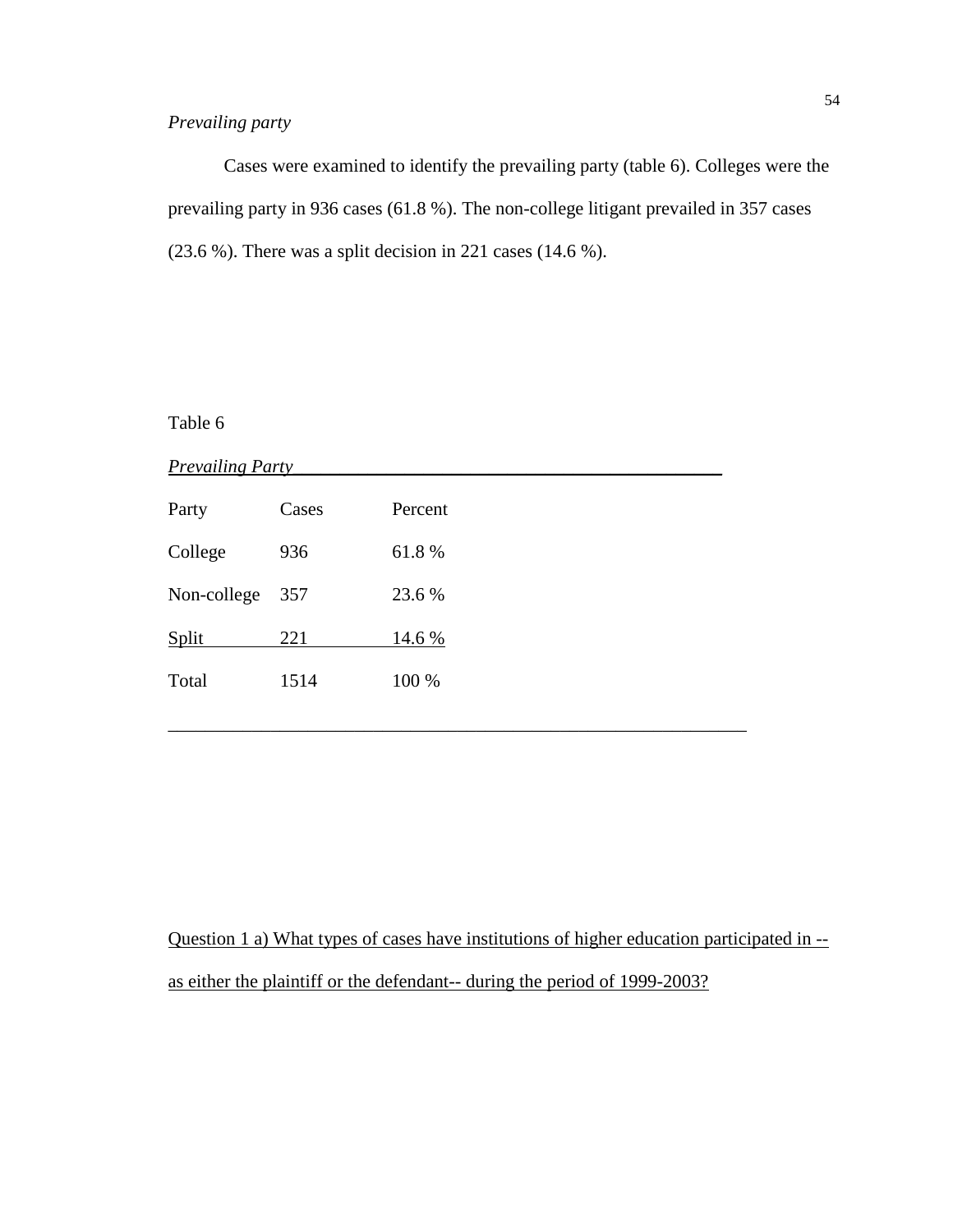## *Claim*

Table 7 presents the claims made in court. These issues can be broken down for further analysis.

## Table 7

### *Issues Litigated\_\_\_\_\_\_\_\_\_\_\_\_\_\_\_\_\_\_\_\_\_\_\_\_\_\_\_\_\_\_\_\_\_\_\_\_\_\_\_\_\_\_\_\_\_\_\_\_\_*

|                           | Federal |            | <b>State</b> |
|---------------------------|---------|------------|--------------|
| Constitutional            | 160     |            | 40           |
| <b>Statutory</b>          | 729     |            | 288          |
| Diversity Jurisdiction 24 |         | Common Law | 352          |
| Procedural                | 34      |            | 31           |
| Total                     | 966     |            | 712          |

Question 1b) What issues are found in these cases?

### Constitutional

 Constitutional cases are more likely to be heard in federal courts, but some are heard in state courts. The majority of cases are First Amendment cases (124), most often brought by employees. This was followed by Fourteenth Amendment cases (51). The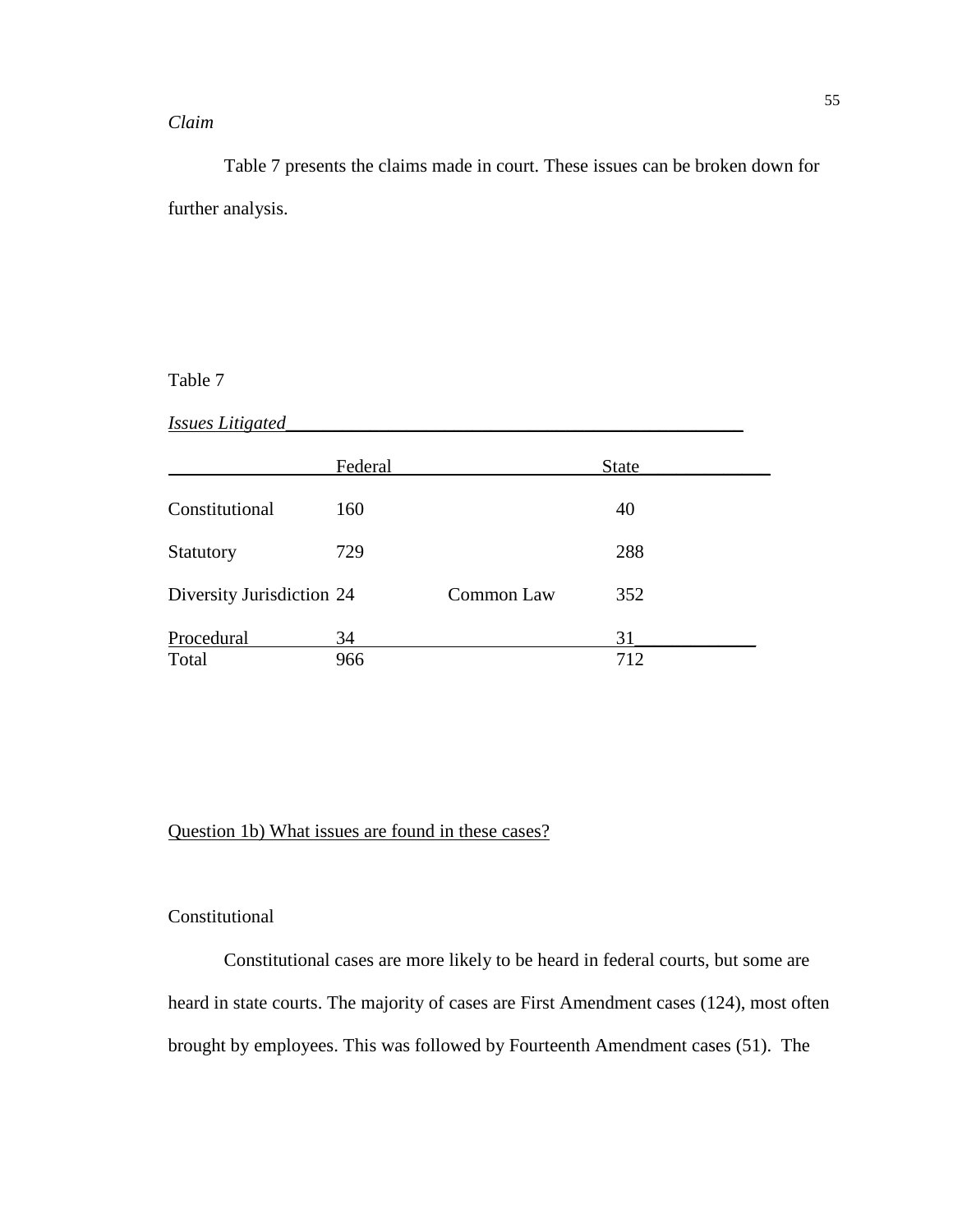balance of Constitutional cases involved the Eleventh Amendment, Fifth Amendment, Fourth Amendment, or State Constitution.

Suits involving procedural issues account for a relatively small number of cases. These cases normally involve violations of due process in agency rulings.

A large number of cases heard in the state courts are classified as common law cases. The current study shows 340 common law cases. Of those, 160 were contract cases and 176 were tort cases. The second largest number of state cases was statutory cases. There were 298 such cases.

The majority of cases heard in Federal courts were statutory cases. The findings of the current study show a total of 413 Federal civil rights cases (57 % of the statutory cases) and 191 bankruptcy cases (26 % of statutory cases). Additional subjects of Federal and state statutory law are presented in table 8.

Sexual harassment cases are presented with a total of 56 cases heard in both courts. Violations of the False Claims Act were heard in 11 cases in Federal courts. The majority of these cases dealt with university hospitals improperly billing Medicaid for services rendered. Other whistleblower and retaliation cases also were substantial in both courts. Suits involving records and meetings were heard in both courts.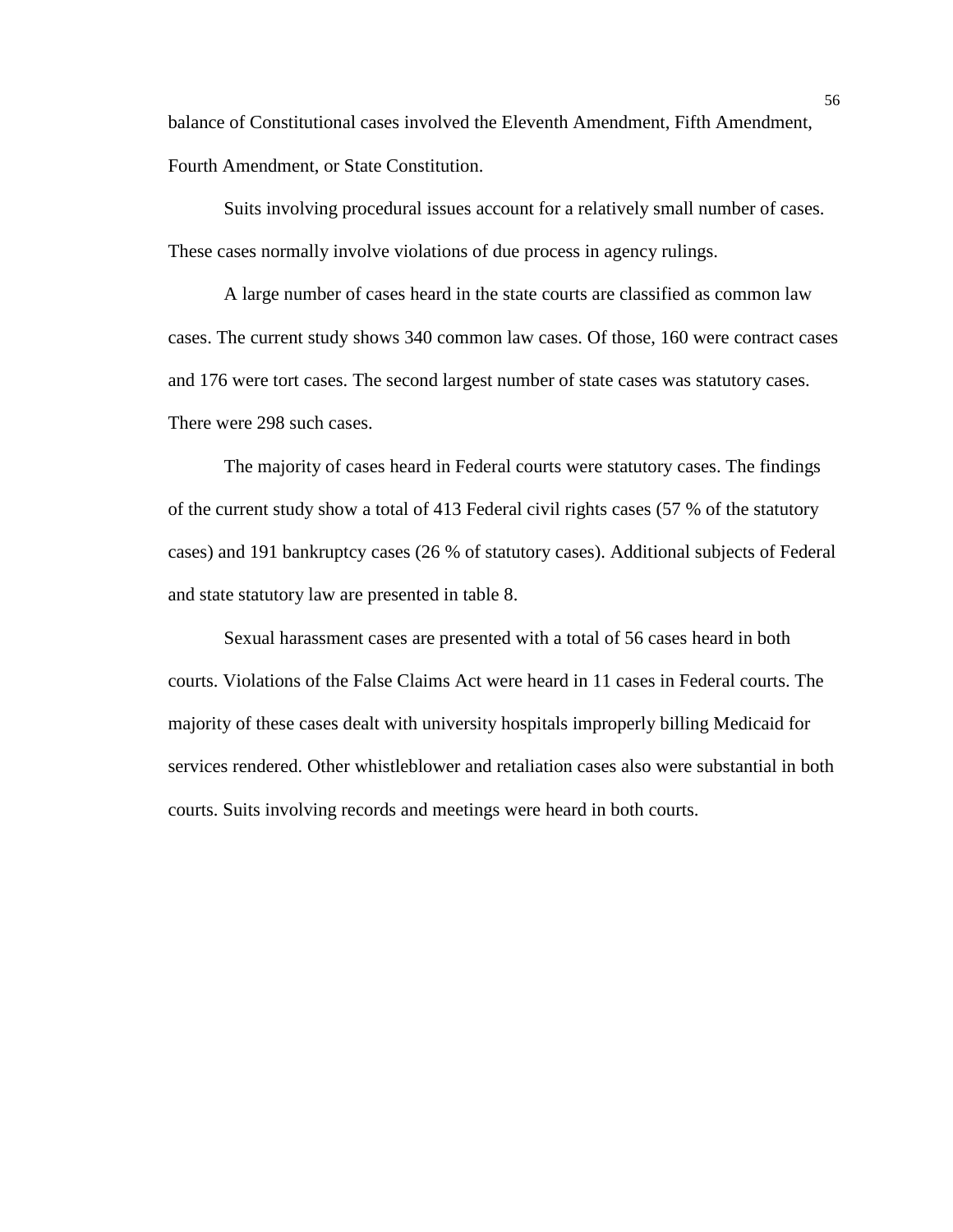# Table 8

| <b>Statutory Issues Litigated</b> |  |
|-----------------------------------|--|
|                                   |  |

|                              | Federal |  |
|------------------------------|---------|--|
| Civil Rights                 |         |  |
| <b>Sex</b>                   | 99      |  |
| Race                         | 104     |  |
| Age                          | 37      |  |
| Disability                   | 75      |  |
| National Origin              | 31      |  |
| Religion                     | 13      |  |
| Other                        | 8       |  |
| <b>Sexual Harassment</b>     | 46      |  |
| Financial aid/Bankruptcy     | 191     |  |
| <b>Intellectual Property</b> | 30      |  |
| <b>Collective Bargaining</b> | 7       |  |
| <b>False Claim Act</b>       | 11      |  |
| Meetings/records             | 13      |  |
| Retaliation/whistleblower    | 12      |  |
| Labor                        | 8       |  |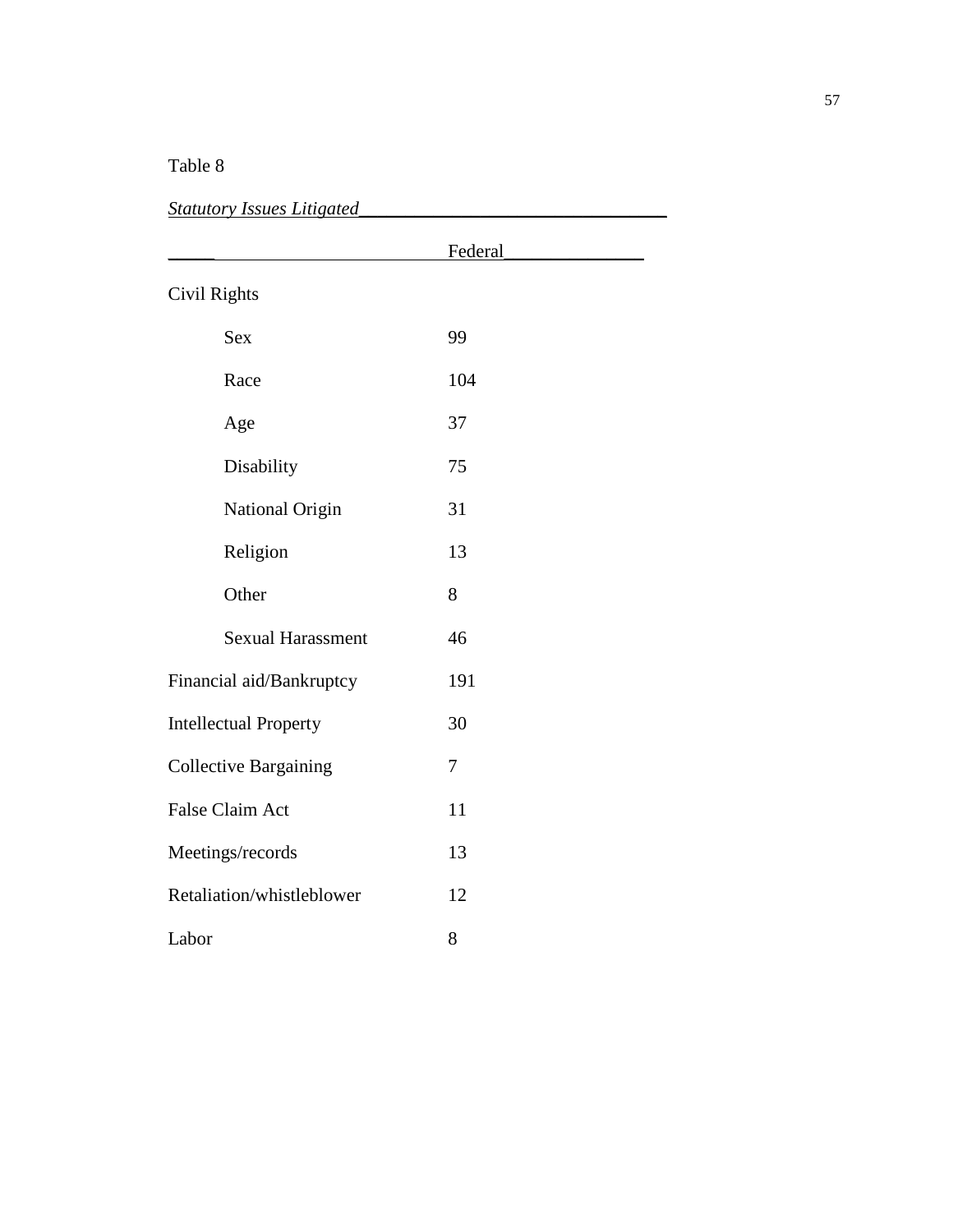|                              | State |  |
|------------------------------|-------|--|
| Civil Rights                 |       |  |
| <b>Sex</b>                   | 10    |  |
| Race                         | 17    |  |
| Age                          | 9     |  |
| Disability                   | 16    |  |
| Other                        | 8     |  |
| <b>Sexual Harassment</b>     | 10    |  |
| <b>Financial Aid</b>         | 13    |  |
| <b>Collective Bargaining</b> | 18    |  |
| Records/Meetings             | 33    |  |
| Retaliation/whistleblower    | 23    |  |
| Labor                        | 60    |  |

## Examples of Cases

 A research question posed dealt with the types of cases tried during this period. In order to accurately portray the types of cases that have been tried during this period, several cases are presented. These are either typical of the cases found in the study, or important either to higher education in general or to the body of law. A total of 18 cases are presented. They include Constitutional (4), statutory (9) and common law (5). They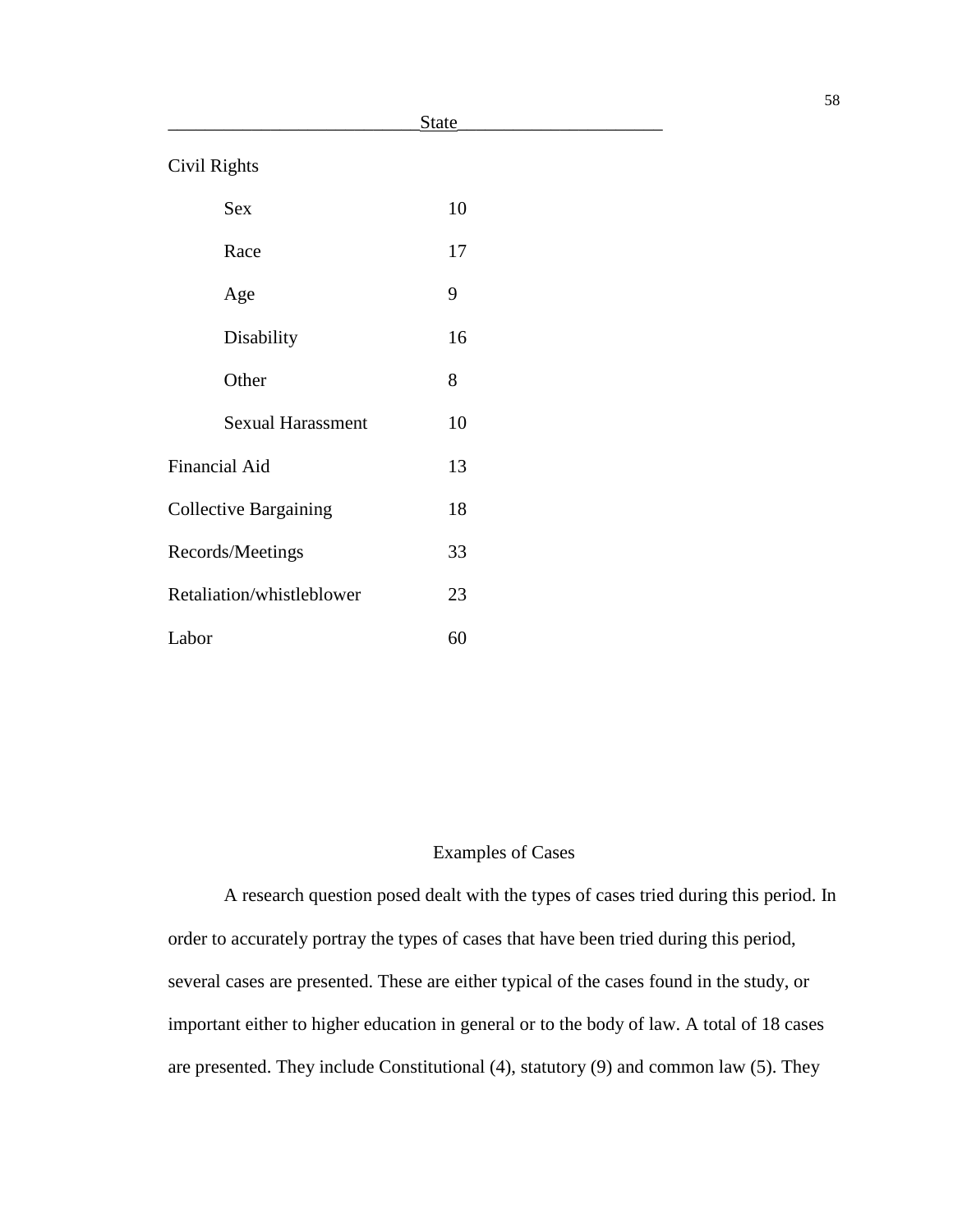include public colleges (12) as well as private (6). Federal courts (10) and state courts (8) are presented. Doctoral schools (11), bachelors/masters schools (6) and associates schools (1) are presented.

### Example of Constitutional Cases

A case in which students seek free expression guaranteed by the First Amendment is that of Pro-life Cougars versus the University of Houston (259 F. Supp. 2d 575,S.D. Tex 2003). In this case, the Pro-life Cougars, a university student organization, wished to display a pro-life exhibit entitled Justice for All on the Butler Plaza of the campus. The planned exhibit was to be composed of eight signs that were 3 ft. by 4 ft. and contain pictures. The purpose of the exhibit was to promote the group's agenda of right to life for all people including the unborn. Subjects of the photographs might include bioethical issues, stem cell research, abortion, and other such matters. Pursuant to university policy, plaintiffs applied for a permit for their exhibit.

Dean Munson, the assistant vice president for student development and dean of students, reviewed their exhibit and felt it would be potentially disruptive. He suggested two more remote sites for the activity. It was noted that months earlier, a different student organization, the Free Speech Coalition, displayed the very same exhibit at the Butler Plaza.

The students chose not to use the sites which Dean Munson had suggested as the sites were too remote. Instead, they sought redress by filing suit in the United States District Court for the Southern District of Texas. They felt that the University's written policy on peaceful assembly on school grounds was a violation of their First Amendment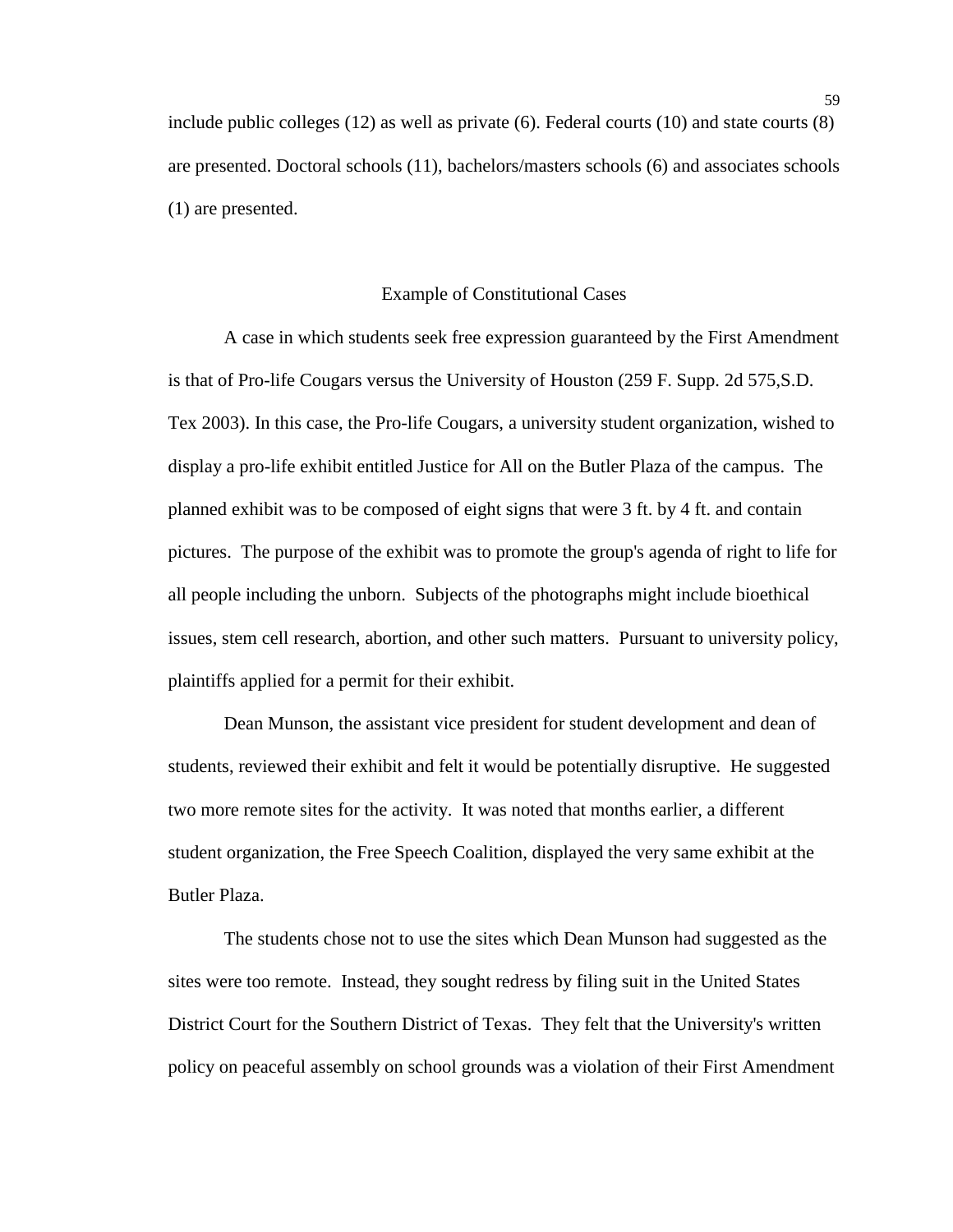rights of freedom of expression. They felt it was unconstitutional because it was vague and relies too much on the judgment of one person, in this case being Munson. The University felt that the policy was constitutional as it is neutral with respect to content of activities on the campus.

The court found that the university policy was unconstitutional as it abridged the First Amendment rights of the students. It ordered a cease, desist and refrain action to keep the University from enforcing the policy which kept the students from presenting their display at the Butler Plaza.

One of the most important cases in this study is that of Gratz versus Bollinger (539 U.S.309, 2003). It is a case which involved the  $14<sup>th</sup>$  amendment. It was heard by the United States Supreme Court. Jennifer Gratz and Patrick Hamacher, both Caucasians and residents of the state of Michigan, were denied admission into the University of Michigan's college of literature, science and the arts. They applied in 1995 and 1997, respectively. The guidelines for admission at those times allowed for a maximum of 150 points to be awarded, with 100 points being required to be guaranteed acceptance. Points were awarded based on high school grades, strength of high school curriculum, leadership, geography, alumni relationship, and race. Twenty points were awarded to all African-Americans, Hispanics, and Native Americans. Those groups were considered by the University to be "under-represented." The University had then changed the admissions policy in 1999.

Plaintiffs alleged that the admissions policy was a violation of the Equal Protection Clause of the 14<sup>th</sup> Amendment. They sought redress in the United States District Court for the Eastern District of Michigan. The court found for the plaintiffs and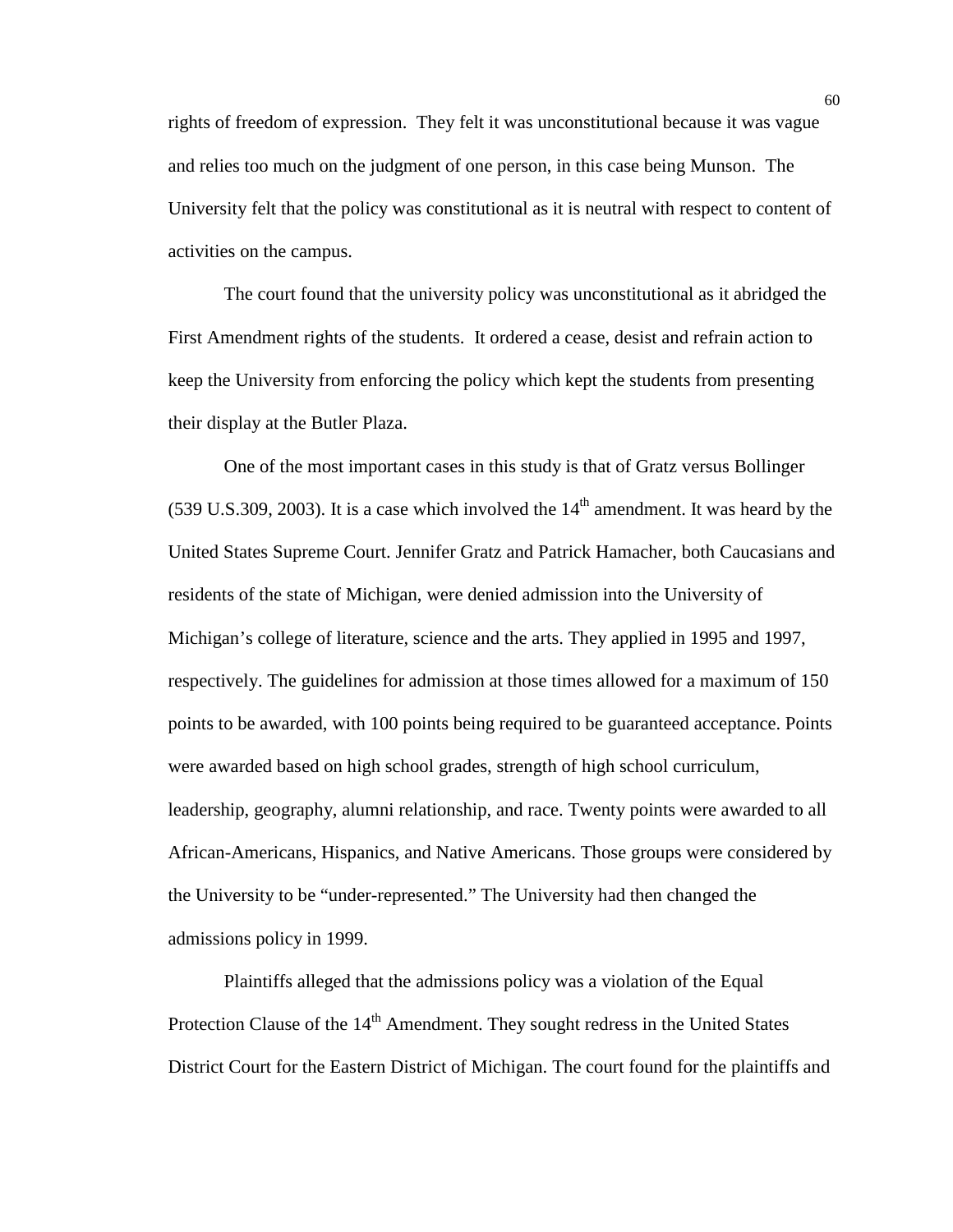stated that the policy as it existed during the period from 1995-1998 employed quotas. The court ruled that the more recent 1999 standards of admission were acceptable as they were "narrowly tailored."

The case was combined with Grutter versus Bollinger (539 U.S. 306, 2003) by the United States Court of Appeals, Sixth Circuit. During the appeals process, the court published an opinion that the University of Michigan Law School's admissions policy, which included race, was acceptable. Before further findings of that court, the United States Supreme Court granted certiori and divided the cases.

The court affirmed the finding of the district court in that the policy was not "narrowly tailored" and thus violated the  $14<sup>th</sup>$  amendment. Of note is that in the companion case, Grutter versus Bollinger, race-conscious admissions policies were found to be acceptable when they are "narrowly tailored" for a "compelling interest."

Another Constitutional case, presented as a Fourteenth Amendment issue, is that of Breen versus Texas A&M University (213 F.Supp. 2d 766, S.D. Tex 2002). This was a high profile case, dealing with the Texas Bonfire incident. It had been the tradition for over 90 years to create a bonfire which served to bring the campus community together before the football game with rival University of Texas. While its beginnings were humble as simply burning trash, it grew into a massive undertaking with multiple tiers and weighing in the millions of pounds. The construction of the fire was left to a group of student leaders known as the "redpots." They were not engineers, architects, or builders. Training was not required. Often, they ignored the blueprints and built the fire in the manner that was explained to them. The university did not impose many restrictions on the work of the redpots. The school did appoint a bonfire advisor. They also took action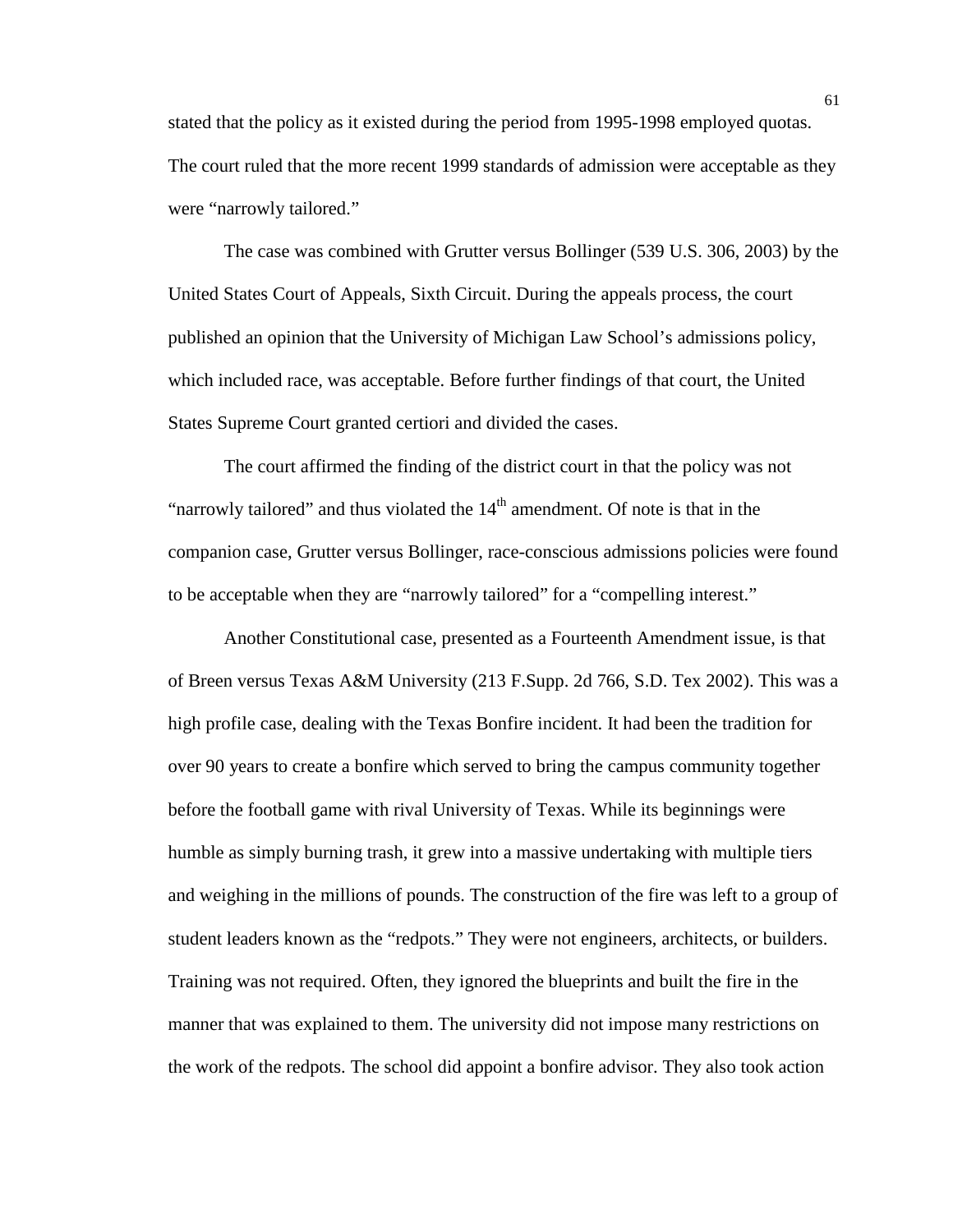in response to problems that arose, such as requiring chain saw training in response to a field accident. There was a partial collapse in 1994, yet the university never followed up by testing subsequent fires for structural integrity. In 1999, the bonfire collapsed during construction which resulted in the death of 12 students. The collapse injured 27 others as well.

Christopher Breen died in the collapse. His family sought redress by filing suit in the United States District Court for the Southern District of Texas. They charged that the university violated the Fourteenth Amendment by acting with "deliberate indifference." Claims of negligence in violation of state code were also made. The court declined jurisdiction over the state claim. The university claimed sovereign immunity and sought summary judgment. The District Court found for the university on that basis. The case was consolidated with those of other victims of the accident and appealed to the United States Court of Appeals, Fifth Circuit. The Circuit court affirmed the rulings of the District Court. Of note is that four of the victims filed suit in state court against college officials, a construction company, and the student leaders. They received a settlement of \$4.25 million.

Another case dealing with the  $14<sup>th</sup>$  amendment is that of Central State University versus the American Association for University Professors, Central State University Chapter (119 S. Ct.1162, 1999). The Ohio State Legislature passed a statue which required the state universities to begin to develop standards for the instructional workload of their faculty. The legislation also sought to remove any discussion of faculty workload from collective bargaining. This legislation was passed as a result of a perceived decline in the time spent by faculty in teaching activities rather than in research activities. The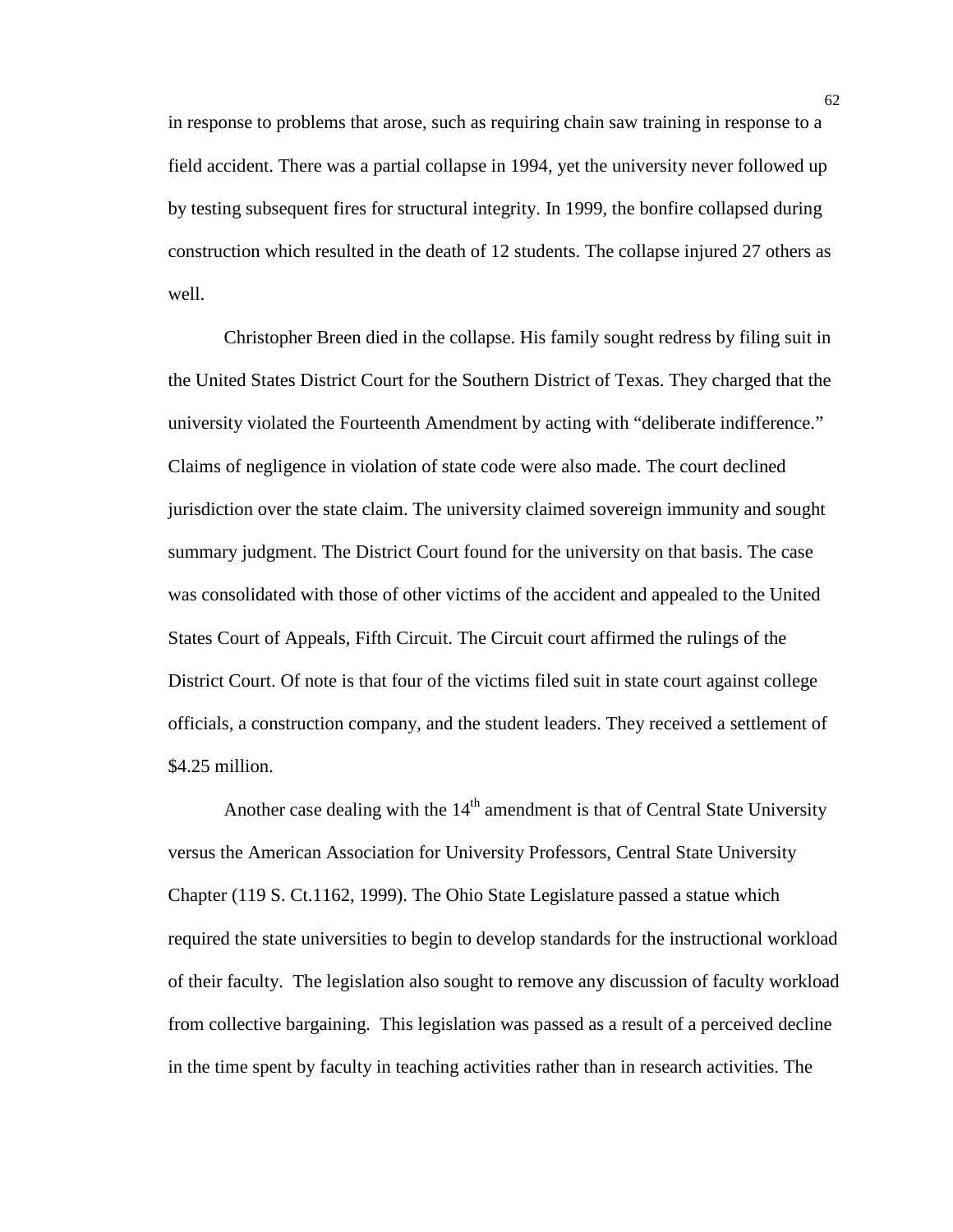faculty union brought suit against the State of Ohio claiming that this legislation created a group of state employees who were not entitled collective bargaining rights.

The Ohio Supreme Court agreed with the faculty union. The court found that the state had not presented a valid argument for addressing only one group of public employees in this legislation. They held that faculty members were deprived of equal protection under the law. The university appealed to the United States Supreme Court which reversed and remanded the case. The Supreme Court found that there was a valid argument for addressing only one group of public employees; that is, to provide uniformity among professors who worked for the state.

#### Examples of Statutory Cases

A case dealing with gender discrimination is the case of Cullen versus Indiana University Board of Trustees (338 F. 3d 693, 7th Cir. 2003). Deborah Cullen was hired at Indiana University's Indianapolis campus, IUPUI, in May of 1990. She was appointed to be the director of the respiratory therapy program and awarded the rank of associate professor. She was credited with three years towards tenure and given a base salary of \$45,000. The male professor who previously held that position had been paid \$36,742. Her academic background was that she held a Bachelor of Science degree in respiratory therapy, a Masters of Arts in education, and a Doctor of Education. She had previously served as a director of a two-year respiratory therapy program at Grossmont College for a total of six years and had a total of 15 years teaching experience before coming to Indiana. She was granted tenure and promoted to full professor in April 1995. She had successfully authored articles, chaired committees, and obtained grants for her program.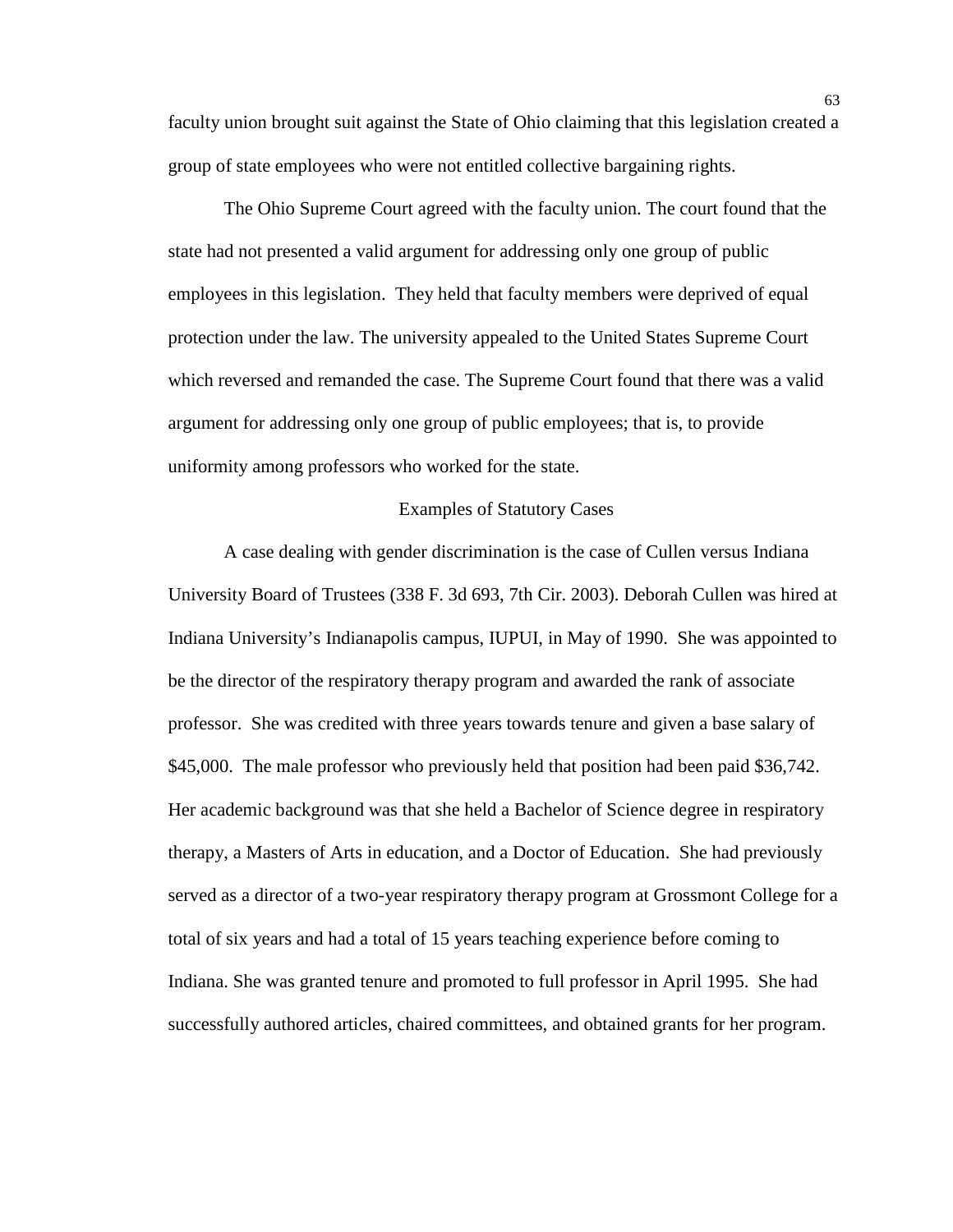In July 1998, Dr. Sandy Quillen, Ph.D., was hired as they Director for Physical Therapy. He was granted the position of tenured associate professor and his base salary was \$90,000. The professor who held the position prior to him, a woman, had a salary of \$85,696. Dr. Quillen held five academic degrees that are closely aligned to his teaching area and include a Ph.D. in sports medicine. At the time of his hiring, the physical therapy program was in danger of losing its accreditation.

For the 1998—99 academic year, Doctor Cullen received a salary and \$63,240 whereas Dr. Quillin was paid \$90,000. A similar disparity was found for the next three years. Professor Paul Carlin conducted a pay equity study in the early 1990s for the University. He found that there was a statistically significant gap between males and females in terms of faculty salaries. He could not rule out discrimination as a possible cause. He repeated his study in 1997 with Patrick Rooney, the special assistant to the Chancellor. In the second study, Dr. Cullen was identified as someone who is paid at a rate of more than one standard deviation below their predicted salary. Her predicted salary was \$71,313.60. At the time she was being paid \$58,128. One standard deviation from her predicted salary would have been \$61,774.29. Again, Professor Carlin stated that he could not rule out gender discrimination as the cause of her lower salary. It was noted that approximately 60% of those who fell in this category of being paid less than one standard deviation from the predicted salary were males. As a result of this finding, a review committee recommended that her salary be increased. Her salary was adjusted from \$63,240 to \$64,901.

Dr. Cullen then brought forth a case in the United States District Court for the Southern District of Indiana. Her allegations include that the University discriminated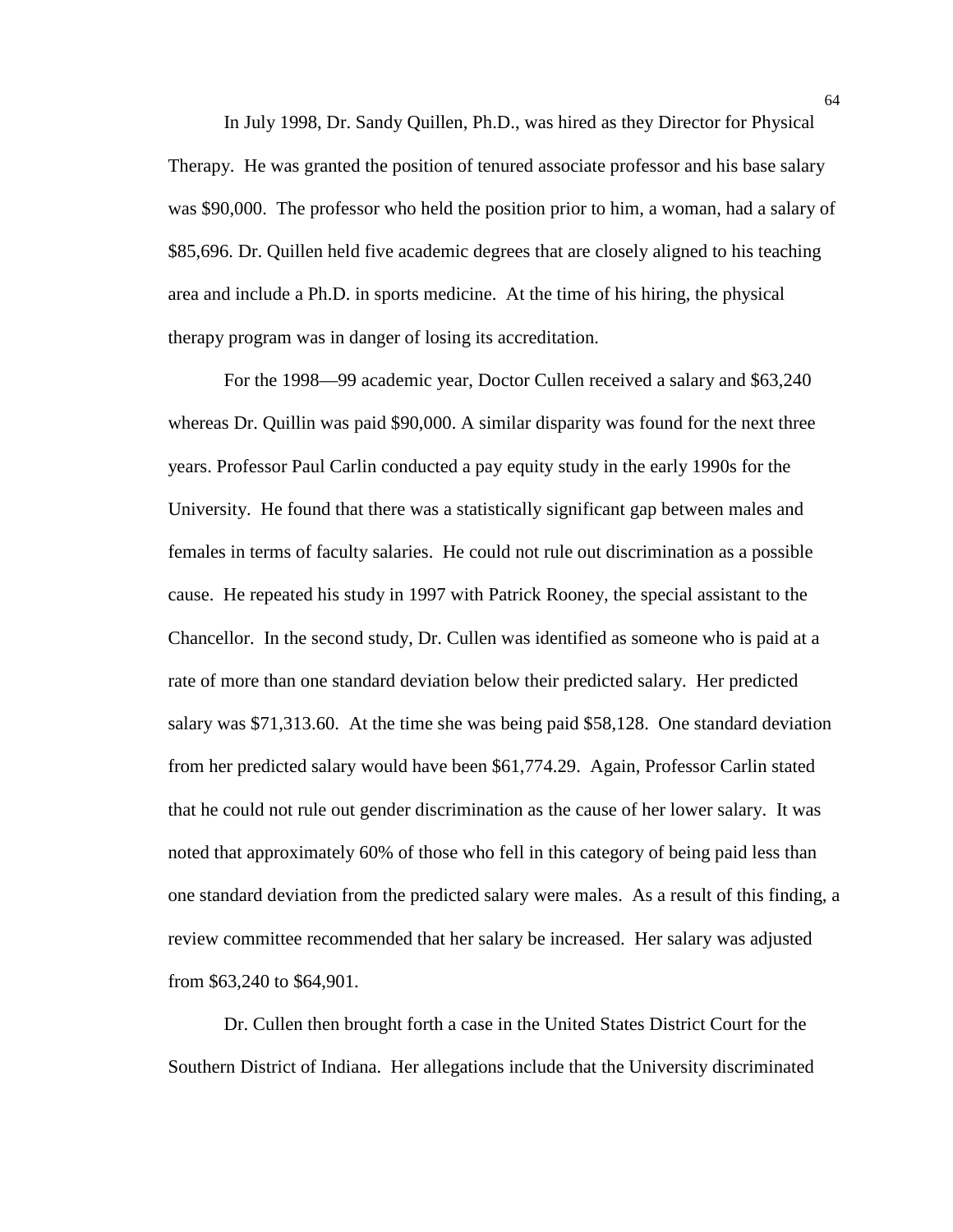against her. This would be in violation of the equal pay act and a violation of title VII of the Civil Rights Act of 1964. She argued that Dr. Quillen was a similarly situated male and received a higher salary than she did. The District Court summarily found for the University. They found that Dr. Quillen was not a similarly situated male employee in that he had different academic credentials and significantly different responsibilities. She appealed to the United States Court of Appeals for the  $7<sup>th</sup>$  Circuit. The Court of Appeals upheld the findings of the District Court.

Another case dealing with gender discrimination with students is that of Gossett versus Langston University (245 F. 3d 1172 10th Cir. 2001). In this case, Marty Gossett, a male, was enrolled in the university's nursing program. During the second semester, Gossett had difficulties in a course taught by Kathleen Clark and Pamela DeVito Thomas. He sought assistance from the instructors. He received a grade of D in a course, which according to school policy required his discharge from the nursing program. He appealed his grade and attempted to apply for readmission on several occasions. All were unsuccessful. He sought redress at the United States District Court for the Northern District of Oklahoma. The District Court granted summary judgment in favor of the college.

He appealed to the United States Court of Appeals for the 10th circuit. At that court, he provided statistical evidence that confirmed discriminatory action. In the course in which he received a D, there were 24 students, five of whom were men. All of the women in the course passed. However, three of the five men failed. He also presented an affidavit from a student who would have received a D in the course but was given an incomplete and allowed to continue work ultimately receiving a C. Mr. Gossett was not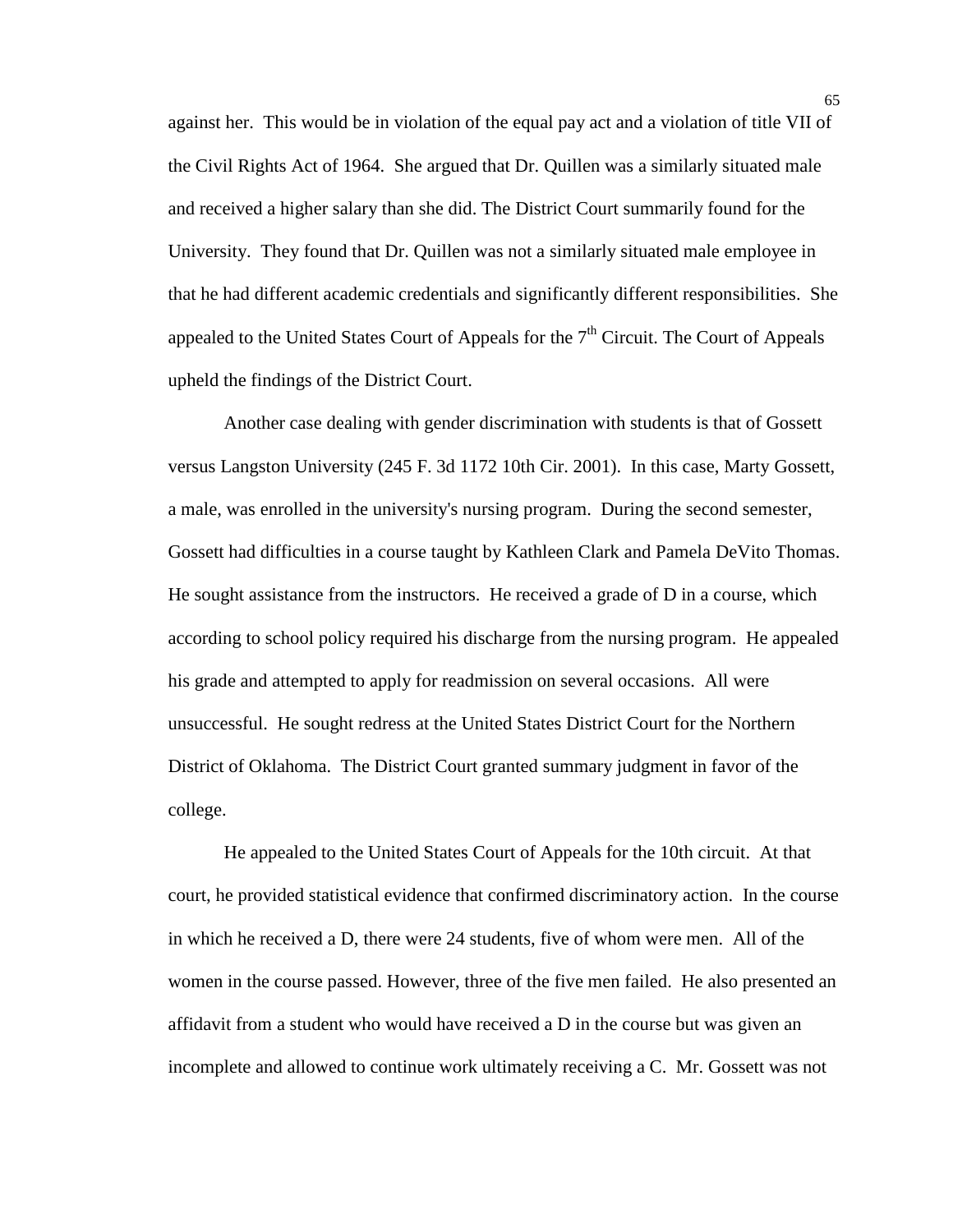given the option of the grade of incomplete and claimed that such grades are given in a sexually discriminatory fashion. He presented an affidavit from Deborah Guy, who served as a professor in the program for four years. She also served as a member of the admissions committee. In an affidavit, she described several instances in which Mr. Gossett, and males in general, were treated differently from the females in the program. With this additional evidence considered, the Court of Appeals reversed the finding of the District Court and remanded back to that court for further proceedings.

Another discrimination case is that of Levin versus Yeshiva University (754 N.E.2d 1099 N.Y. 2001). Sarah Levin and Maggie Jones were enrolled in Yeshiva University's College of Medicine. Each of them was involved in a same-sex relationship. The medical school restricts college-operated housing to medical students, their spouses and children. Vacancies are filled on a first-come first-served basis from a waiting list. However, married couples receive priority for studio apartments. One-bedroom apartments could be shared by a minimum of two students or by a married couple. Twobedroom apartments required three individuals, with priority going to married couples having children. Yeshiva's housing office required married couples to provide acceptable proof of marriage in order to receive priority.

The plaintiff, Sarah Levin, applied for housing for herself and for her partner. She had been in a relationship for five years. In accordance with its policy, the university required that she produced proof of marriage. She moved in to a three-bedroom apartment for first-year but eventually moved in to an off-campus apartment with her partner. The second plaintiff, Maggie Jones, also applied for housing during her firstyear with her life partner. Her request was denied. She moved into on-campus housing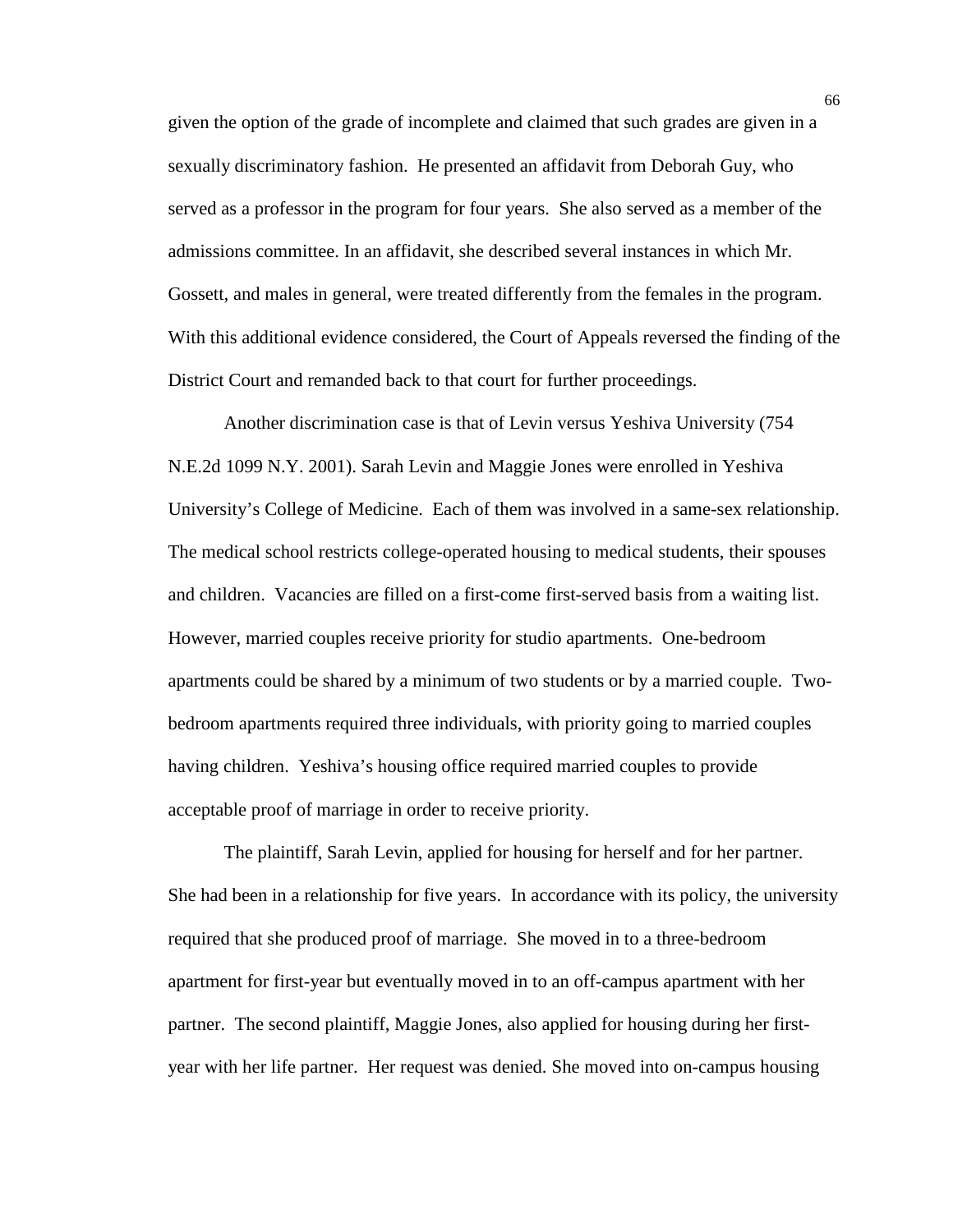with another student during her first year but then chose to move off campus with her partner thereafter.

Plaintiffs filed an action and the Supreme Court of New York, New York County, stating that the policy of Yeshiva violated New York State and City human rights laws. Yeshiva moved to dismiss the complaint. The Supreme Court dismissed the case. The plaintiffs appealed to the Supreme Court of New York, appellate division who also found for the defendant. Finally, they appealed the case to the Court of Appeals of New York. The Court of Appeals affirmed the findings of the lower court.

Another case dealing with students and disabilities is that of El Kouni versus Boston University (169 F. Supp. 2d 1 D. Mass. 2001). The plaintiff had been enrolled in an M.D./ Ph.D. program at the Boston University School of Medicine. He received failing grades in gross anatomy, neuroscience, and another course and was dropped from the M.D. portion of the program in 1994. Another reason for his being dropped from that portion of the program was his offensive behavior. He was informed that he could apply for reinstatement into the M.D. program if he successfully completed the Ph.D. portion of the program. He was later dropped from the Ph.D. portion of the program due to lack of quality in his laboratory experiments which were necessary for him to complete his thesis.

The plaintiff was diagnosed with anxiety disorder in 1993. He was diagnosed with depression in April of 1994, and then with bipolar disorder in July of 1997. He informed Boston University that he suffered from these disorders in December of 1997 in requesting accommodations at that time. The university allowed him extra time on exams.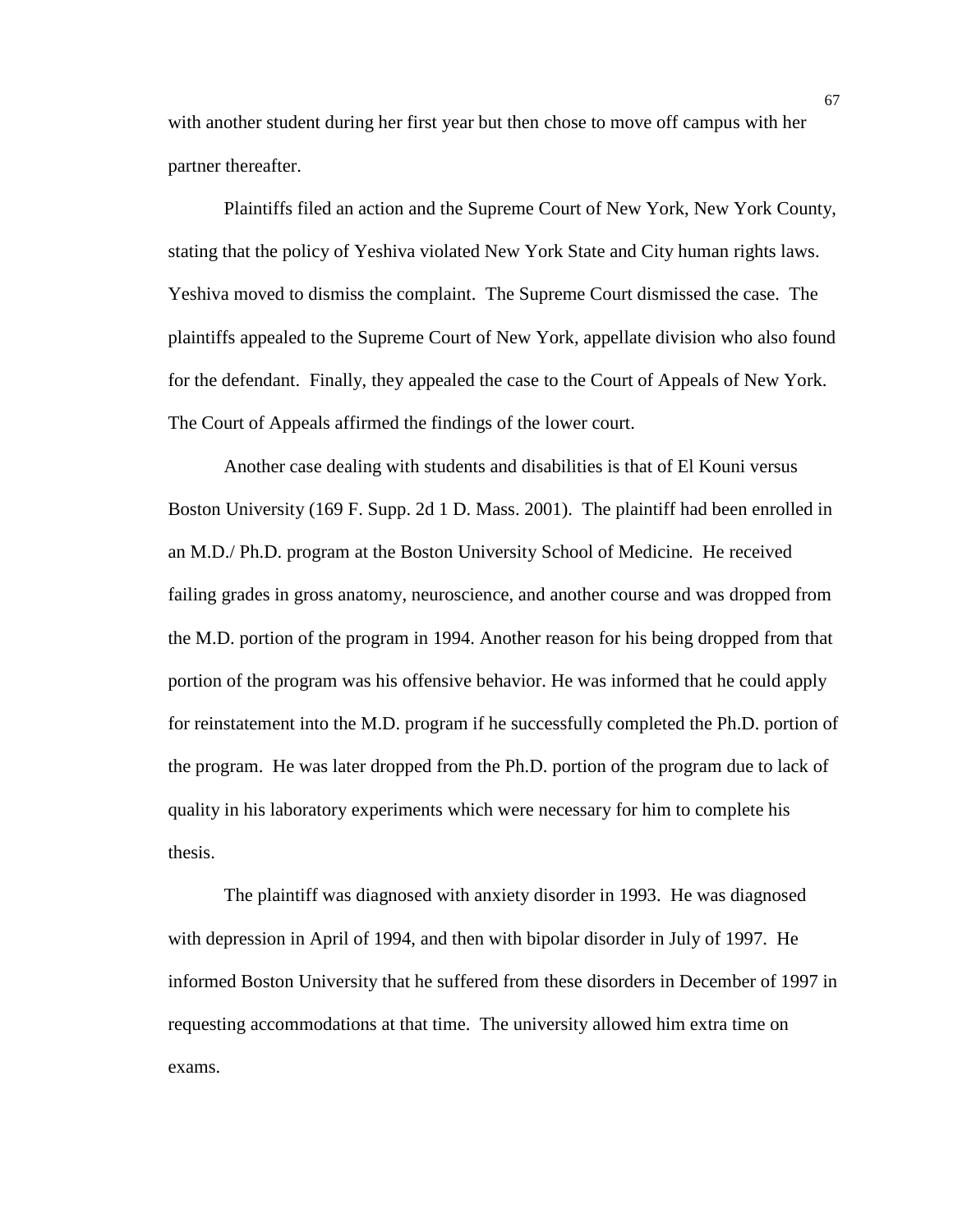He sought redress in the United States District Court for the District of Massachusetts. The court found that the plaintiff was indeed disabled in accordance to the Americans with Disabilities Act. However, they found his case failed on the second point of the act. A person must be able "to perform the essential functions of the position, either with or without the help of a reasonable accommodation, namely, to successfully complete all of the program's requirements." That is, they must be "otherwise qualified." The court found the plaintiff was dismissed from the program not because of his disability but rather because of the quality of his work and his failing grades. Accommodations, in this case, additional time on exams, would not have helped him succeed. Thus, he is not "otherwise qualified." The plaintiff requested a court order to expunge his academic record. This would have allowed him to apply for reinstatement to the M.D./Ph.D. program at Boston University. The court denied that request.

Another disability case, this time dealing with faculty, is the case of Carter versus Wallace Jr. College (173 F.Supp.2d 1204 M. D. Ala. 2004). Plaintiff Carter taught forestry at Wallace Jr. College. After three years, his contract was not renewed. He would have been given tenure had it been renewed for a fourth year as was the tradition at Wallace Jr. College.

Carter had been diagnosed with a learning disorder. He claims that his employer knew of his diagnosis and that is the reason that his contract was not renewed. He sought relief from the United States District Court for the Middle of District of Alabama.

The college president, Seth Hammett, made the decision to not renew Carter contract based on a recommendation by the Dean of the College, James D. Krudop. The Dean claims that he made his decision based upon enrollment in the forestry program.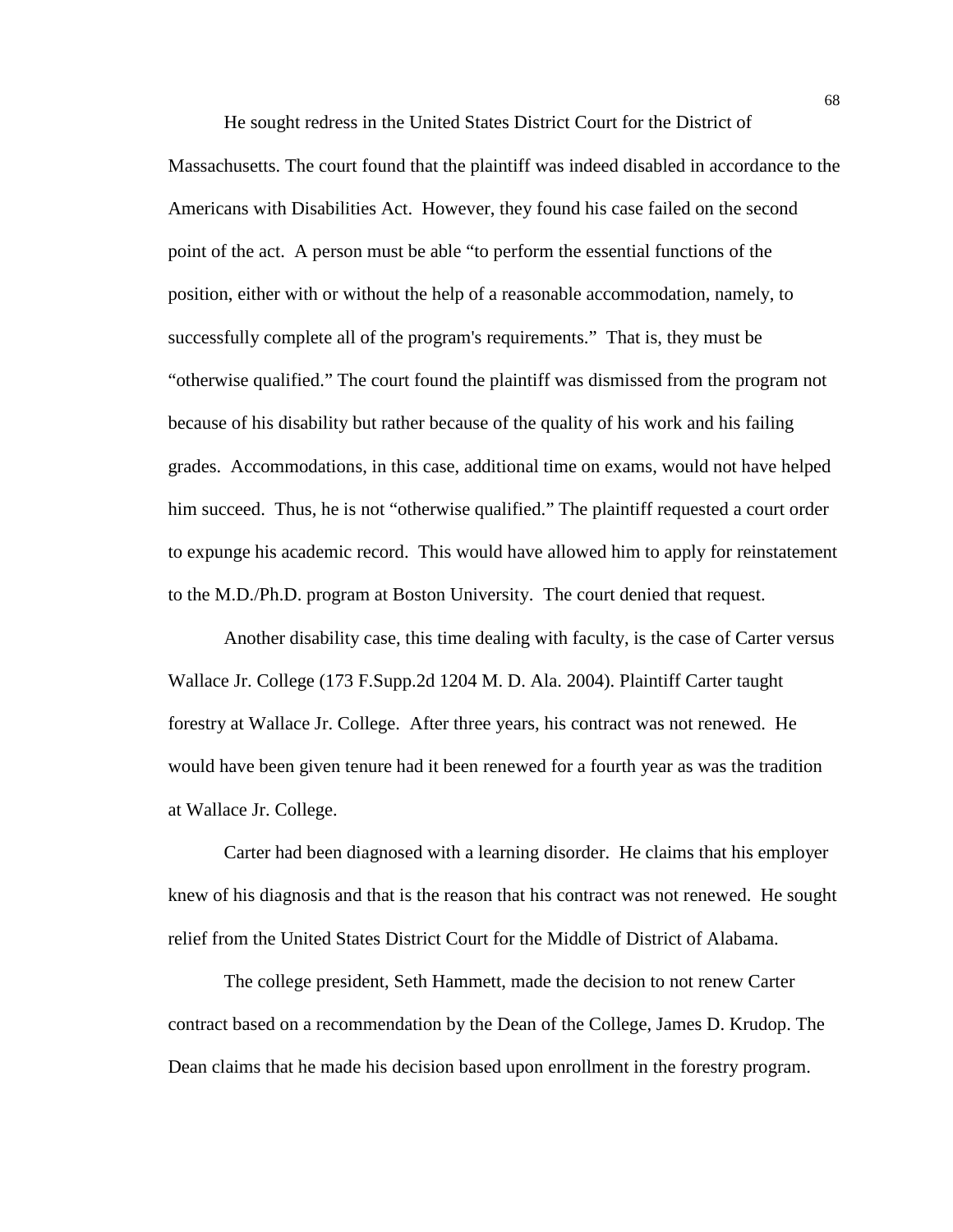Neither the President nor the Dean were aware of Carter's disability when the decision was made not to renew his contract. However, the Dean may have been influenced by recommendations from people who were aware of Carter's learning disorder.

The college argued that because Carter earned a Ph.D. from Auburn University, he is not substantially limited by his learning disability. In addition, a nondiscriminatory reason was offered for Carter's nonrenewal. As a result, the court found summary judgment for the college.

A civil rights case dealing with discrimination on the basis of national origin is that of Mora versus the University of Miami (15 F Supp. 2d 1324 S.D. Fla. 1998). Frank Mora was hired as a full-time mechanic by the University and worked at the university's physical plant department. Mora had dental surgery and returned to work for the next four days. He then proceeded to take 10 days of sick time. Leon Lipson was his supervisor and attempted to contact him several times during this period. He then contacted Dr. Hoffman, who performed the surgery, to see when to expect Mora to return to work. Dr. Hoffman stated that the surgery only required one day of recovery. Lipson called Mora and explained that his medical excuse could not be substantiated by the dentists. Mora then called Dr. Hoffman who in return called Lipson and explained that Mora was taking painkillers, although there was no medical reason for this pain, and should not return to work while taking painkillers. Mora filed a grievance against Lipson, asserting that his conduct was harassment. Lipson replied in writing that Mora would receive sick pay for his absences but noted that he would be required to substantiate any further sickness with a note from his doctor. Lipson also denied that his conduct rose to the level of harassment.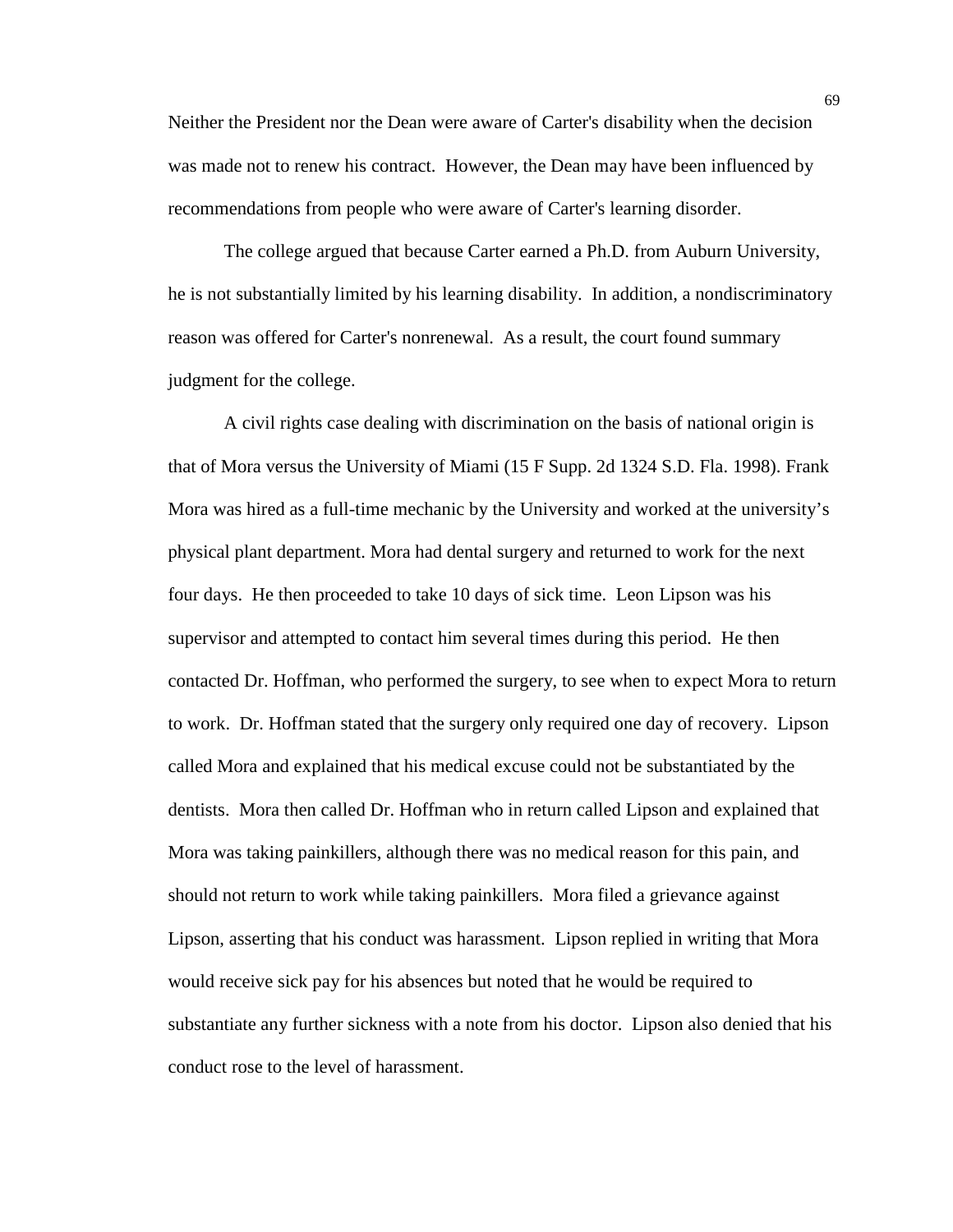During the same year, the university instituted a policy instructing all maintenance personnel to drive vehicles only on paved surfaces. This policy was instituted in writing, with memos being generated and delivered to all personnel. When Mora was seen driving across the university lawn, Lipson issued a written warning to him. Mora filed a grievance claiming never to have seen the written memo.

In 1987, Mora had been transferred along with several others from the physical plant department. His new position was in the dormitories where his responsibilities included dealing with emergencies, working with security, and maintaining work logs. His new supervisor, Jack Sargent, gave him a written warning for the manner in which he dealt with a student employee's complaint. Again, Mora filed a grievance against his supervisor. The university dismissed the grievance against the supervisor.

In 1992, the university transferred Mora back to the physical plant facility. Mora's new supervisor, Alan Rose, requested Mora provide his phone number. This was in keeping with the university's policy. Mora refused to provide his contact information. Alan Weber, acting director of housing maintenance, had two conferences with Mora and discussed discipline as well as any concerns that Mora had regarding discrimination. He explained that if Mora did not provide a contact number, he would be transferred to day shift.

In September of 1993, there was a plumbing emergency at the time in which the plaintiff was on duty. Plant personnel made several attempts to contact the plaintiff but were unable to do so. As a result, the university was forced to call a standby plumber at considerable expense. In January of 1994, the plaintiff refused to investigate the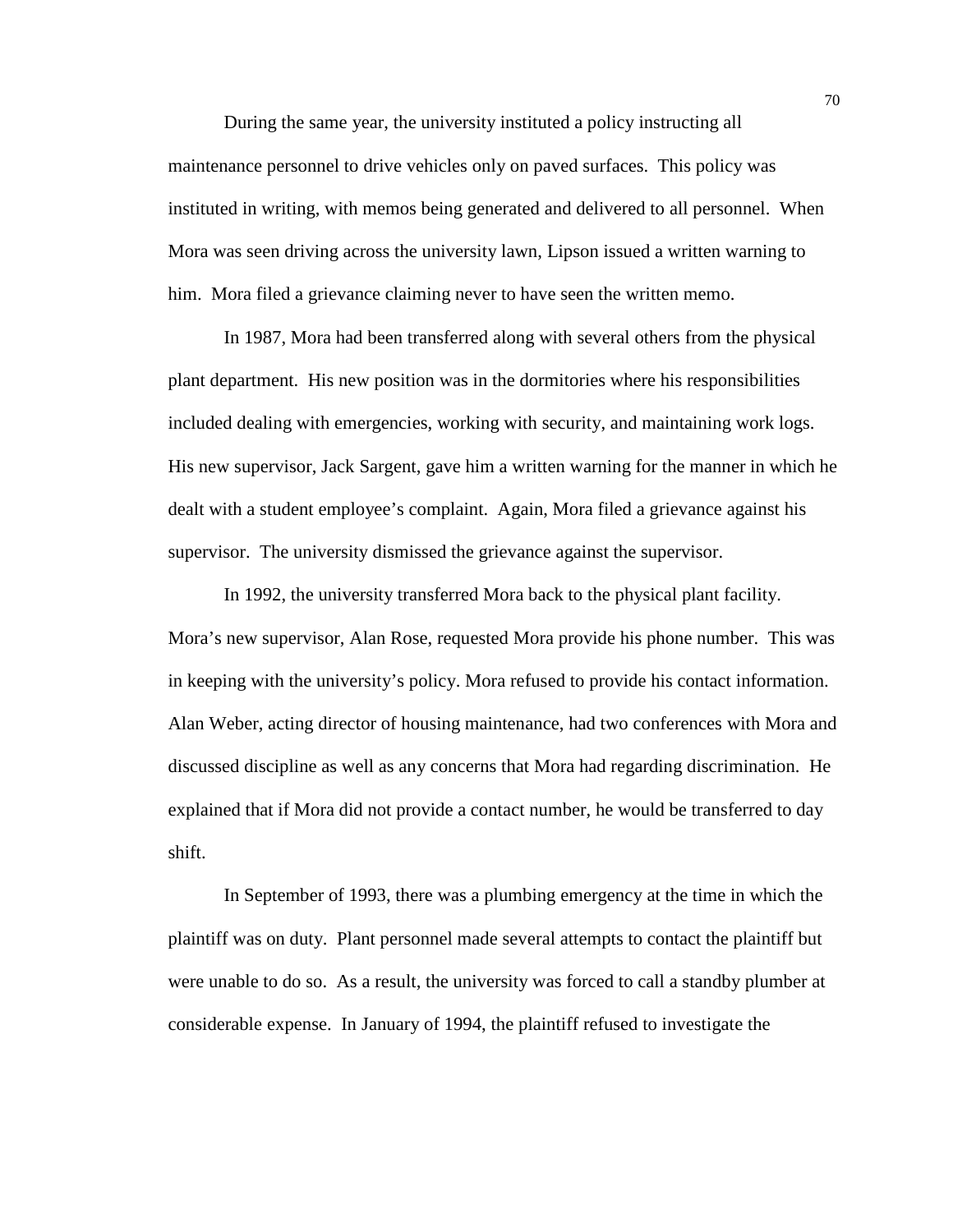plumbing problem. Later that month, the plaintiff was counseled regarding his failure to do a job properly when he did not repair a broken window.

In February of 1994, Mora met with several supervisors who discusses deficiencies with him and noted that if he failed to improve on the deficiencies, that could lead to termination. Mora was again asked for a contact number which he finally provided, but with instructions specifically not to share the number with the rest of the department. The university later found that the number was not working. His supervisors and again warned him of his deficiencies. The university transferred Mora to the day shift. Mora filed a grievance claiming discrimination and requesting to return to the evening shift. His supervisor informed him that the decision for him to continue with the day shift would remain. However, the supervisor would review Mora's work at the end of the summer and determine whether the plaintiff could move back to the meetings at that time.

Mora appealed this decision directly to the vice provost, Dr. Steve Ullman. Dr. Ullman transferred the matter to the HR department. John Zanyk of the HR department met with Mora to discuss several options including Mora's wish to take a one-year leave of absence. Zanyk suggested a three-month leave of absence followed by a 13-month layoff. There would be no guarantee that Mora would return to his job at that time. He then scheduled follow-up meetings that Mora missed and rescheduled the follow-up meeting that Mora again missed.

Mora's supervisor sent him a letter restating what he had said earlier: that he could take administrative leave or he could report to work. The second memo was generated which commented on Mora's attendance problems and again noted that he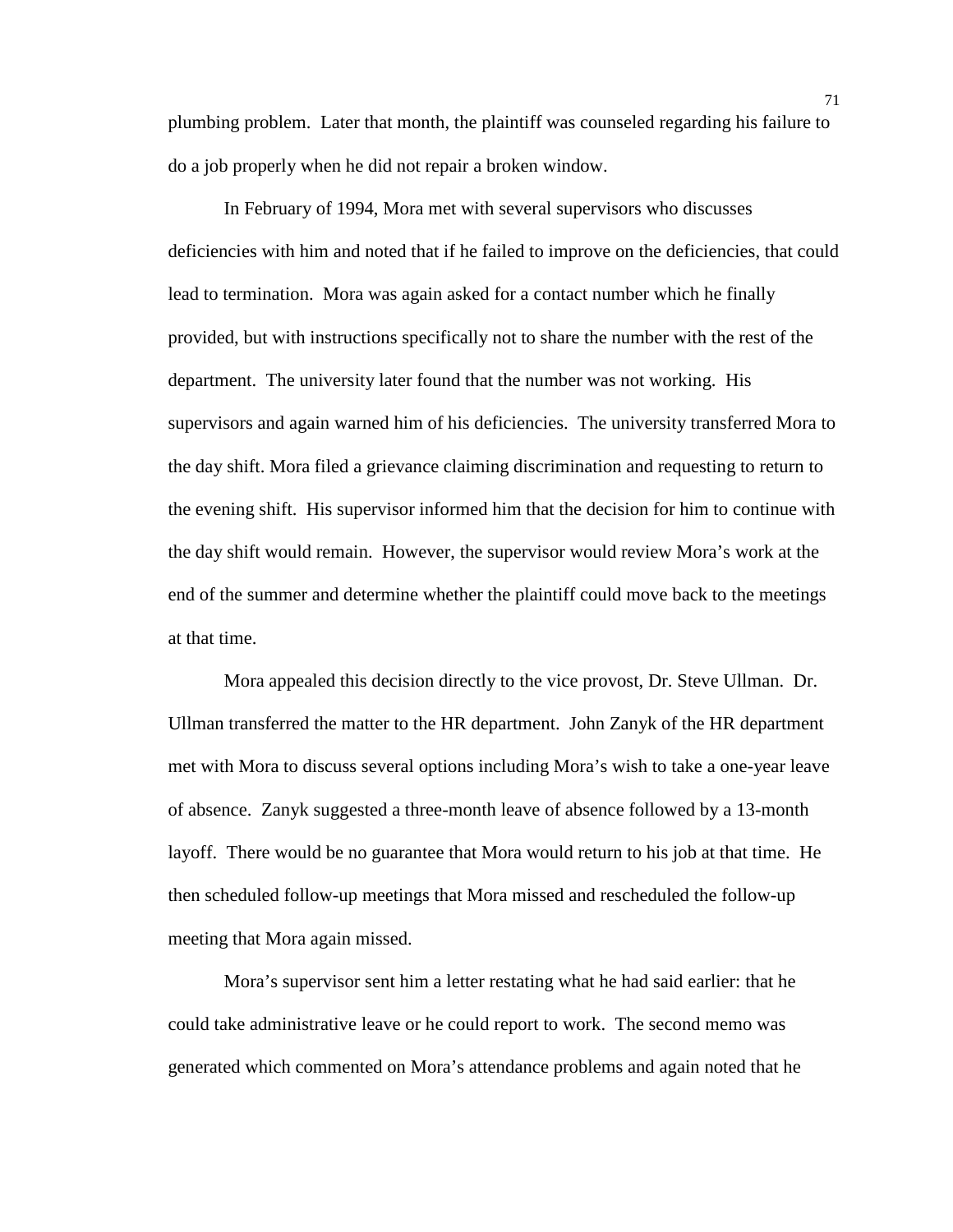would need to provide the doctors note for his absences. Mora did not show up for work nor did he provide the university of a decision that he would accept a leave of absence. As a result, the university sent him a Federal Express overnight letter informing him that he needed to provide doctors notes for the time missed. He did not respond to this request. A second overnight letter was sent to Mora stating that since he had not responded to the previous letter, the university would accept his silence as a resignation. Mora responded to this second note saying that he considered himself to have been fired and included doctor's notes for the time that he missed.

Mora filed a discrimination suit in United States District Court for the Southern District of Florida. Mora asserts that by moving him from the night shift to the day shift, and then by firing him, the university displayed the discriminatory attitude against people from Columbia. He further asserts that their conduct was retaliatory in nature. The University sought summary judgment in this matter which was granted.

Sexual-harassment is one subject in which cases have been increased in number significantly over the past several years. A case that deals with the subject is that of Chontos versus Rhea and Indiana University (29 F. Supp. 2d 931 1998). In this case, student Angela Chontos had a private conference with Harold Rhea, her professor. During that meeting in his office, Professor Rhea made unwelcome advances by fondling her and forcibly kissing her. Professor Rhea had a history of acting in an untoward fashion with his female students. The University and taken some actions to correct Rhea's conduct. Chontos filed suit in United States District Court for the Northern District of Indiana. She named both the Professor and Indiana University and her suit.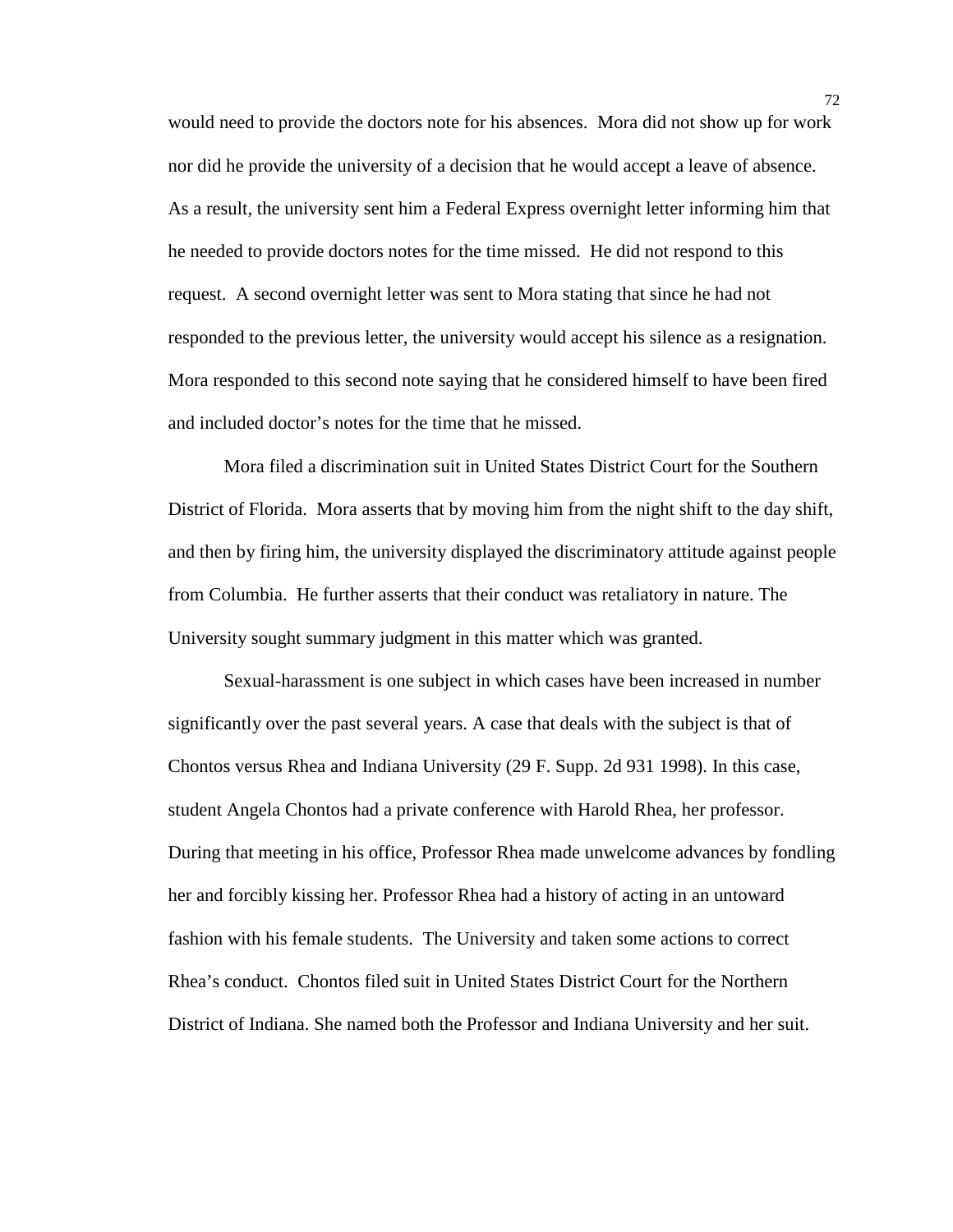She charged that the University had approached correcting Professor Rhea's behavior with deliberate indifference.

Indiana University chose to apply for summary judgment. During discovery, it was found that Rhea had a previous history of inappropriate conduct with female students. They found that a reasonable jury could possibly find that the university was in fact deliberately indifferent towards this professor. They denied the university's motion for summary judgment. There have been no further references to this case. Most likely, it was settled out of court.

A whistleblower case involves that of Stebbings versus the University of Chicago (726 N.E. 2d 1136 Mas. App. Ct. 2000). While working as a medical researcher for the university at the Argonne National Lab, Dr. James Stebbings discovered that human subjects had been exposed to levels of radiation that were higher than had been approved. This had been done without the subject's permission. The experiments had been approved by the National Institutes of Health and were conducted under a grant from the Institute. It involved human subjects being exposed to radon gas. The plaintiff contends that during the experiments, test subjects were exposed to levels 10 to 15 times as intense as what has originally been proposed. He reported his findings to the review committee for research involving human subjects. No action had been taken within a month so the plaintiff reported the incident to the Argonne division head. As a result, the Department of Energy issued a stop work order for all experiments involving human subjects in the national laboratory system while they reviewed protection procedures of human subjects. The plaintiff wrote a memo stating that it was his belief that a report needed to be sent to the National Institutes of Health, informing them of the incident. It was his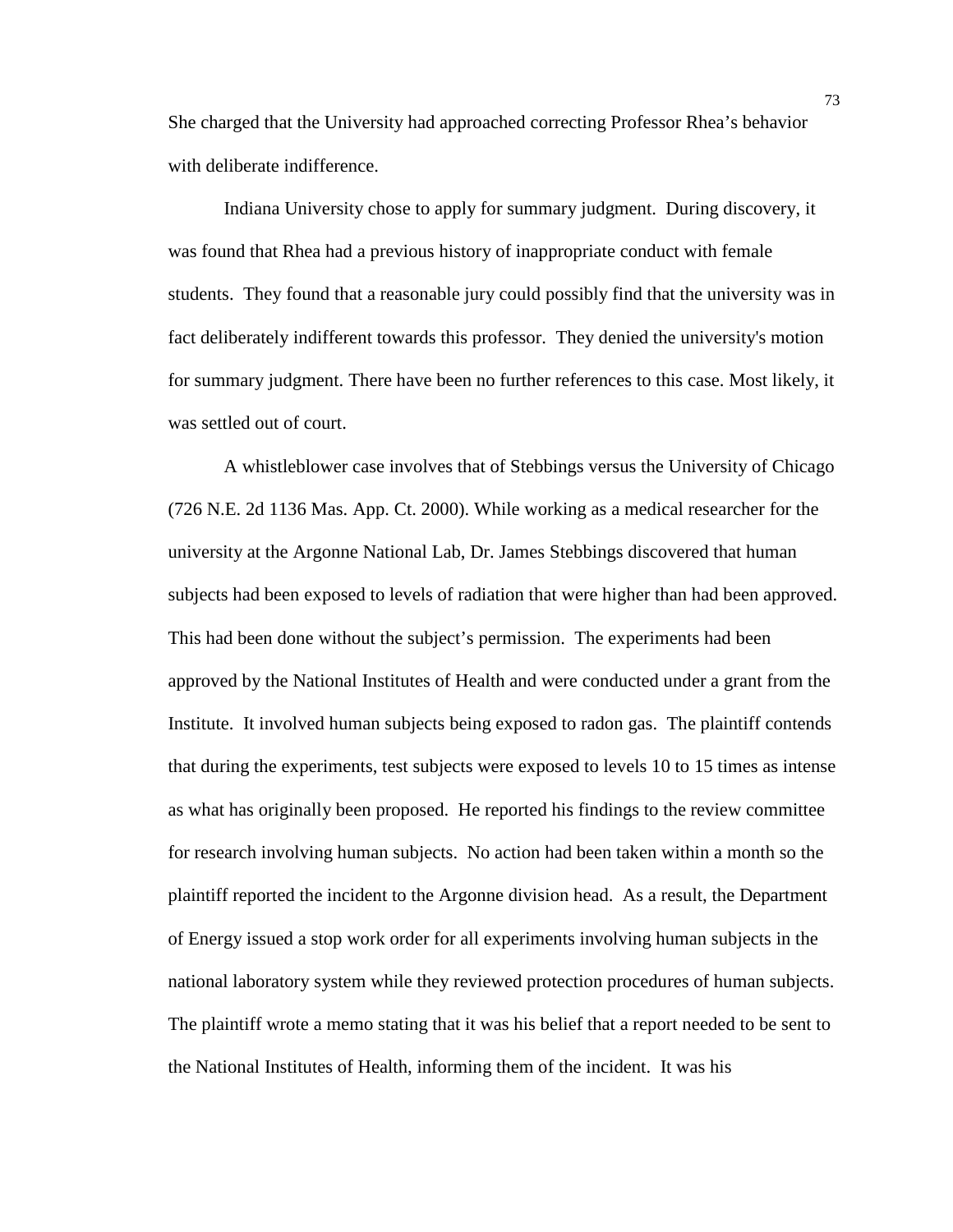understanding that this was legally mandated. On August 14, 1990, the plaintiff was fired effective September 30, 1990.

The plaintiff sought redress and filed suit in the Circuit Court of Cook County. His position was that his firing was in violation of various radiation control acts. The university moved for dismissal in claim that the plaintiff's termination was not in violation of any statute or policy the plaintiff withdrew his complaint. He refiled the case a year later with new council and again the university moved to dismiss. Again the plaintiff withdrew his complaint. He filed a third complaint that was dismissed and eventually a fourth amended complaint. The trial court dismissed this complaint as well. The plaintiff then appealed to the Appellate Court of Illinois, first district. The appellate court used a three-prong approach in determining the verdict in this case. First, was the plaintiff fired? Second, was this down in retaliation for his actions? Third, did the firing violate a mandate of public policy? The court found that all three of these conditions were met in this case and a reversed the finding of the Circuit Court and remanded it for further review.

 A case dealing with records is that of Butts versus Shepherd College (569 S.E. 2d 456 W. Va. 2002). This case portrays how fearful some people are of violating the law. Joy Butts was a tenured professor at Shepherd College. Her supervisor was Ethel Cameron. In the fall of 1999, Professor Cameron asked the plaintiff, as well as other faculty members in the program she supervises, to provide her with grades for the courses that professors taught in the program. She requested this information so that she could make changes in the program. Professor Butts did not comply with the request. She cited the policy in the college handbook, which stated that students needed to give prior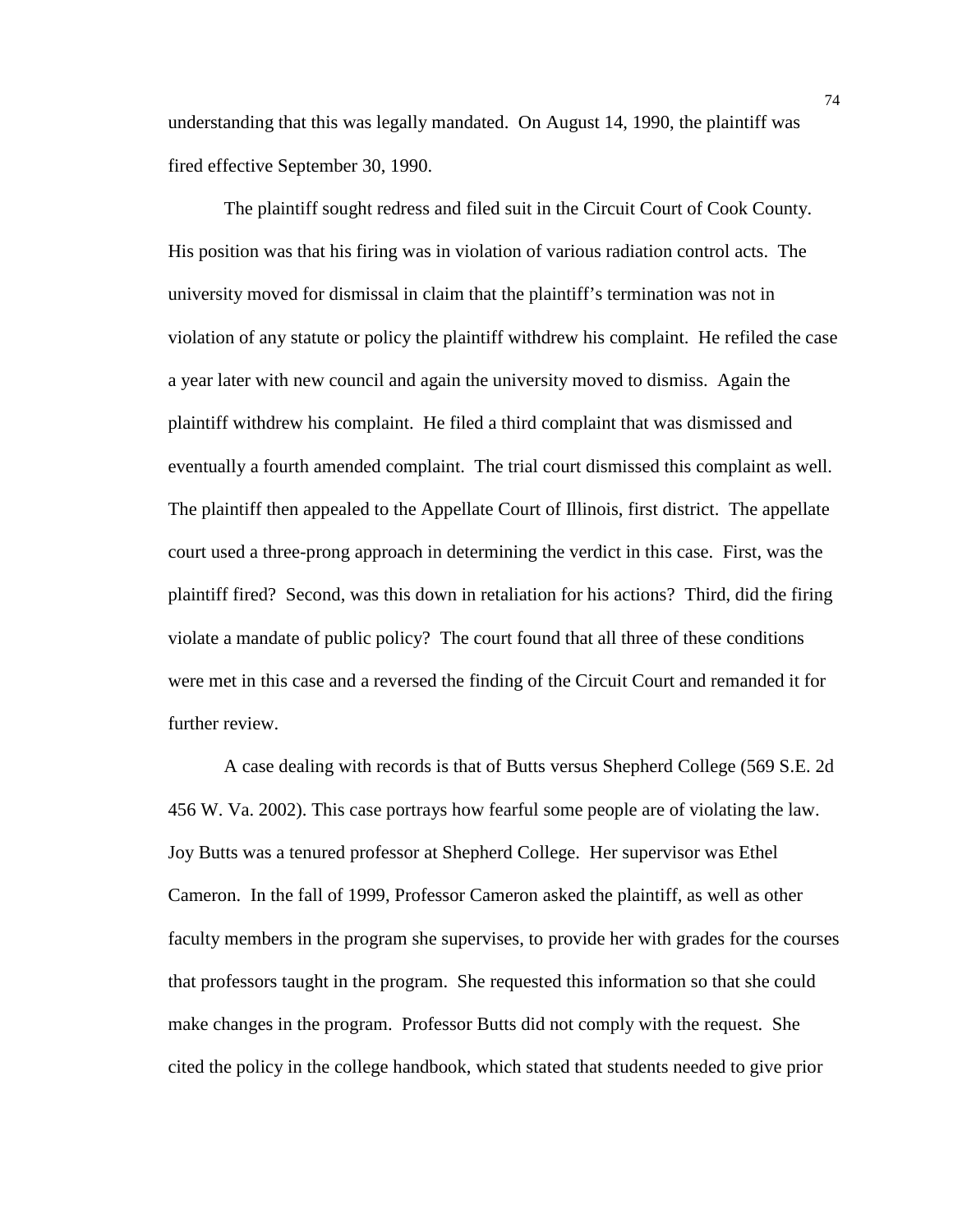written consent in order for information to be released. It is noted that the policy also allows faculty members to access records if their use will be for internal educational purposes. The policy also states that the area of responsibility for releasing grades lies with the office of the registrar. Professor Butts claims that she was concerned about violating student privacy and violating the Federal and state laws which govern student privacy. When professor Butts refused to release grades to Professor Cameron, she received reprimands on her record. She filed a grievance regarding those reprimands. An administrative law judge denied her request to have the reprimands removed, affirming the reprimands. The administrative law judge found that Professor Butts' behavior was to be considered insubordination.

Professor Butts appealed the decision to the Circuit Court of Jefferson County. The Circuit Court affirmed the findings of the administrative law judge. The court pointed out that Federal law allows records to be released for legitimate educational purposes. Again, they found Professor Butts refusal to comply with a legal directive of her supervisor to be an act of insubordination.

The Supreme Court of Appeals for West Virginia then accepted the case on appeal. The court approached this case with a two-pronged approach. First, was the request a "valid and reasonable order"? Second, was the participant's refusal to comply willful? The court found that the wording of the college policy was sufficiently vague so as to lead someone the same conclusion that Professor Butts made. That is, that only the registrar's office was allowed to release grades. They found that since the actions of the plaintiff were guided by an interpretation of law, this was not a willful refusal and thus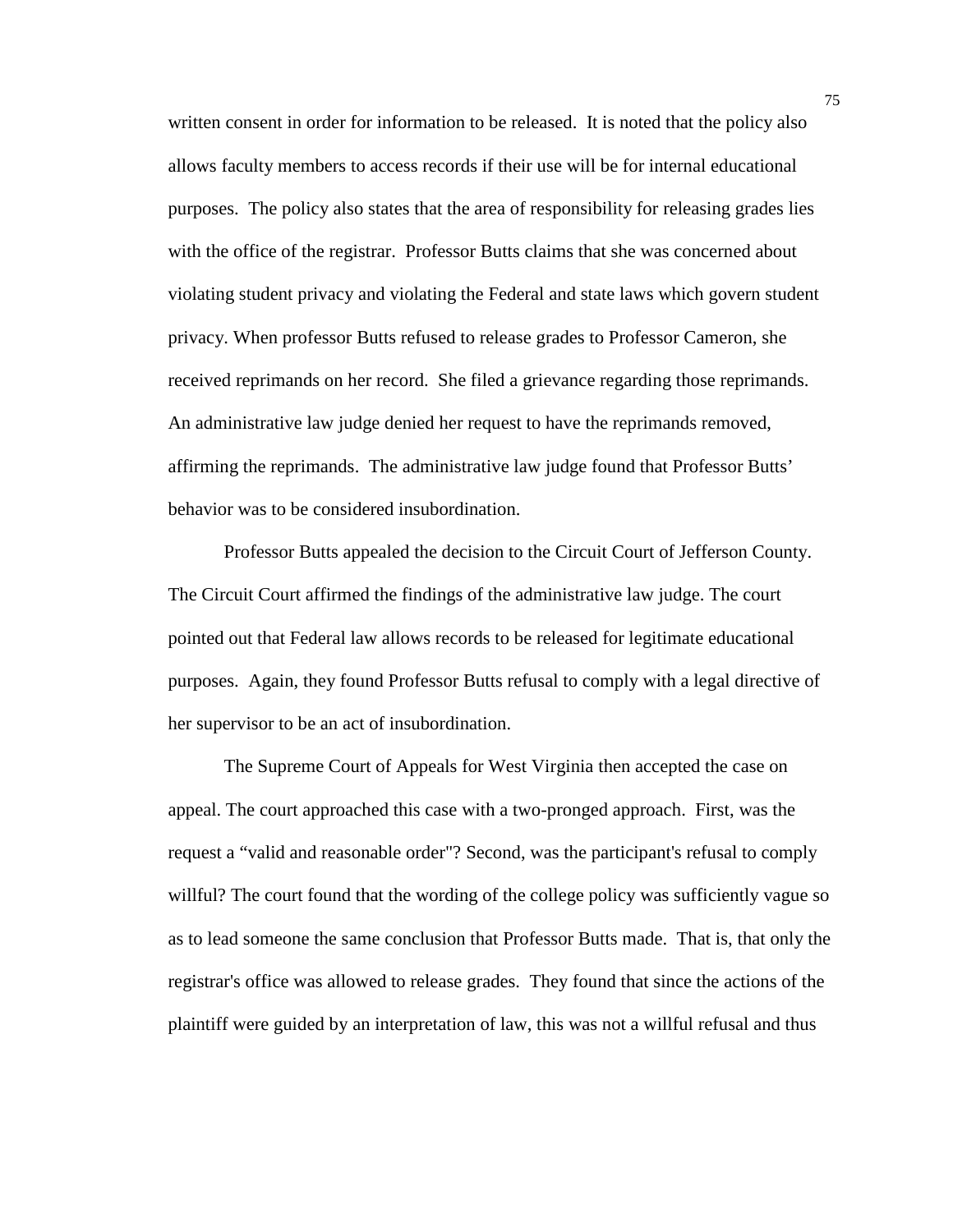not insubordination. The Court of Appeals reversed the findings of the Circuit Court. They ordered that the reprimand be removed from her record.

#### Examples of Common Law Cases

A tort case in which alcohol may have played a role is that of Robertson versus Louisiana Tech University (747 So.2d 1276 La. Ct. App. 1999). Louisiana Tech built a roof to cover their swimming pool. It was built in such a fashion that a person could climb one of many buttresses to get on the roof. After getting on the roof, a person could walk along the roof to get to its highest point which was 56 ft. above the ground. There had been several occasions in which students had been observed on the roof. In one case, in January of 1985, two students were found on the roof. Reports indicated that the students seemed to be under the influence of alcohol. Later that year in September of 1985, four students were seen on the roof. Again, alcohol seems to have it involved. One student fell from the roof and suffered a fractured vertebra. In August of 1989, a student fell from the roof. He broke his wrist and fractured vertebrae. He also had been drinking.

Trey Robertson was a student at Louisiana Tech. On April 5, 1991 he was walking by the swimming pool. He had been visiting a friend that evening and had been consuming alcohol. He climbed onto the roof and fell. It was later found that his blood alcohol level had been 0.073 when he fell, which is below what is considered to be legally drunk. The day after the fall, Robertson discussed his actions with campus police. He stated that he wanted to get a scenic view of the campus. During the interview, he claimed that he stepped from one side of the roof to the other, lost his footing, and slid,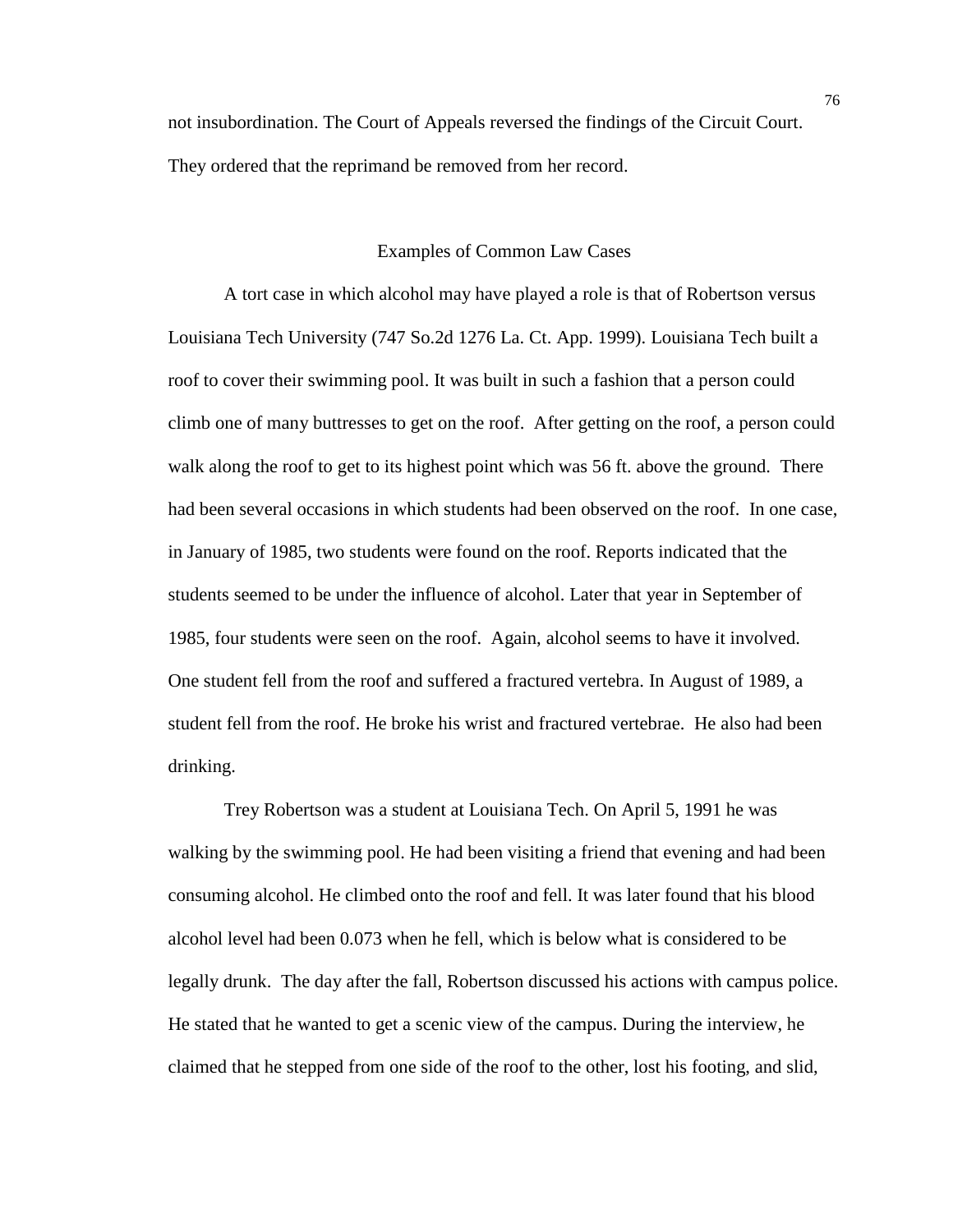hitting the edge of the roof and then hitting the ground. He died on April 11, 1991 due to head injuries.

His parents sought redress in the Third Judicial District Court for the Parish of Lincoln, Louisiana. Their claim was for wrongful death due to negligence. They claimed that they college should have prevented access to the roof, especially as other students had climbed the roof and sustained injuries during falls. Louisiana Tech filed for summary judgment. The District Court agreed with the position of the university and rejected the claims of the plaintiffs. The court found that the danger of the roof should be easily recognized by everyone. As such, the roof was not "unreasonably dangerous." They found that the college of "owed no duty to prevent Trey from climbing onto the roof." As such, no negligence was found. Summary judgment was entered on behalf of the college. His parents appealed to the Court of Appeal of Louisiana. The Court of Appeals affirmed the findings of the trial court.

Yet another case in which alcohol played a role is that of Peterson versus Fordham University (761 N.Y.S. 2d 33 N.Y. App. Div. 2003). In this case, Roger Peterson, who happened to be a senior at Fordham University, was hit in the eye and sustained injuries during a fight which occurred in the dormitory room. It's believed that this fight involved two groups of students and that alcohol was a contributing factor. Security had been called about 10 minutes before the fight broke out. Fordham was holding an annual barbecue at the same time. Peterson claimed at Fordham did not provide the appropriate level of security and that he was injured because of its breach of duty. The Supreme Court of New York, Bronx County denied Fordham University summary judgment. Fordham University appealed to the Supreme Court of New York,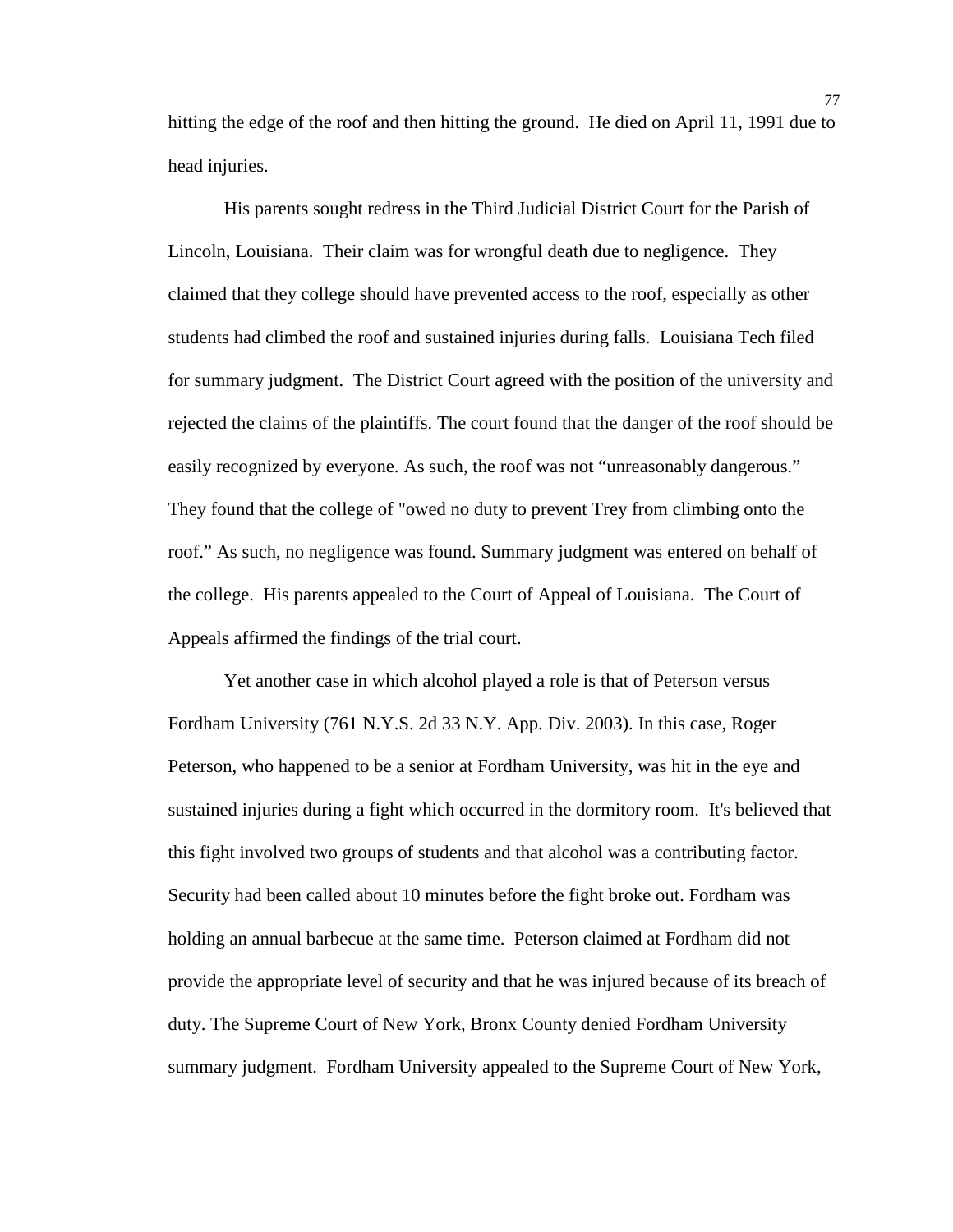appellate division, which found no evidence that Fordham's actions or inaction or the proximate cause of the injury and entered a judgment in favor of Fordham, dismissing the claims against it.

Another tort case is that of Torri versus Hofstra University (688 N.Y.S.2d 634 N.Y. App. Div. 1999). Eugene Torri was engaged in a shouting match with his girlfriend. In addition, they were also pushing each other. A public safety officer employed by Hofstra University observed this altercation. The officer asked Torri to accompany him to the Hofstra Information Center. Torri accompanied the officer voluntarily. The officer left Torri with the manager of the Information Center. The manager spoke with Torri for 40 minutes and then allowed him to leave.

Approximately one hour later, Torri broke a window on the  $14<sup>th</sup>$  floor of a dormitory at the Hofstra campus and then proceeded to jump through that window. He sustained injuries. He claimed that the employees of Hofstra University should have detained him longer than they did. He brought forth a suit seeking damages alleging that Hosta University breached a duty it had to him. He claimed that the breach of duty was the proximate cause of his injuries. The case was originally tried in the Supreme Court of New York, Nassau County. That court granted summary judgment in favor of Hofstra University and dismissed the case. Torri appealed to the Supreme Court of New York, Appellate Division, who also upheld the summary judgment in favor of Hofstra University.

Another case in the area of torts is that of Munno versus New York (698 N.Y.S. 2d 107 N.Y. App. Div. 1999). Maria Munno was a student at the State University of New York at Cobleskill. She sustained injuries when falling while walking down a stairwell in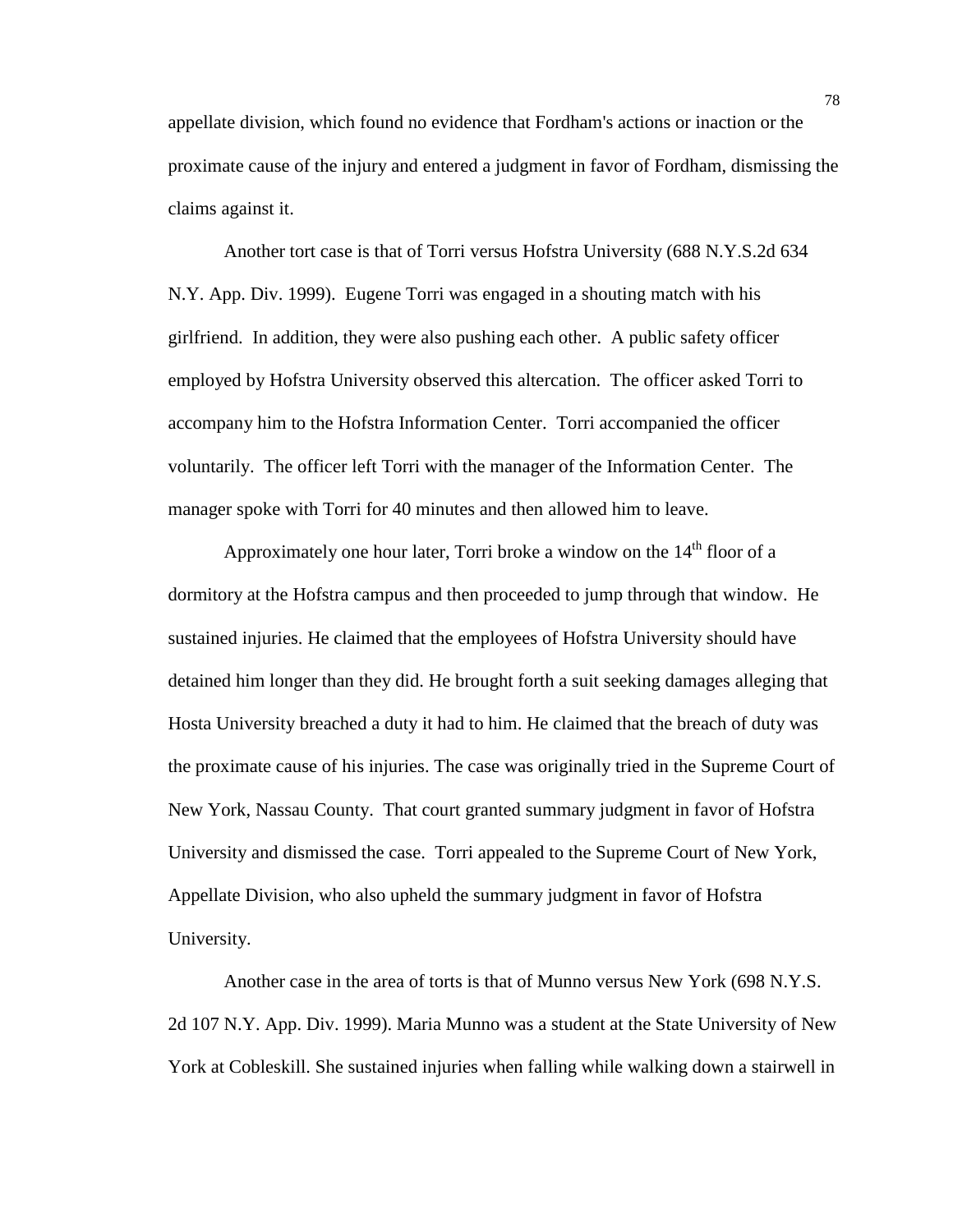the dormitory in which she resided. She claimed that the school's failure in cleaning up spilled shampoo at the top of the stairwell was the proximate cause of her fall and her injuries. She filed suit in the Court of Claims. During the trial, the plaintiff claimed that her fall was caused by the shampoo. She stated, however, that she was looking down at each step as she descended and did not see any liquid on the steps where she was stepping. No shampoo was found on her shoes or her clothing after her fall. The Court of Claims found in favor of the state. She appealed to the Supreme Court of New York, Appellate Division, who affirmed the findings of the Court of Claims.

A case dealing with breach of contract and promissory estoppel is that of Kashif versus Central State University (729 N.E. 2d 787 Ohio Ct. App. 1999). The plaintiff, Dr. Annette Kashif, accepted a position in 1994 at Central State University. The chair of the department, Dr. Gerry Scott, contacted the plaintiff at her previous position which was as an associate professor at Albany State University. During the discussion, Dr. Scott described the position and what it entailed. The plaintiff accepted a position and began working on October 1, 1994. She had not signed a contract at that time. She was presented with one on October 12, 1994, and signed the contract on October 14, 1994. It is noted that she objected to the terms of the written contract.

The plaintiff was offered a contract for a second year of employment on August 19, 1995. No raise was offered and her proposed salary would be \$45,000 per year, which is what she received the year prior to that. The contract was to take effect on September 1 of that year. The plaintiff proposed a counteroffer and indicated that she would accept the position contingent upon a salary of \$46,500 or an increase that was the same as that for full-time faculty across-the-board, whichever the two was higher. She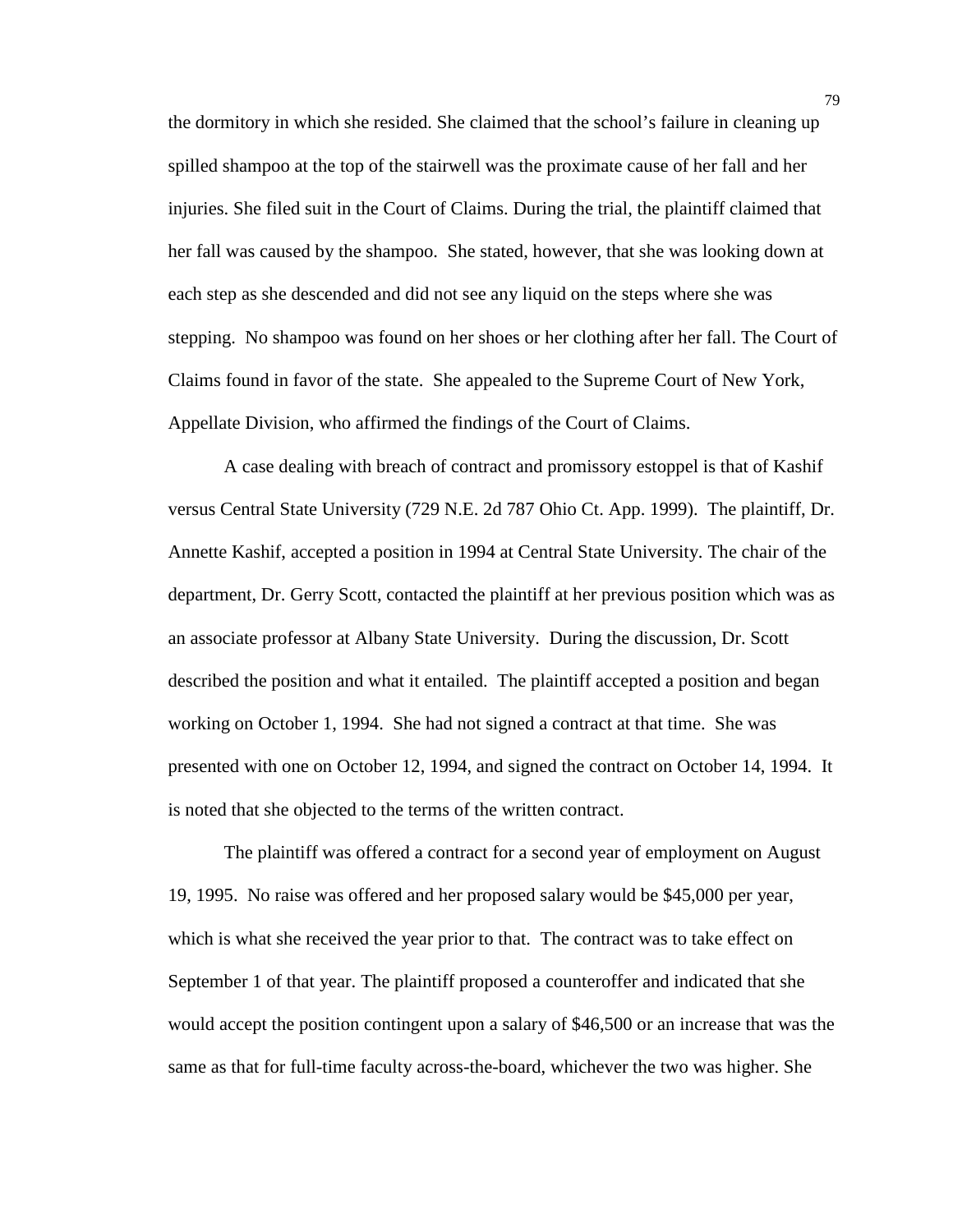also wished to be placed on the tenure track. Dr. Scott replied to her counteroffer by sending a letter on August 31, 1995 which indicated that since she had not accepted the previous offer, she would not be employed by the university.

In April of 1996, she filed suit against Central State University in The Ohio Court of Claims. She claimed promissory estoppel, wrongful discharge, and negligent infliction of emotional distress. During the trial, she claimed that it was promised that she would have the job for at least three years. She also claimed that this position would be a tenure track position. She claims further that Dr. Scott promised that he would correct the error on her first contract.

The Court of Claims found in favor of the defendant. It found that the contract was written with "clear and unambiguous language" and that "all the essential terms" are present. The plaintiff then appealed to the Court of Appeals of Ohio,  $10<sup>th</sup>$  Appellate District. The Court of Appeals affirmed the findings of the Court of Claims.

Typical cases have been presented to provide an indication of the types of cases that might be found in which a college participates. Note that the cases include both the Federal and state court system. Colleges at all Carnegie classifications have been included. Public and private colleges were presented. Cases on a wide variety of subjects were presented.

#### Phase Two-Comparison with Past Study

Question 1c) Are there trends that indicate an increase or decrease in litigation dealing with a specific issue?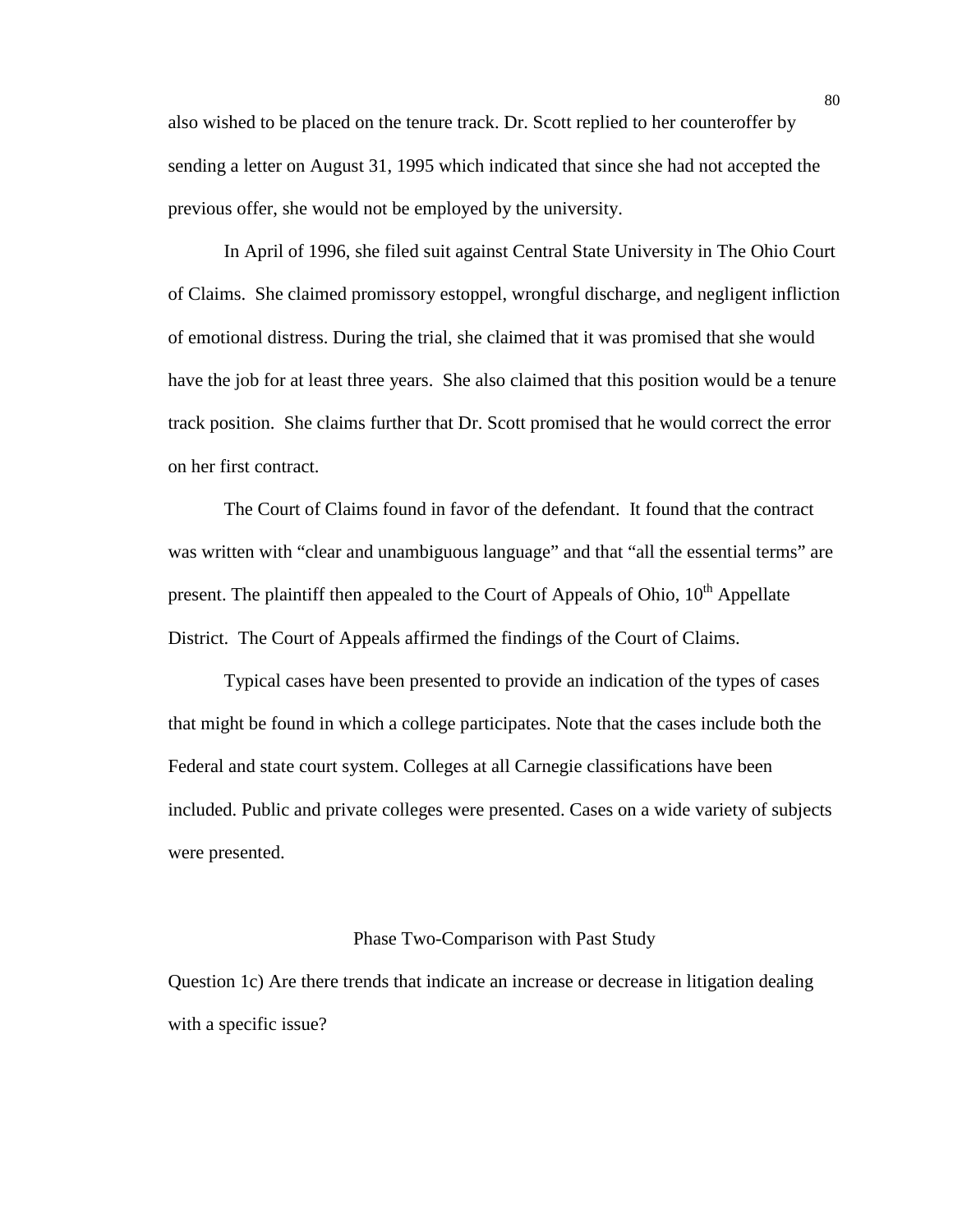In order to explore trends that might exist, a second set of data is needed for comparison with this data set. In this case, a study published by Helms in 1988 will serve as a point of comparison.

The average number of cases for the years 1999-2003 represents a decrease of 95 cases (22 %) from the 431 cases presented by Helms for 1988.

Federal courts account for 966 cases (57.6 %) and state courts account for 712 cases (42.4 %). This distribution is nearly the reverse of that presented by Helms in 1988. In that study, 191 cases (44 %) were heard in federal courts, whereas 240 (56 %) were heard in state courts (table 9).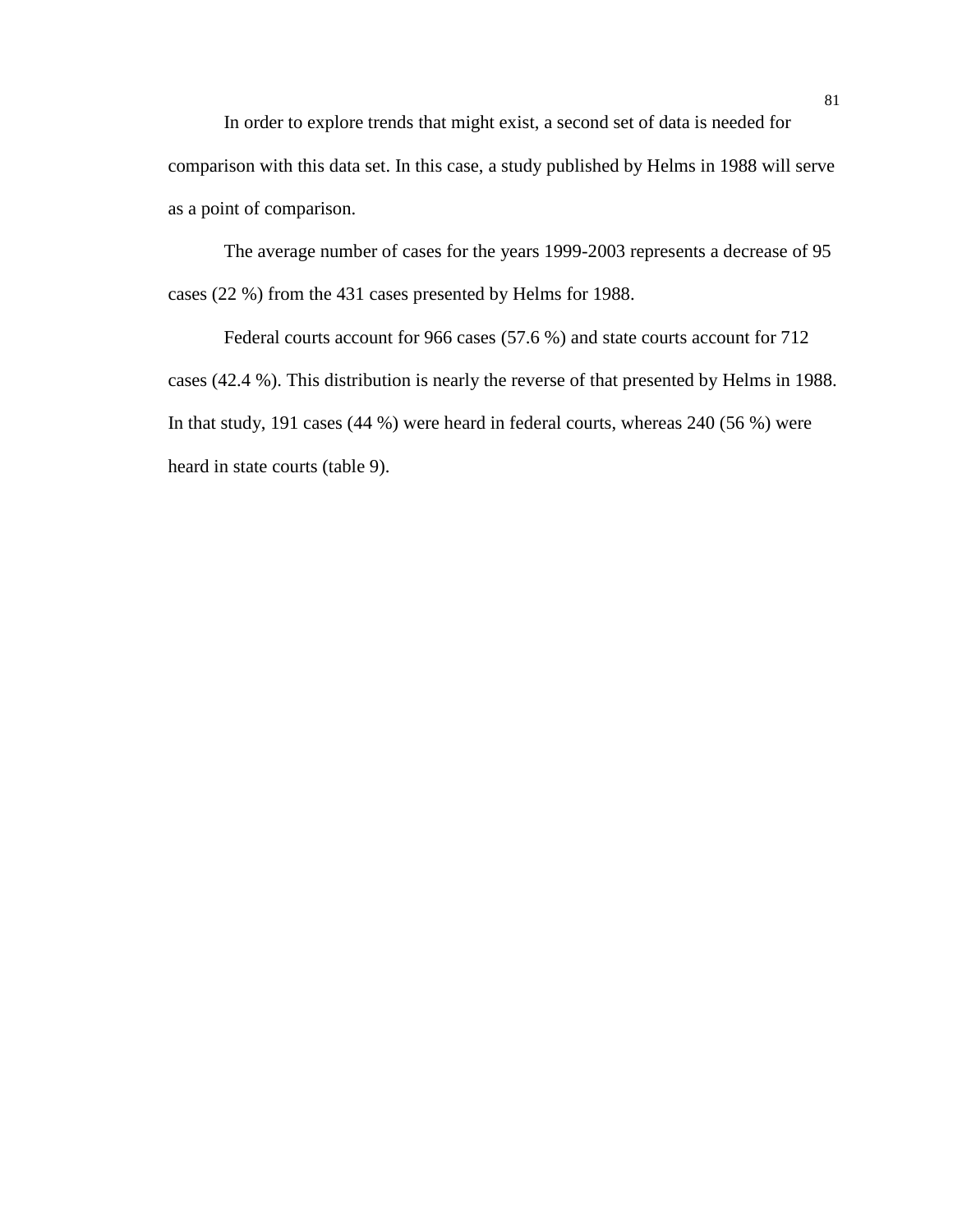### *Distribution by Court Comparison*\_\_\_\_\_\_\_\_\_\_\_\_\_\_\_\_\_\_\_\_\_\_\_\_\_\_\_\_\_\_\_\_\_\_\_\_\_

Helms 1988 data in parenthesis

| <b>Federal and State Courts</b> | Cases (1999-2003) | Percentage           |
|---------------------------------|-------------------|----------------------|
| <b>Federal Courts</b>           | 966               | 57.6 % (44 %)        |
| <b>State Courts</b>             | 712               | <u>42.4 % (56 %)</u> |
| Total                           | 1678              | 100 % (100%)         |
|                                 |                   |                      |
| <b>Federal Courts</b>           | Cases             | Percentage           |
| <b>US Supreme Court</b>         | 38                | $3.9\%$ (2.6 %)      |
| <b>US Courts of Appeals</b>     | 401               | 41.5 % $(46.6\%)$    |
| <b>US District Courts</b>       | 527               | 54.6 % (50.8 %)      |
| <b>Total Federal Cases</b>      | 966               | 100 %                |
| <b>State Courts</b>             | Cases             | Percentage           |
| <b>Court of Last Resort</b>     | 241               | 33.8 % (31 %)        |
| <b>Appellate Courts</b>         | 471               | $66.2\%$ (69 %)      |
| <b>Total State Cases</b>        | 712               | 100 %                |

Note. State court systems vary in the manner in which they name their courts. Appellate courts refers to courts that hear cases on appeal from the trial courts. The term Court of Last Resort refers to the highest court of the state.

\_\_\_\_\_\_\_\_\_\_\_\_\_\_\_\_\_\_\_\_\_\_\_\_\_\_\_\_\_\_\_\_\_\_\_\_\_\_\_\_\_\_\_\_\_\_\_\_\_\_\_\_\_\_\_\_\_\_\_\_\_\_\_\_\_\_

 There is a great deal of variation in litigation volume from state to state. Table 10 shows the 1988 distribution of cases by state. Helms commented in 1988 that New York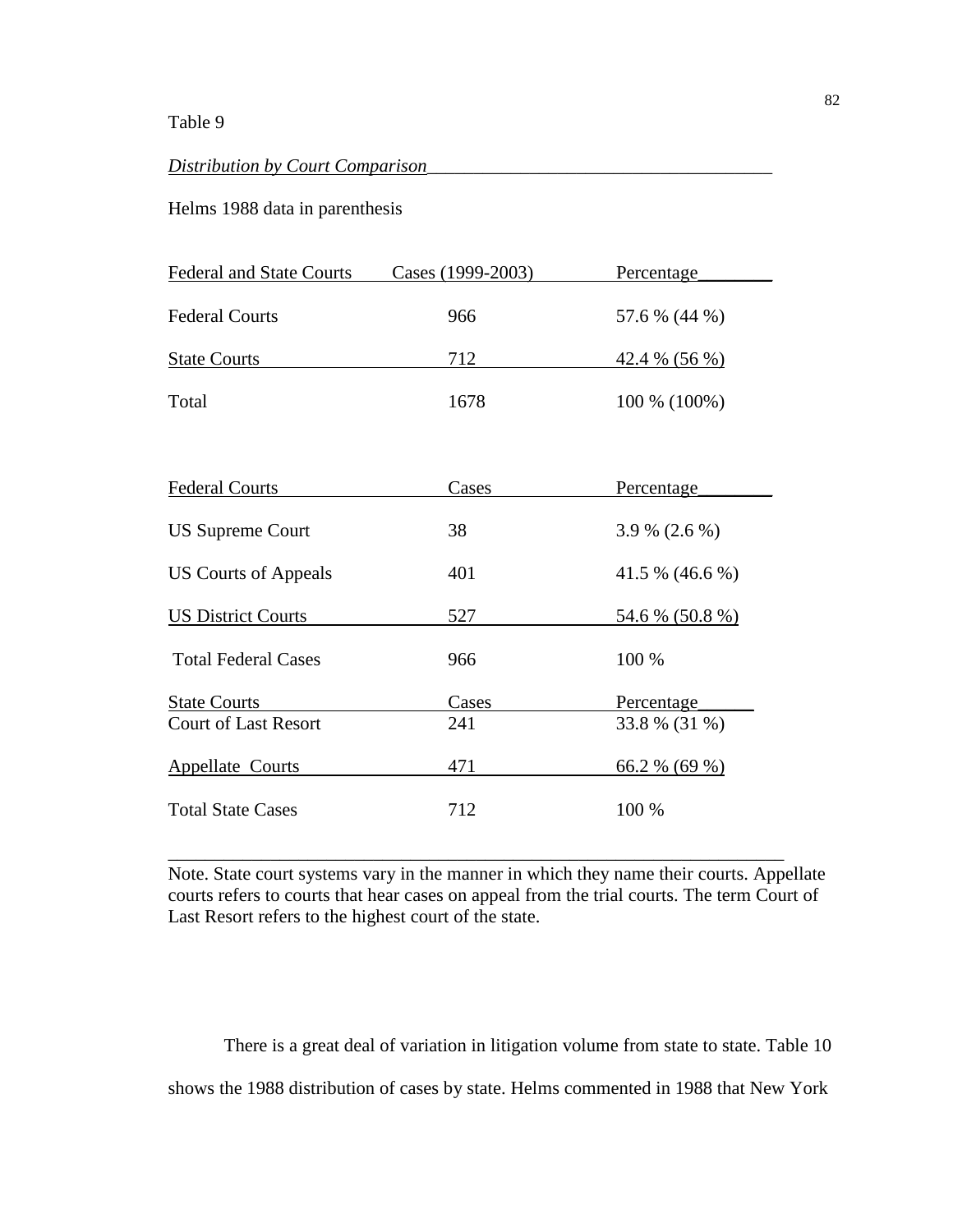had a disproportionately high number of cases (14.4 %), whereas California had a disproportionately low number (4 %). Helms commented that this also was the pattern for k-12 litigation. The trend holds true in the current study with New York having 13.6 % of the cases studied and California having 4.4 % of the cases studied (See table 26).

### Table 10

*Top Ten States in 1988\_\_\_\_\_\_\_\_\_\_\_\_\_\_\_\_\_\_\_\_\_\_\_\_\_\_\_\_\_\_\_\_\_\_\_\_\_\_\_\_\_\_\_\_*

| <b>State</b> | Cases | Federal | <b>State</b>     |
|--------------|-------|---------|------------------|
| New York     | 62    | 24      | 38               |
| Illinois     | 27    | 10      | 17               |
| Pennsylvania | 26    | 10      | 16               |
| California   | 18    | 7       | 11               |
| Ohio         | 18    | 11      | $\boldsymbol{7}$ |
| Georgia      | 18    | 6       | 12               |
| Alabama      | 17    | 11      | 6                |
| Louisiana    | 17    | 5       | 12               |
| Texas        | 15    | 9       | 6                |
| Florida      | 14    | 8       | 6                |
|              |       |         |                  |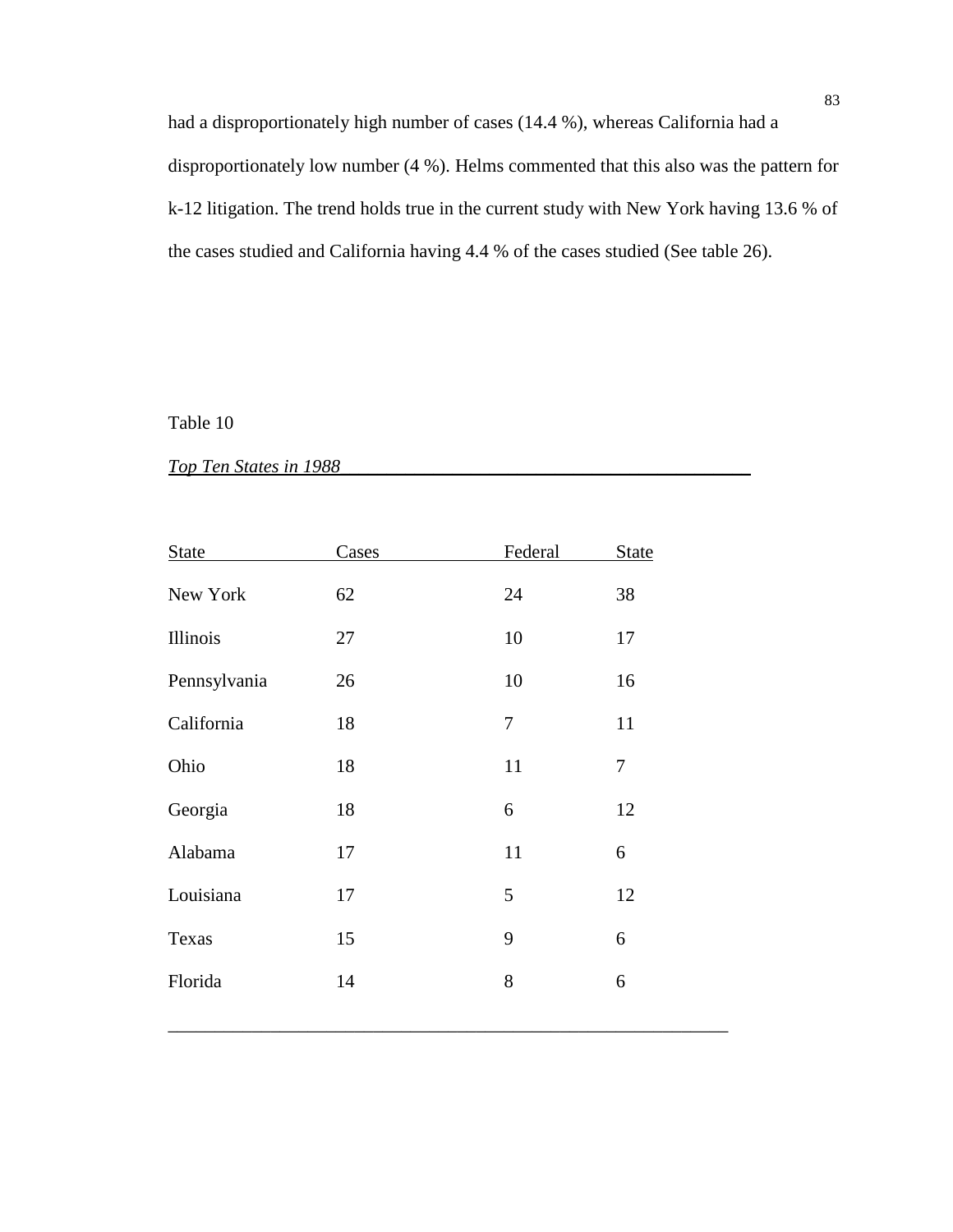There are slight differences in the distribution within the federal system and within the state system when comparing the 1988 data from Helms and that from the current study. Table 11 shows the differences between the distribution of cases within the Federal Circuit Court system.

Table 11

| Circuit           | Volume of cases Rank Order 1988 Volume 1988 Rank Order |                |                  |                |
|-------------------|--------------------------------------------------------|----------------|------------------|----------------|
| $\mathbf{1}$      | 13                                                     | $11\,$         | 3                | 6              |
| $\sqrt{2}$        | $27\,$                                                 | 9              | 10               | $\overline{2}$ |
| $\mathfrak{Z}$    | 16                                                     | 10             | $\mathfrak{Z}$   | 6              |
| $\overline{4}$    | 30                                                     | $\tau$         | $\overline{7}$   | $\overline{4}$ |
| $\mathfrak s$     | 39                                                     | 5              | $10\,$           | $\overline{2}$ |
| $\sqrt{6}$        | 52                                                     | $1\,$          | 12               | $\mathbf 1$    |
| $\overline{7}$    | 45                                                     | $\overline{4}$ | $\boldsymbol{6}$ | 5              |
| $8\,$             | 49                                                     | $\sqrt{2}$     | 9                | 3              |
| 9                 | 46                                                     | $\mathfrak{Z}$ | $\overline{7}$   | $\overline{4}$ |
| 10                | 37                                                     | 6              | $\sqrt{6}$       | 5              |
| 11                | 29                                                     | $8\,$          | 12               | $\,1\,$        |
| DC                | $11\,$                                                 | 12             | 4a               |                |
| Federal Circuit b | 7                                                      | 13             |                  |                |
|                   |                                                        |                |                  |                |

\_\_\_\_\_\_\_\_\_\_\_\_\_\_\_\_\_\_\_\_\_\_\_\_\_\_\_\_\_\_\_\_\_\_\_\_\_\_\_\_\_\_\_\_\_\_\_\_\_\_\_\_\_\_\_\_\_\_\_\_\_

 *Federal Circuit Court Cases\_\_\_\_\_\_\_\_\_\_\_\_\_\_\_\_\_\_\_\_\_\_\_\_\_\_\_\_\_\_\_\_\_\_\_\_\_\_*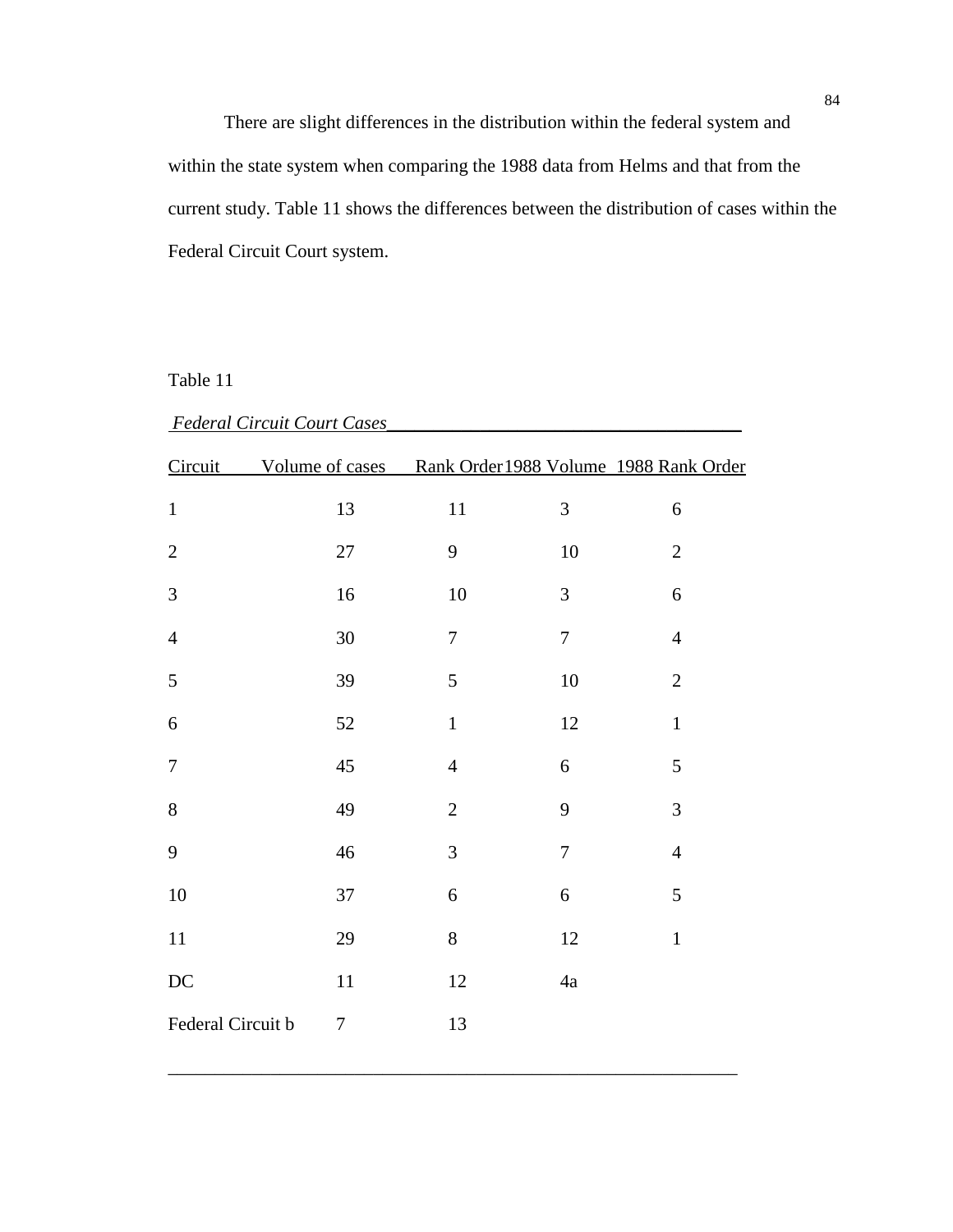Note. a Helms reported 4 cases litigated in the D.C. Circuit Court, but did not present it in a table with rankings with the rest of the courts. b. The Federal Circuit has nationwide jurisdiction over cases involving patents and trademarks.

The percentage of cases involving employees (44.3 %) has increased slightly from Helms' study (40.6 %). It remains the largest category. Interestingly, the breakdown within the employee group is nearly the same as in the 1988 study. The current study lists faculty with 53.1 %, staff with 37.8 % and administrators with 9.1 %. The 1988 study listed faculty with 53 %, staff with 37 % and administrators with 10 %. The percentage of cases involving students also increased since the 1988 study, from 27.1 % to 36.4 percent (table 12).

Other groups listed in the 1988 study had a decrease in percentage. Businesses decreased from 10.9 % to 4.8 %. Government suits decreased from 8.6 % to 4.3 %. Private citizen suits decreased from 12.8 to 9.5 %. The decrease in the first two categories, business and government, may indicate that colleges are doing a better job, and applying needed resources, to interactions where they interface with these two groups.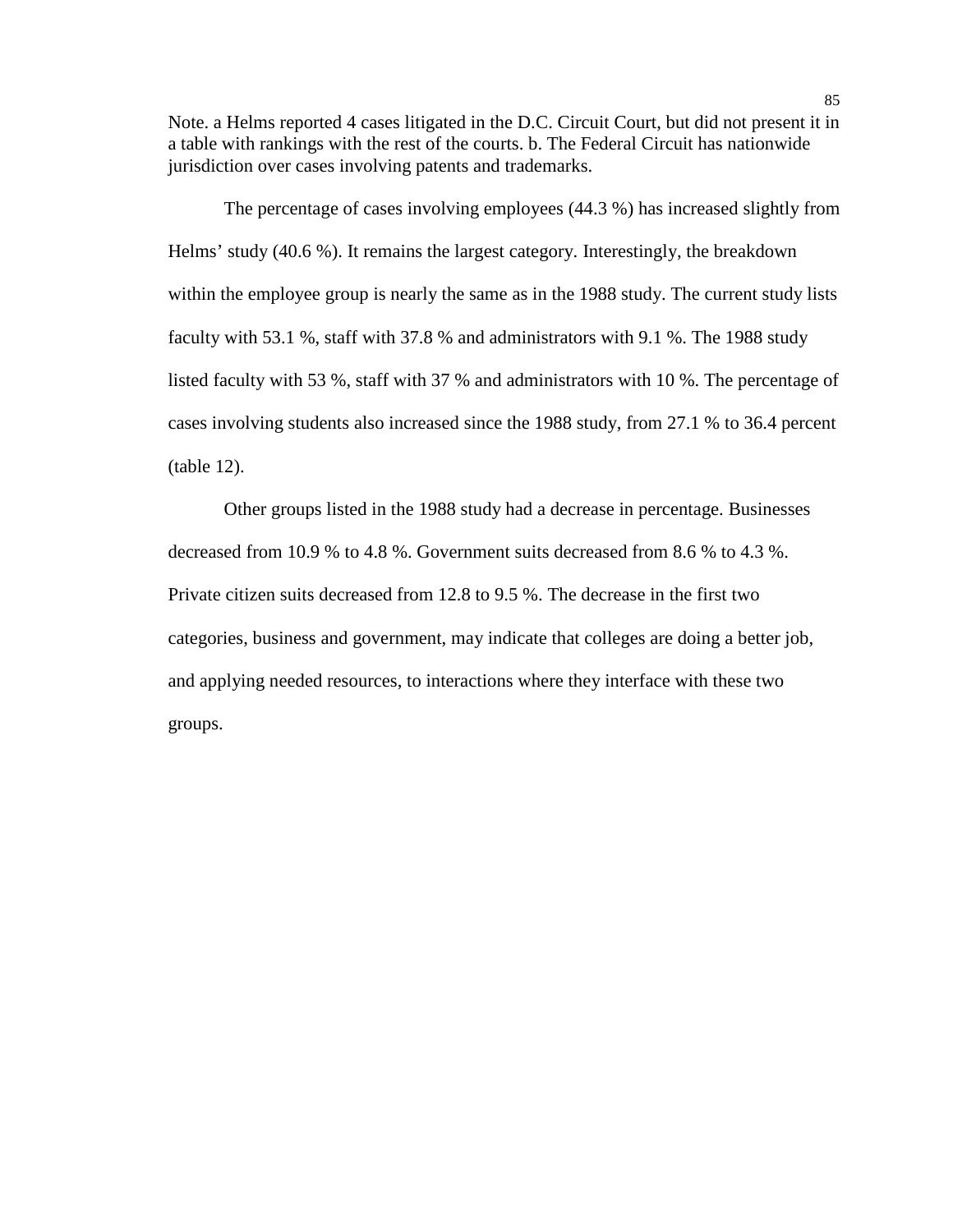### Table 12.

| Litigant         | Percentage(1999-2003) | Percentage (1988) |  |
|------------------|-----------------------|-------------------|--|
| <b>Employees</b> | 44.3 %                | 40.6 %            |  |
| <b>Students</b>  | 36.4 %                | 27.1 %            |  |
| <b>Business</b>  | 4.8%                  | 10.9 %            |  |
| Government       | 4.3 %                 | 8.6 %             |  |
| Private citizens | 9.5%                  | 12.8%             |  |

Two comprehensive studies present prevailing party data. Helms (1987) published a study that reviewed higher education cases in the state of Iowa during the period 1850 to 1985. In this study, she found that colleges prevailed in 41 cases out of 65 total or 63 % of the cases. Lam (1989) studied Texas higher education cases during the period from 1878 to 1988. She reported that colleges prevailed in 71 cases out of 189 total or 37 %. She also reported that 20 cases (11 %) were split decisions. The current study showed that colleges were the prevailing party in 61.8 % of the cases. They lost in 23.6 %. A split decision was rendered in 14.6 % of the cases.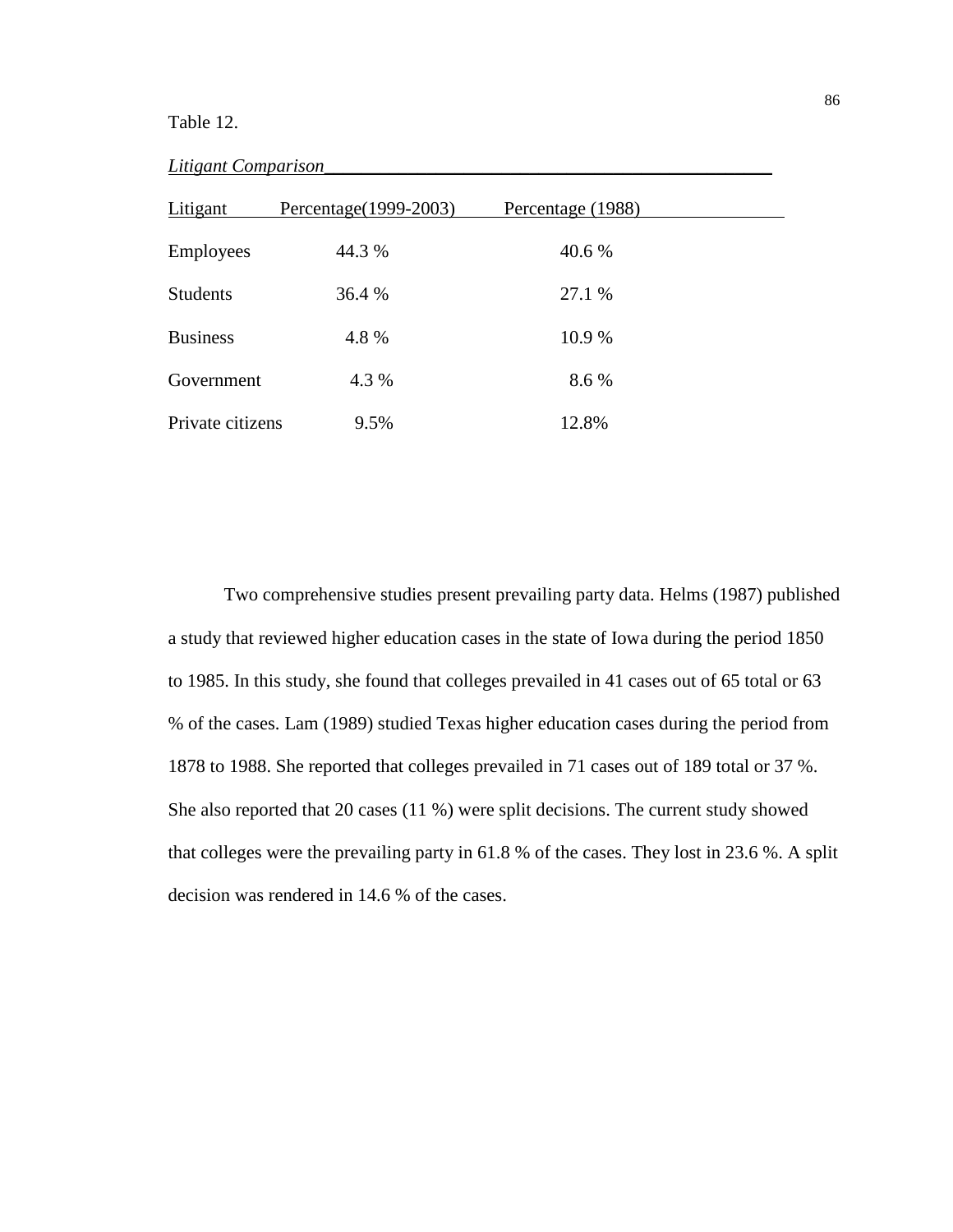# Question 1d) Are there differences in the types of cases, issues or impact relative to the type of institution?

### *Carnegie Classification*

Of the cases studied, 1514 cases list a specific college as a litigant. Of those, 1439 have litigants that are regionally accredited and have a Carnegie classification. Table 13 presents a description of each Carnegie class. There is wide disparity in the number of cases litigated by schools in each Carnegie class (table 14).

In order to perform a chi-square analysis, table 14 was transformed to a 33 by 2 matrix that separated each Carnegie class into two rows. One row included the number of schools that had not been involved in a lawsuit during this time period. The other row included a number of schools that had been involved in a lawsuit, regardless of the number of suits that particular college had been involved in.

### *Hypothesis II*

 Ho:There is no difference between colleges in various Carnegie classes with respect to the likelihood of their being involved in a court case.

 H1:There is a difference between colleges in various Carnegie classes with respect to the likelihood of their being involved in a court case.

*Findings.* A chi-square analysis was performed (table 16). It showed drastic differences between the various Carnegie classes. The value of chi-square for this matrix is 1118.56. Microsoft Excel computes a significance of this matrix with 32 degrees of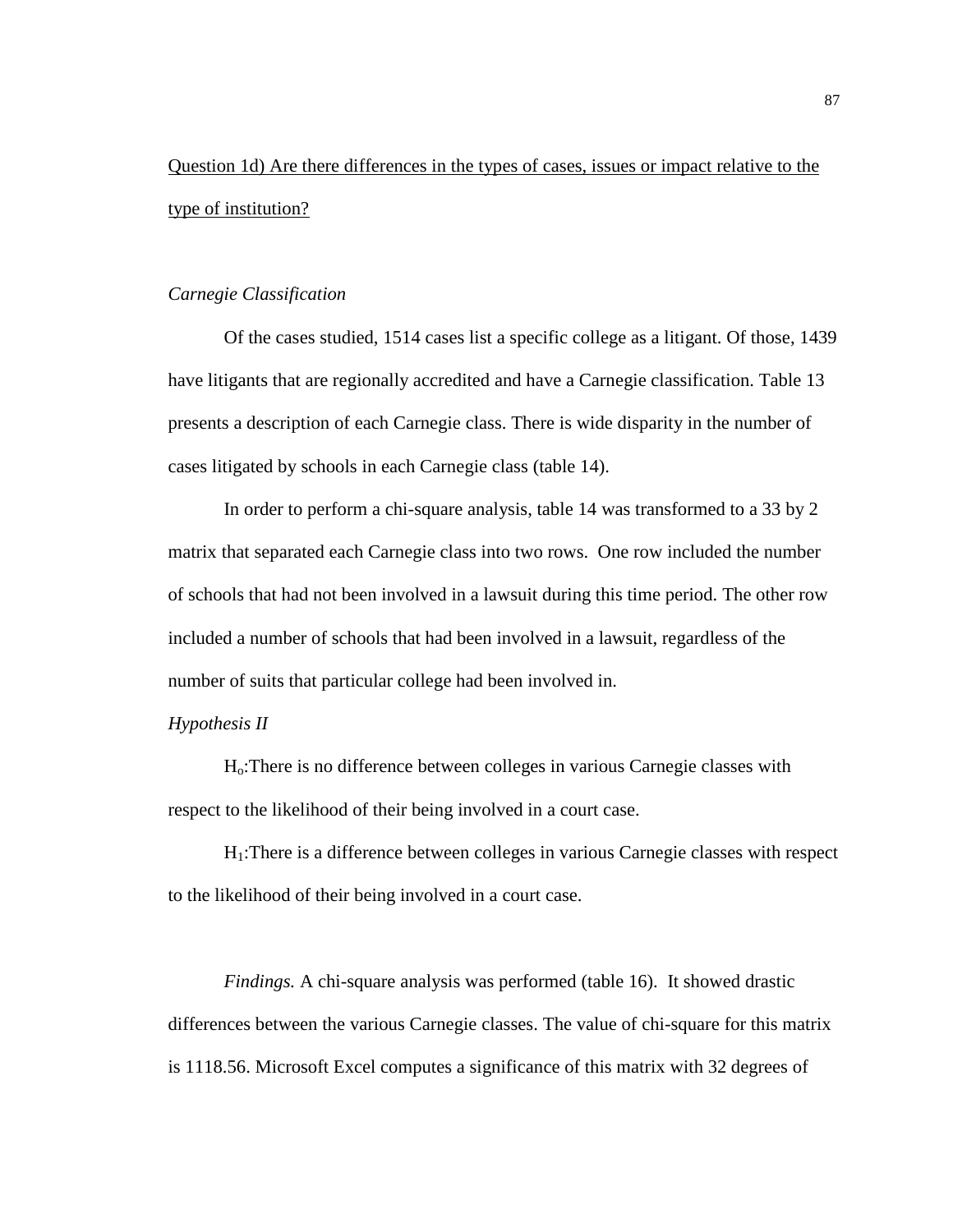freedom of 2.63 x  $10^{-252}$ . Thus, I reject the hypothesis and conclude that there are differences in the various Carnegie classes.

A review of table 15 reinforces this conclusion. It is noted that Associates colleges are involve in relatively few suits, whereas very high research activity colleges are involve in many. 5.9 % of all Associates colleges (category 1-14) had been involved in a lawsuit, whereas 95.8 % of all very high research activity colleges had been involved in a suit.

### Table 13

### *Key to the Carnegie Classes\_\_\_\_\_\_\_\_\_\_\_\_\_\_\_\_\_\_\_\_\_\_\_\_\_\_\_\_\_\_\_\_\_\_\_\_\_\_\_\_\_*

| 1  | Associates, public, rural-serving, small                         |
|----|------------------------------------------------------------------|
| 2  | Associates, public, rural-serving, medium                        |
| 3  | Associates, public, rural-serving, large                         |
| 4  | Associates, public, suburban serving, single campus              |
| 5  | Associates, public, suburban serving, multicampus                |
| 6  | Associates, public, urban serving, single campus                 |
| 7  | Associates, public, urban serving, multicampus                   |
| 8  | Associates, public, special use                                  |
| 9  | Associates, private, not for profit                              |
| 10 | Associates, private, for-profit                                  |
| 11 | Associates, public two-year college under four-year universities |
| 12 | Associates, public four-year, primarily associate                |
|    |                                                                  |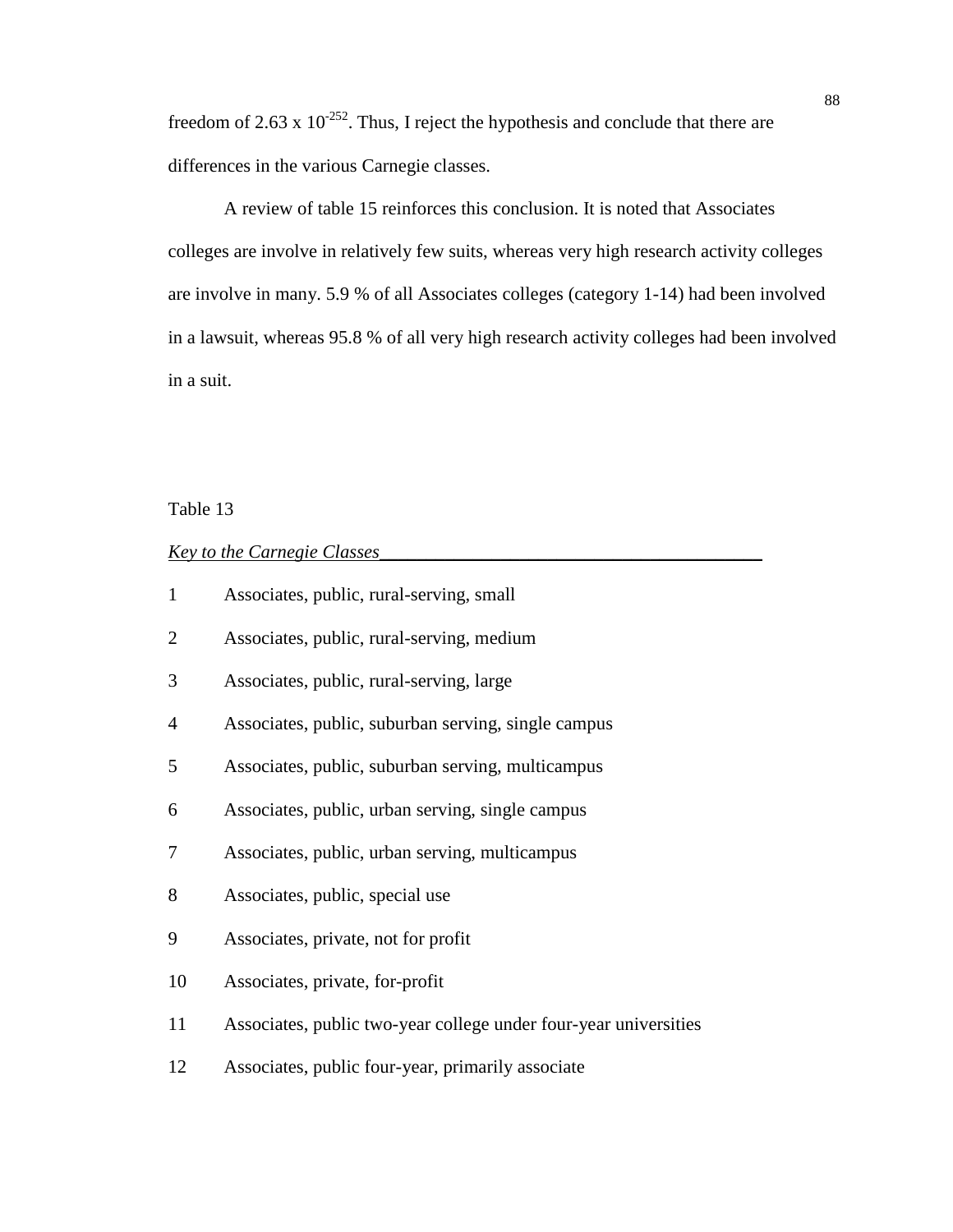- 13 Associates, private, not-for-profit four-year, primarily associate
- 14 Associates, private, for-profit four-year, primarily associate
- 15 Research university, very high research activity
- Research university, high research activity
- Doctoral/research universities
- Masters College and University (large program)
- Masters College and University (medium program)
- Masters College and University (small program)
- Baccalaureate college, arts and sciences
- Baccalaureate college, diverse fields
- Baccalaureate/associate colleges
- Special focus institution, faith
- Special focus institution, medical schools
- Special focus institutions, other health professions schools
- Special focus institution, engineering
- Special focus institution, technology related schools
- Special focus institution, school of business and management
- 30 Special focus institution, art music and design
- 31 Special focus institution, school of law
- 32 Special focus institution, other special focus institution
- 33 Tribal colleges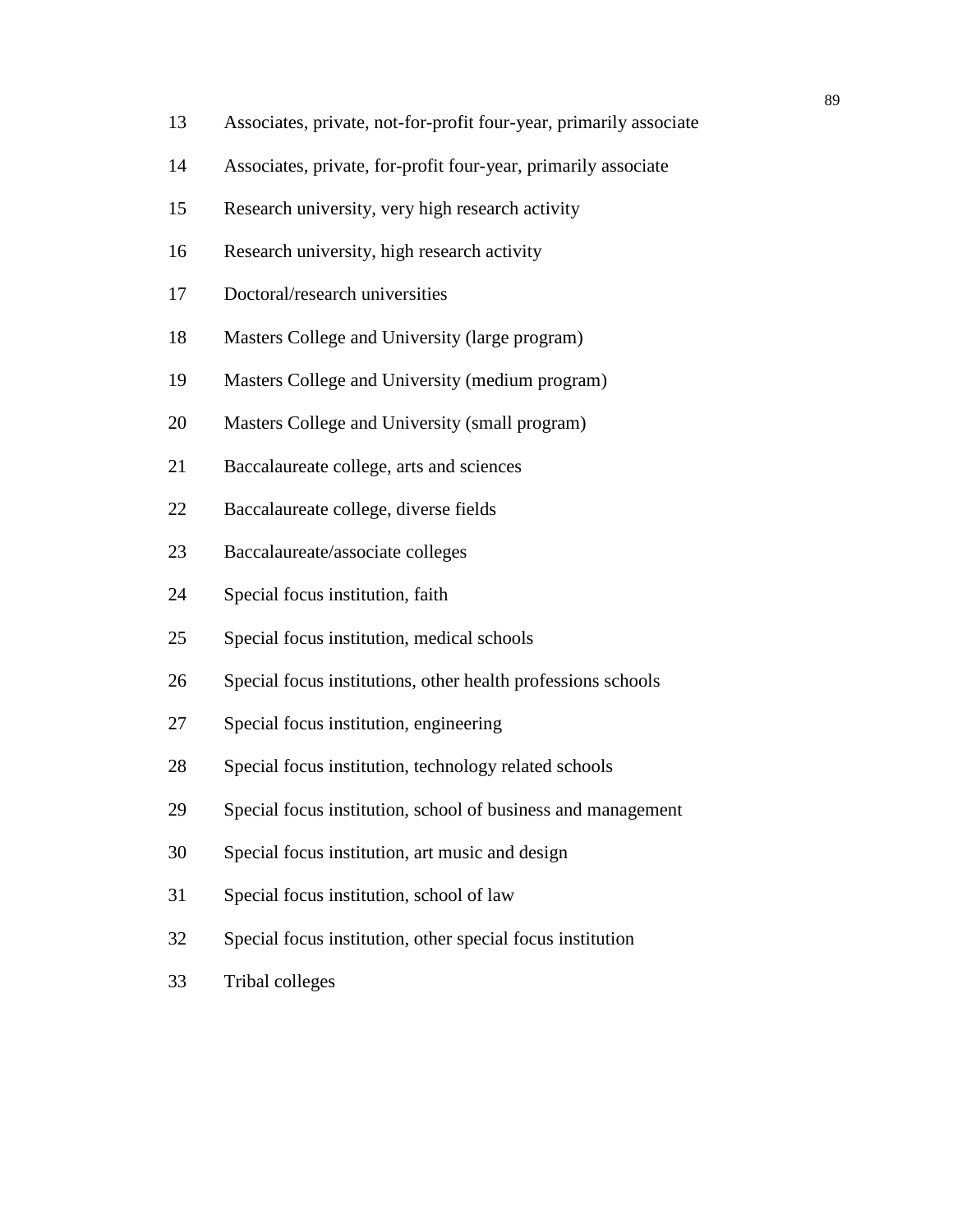| $\sim$ | Carnegie Class Case Load |  |
|--------|--------------------------|--|
|        |                          |  |

| Number of Cases |  |  | Carnegie Class |  |  |
|-----------------|--|--|----------------|--|--|
|                 |  |  |                |  |  |

| $\boldsymbol{0}$ | 131            | 291          | 123          | 103          | 88             | 27             | 128            |
|------------------|----------------|--------------|--------------|--------------|----------------|----------------|----------------|
| $\mathbf{1}$     | $\mathbf{5}$   | 19           | 19           | $8\,$        | $\overline{7}$ | $\overline{4}$ | 15             |
| $\overline{c}$   | $\overline{c}$ | $\mathbf 1$  | $\mathbf{1}$ |              | $\overline{c}$ | $\overline{c}$ | $\overline{4}$ |
| 3                | $\mathbf{1}$   | $\mathbf{1}$ | $\mathbf{1}$ | $\mathbf{1}$ |                |                | $\overline{3}$ |
| $\overline{4}$   |                |              |              | 1            |                |                |                |
| 5                |                |              |              |              |                |                |                |
| 6                |                |              |              |              |                |                |                |
| $\overline{7}$   |                |              |              |              |                |                | $\mathbf{1}$   |
| 8                |                |              |              |              |                |                |                |
| 9                |                |              |              |              |                |                |                |
| 10               |                |              |              |              |                |                |                |
| 11               |                |              |              |              |                |                |                |
| 12               |                |              |              |              |                |                |                |
| 13               |                |              |              |              |                |                |                |
| 14               |                |              |              |              |                |                |                |
| 15               |                |              |              |              |                |                |                |
| 16               |                |              |              |              |                |                |                |
| $17\,$           |                |              |              |              |                |                |                |
| 18               |                |              |              |              |                |                |                |
| 19               |                |              |              |              |                |                |                |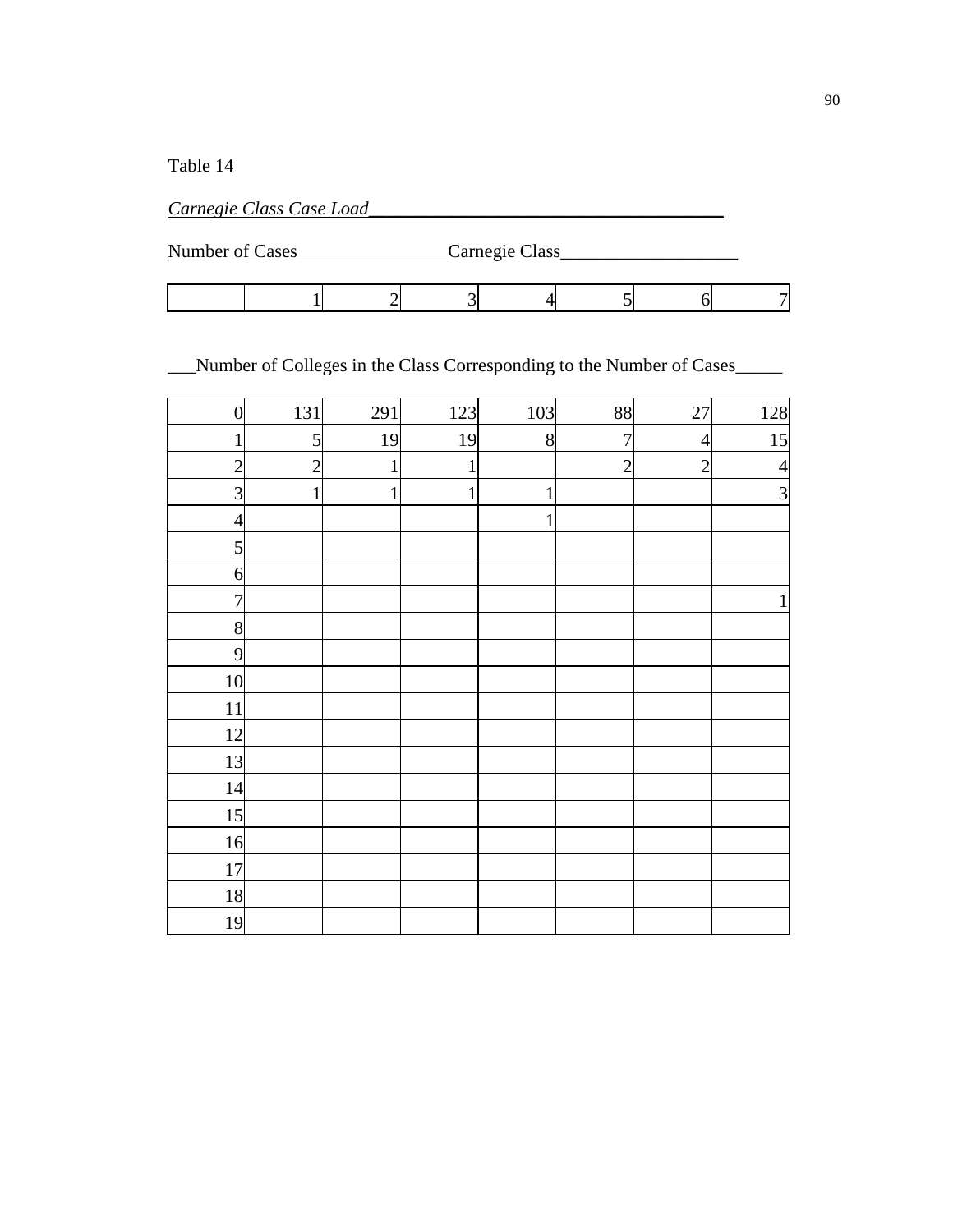## Table 22 (continued)

| Number of Cases |  |  | Carnegie Class |  |  |    |  |  |
|-----------------|--|--|----------------|--|--|----|--|--|
|                 |  |  |                |  |  |    |  |  |
|                 |  |  |                |  |  | ⊥ື |  |  |

| $\boldsymbol{0}$ | 13           | 114 | 527            | 52             | 18          | 19 | 70 |
|------------------|--------------|-----|----------------|----------------|-------------|----|----|
| $\mathbf{1}$     |              |     | $\overline{3}$ | $\overline{3}$ | $\mathbf 1$ |    | 1  |
| $\overline{c}$   |              |     | $\mathbf 1$    |                |             |    |    |
| $\overline{3}$   | $\mathbf{1}$ |     |                |                |             |    |    |
| $\overline{4}$   |              |     |                |                |             |    |    |
| $\overline{5}$   |              |     |                |                |             |    |    |
| 6                |              |     |                |                |             |    |    |
| $\overline{7}$   |              |     |                |                |             |    |    |
| 8                |              |     |                |                |             |    |    |
| 9                |              |     |                |                |             |    |    |
| 10               |              |     |                |                |             |    |    |
| 11               |              |     |                |                |             |    |    |
| 12               |              |     |                |                |             |    |    |
| 13               |              |     |                |                |             |    |    |
| 14               |              |     |                |                |             |    |    |
| 15               |              |     |                |                |             |    |    |
| 16               |              |     |                |                |             |    |    |
| 17               |              |     |                |                |             |    |    |
| 18               |              |     |                |                |             |    |    |
| 19               |              |     |                |                |             |    |    |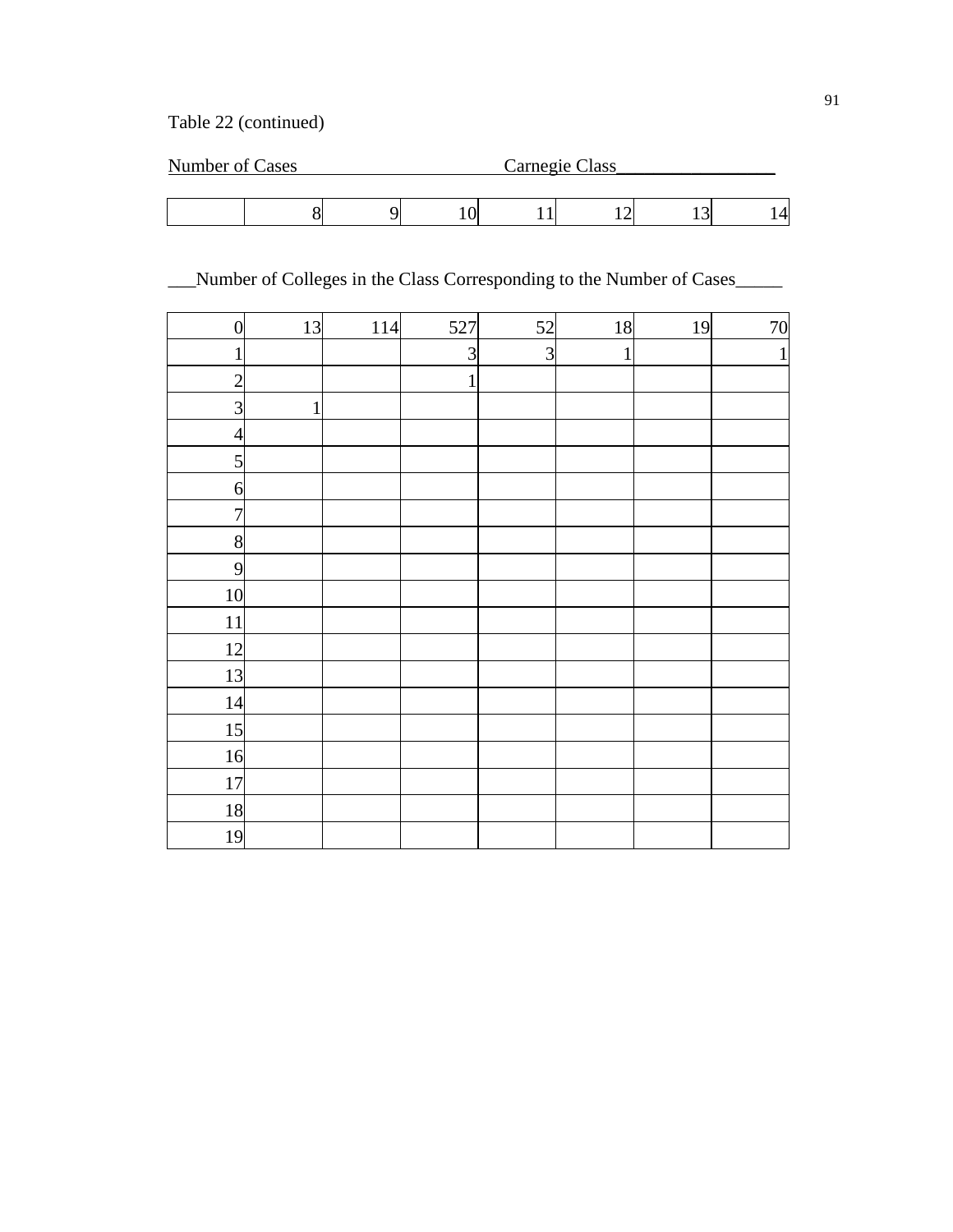| Number of Cases |    |  | Carnegie Class |         |  |  |  |
|-----------------|----|--|----------------|---------|--|--|--|
|                 |    |  |                |         |  |  |  |
|                 | ⊥ັ |  |                | $\circ$ |  |  |  |

| $\boldsymbol{0}$ | $\overline{4}$ | 29             | 47             | 237            | 169            | 121            | 242          |
|------------------|----------------|----------------|----------------|----------------|----------------|----------------|--------------|
| $\mathbf{1}$     | 12             | 30             | 18             | 73             | $21\,$         | 13             | 21           |
| $\overline{c}$   | 9              | 13             | 11             | 24             | 6              | $\overline{4}$ | 6            |
| 3                | 15             | 6              | $\overline{4}$ | 13             | $\overline{2}$ | $\overline{c}$ | $\mathbf 1$  |
| $\overline{4}$   | $\overline{7}$ | 5              | $\mathbf{1}$   | $\mathbf{1}$   |                | $\mathbf{1}$   | $\mathbf{1}$ |
| 5                | 9              | 12             | $\overline{c}$ | $\overline{c}$ |                | $\mathbf{1}$   | $\mathbf 1$  |
| 6                | 11             | 3              |                | $\overline{2}$ |                |                |              |
| $\overline{7}$   | $\overline{4}$ | $\overline{c}$ |                |                |                |                |              |
| 8                | 5              |                | 1              |                |                |                |              |
| 9                | $\overline{4}$ | $\mathbf{1}$   |                | 1              |                |                |              |
| 10               | 1              |                |                |                |                |                |              |
| 11               | $\overline{c}$ |                |                |                |                |                |              |
| 12               | 5              | $\mathbf{1}$   |                |                |                |                |              |
| 13               |                |                |                |                |                |                |              |
| 14               | $\mathbf 1$    | $\mathbf{1}$   |                |                |                |                |              |
| 15               | 3              |                |                |                |                |                |              |
| 16               |                |                |                |                |                |                |              |
| 17               | 1              |                |                |                |                |                |              |
| 18               |                |                |                |                |                |                |              |
| 19               |                |                |                |                |                |                |              |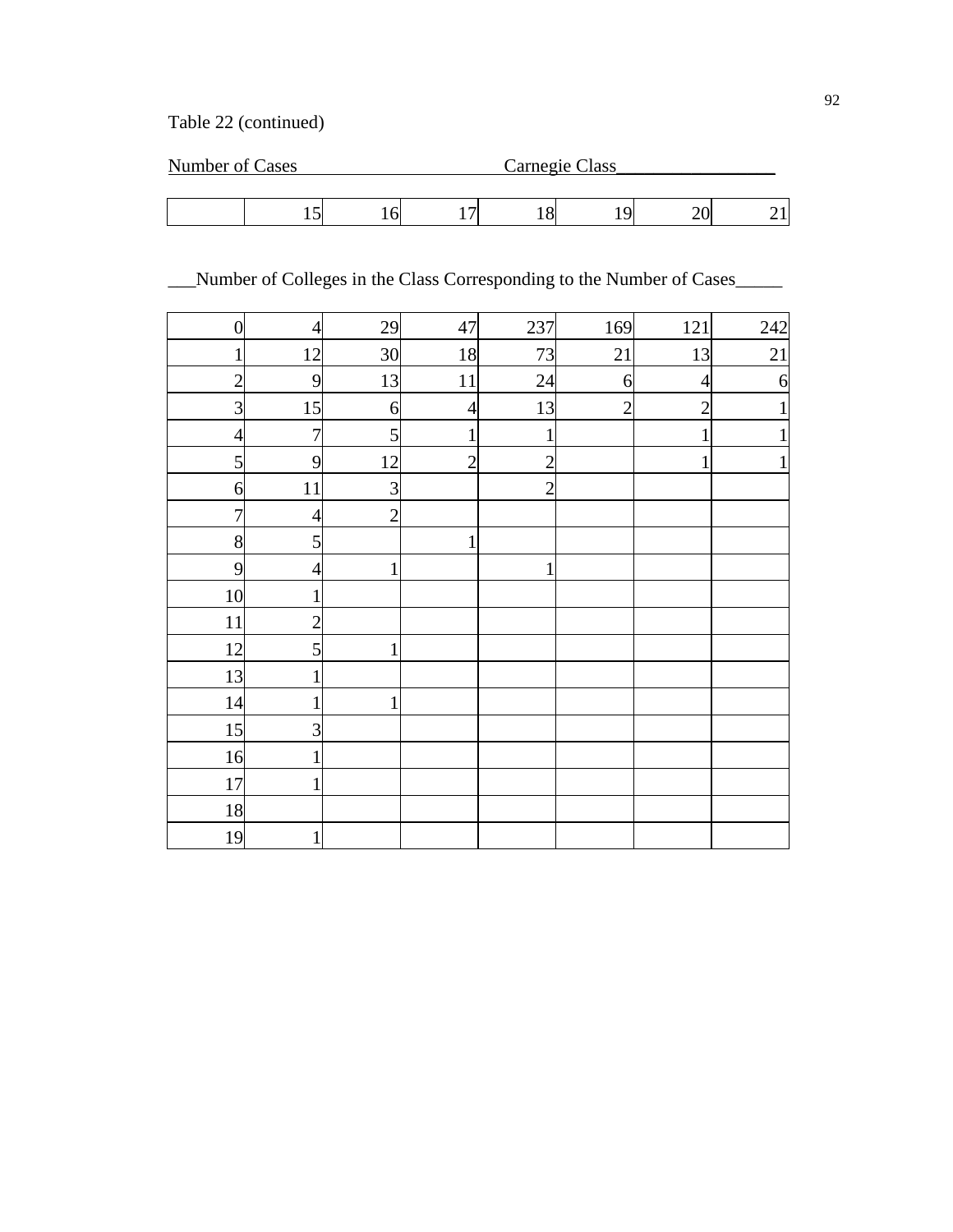## Table 22 (continued)

| Number of Cases |  |   | Carnegie Class |   |   |  |
|-----------------|--|---|----------------|---|---|--|
|                 |  |   |                |   |   |  |
|                 |  | ت | رے             | ⊷ | ∼ |  |

| $\boldsymbol{0}$ | 315          | 112            | 311            | 28           | 115            | 8 | 56                        |
|------------------|--------------|----------------|----------------|--------------|----------------|---|---------------------------|
| $\mathbf{1}$     | 22           | 5              | $\overline{3}$ | 13           | 12             |   | $\mathbf{1}_{\mathsf{I}}$ |
| $\overline{c}$   | 6            | $\overline{3}$ |                | 10           | $\overline{c}$ |   |                           |
| 3                | $\mathbf{1}$ |                |                | $\mathbf{1}$ |                |   |                           |
| $\overline{a}$   | $\mathbf{1}$ |                |                | 3            |                |   |                           |
| 5                |              |                |                |              |                |   |                           |
| 6                |              |                |                | $\mathbf{1}$ |                |   |                           |
| $\overline{7}$   |              |                |                |              |                |   |                           |
| 8                |              |                |                | 1            |                |   |                           |
| 9                |              |                |                |              |                |   |                           |
| 10               |              |                |                |              |                |   |                           |
| 11               |              |                |                |              |                |   |                           |
| 12               |              |                |                |              |                |   |                           |
| 13               |              |                |                |              |                |   |                           |
| 14               |              |                |                |              |                |   |                           |
| 15               |              |                |                |              |                |   |                           |
| 16               |              |                |                |              |                |   |                           |
| 17               |              |                |                |              |                |   |                           |
| 18               |              |                |                |              |                |   |                           |
| 19               |              |                |                |              |                |   |                           |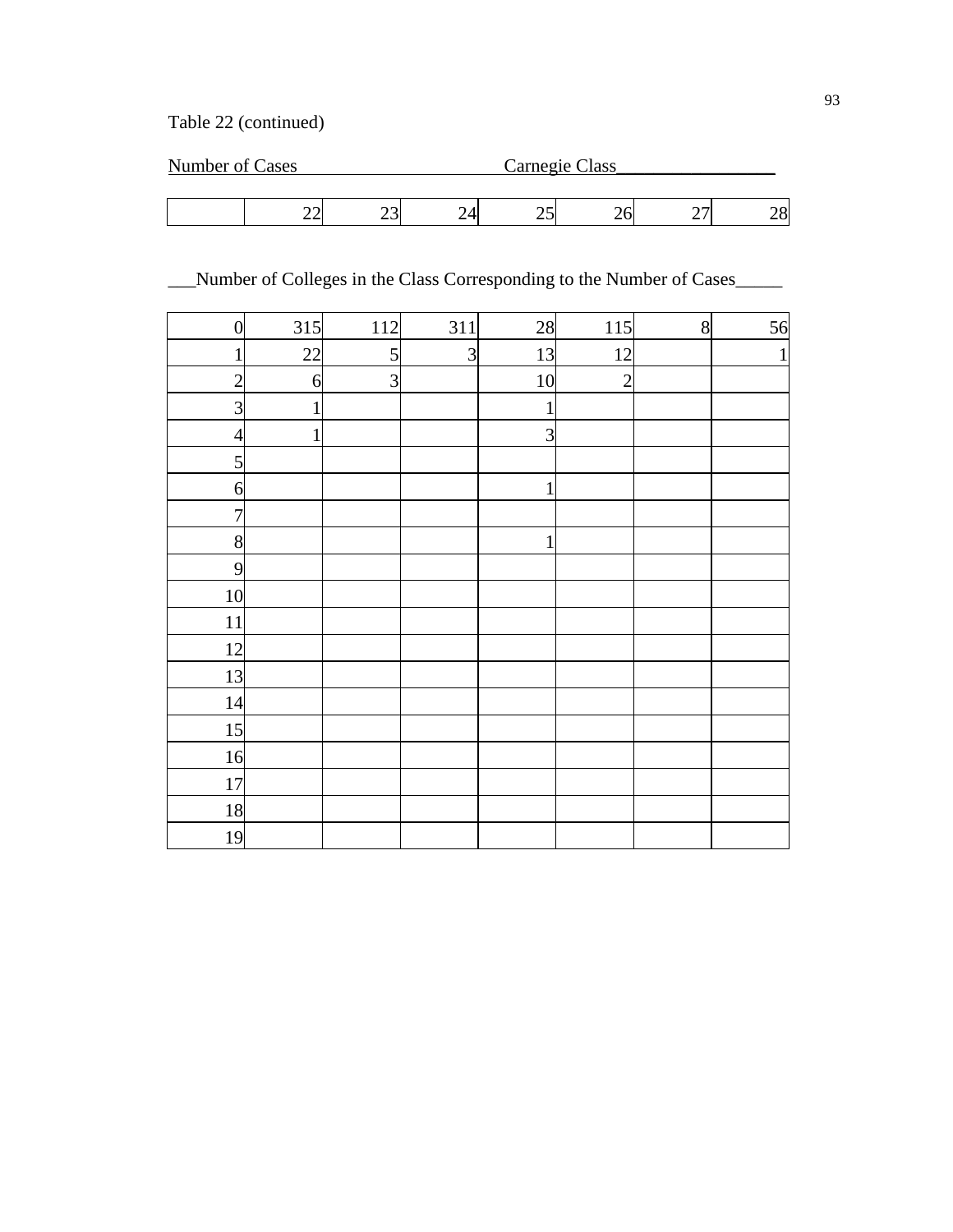## Table 22 (continued)

| Number of Cases |  |  | Carnegie Class |  |    |  |
|-----------------|--|--|----------------|--|----|--|
|                 |  |  |                |  |    |  |
|                 |  |  |                |  | ັບ |  |

## \_\_\_Number of Colleges in the Class Corresponding to the Number of Cases\_\_\_\_\_

\_\_\_\_\_\_\_\_\_\_\_\_\_\_\_\_\_\_\_\_\_\_\_\_\_\_\_\_\_\_\_\_\_\_\_\_\_\_\_\_\_\_\_\_\_\_\_\_\_\_\_\_\_\_\_\_\_

| $\boldsymbol{0}$ | 64           | 101            | 28             | 38           | 31           |
|------------------|--------------|----------------|----------------|--------------|--------------|
| $\mathbf{1}$     | $\mathbf{1}$ | $\overline{4}$ | $\overline{4}$ | $\mathbf{1}$ | $\mathbf{1}$ |
| $\overline{c}$   |              |                |                |              |              |
| $\overline{3}$   |              | $\mathbf{1}$   |                |              |              |
| $\overline{4}$   |              |                |                |              |              |
| 5                |              |                |                |              |              |
| 6                |              |                |                |              |              |
| $\overline{7}$   |              |                |                |              |              |
| $\bf{8}$         |              |                |                |              |              |
| 9                |              |                |                |              |              |
| 10               |              |                |                |              |              |
| 11               |              |                |                |              |              |
| 12               |              |                |                |              |              |
| 13               |              |                |                |              |              |
| 14               |              |                |                |              |              |
| 15               |              |                |                |              |              |
| 16               |              |                |                |              |              |
| 17               |              |                |                |              |              |
| 18               |              |                |                |              |              |
| 19               |              |                |                |              |              |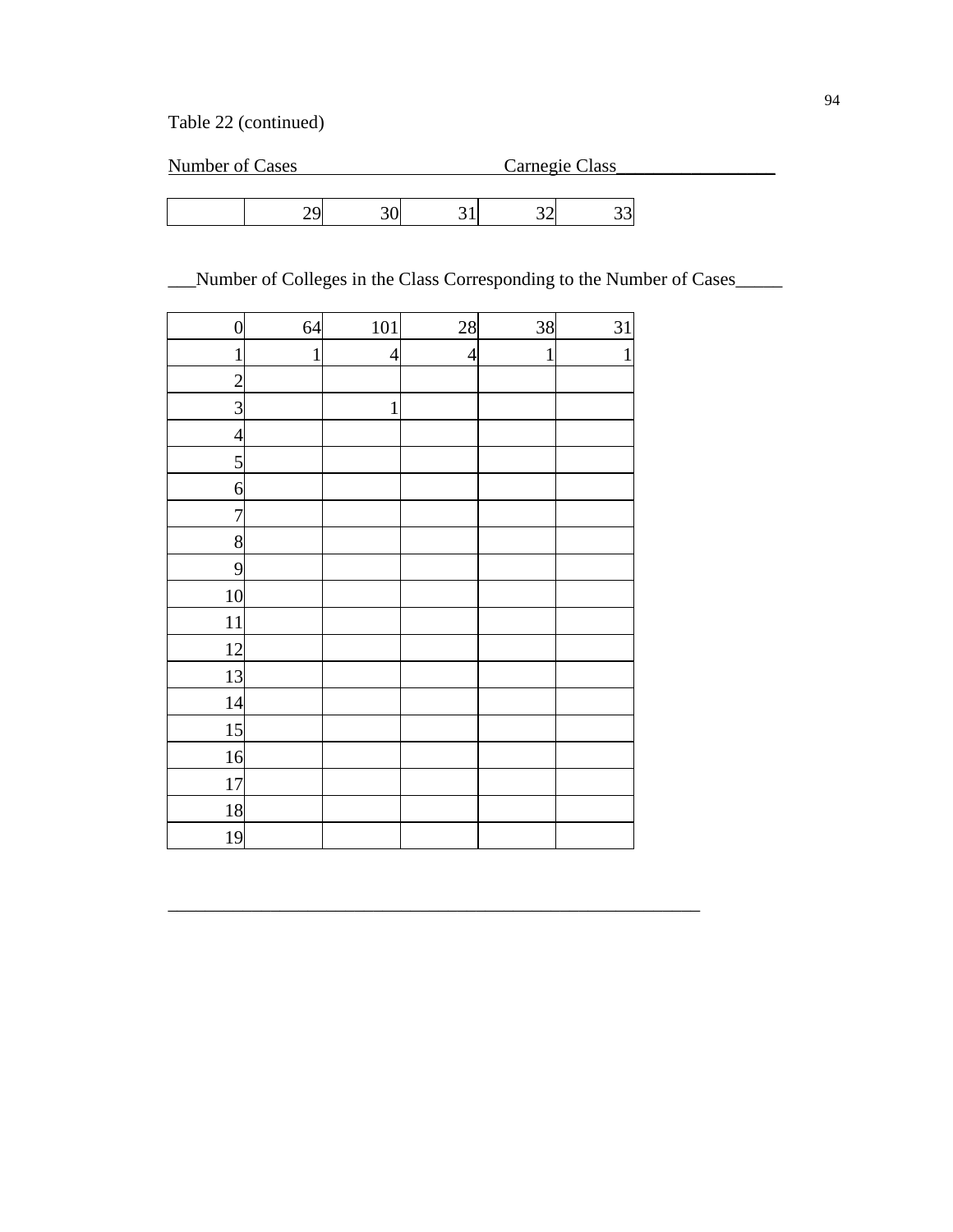| Carnegie Class   |                | Number with no cases Number with 1 or more cases |
|------------------|----------------|--------------------------------------------------|
|                  |                |                                                  |
| $\,1\,$          | 131            | $8\,$                                            |
| $\overline{c}$   | 291            | 20                                               |
| $\overline{3}$   | 123            | 21                                               |
| $\overline{4}$   | 103            | 10                                               |
| 5                | 88             | 9                                                |
| 6                | 27             | 6                                                |
| $\boldsymbol{7}$ | 128            | 23                                               |
| 8                | 13             | $\,1$                                            |
| 9                | 114            | $\boldsymbol{0}$                                 |
| 10               | 527            | $\overline{4}$                                   |
| 11               | 52             | $\overline{3}$                                   |
| 12               | 18             | $\mathbf{1}$                                     |
| 13               | 19             | $\boldsymbol{0}$                                 |
| 14               | 70             | $\mathbf{1}$                                     |
| 15               | $\overline{4}$ | 92                                               |
| 16               | 29             | 74                                               |
| 17               | 47             | 37                                               |
| 18               | 237            | 113                                              |
| 19               | 169            | 29                                               |
| 20               | 121            | 21                                               |
| 21               | 242            | 30                                               |
| 22               | 315            | 30                                               |
| 23               | 112            | $\,$ $\,$                                        |
| 24               | 311            | 3                                                |
| 25               | 28             | 29                                               |
| 26               | 115            | 14                                               |
| $27\,$           | 8              | $\boldsymbol{0}$                                 |
| 28               | 56             | $\mathbf 1$                                      |
| 29               | 64             | $\mathbf{1}$                                     |
| 30               | 101            | 5                                                |
| 31               | 28             | $\overline{4}$                                   |
| 32               | 38             | $\mathbf{1}$                                     |
| 33               | 31             | $\mathbf{1}$                                     |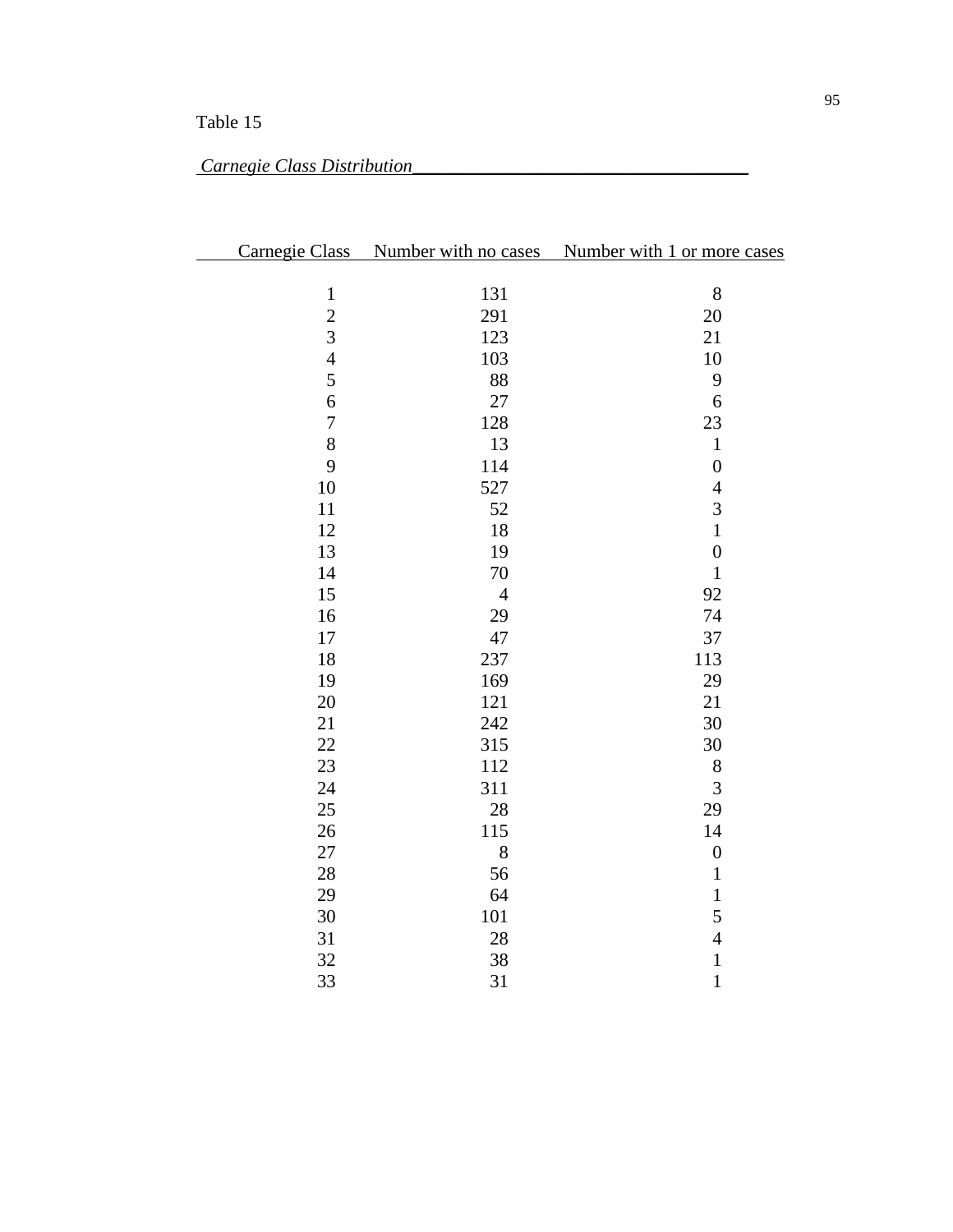### *Chi-square Analysis of Carnegie classes\_\_\_\_\_\_\_\_\_\_\_\_\_\_\_\_\_\_\_\_\_\_\_\_\_\_\_\_\_\_\_*

|      |     | Zero cases 1 or more cases degrees of freedom Chi-square Significance |         |                         |
|------|-----|-----------------------------------------------------------------------|---------|-------------------------|
| 3760 | 600 | 32                                                                    | 1118.56 | $2.63 \times 10^{-252}$ |
|      |     |                                                                       |         |                         |

*\_\_\_\_\_\_\_\_\_\_\_\_\_\_\_\_\_\_\_\_\_\_\_\_\_\_\_\_\_\_\_\_\_\_\_\_\_\_\_\_\_\_\_\_\_\_\_\_\_\_\_\_\_\_\_\_\_\_\_\_\_\_\_\_\_* 

 From the above analysis, it is clear that colleges in different Carnegie classes are not affected by lawsuits in an equal fashion. From table 17, we see that Associate's colleges, categories 1-14, have fewer cases than one might predict based solely on the number of schools or enrollment. Baccalaureate schools, categories 21-23, and Master's colleges, categories 18-20, have case percentages that approximate the number of schools or student population by percentage. Research universities, categories 15-17, show a higher percentage of case. For those with high or very high research activity, categories 16 and 15, the percentage of cases is much higher than might be predicted based on the number of schools and their population.

 Medical schools and centers, category 25, is also of note. It has a high percentage of cases relative to the number of schools and on the percent enrollment at those schools.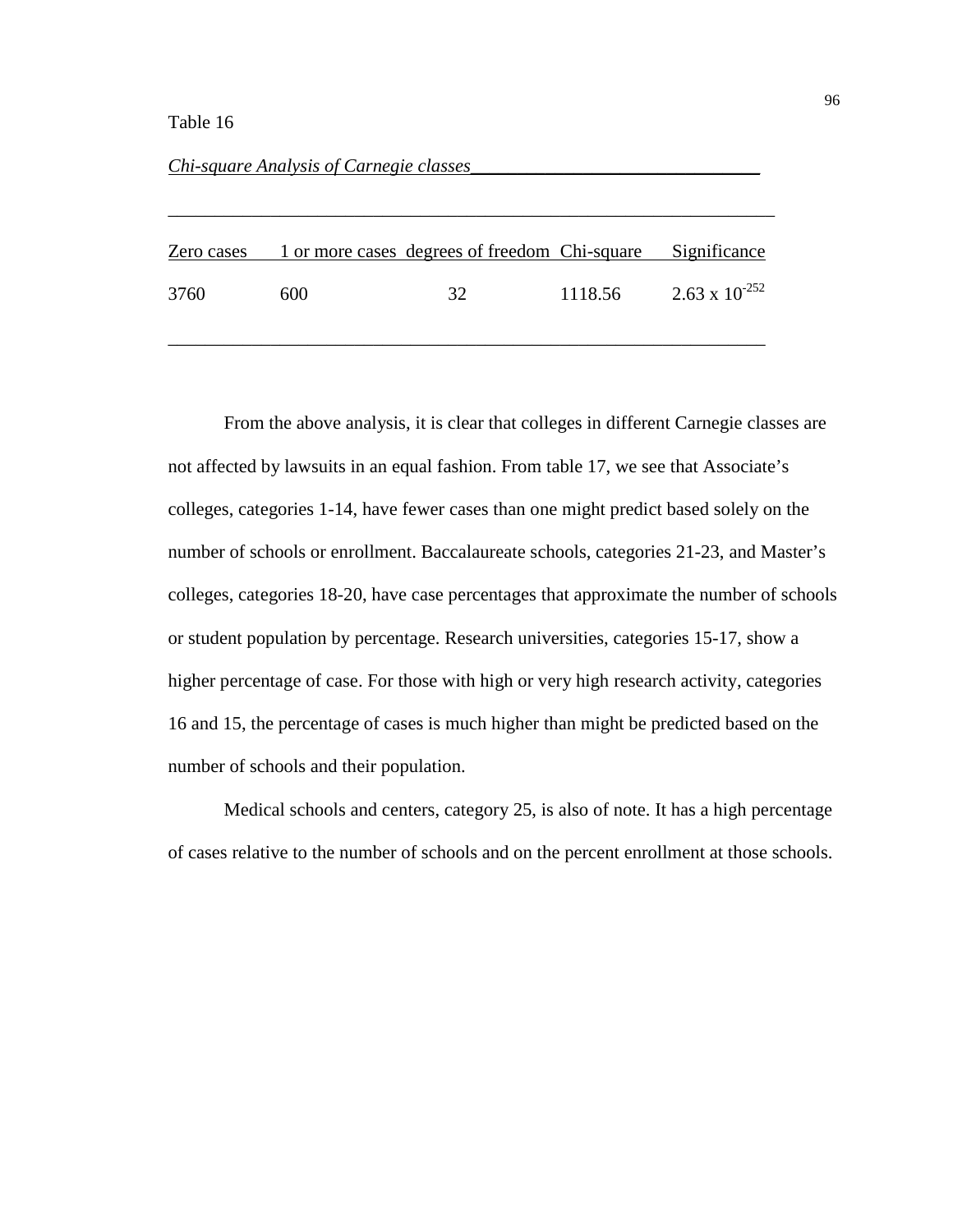| Percentages of Cases, Schools and Enrollment by Carnegie Classification |  |
|-------------------------------------------------------------------------|--|
|-------------------------------------------------------------------------|--|

|                          |                |            |           |            | Percent of |
|--------------------------|----------------|------------|-----------|------------|------------|
| Carnegie                 | Number of      | Percent of | Number of | Percent of | total      |
| <b>Class</b>             | Cases          | cases      | Schools   | schools    | enrollment |
| 1                        | 11             | 0.76%      | 139       | 3.20%      | 0.70%      |
| $\overline{2}$           | 24             | 1.67%      | 311       | 7.10%      | 5.40%      |
| 3                        | 23             | 1.60%      | 144       | 3.30%      | 6.20%      |
| $\overline{\mathcal{A}}$ | 16             | 1.11%      | 113       | 2.60%      | 4.90%      |
| 5                        | 10             | 0.69%      | 97        | 2.20%      | 5.90%      |
| $6\phantom{1}6$          | 9              | 0.63%      | 33        | 0.80%      | 1.60%      |
| $\overline{7}$           | 38             | 2.64%      | 151       | 3.40%      | 9.90%      |
| 8                        | 3              | 0.21%      | 14        | 0.30%      | 0.20%      |
| 9                        | $\mathbf 0$    | 0.00%      | 114       | 2.60%      | 0.30%      |
| 10                       | 6              | 0.42%      | 531       | 12.10%     | 1.50%      |
| 11                       | 3              | 0.21%      | 55        | 1.30%      | 0.80%      |
| 12                       | $\mathbf 1$    | 0.07%      | 19        | 0.40%      | 0.80%      |
| 13                       | $\overline{0}$ | 0.00%      | 19        | 0.40%      | 0.10%      |
| 14                       | $\mathbf 1$    | 0.07%      | 71        | 1.60%      | 0.30%      |
| 15                       | 534            | 37.11%     | 96        | 2.20%      | 13.50%     |
| 16                       | 224            | 15.57%     | 103       | 2.30%      | 9.60%      |
| 17                       | 75             | 5.21%      | 84        | 1.90%      | 4.90%      |
| 18                       | 195            | 13.55%     | 350       | 8.00%      | 16.10%     |
| 19                       | 36             | 2.50%      | 198       | 4.50%      | 4.30%      |
| 20                       | 37             | 2.57%      | 142       | 3.20%      | 2.20%      |
| 21                       | 45             | 3.13%      | 272       | 6.20%      | 2.80%      |
| 22                       | 41             | 2.85%      | 345       | 7.90%      | 3.20%      |
| 23                       | 11             | 0.76%      | 120       | 2.70%      | 1.50%      |
| 24                       | 3              | 0.21%      | 314       | 7.20%      | 0.60%      |
| 25                       | 76             | 5.28%      | 57        | 1.30%      | 0.50%      |
| 26                       | 16             | 1.11%      | 129       | 2.90%      | 0.30%      |
| 27                       | $\mathbf 0$    | 0.00%      | 8         | 0.20%      | 0.10%      |
| 28                       | 1              | 0.07%      | 57        | 1.30%      | 0.20%      |
| 29                       | 1              | 0.07%      | 65        | 1.50%      | 0.50%      |
| 30                       | 7              | 0.49%      | 106       | 2.40%      | 0.70%      |
| 31                       | 4              | 0.28%      | 32        | 0.70%      | 0.10%      |
| 32                       | 1              | 0.07%      | 39        | 0.90%      | 0.10%      |
| 33                       | 1              | 0.07%      | 32        | 0.70%      | 0.10%      |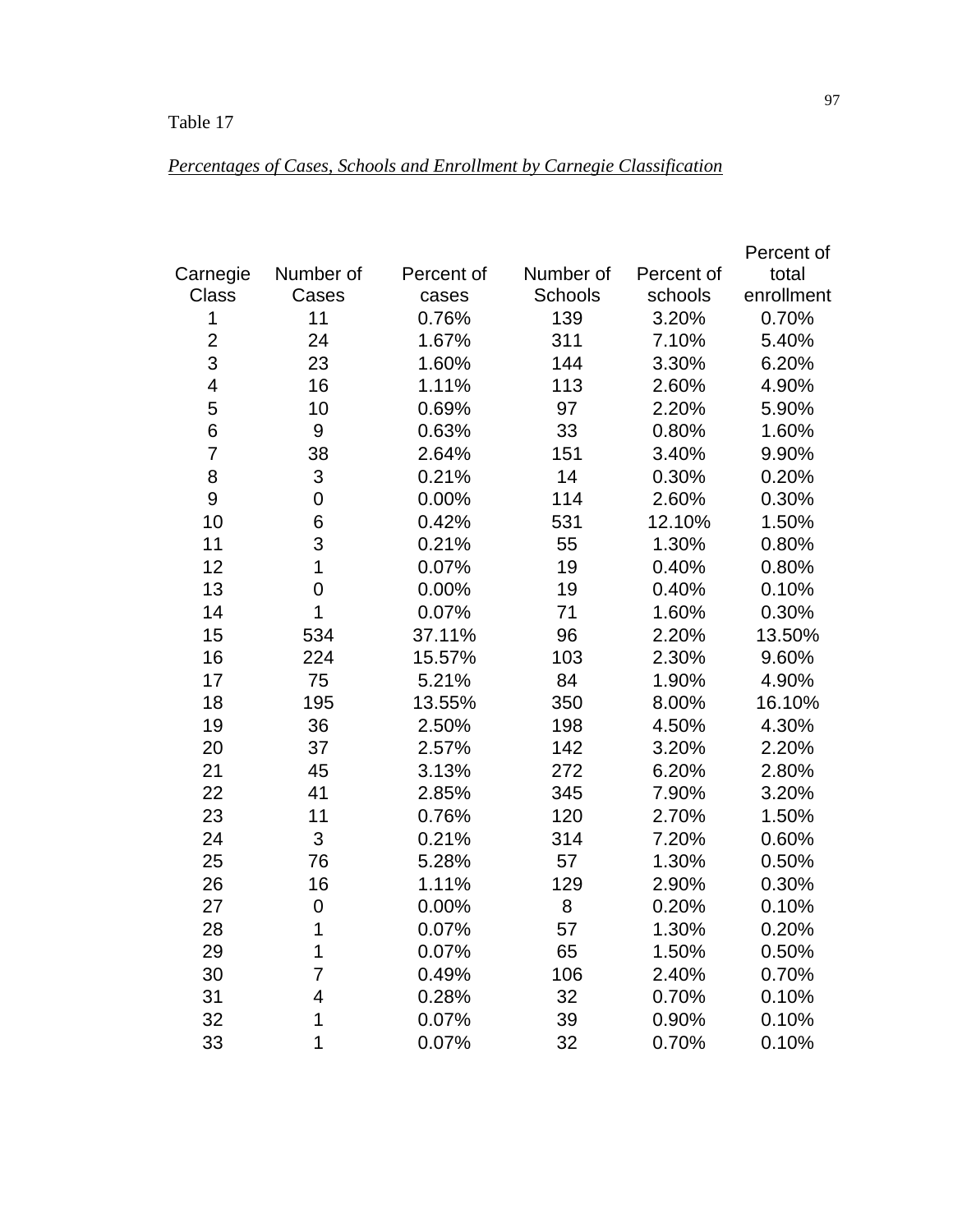Question 1e) What are the underlying causes for the trends found?

### *States*

 Geography was examined as a possible factor in the number of cases. There is a great deal of variation in litigation volume from state to state. Table 18 shows the distribution of cases by state. The trend is that states with larger populations have proportionally more cases. Two states that deviate from this trend are New York and California. New York has more cases than one would predict based upon population having 13.6 % of the cases studied. California has fewer cases than one would predict with 4.4 % of the cases studied.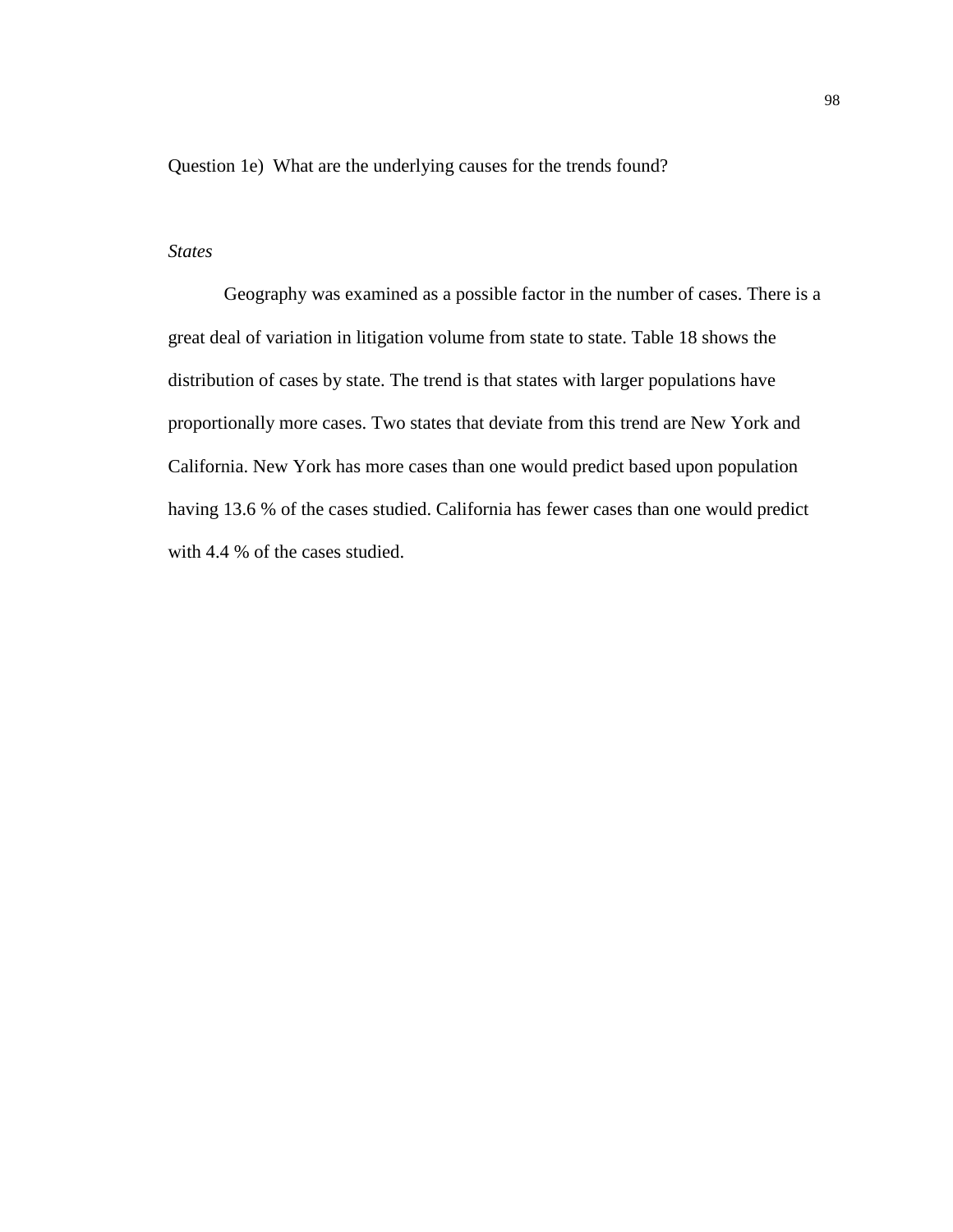## Table 18

| State           | Number | State           | Number         |
|-----------------|--------|-----------------|----------------|
| New York        | 228    | Vermont         | 14             |
| Ohio            | 100    | West Virginia   | 12             |
| Texas           | 93     | Arizona         | 12             |
| California      | 74     | South Carolina  | 10             |
| <b>Illinois</b> | 66     | Utah            | 10             |
| Pennsylvania    | 58     | Rhode Island    | 10             |
| Virginia        | 55     | Montana         | 9              |
| Kansas          | 46     | Alaska          | 8              |
| Florida         | 43     | Hawaii          | 8              |
| District of     |        | Maine           | $\overline{7}$ |
| Columbia        | 42     | Wyoming         | 5              |
| New Jersey      | 42     | New Hampshire   | 5              |
| Missouri        | 42     | Delaware        | 5              |
| North Carolina  | 41     | Idaho           | $\overline{4}$ |
| Georgia         | 41     | Nevada          | 3              |
| Indiana         | 40     | <b>Marianas</b> | $\overline{c}$ |
| Alabama         | 40     | South Dakota    | $\overline{c}$ |
| Colorado        | 38     | Virgin Islands  | $\mathbf{1}$   |
| Michigan        | 37     |                 |                |
| Wisconsin       | 36     |                 |                |
| Minnesota       | 36     |                 |                |
| Louisiana       | 33     |                 |                |
| Massachusetts   | 33     |                 |                |
| Tennessee       | 29     |                 |                |
| Connecticut     | 27     |                 |                |
| Mississippi     | 25     |                 |                |
| Iowa            | 23     |                 |                |
| Maryland        | 22     |                 |                |
| New Mexico      | 21     |                 |                |
| Oregon          | 21     |                 |                |
| Oklahoma        | 20     |                 |                |
| <b>Arkansas</b> | 19     |                 |                |
| Puerto Rico     | 18     |                 |                |
| Washington      | 18     |                 |                |
| Kentucky        | 18     |                 |                |
| Nebraska        | 14     |                 |                |

| Distribution of Cases by State |  |
|--------------------------------|--|
|                                |  |

North Dakota 14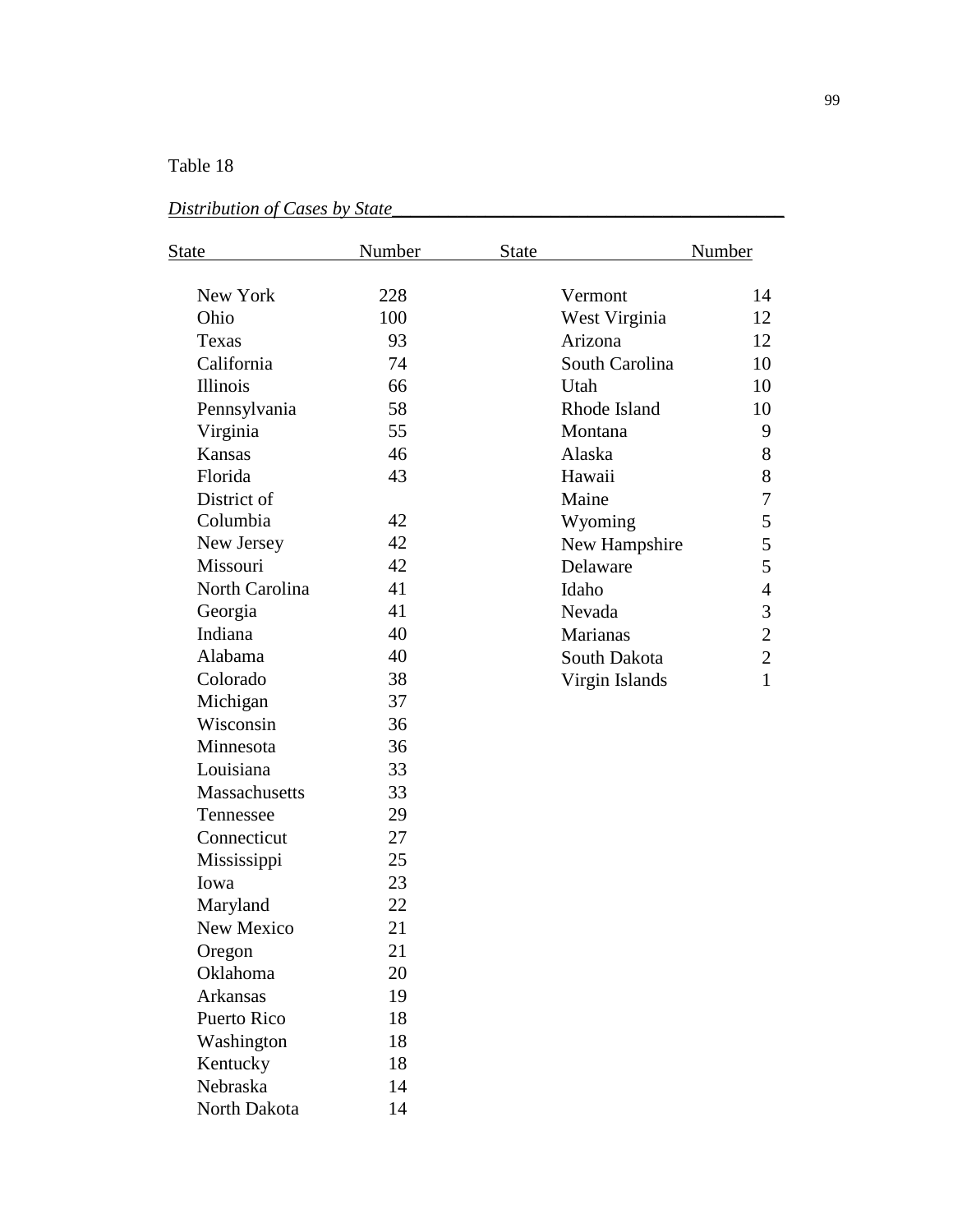In addition to examining cases by state, cases were examined that were heard in the Federal circuits. The Federal circuit courts are regionally based. These data mirror the data found for the states (Table 11).

The distribution of cases by state was examined further to determine if there is a relationship between the number of cases and the political leanings of that state. To examine this, a t-test was performed in which states were categorized as red states or blue states based on their voting pattern in the 2004 presidential election. A red state is one that was in which the popular vote in the presidential election was for the candidate in the Republican Party, George Bush. A blue state is one in which the popular vote was for the candidate in the Democrat Party, John Kerry.

#### *Hypothesis I*

 *There is no significant difference in the number of cases brought forth in states classified as red states in the 2004 presidential election as compared to states classified as blue states.* 

*Findings.* No significant difference was found between the numbers of total cases brought forth in red sates as compared to the number brought in states classified as blue states in the 2004 presidential election. No significant difference was found when examining Federal or state cases either. Tables 19, 20, and 21 present the results of the ttest used to determine whether such a relationship might exist.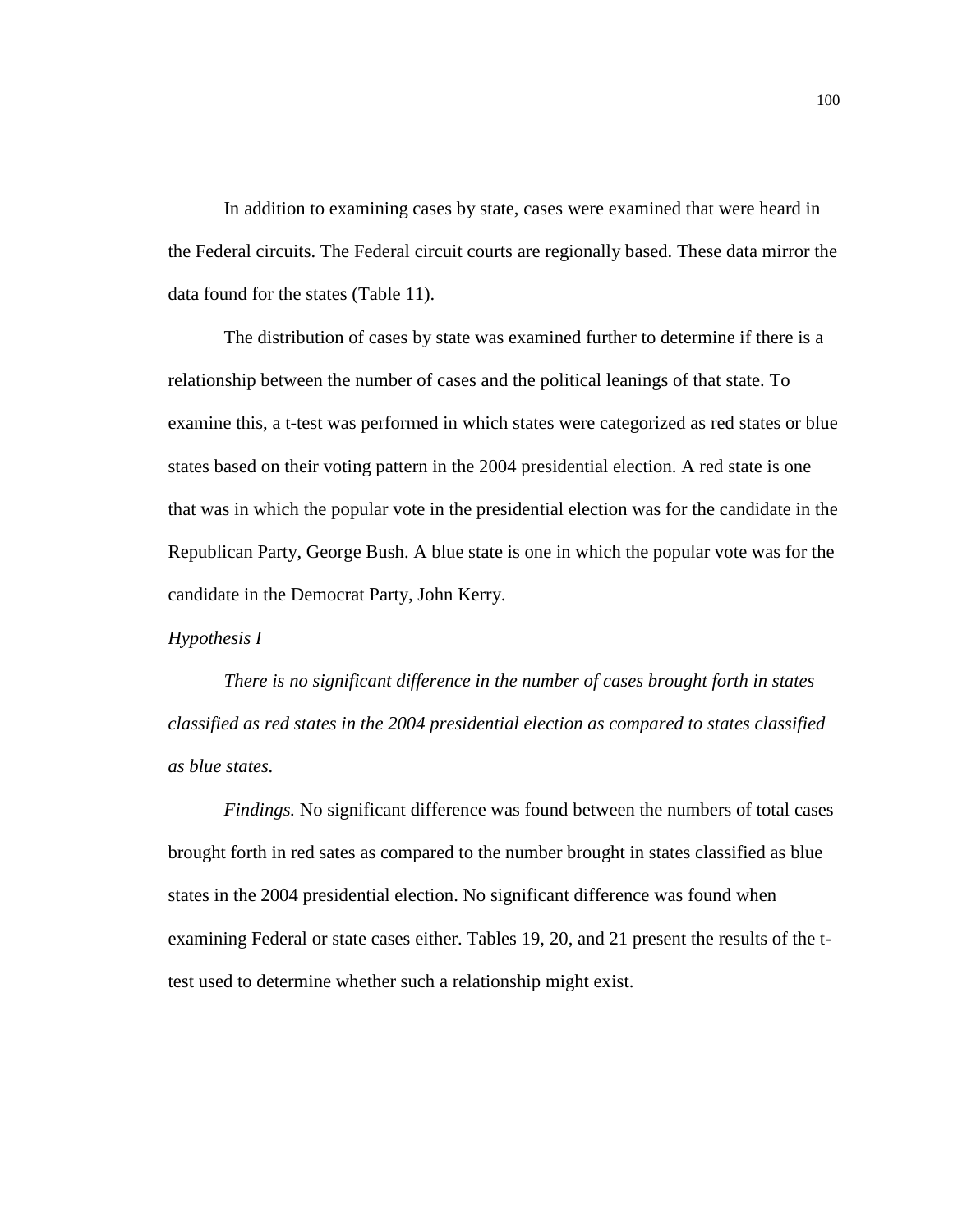## Table 19

| <b>States</b> | $\mathbf N$ | Ave  | <b>SD</b> | T        | $\mathbf P$ |
|---------------|-------------|------|-----------|----------|-------------|
| Red           | 31          | 28.0 | 23.6      | $-1.124$ | 0.266       |
| Blue          | 20          | 39.5 | 48.7      |          |             |

A Comparison of the Total Number of Cases

### Table 20

A Comparison of the Number of Federal Cases

| <b>States</b> | $\mathbf N$ | Ave  | <b>SD</b> | T        | $\mathbf{P}$ |
|---------------|-------------|------|-----------|----------|--------------|
| Red           | 31          | 17.0 | 15.2      | $-0.902$ | 0.372        |
| Blue          | 20          | 21.5 | 20.2      |          |              |
|               |             |      |           |          |              |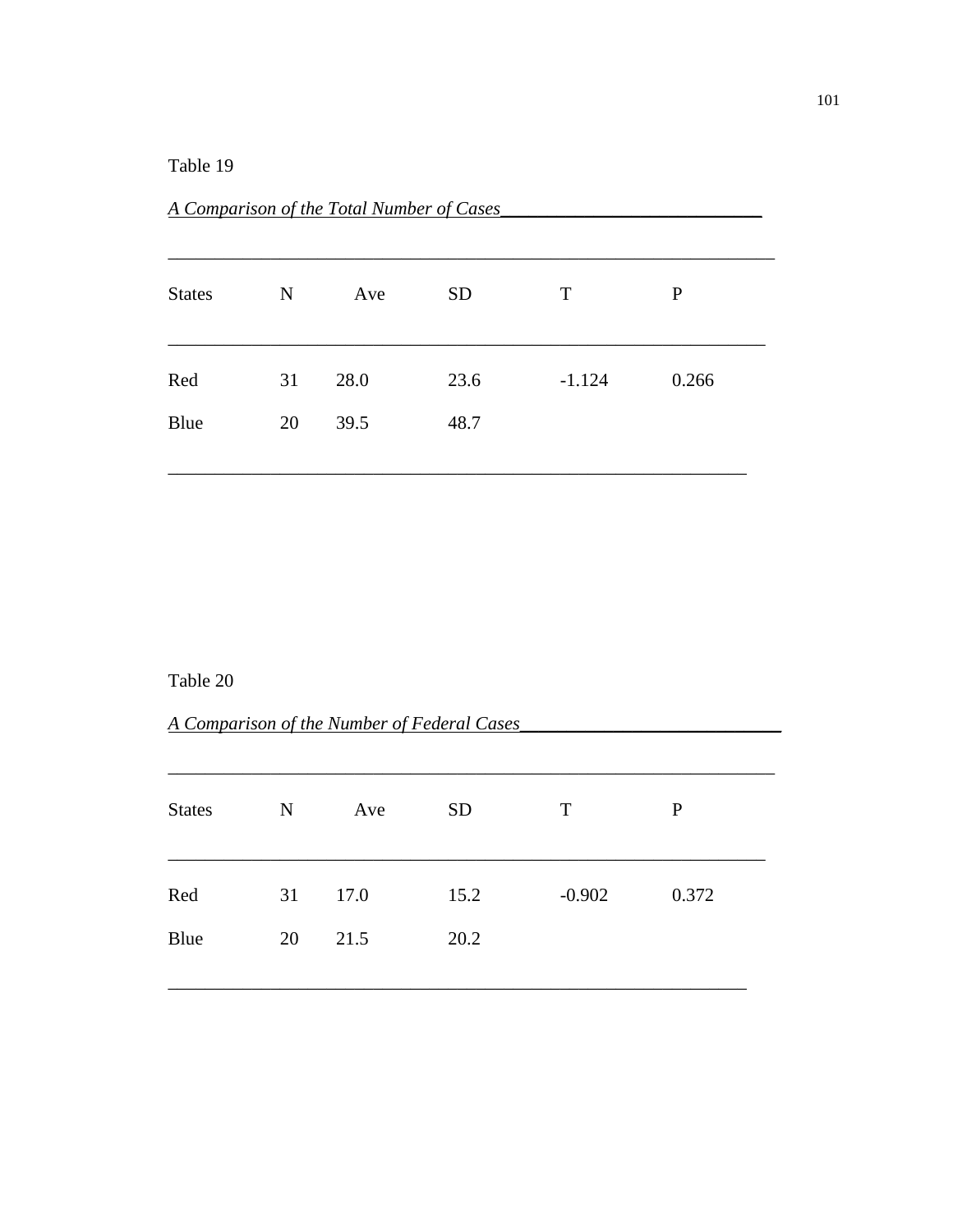#### Table 21

| <b>States</b> | $\mathbf N$ | Ave  | <b>SD</b> | T        | $\mathbf{P}$ |
|---------------|-------------|------|-----------|----------|--------------|
| Red           | 31          | 11.0 | 10.8      | $-1.187$ | 0.241        |
| Blue          | 20          | 18.0 | 29.9      |          |              |

*A Comparison of the Number of State Cases\_\_\_\_\_\_\_\_\_\_\_\_\_\_\_\_\_\_\_\_\_\_\_\_\_\_\_\_\_\_*

Phase Three- Interviews with Campus Leaders

Question 2) What has been the impact of these cases on the general operation of institutions of higher education?

In order to obtain a more accurate description of the impact of these cases on higher education campuses, interviews were conducted with those who would likely have observed changes on the campus during the years in question. Questions were drawn up which would complete the findings of the case analyses. They might reflect an area of concern as presented in the literature. Subjects for the interviews included college system general counsels, campus general counsels, equal opportunity/affirmative action officers, vice chancellors, deans, and directors of disability services. A total of 25 interviews were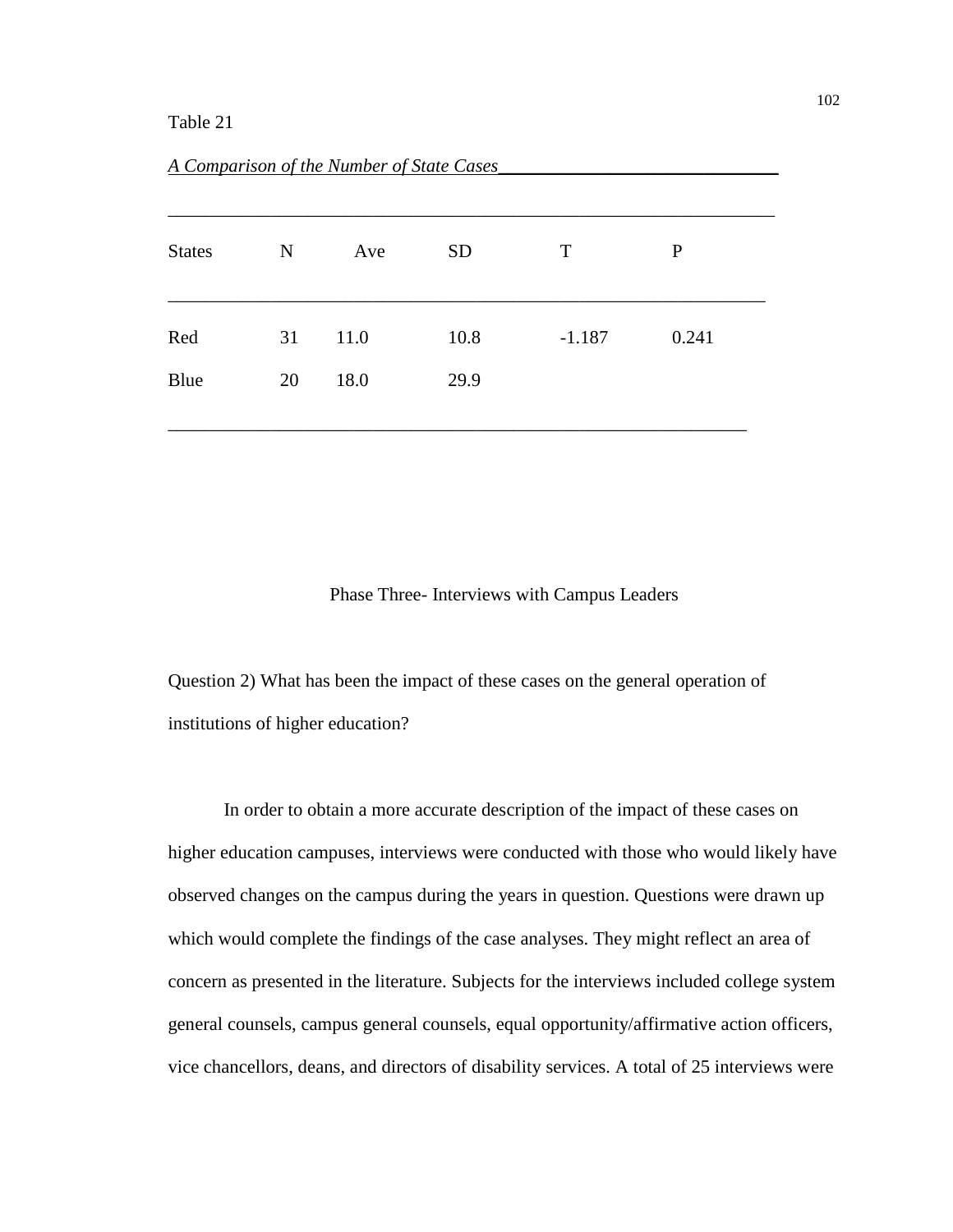completed. A total of 323 college legal officers were asked to participate (7.7 % participation). The pool included the mix of private and public institutions. It included a mix of associate, bachelor/masters, and doctoral institutions. Care was taken to ensure a distribution from all geographical regions. No state was represented more than twice. No institution was represented more than once. Each participant was sent the questions beforehand as well as a description of the research and the protocols used to ensure anonymity. The majority of interviews were conducted by phone. Some participants chose to respond by email.

#### Analysis

Answers to each question were reviewed and the majority finding is presented. The study was complete at the point of saturation. That is, when no new data was revealed in an interview, there was no added value in additional interviewing. Finally, after the results are written, each interview was reviewed to see if additional insight could be found. In some cases, responses that were interesting are presented even though they may not reflect the majority view.

#### Questions

What follows is each question asked as well as the majority opinion that emerged from the data collected. Additional comments are also presented which may provide additional insight or experience that might be of interest to the reader. Following each question dealing with a legal issue is a synopsis of the change that occurred on campus presented in the framework of the evolutionary model of change presented by Kezar.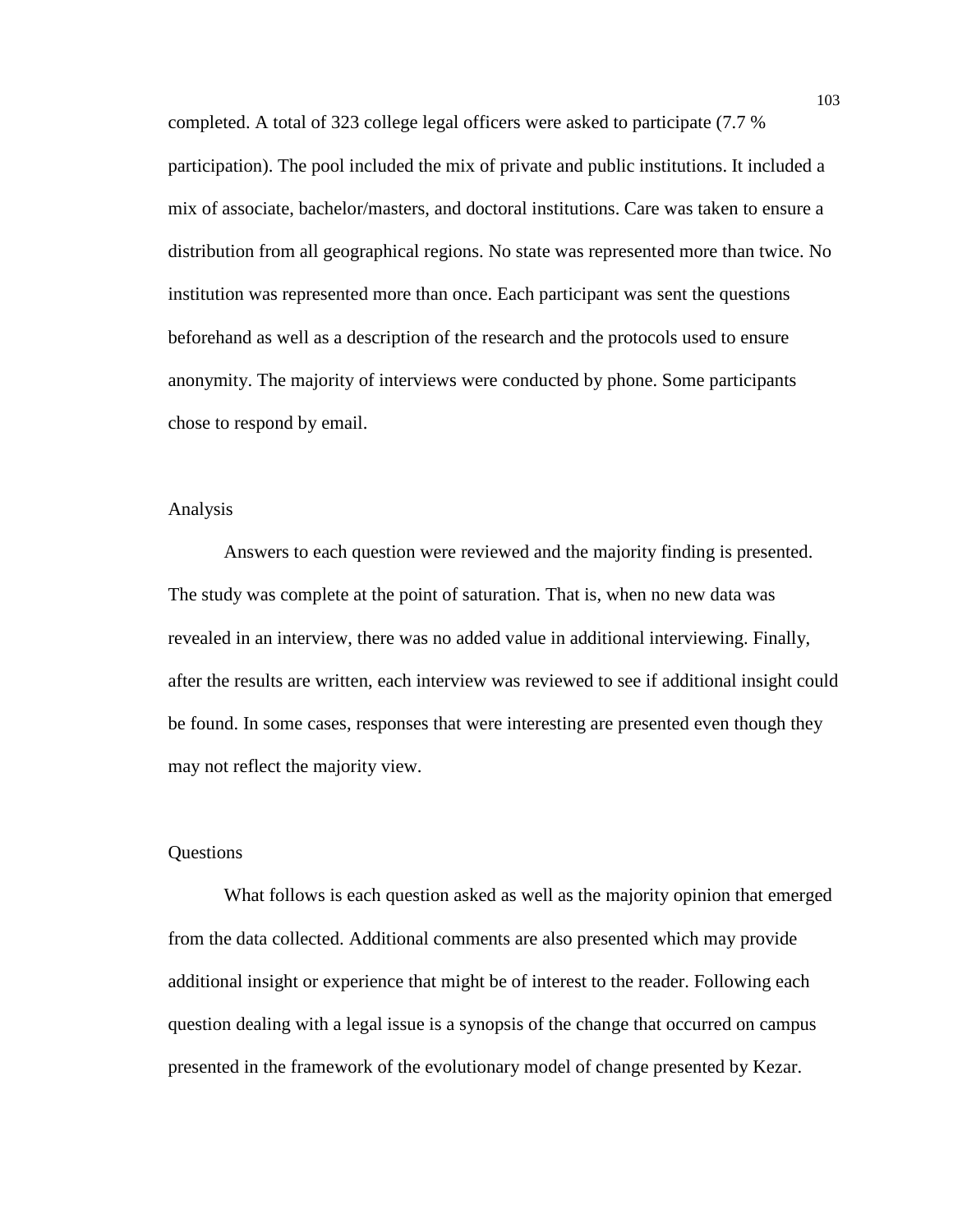*1) I have been studying recent court cases. When I compare the number of cases per year during the period of 1998-2003 to an earlier study done in 1988, I found that there has been a decrease in the number of cases. Have you observed a less litigious atmosphere at your school?* 

The majority of respondents indicated that there was an increase in the number of threats to bring forth legal cases. However, there has been an increase in the number of threats that are dealt with before they get to court. Several respondents indicated that because of the cost of going to court, many cases are settled before they get to court to save the college money. Another respondent indicated that on her campus, bad press was to be avoided at all costs. Cases were settled out of court simply to minimize any negative press that would come from going to court.

One respondent indicated that his office would likely hire a lawyer specifically trained in litigation. That lawyer would be in a much better position to ascertain the merits of the case so as to decide whether or not it would be cost effective to go to court. Other respondents indicated mandatory mediation sessions before any cases were allowed to proceed to court. They indicated the strategy had mixed results. Another respondent indicated that he takes a rather collegial approach when a suit is threatened. He simply sits down with the parties involved, gathers the facts, ascertains whether or not the law had actually been broken, and tries to work it out with everyone involved.

Status: Campus legal officers had fewer suits or threats of suits. Stimulus: More lawsuits and threats of lawsuits.

\_\_\_\_\_\_\_\_\_\_\_\_\_\_\_\_\_\_\_\_\_\_\_\_\_\_\_\_\_\_\_\_\_\_\_\_\_\_\_\_\_\_\_\_\_\_\_\_\_\_\_\_\_\_\_\_\_\_\_\_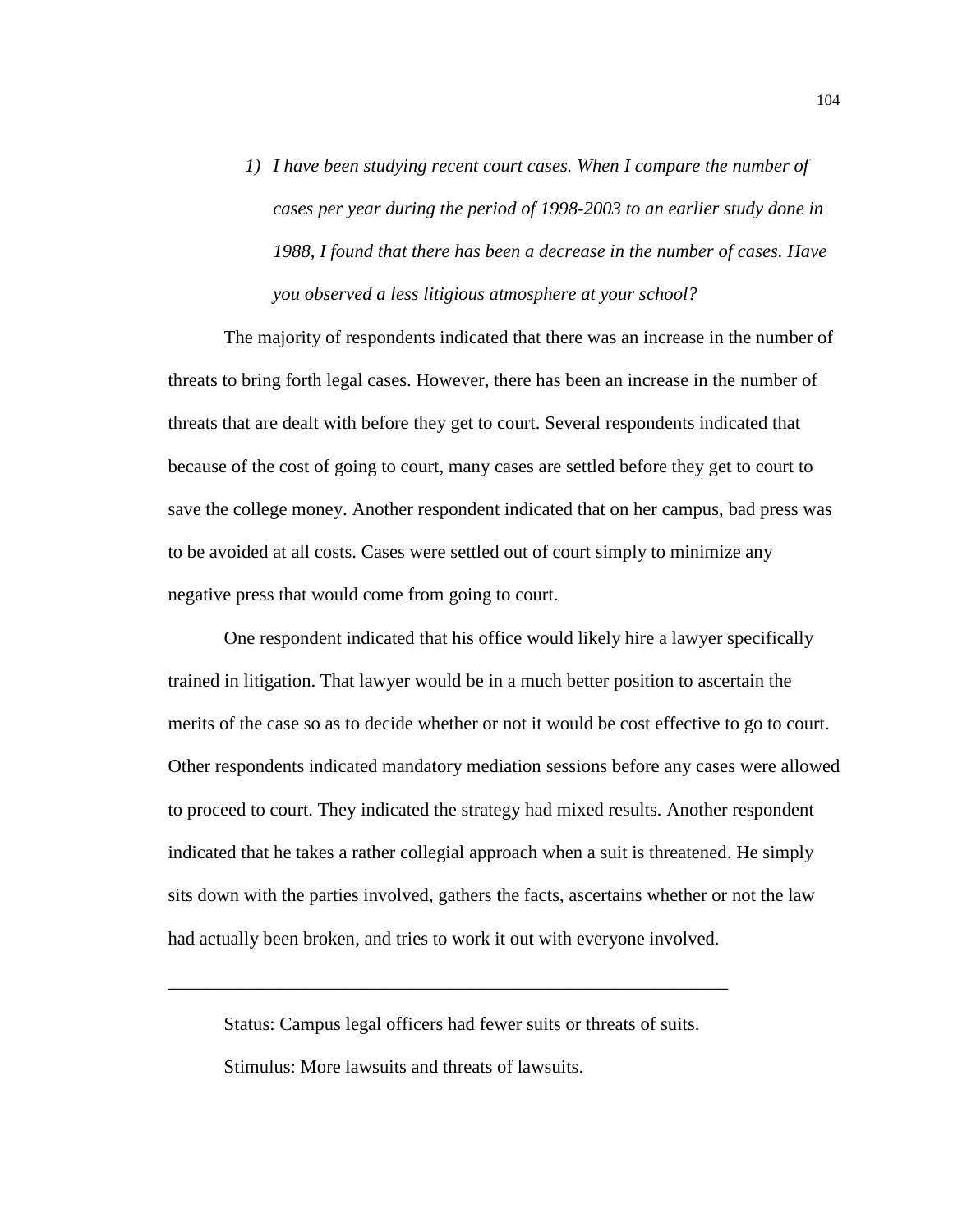Response: Policies and procedures have changed in an attempt to minimize these cases. Additional training has been implemented. New strategies have been employed. Additional resources were allotted to minimize the threats.

\_\_\_\_\_\_\_\_\_\_\_\_\_\_\_\_\_\_\_\_\_\_\_\_\_\_\_\_\_\_\_\_\_\_\_\_\_\_\_\_\_\_\_\_\_\_\_\_\_\_\_\_\_\_\_\_\_\_\_\_\_\_\_

*2) I found that employees were involved in more suits than students. Have you seen the same trend? Has the recent phenomena of "helicopter parents" changed the way that your school normally operates?*

All respondents indicated that there were more employee cases rather than student cases. In a few instances, the respondents indicated that the number of student cases was increasing. They suggested that this had occurred because of increased competition for professional schools and an increase in the pressure to succeed.

It was noted that many more students are waiving their privacy rights under FERPA to allow their parents access to their academic records. With respect to "helicopter parents", FERPA seemed to be the major issue. Several respondents indicated that additional mandatory training had been required for all new faculty and for all new staff who work in areas where records are kept.

The use of the term "helicopter parents" and the question brought out drastically different views, depending upon who was asked the question. For example, one respondent indicated her dislike for the term. She indicated that, if anything, she would like to see more parental activity on her campus. Another respondent, when asked this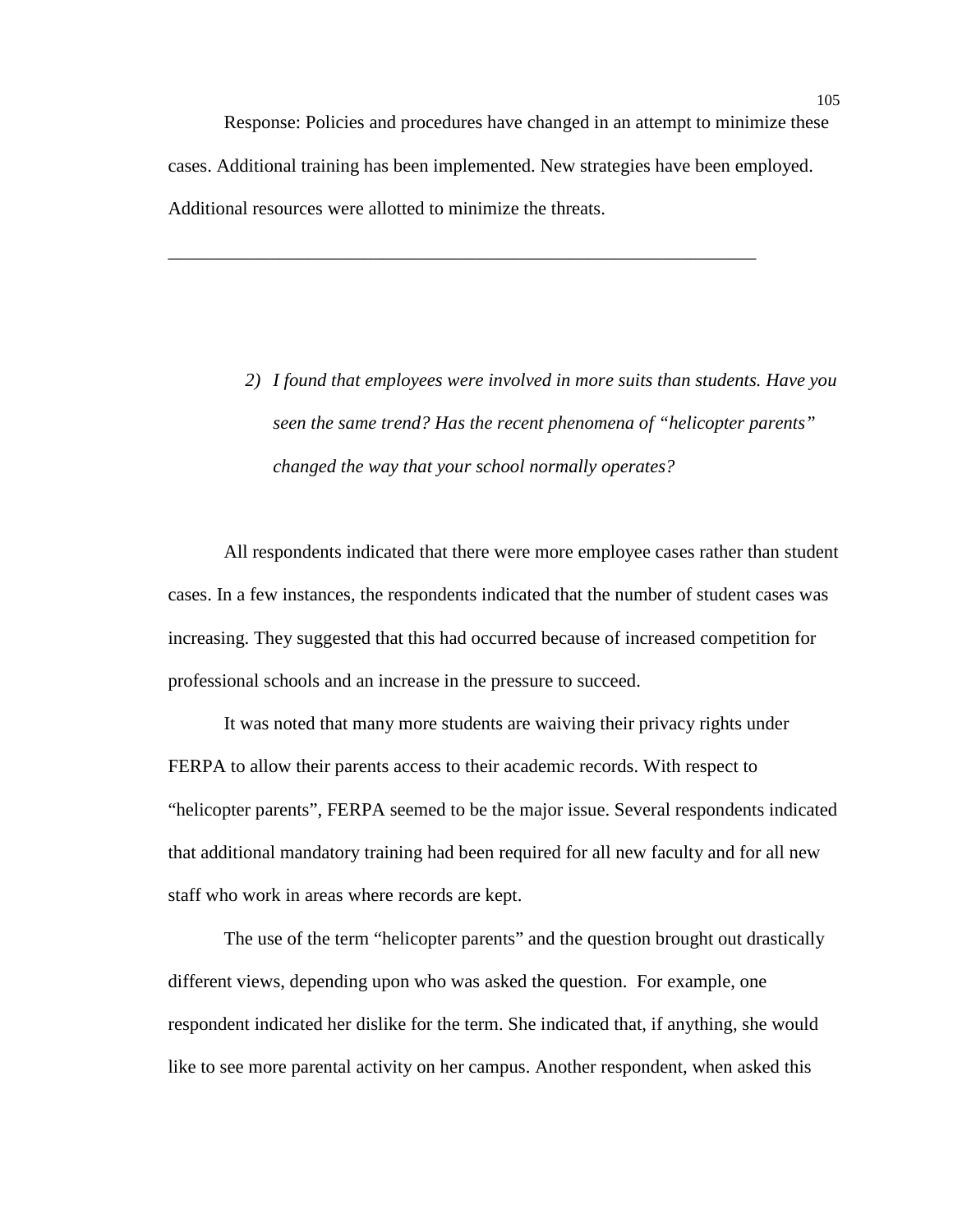question, immediately broke out in laughter, as she had just spent the hour before the interview with a parent who she considered to be a "helicopter parent."

\_\_\_\_\_\_\_\_\_\_\_\_\_\_\_\_\_\_\_\_\_\_\_\_\_\_\_\_\_\_\_\_\_\_\_\_\_\_\_\_\_\_\_\_\_\_\_\_\_\_\_\_\_\_\_\_\_\_\_\_

Status: Employees were most likely to be named in a suit. Stimulus: Students and parent are taking a more involved role in some cases. Response: Although employees are still most likely to be involved in a suit, colleges have adjusted to meet possible challenges from parents and students. This has lead to increases in training in FERPA. It has also lead to more instruction for parents in their role in their child's education.

\_\_\_\_\_\_\_\_\_\_\_\_\_\_\_\_\_\_\_\_\_\_\_\_\_\_\_\_\_\_\_\_\_\_\_\_\_\_\_\_\_\_\_\_\_\_\_\_\_\_\_\_\_\_\_\_\_\_\_\_\_\_\_

*3) Although I observed a decrease in the overall number of cases, I found large increases in civil rights cases. Have you observed a surge in such cases? If so, how has the college changed as a result of such cases?* 

The majority of respondents indicated an increase in the number of cases involving civil rights. To minimize such cases, most respondents indicated that mandatory training occurs on their campus any time a new manager is hired. Additional mandatory training occurs at other times as well, especially if there is a new trend which is found. One respondent indicated that he had seen an increase in the number of discrimination cases which could be classified as discrimination based on national origin.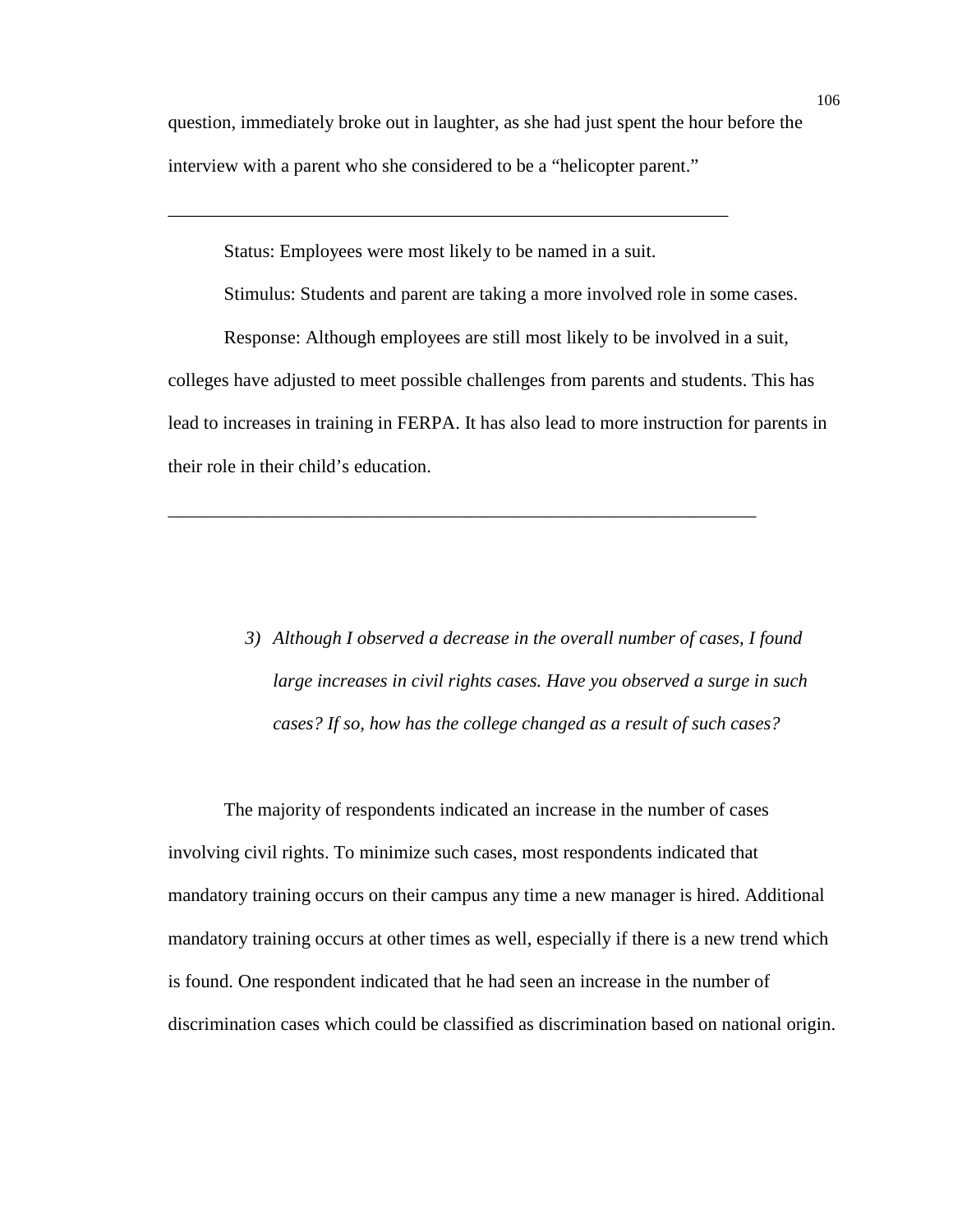Almost all respondents indicated that they periodically review their policies to make sure that the intent is clear.

A remark from a compliance officer at a Midwest college was that when she was hired, she told her supervisor that there would likely be an increase in the number of cases. She was correct and there was an increase in the number of cases after she was hired. She indicated that before she arrived at the campus, people were unaware of their rights and responsibilities. After she arrived, she trained people in their rights and responsibilities. Through the training, people realized that their rights had not been respected and sought to redress. As a result, there was a spike in the number of cases immediately after her hiring. The level has now decreased as managers are now more aware of their responsibilities.

Status: Many members of the campus community felt that they were being discriminated against.

\_\_\_\_\_\_\_\_\_\_\_\_\_\_\_\_\_\_\_\_\_\_\_\_\_\_\_\_\_\_\_\_\_\_\_\_\_\_\_\_\_\_\_\_\_\_\_\_\_\_\_\_\_\_\_\_\_\_\_\_

Stimulus: Many lawsuits.

Response: Policies and procedures have changed in an attempt to minimize these cases. Additional training has been implemented.

\_\_\_\_\_\_\_\_\_\_\_\_\_\_\_\_\_\_\_\_\_\_\_\_\_\_\_\_\_\_\_\_\_\_\_\_\_\_\_\_\_\_\_\_\_\_\_\_\_\_\_\_\_\_\_\_\_\_\_\_\_\_\_

*4) I found an increase in disability cases. Have you changed any policies or procedures to prevent disability cases?*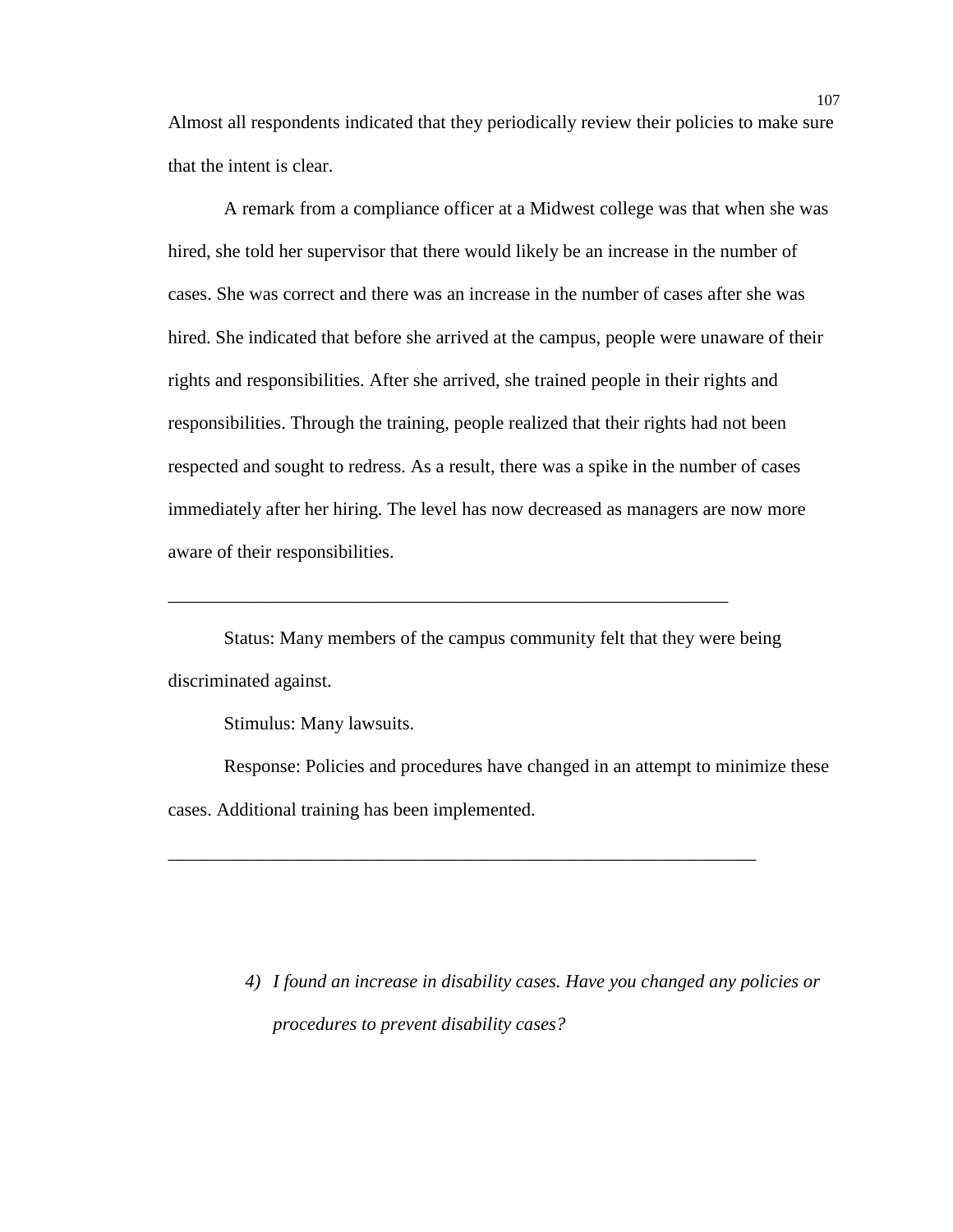The majority of respondents indicated an increase in the number of disability cases. Those not experiencing an increase indicated that they used best practices to avoid such an increase. In many cases, the respondents indicated that they were very proactive about students with disabilities. They indicated that significant monies had been spent on upgrading facilities, additional training, and outreach.

One respondent indicated that the definition of disability was expanding and that the cases had become more refined in this area. A community college respondent indicated that their requests for additional services and accommodations had nearly doubled in the span of approximately eight years. She put forth the hypothesis, echoed by others, that students are better tested now in high school to identify any possible learning disability. In addition, students (and their parents) in the lower grades have become more aware of their rights and readily carry those expectations over into college, even though the disability rights are not exactly the same in college as in the lower grades.

Status: Many members of the campus community felt that they were being discriminated based on their disabilities.

\_\_\_\_\_\_\_\_\_\_\_\_\_\_\_\_\_\_\_\_\_\_\_\_\_\_\_\_\_\_\_\_\_\_\_\_\_\_\_\_\_\_\_\_\_\_\_\_\_\_\_\_\_\_\_\_\_\_\_\_\_\_\_\_\_\_

Stimulus: Many lawsuits.

Response: Policies and procedures have changed in an attempt to minimize these cases. Additional training has been implemented.

\_\_\_\_\_\_\_\_\_\_\_\_\_\_\_\_\_\_\_\_\_\_\_\_\_\_\_\_\_\_\_\_\_\_\_\_\_\_\_\_\_\_\_\_\_\_\_\_\_\_\_\_\_\_\_\_\_\_\_\_\_\_\_\_\_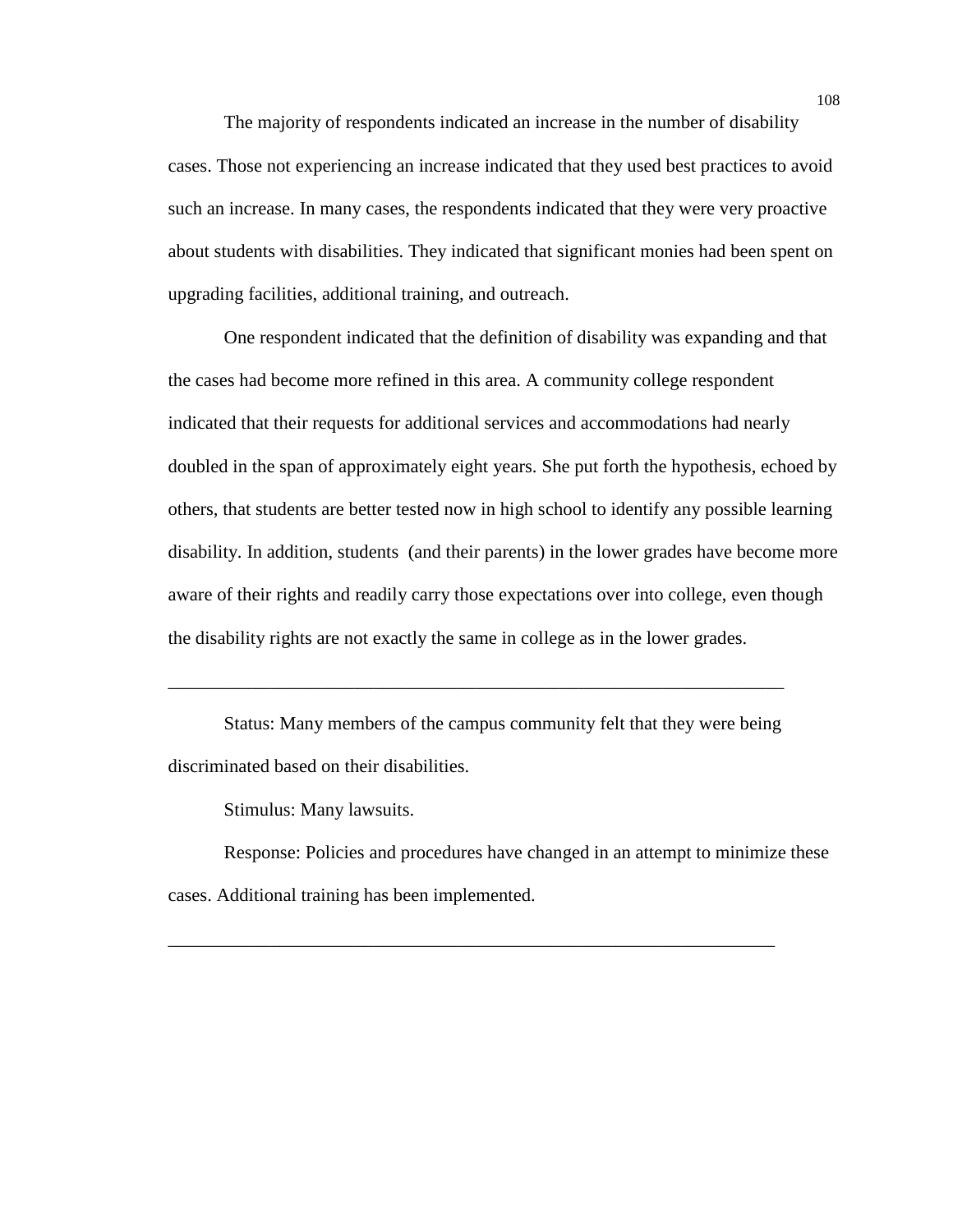*5) I found a number of cases sexual harassment. Some cases were between employees. Some cases were between employees and students. Have you employed any policies or procedures to reduce possible sexual harassment cases brought by employees or students?* 

The majority of respondents indicated that they see an increase in the number of sexual harassment cases. To prevent such cases, they indicated that mandatory training has been occurring on their campuses. A problem that several mentioned was that, as in the case of disabilities, there is an evolving definition of sexual harassment. What may not have been considered sexual harassment twenty years ago might clearly be sexual harassment today. Several respondents indicated that there was more likely to be hostile environment sexual harassment rather than quid pro quo sexual harassment. Cases have become more refined.

Status: Many members of the campus community felt that they were being sexually harassed.

\_\_\_\_\_\_\_\_\_\_\_\_\_\_\_\_\_\_\_\_\_\_\_\_\_\_\_\_\_\_\_\_\_\_\_\_\_\_\_\_\_\_\_\_\_\_\_\_\_\_\_\_\_\_\_\_\_\_\_\_\_\_\_\_\_

Stimulus: Many lawsuits.

Response: Policies and procedures have changed in an attempt to minimize these cases. Additional training has been implemented.

\_\_\_\_\_\_\_\_\_\_\_\_\_\_\_\_\_\_\_\_\_\_\_\_\_\_\_\_\_\_\_\_\_\_\_\_\_\_\_\_\_\_\_\_\_\_\_\_\_\_\_\_\_\_\_\_\_\_\_\_\_\_\_\_\_\_\_

*6) Following on questions 3, 4, and 5, I found a number of cases in which a member of the college community feels retaliated against, often for filing a*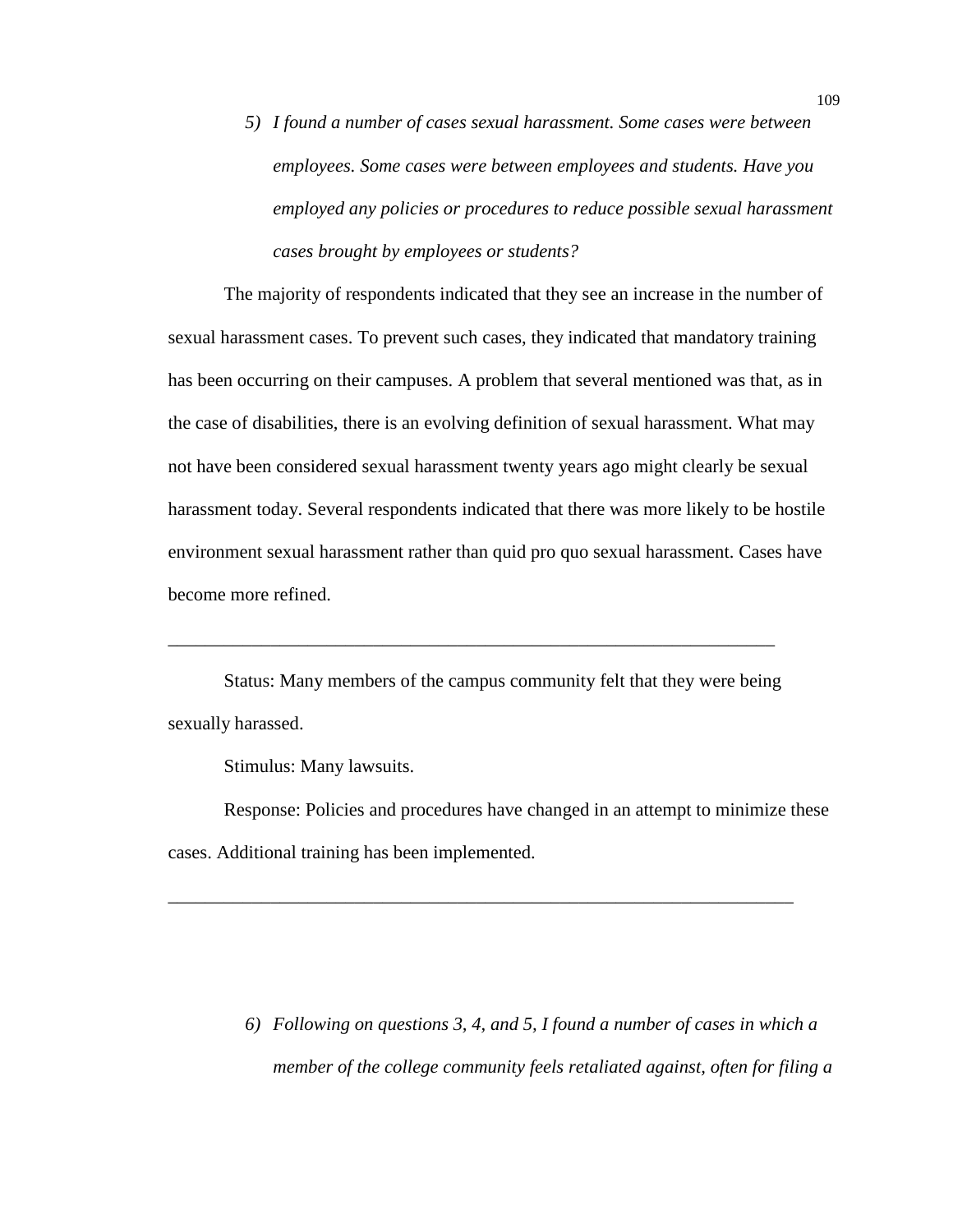# *discrimination case. Have you implemented any policies to reduce retaliation cases?*

A slight majority of respondents indicated that there was an increase in the number of cases of retaliation on their campus. Two respondents indicated that this was the most troubling area of law affecting employees. One respondent indicated that the general approach on their campus is to treat every discrimination case as though it will eventually become a retaliation case.

The vast majority of respondents indicated that training was necessary to deter the number of retaliation cases. They indicated that while discrimination cases happen, retaliation must be prevented before it has an opportunity to take place. They indicated that when a discrimination case occurs, they meet with the manager involved to lie out a plan to prevent any hint of retaliation. Sometimes, the best approach is to separate the manager from the employee as soon as the allegations are made to prevent any possible retaliation.

Status: Several employees felt that they were being retaliated against.

\_\_\_\_\_\_\_\_\_\_\_\_\_\_\_\_\_\_\_\_\_\_\_\_\_\_\_\_\_\_\_\_\_\_\_\_\_\_\_\_\_\_\_\_\_\_\_\_\_\_\_\_\_\_\_\_\_\_\_\_\_\_\_\_\_\_

Stimulus: Suits were filed against the colleges.

Response: Policies and procedures have been changed to prevent these cases. Managers have gone through additional training to prevent such cases.

\_\_\_\_\_\_\_\_\_\_\_\_\_\_\_\_\_\_\_\_\_\_\_\_\_\_\_\_\_\_\_\_\_\_\_\_\_\_\_\_\_\_\_\_\_\_\_\_\_\_\_\_\_\_\_\_\_\_\_\_\_\_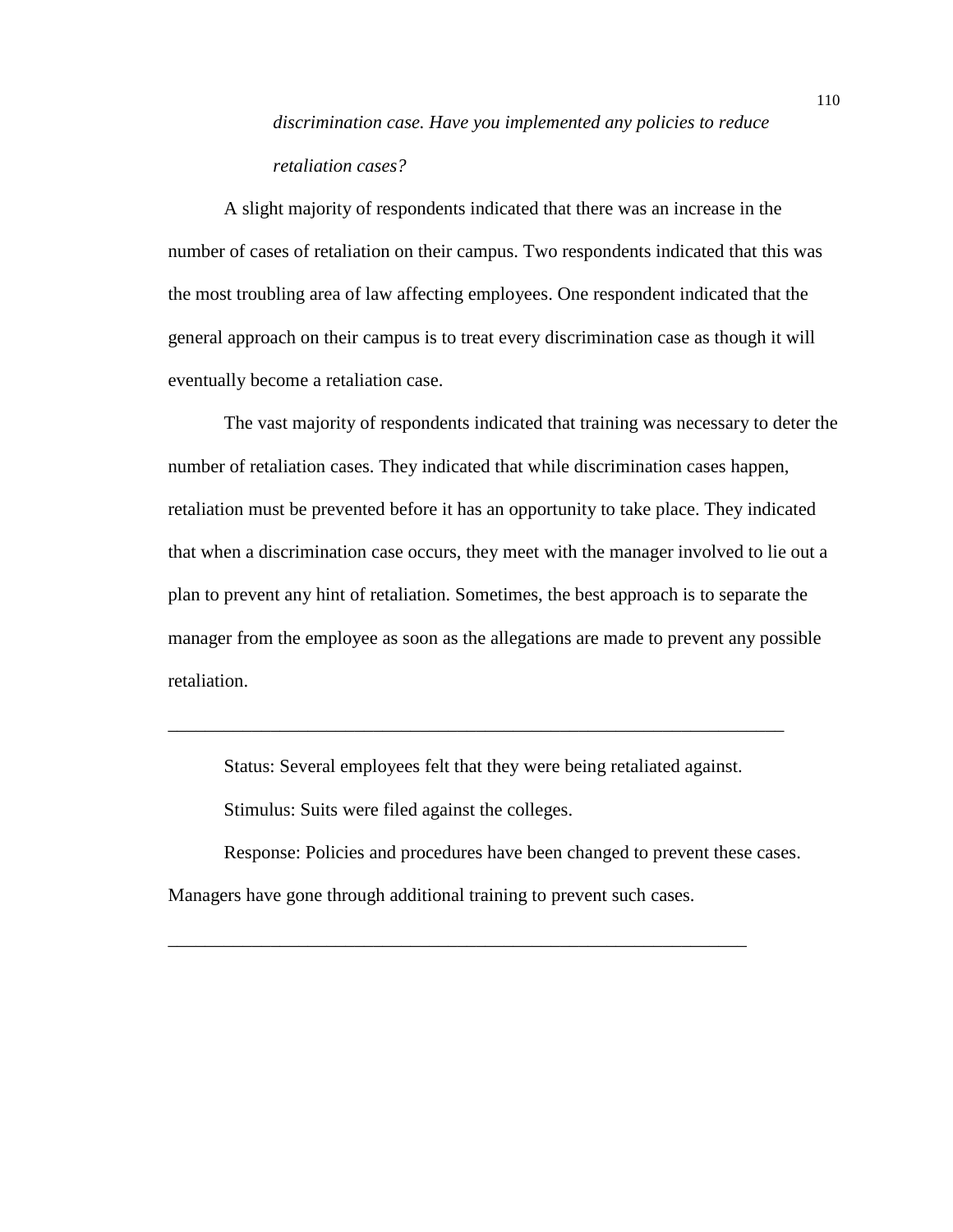*7) I found a case in which alcohol played a major role in a student's death. There have been several high profile cases since. Have you noticed an increase in alcohol-related incidents at your campus? Have you changed policies as a result of recent cases?* 

A majority of respondents indicated an increase in alcohol-related incidences. Many respondents indicated that this area was the one of greatest concern as far as students were involved. Alcohol abuse had become a concern on nonresidential community colleges as well. Some indicated a decrease in the number of incidences that corresponded with making their policies more rigid.

Many said that changes in policy were occurring constantly. Often, they indicated that their policies had become more stringent. Some campuses have taken a zero tolerance policy with respect to alcohol. Others took a "two strikes and you're out" policy.

Respondents indicated that there was an increase in the number of alcohol abuse awareness activities. They also indicated an increase in the amount of training that occurred on campus with respect to identifying students who may have such problems and working with them. Some had included additional portions in their policy that stated how to find help with such problems. Someone mentioned their concerns for the actions that students take when they are drunk.

The motivation for change on campus often occurred from within rather than from forces outside the college, such as the lawsuit. One respondent indicated that a change in leadership led to a more rigorous alcohol policy. Another indicated that a cross sectional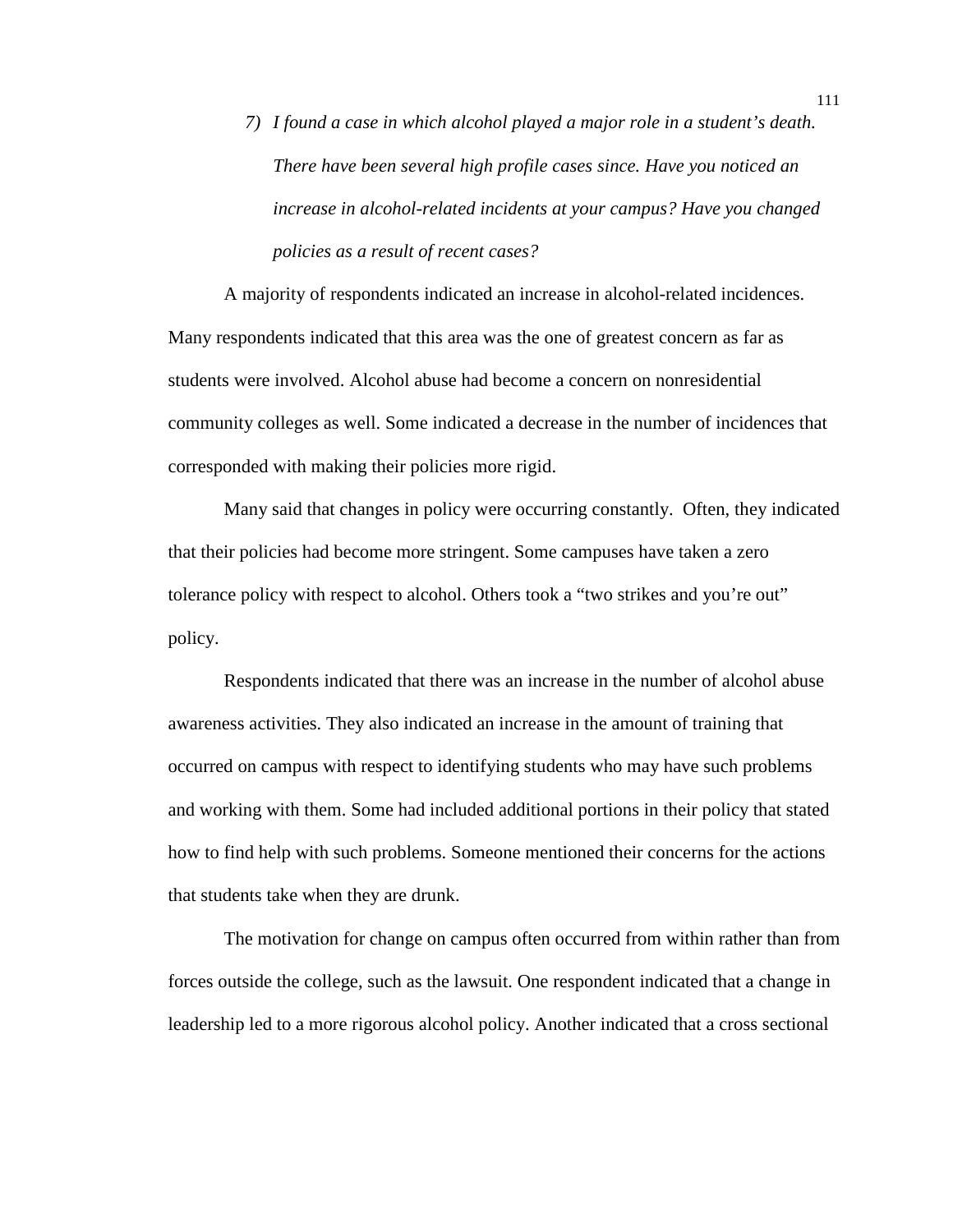group from the campus had been constantly reviewing their alcohol policy and making regular changes.

\_\_\_\_\_\_\_\_\_\_\_\_\_\_\_\_\_\_\_\_\_\_\_\_\_\_\_\_\_\_\_\_\_\_\_\_\_\_\_\_\_\_\_\_\_\_\_\_\_\_\_\_\_\_\_\_\_\_\_\_\_\_\_\_\_\_\_

\_\_\_\_\_\_\_\_\_\_\_\_\_\_\_\_\_\_\_\_\_\_\_\_\_\_\_\_\_\_\_\_\_\_\_\_\_\_\_\_\_\_\_\_\_\_\_\_\_\_\_\_\_\_\_\_\_\_\_\_\_\_\_\_\_\_\_\_

Status: Students were harming themselves while under the influence of alcohol. Stimulus: Several lawsuits filed against colleges Response: Policies were reviewed and made more stringent in some cases.

*8) While doing this study, I found several cases dealing with the Texas A&M Bonfire incident in which several students lost their lives in this tragic accident. Have you seen any changes at your school and at colleges in general, with respect to student safety?* 

The vast majority of respondents indicated that more resources were being invested into student safety. This was an area in which the additional money, time, and effort were put forth to be proactive. Some respondents indicated that additional human resources were being hired to expand the safety and security staff. However, more respondents indicated an increase in the use of technology to increase student safety. They stressed better communication systems, which came at a significant cost. They also indicated that additional cameras would be employed to monitor their campus. Some were exploring access cards. They felt that while these changes were expensive, the costs involved were necessary. None of them wanted to explain to a parent why their child was injured in an accident that could have been prevented.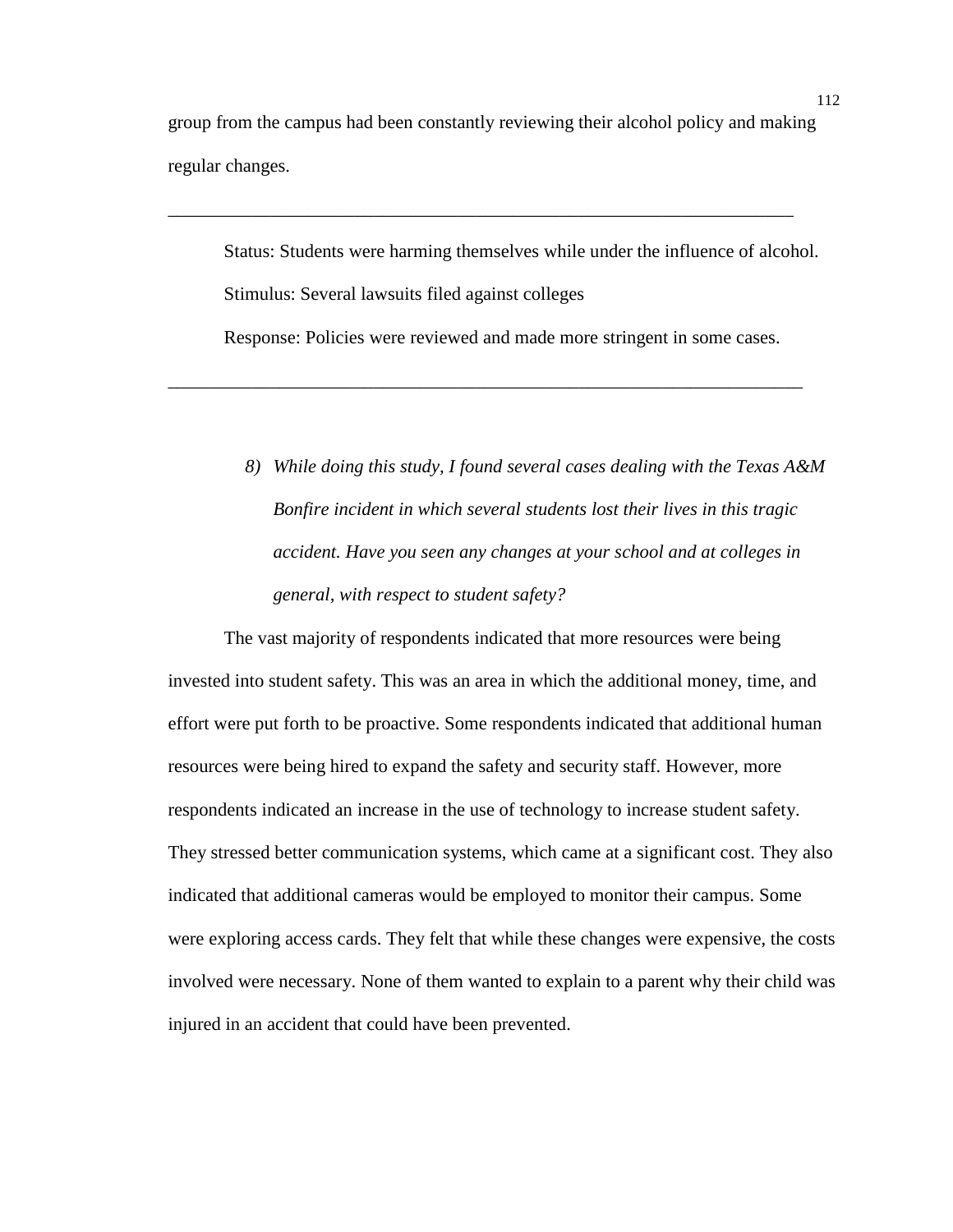Several respondents indicated that their campuses recently developed emergency response plans and emergency response teams. These teams went through additional training to deal with various types of emergencies, natural or man made. Several respondents cited the creation of such teams as the most significant contribution to student safety that had occurred on their campus in some time.

The majority of respondents indicated that they read the general literature rather than the legal literature as a guide to improve student safety. For example, the Virginia Tech incident brought about changes in the mindset of safety officers and risk managers on campuses. They have responded to the incident rather than to any legal cases which may come about the cause of the incident. Another example given was in the use of fifteen passenger vans. When one college had an accident involving such a vehicle, several colleges responded by discontinuing the use. Again, this was in response to what was read in the open literature rather than waiting to see you what sort of legal cases might evolve from the accident. There was also mention of an increase in the number of student programs dealing with safety. More attention had been paid to topics of personal safety.

Status: An accident occurred on a campus, killing several students

Stimulus: Deaths of students as well as lawsuits dealing with those deaths

\_\_\_\_\_\_\_\_\_\_\_\_\_\_\_\_\_\_\_\_\_\_\_\_\_\_\_\_\_\_\_\_\_\_\_\_\_\_\_\_\_\_\_\_\_\_\_\_\_\_\_\_\_\_\_\_\_\_\_\_\_\_\_\_\_\_\_\_\_\_\_

Response: Some schools allotted more resources and greater interest in student safety as a result of this case. Subsequent stimuli, the Virginia Tech incident for example, has had a much greater response. Colleges have become much more proactive in terms of student safety as a result.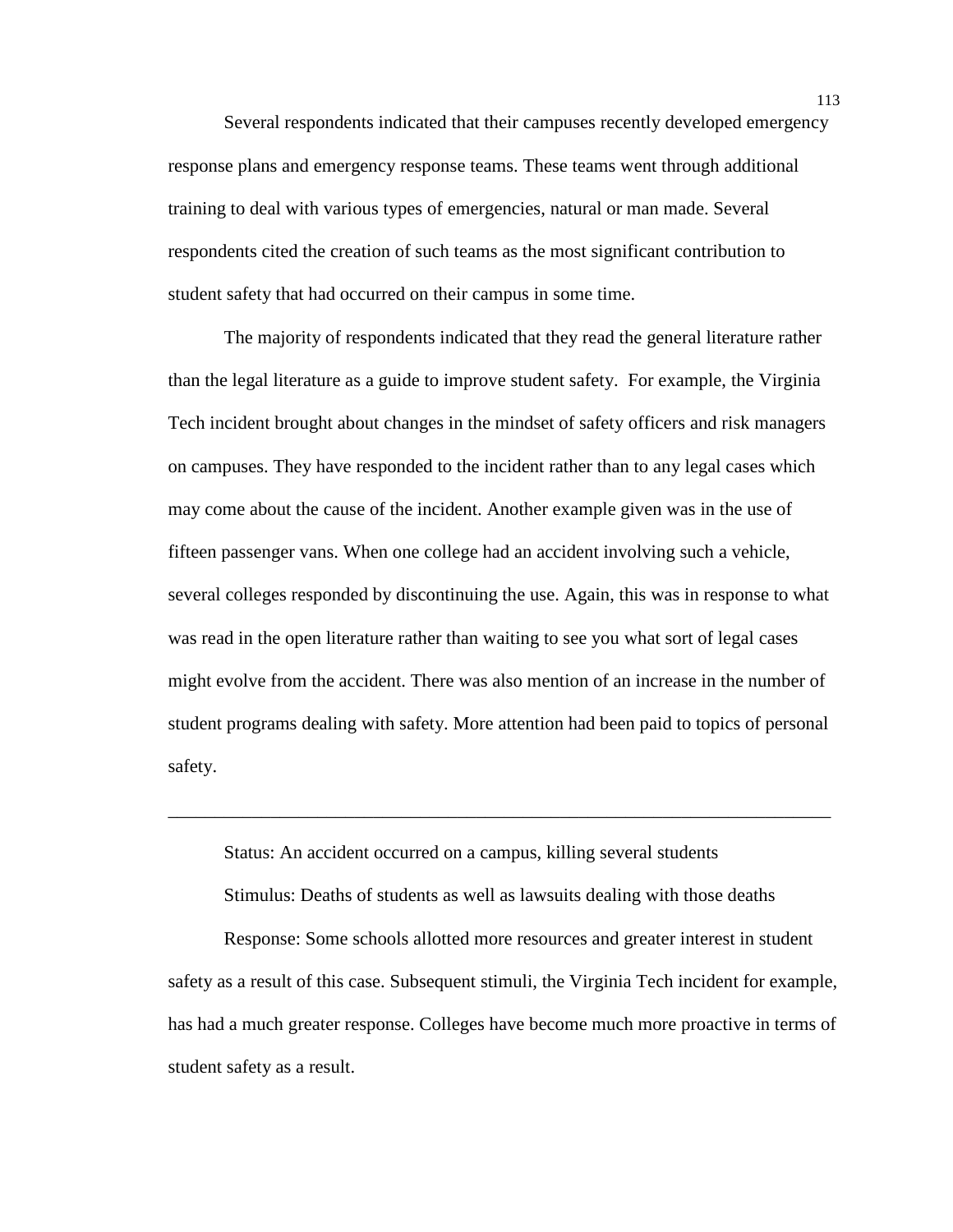*9) Keeping on the subject of student safety, I found a case in which a student was suffering emotional distress and harmed himself while attempting to commit suicide. In the recent past, have you increased counseling services for such students?* 

\_\_\_\_\_\_\_\_\_\_\_\_\_\_\_\_\_\_\_\_\_\_\_\_\_\_\_\_\_\_\_\_\_\_\_\_\_\_\_\_\_\_\_\_\_\_\_\_\_\_\_\_\_\_\_\_\_\_\_\_\_\_\_\_\_\_\_\_\_\_

The majority of respondents indicated that there was an increase in awareness in these matters at all levels. As a result, there was an increase in the amount of time, effort, and financial resources applied to student mental health. One respondent indicated that policies on their campus had changed to allow for such students to easily exit the college if such need arose. She also mentioned using a team approach, in which the counseling staff and others met four times per semester to discuss those students who might be undergoing emotional issues.

Many respondents indicated that they had increased their counseling staff. Some had indicated that they had expanded their use of referrals to off campus facilities. Others had indicated that they had reduced their referrals by hiring additional in-house staff, preferring to handle such students' issues on campus.

All of the respondents indicated additional training had occurred on their campus. Training was done for people in the counseling office, for the faculty and staff, and more importantly, for the resident assistants who might encounter such students during stressful times.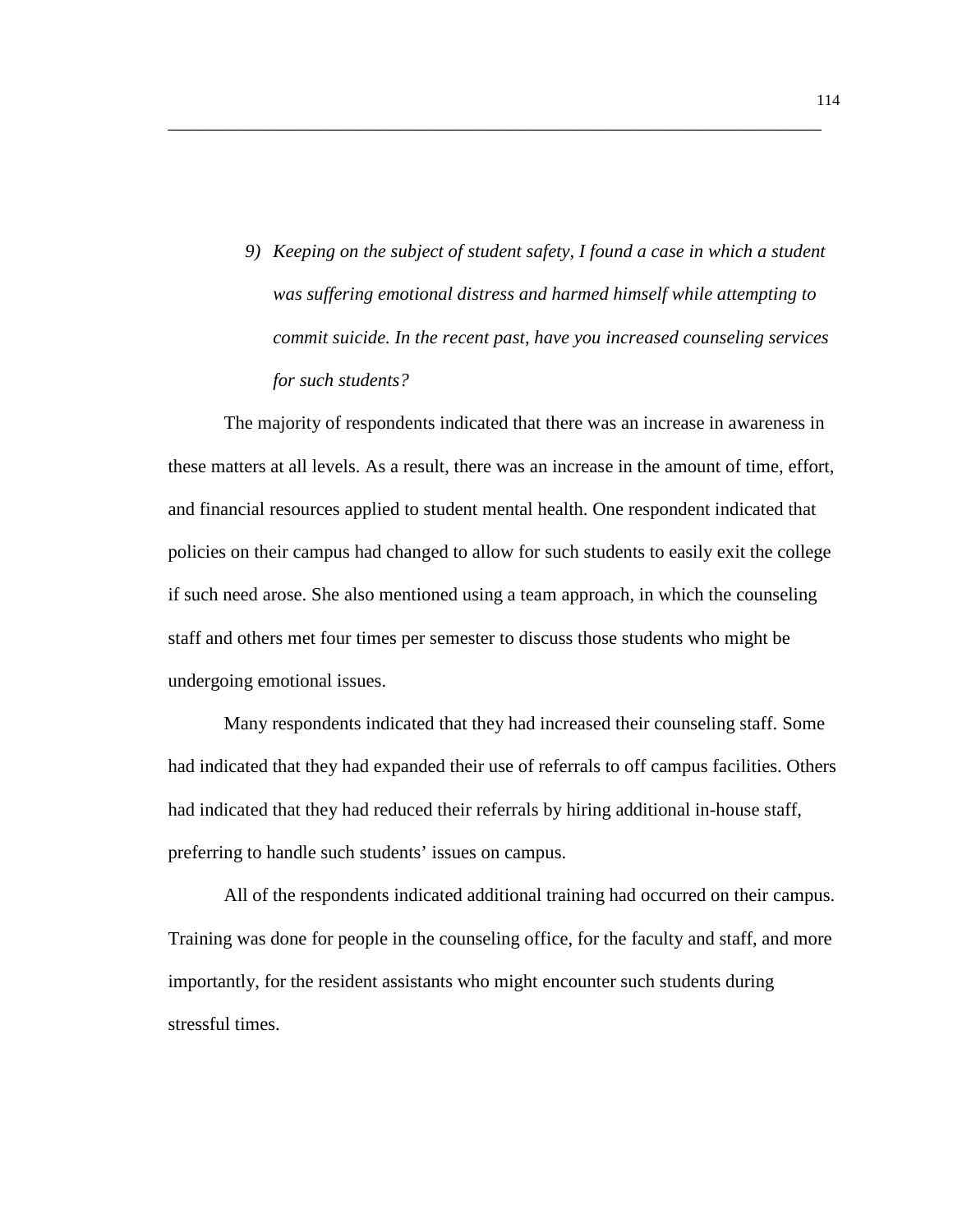Status: Some students were causing harm to themselves and others due to mental and emotional issues.

\_\_\_\_\_\_\_\_\_\_\_\_\_\_\_\_\_\_\_\_\_\_\_\_\_\_\_\_\_\_\_\_\_\_\_\_\_\_\_\_\_\_\_\_\_\_\_\_\_\_\_\_\_\_\_\_\_\_\_\_\_\_\_\_\_\_

Stimulus: Several suits had been filed against colleges regarding their handling of these students.

Response: Additional resources have been allotted for such students. In addition, several colleges reviewed their policies and practices regarding such students.

\_\_\_\_\_\_\_\_\_\_\_\_\_\_\_\_\_\_\_\_\_\_\_\_\_\_\_\_\_\_\_\_\_\_\_\_\_\_\_\_\_\_\_\_\_\_\_\_\_\_\_\_\_\_\_\_\_\_\_\_\_\_\_\_\_\_\_\_\_\_

*10) One case that I encountered was Gratz v. Bollinger. You may be aware of it. It was later heard and ruled on by the United States Supreme Court. It dealt with minorities and admissions policies. Have you examined or changed your policy as a result of this case?* 

The majority of respondents stated that their college was open admission. As such, there were no changes based on the findings of this case. Those respondents from selective colleges indicated that they had examined their admissions policies and felt that they were either in compliance at that point or needed only slight changes. One respondent indicated that terms involving race were changed to terms involving diversity. Many respondents indicated an increase in outreach and recruiting.

Community colleges, which are generally open admission, often have selective programs within their school. All of the respondents from community colleges stated that admission to those selective programs was based on objective criteria, such as test scores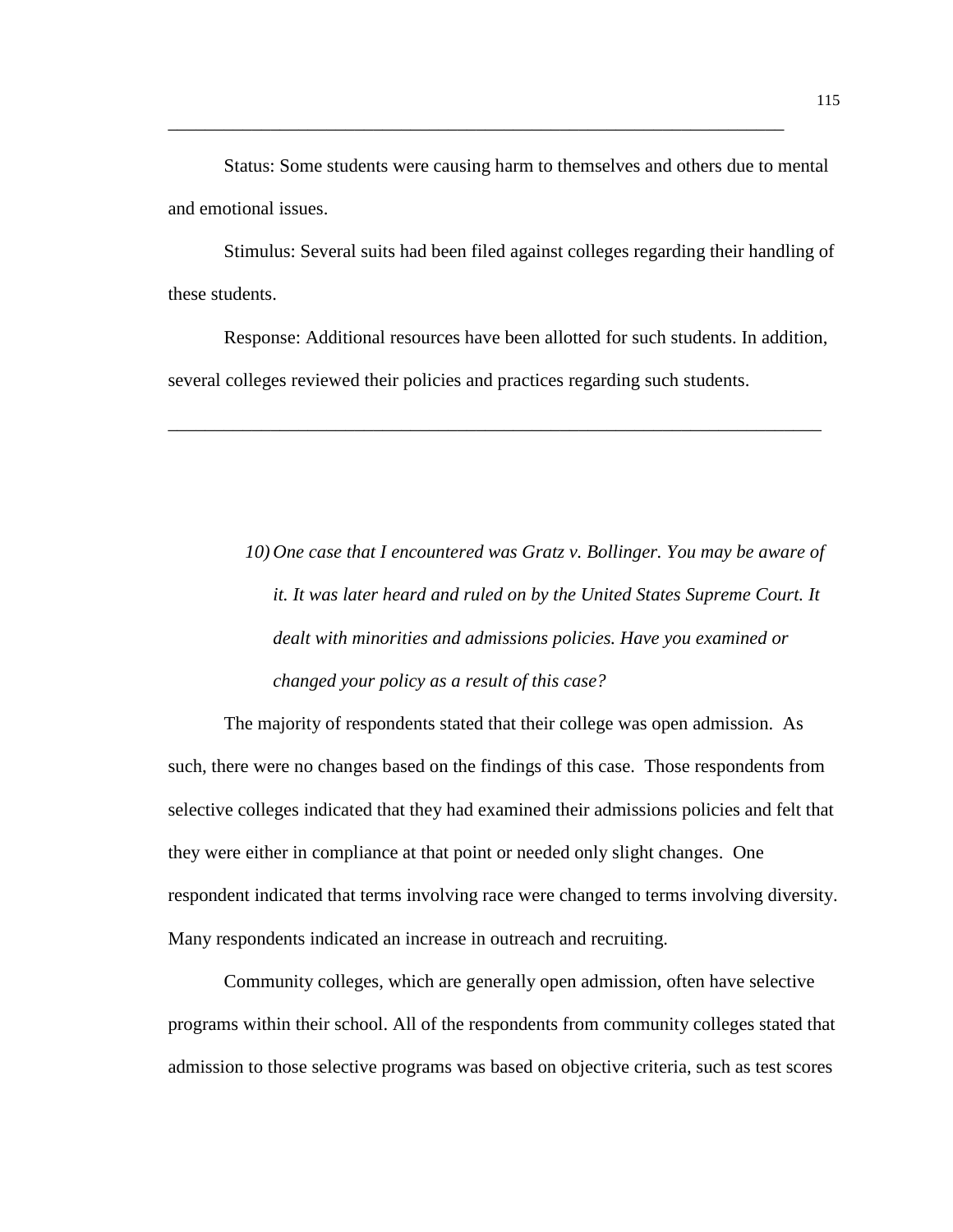and grades. Neither race nor diversity played any role in such admissions. One respondent, a dean of student services from a Midwestern community college, indicated that he felt there should be some role for diversity in the admissions into the selective programs. He stated that he had tried to implement the inclusion of such factors in the nursing program admission policy at his campus, but had been unable to get it included.

While the subject of this question, and the case involved, dealt with student admissions, more than one respondent indicated their concern with the lack of a diverse faculty. They stated that they felt that a diverse faculty was important for the health of the campus. They felt that the state of diversity of the student body was much better than the state of diversity of the faculty.

Status: There was uncertainty in the manner in which schools could consider race in admissions and scholarships.

\_\_\_\_\_\_\_\_\_\_\_\_\_\_\_\_\_\_\_\_\_\_\_\_\_\_\_\_\_\_\_\_\_\_\_\_\_\_\_\_\_\_\_\_\_\_\_\_\_\_\_\_\_\_\_\_\_\_\_\_\_\_\_\_\_\_

Stimulus: A case went to the United States Supreme Court which provided clearer guidelines regarding race and admissions.

Response: For most schools, there was no response as they are open admissions. For those who have selective admissions, they reviewed their policies on admissions and scholarships to comply with the new guidelines.

\_\_\_\_\_\_\_\_\_\_\_\_\_\_\_\_\_\_\_\_\_\_\_\_\_\_\_\_\_\_\_\_\_\_\_\_\_\_\_\_\_\_\_\_\_\_\_\_\_\_\_\_\_\_\_\_\_\_\_\_\_\_\_\_\_\_\_\_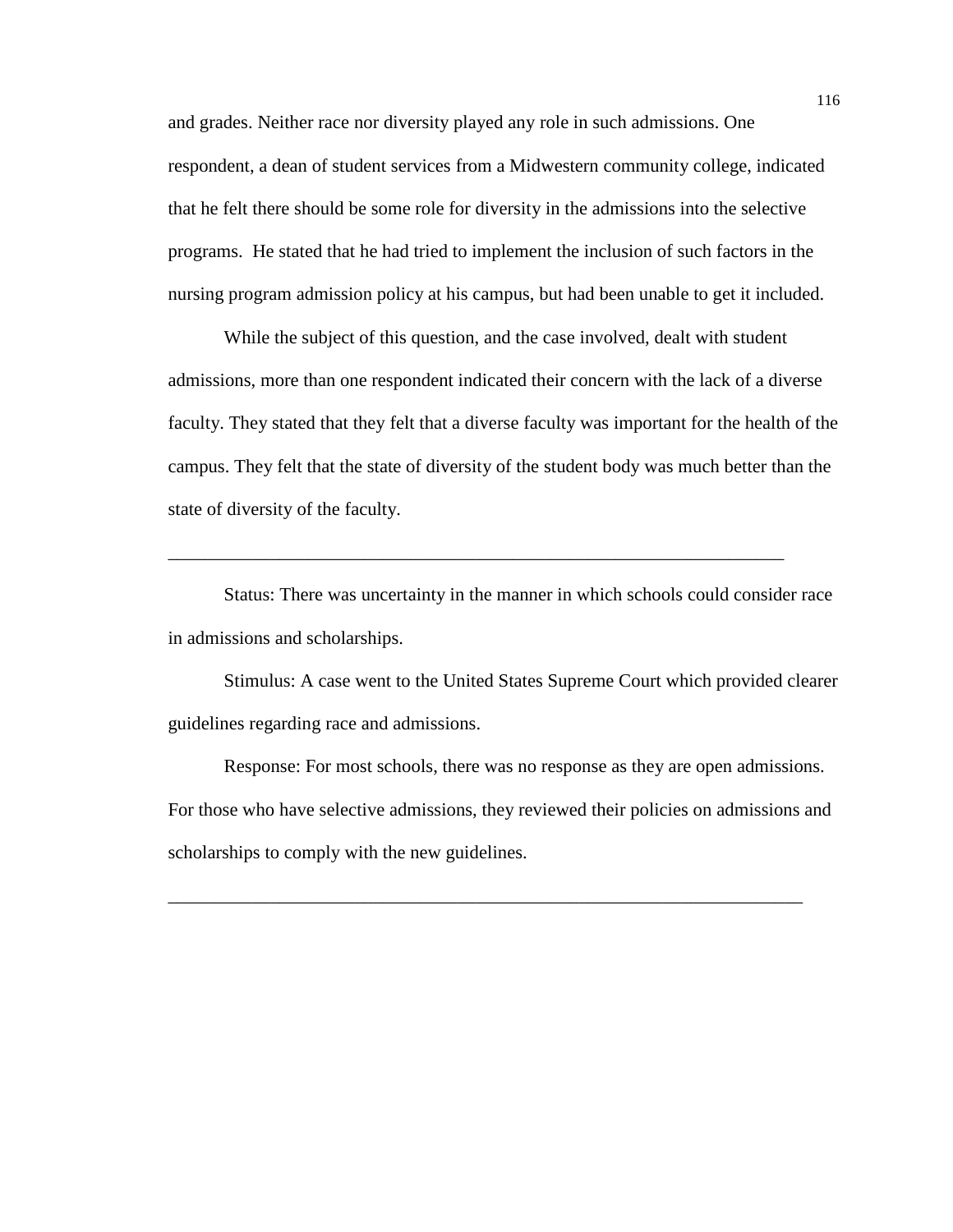#### Phase Four-Change on Campus

 The evolutionary model of change, as presented by Kezar, takes the approach that a system will change when met with a challenge. For clarity, a synopsis of the changes found has been presented with the response to the questions in the above section. In this case, the systems are the colleges, and the challenge is the volume of cases dealing with a specific topic. From the interviews, it is clear that colleges have made significant changes, at considerable expense, as a result of wanting to avoid legal challenges.

From the first two phases, elements of change on the campus present themselves. Colleges have become more aware of possible issues which could become legal problems. They actively review both the legal literature as well as the literature in higher education, to identify potential legal threats. They then actively prevent those threats from occurring. Colleges have become more proactive and preventive in their approach. Moreover, they are more willing to invest the money needed to take the actions needed to prevent legal problems.

Colleges have become better at reducing legal challenges. The subjects interviewed indicate that the number of threats has increased, yet the number of cases taken to court has decreased. This is an indication that colleges have become better at preventing these cases from going to court.

Training has become the most important preventive law tool on campus. The subjects indicated that mandatory training is now required in a number of subjects and by a wide variety of people. Managers are now required to attend training on the rights of employees. Faculty and staff are being trained on FERPA rules and on identifying students with emotional problems.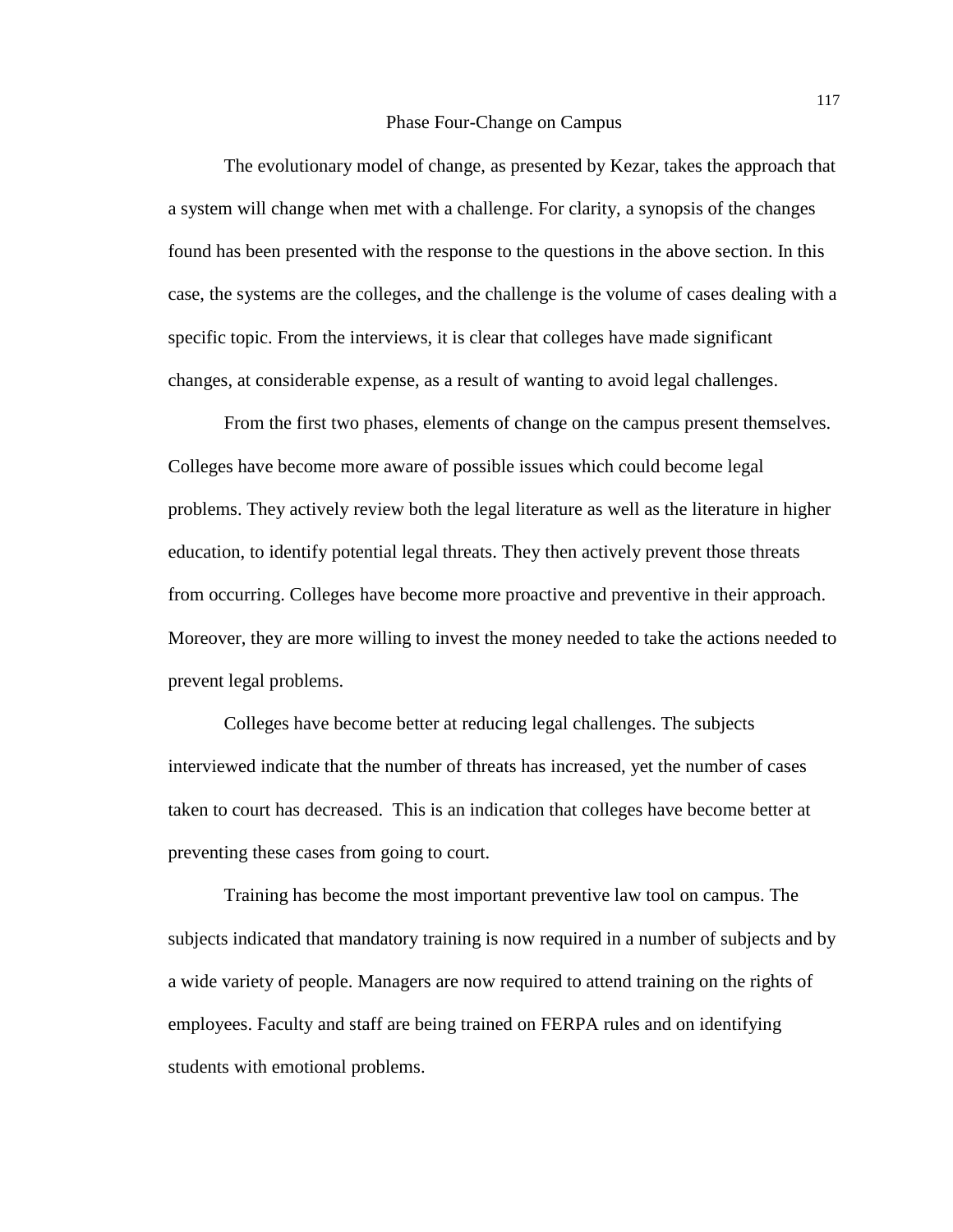Safety, in general, has become a major concern on campus. In addition to the training mentioned above, several schools have implemented training to deal with natural or man-made disasters. Many colleges have developed emergency response teams to deal with such emergencies. The teams consist of people who are skilled first responders who can deal with life or death situations. They also have skilled counselors who can minimize the emotional impact of an emergency.

Colleges are now spending more in the area of safety and security. For some colleges, this has meant hiring additional security officers. For others, it has meant investing in expensive systems that allow for campus wide notification or lock down in the event of an emergency, such as that which happened at Virginia Tech. Other colleges have invested in additional psychological counselors to identify students who might be inclined to injure themselves or others.

Also on the subject of safety, most schools are trying new things to deal with alcohol. Most schools were revisiting their alcohol policy on an annual basis, although some have taken the zero tolerance policy. While most colleges focused on the disciplinary aspects of the alcohol, some increased their focus on prevention and counseling. It should be noted that even at some non-residence schools, alcohol had been such an issue that they had instituted counseling programs.

Colleges are more aware of issues dealing with discrimination and have taken steps to minimize it. Again, training is the major key to prevention. Also, policies and procedures have changed to minimize such cases. Retaliation cases were mentioned as a major concern for some colleges, yet others seem to have developed protocols and training that have minimized any such concerns.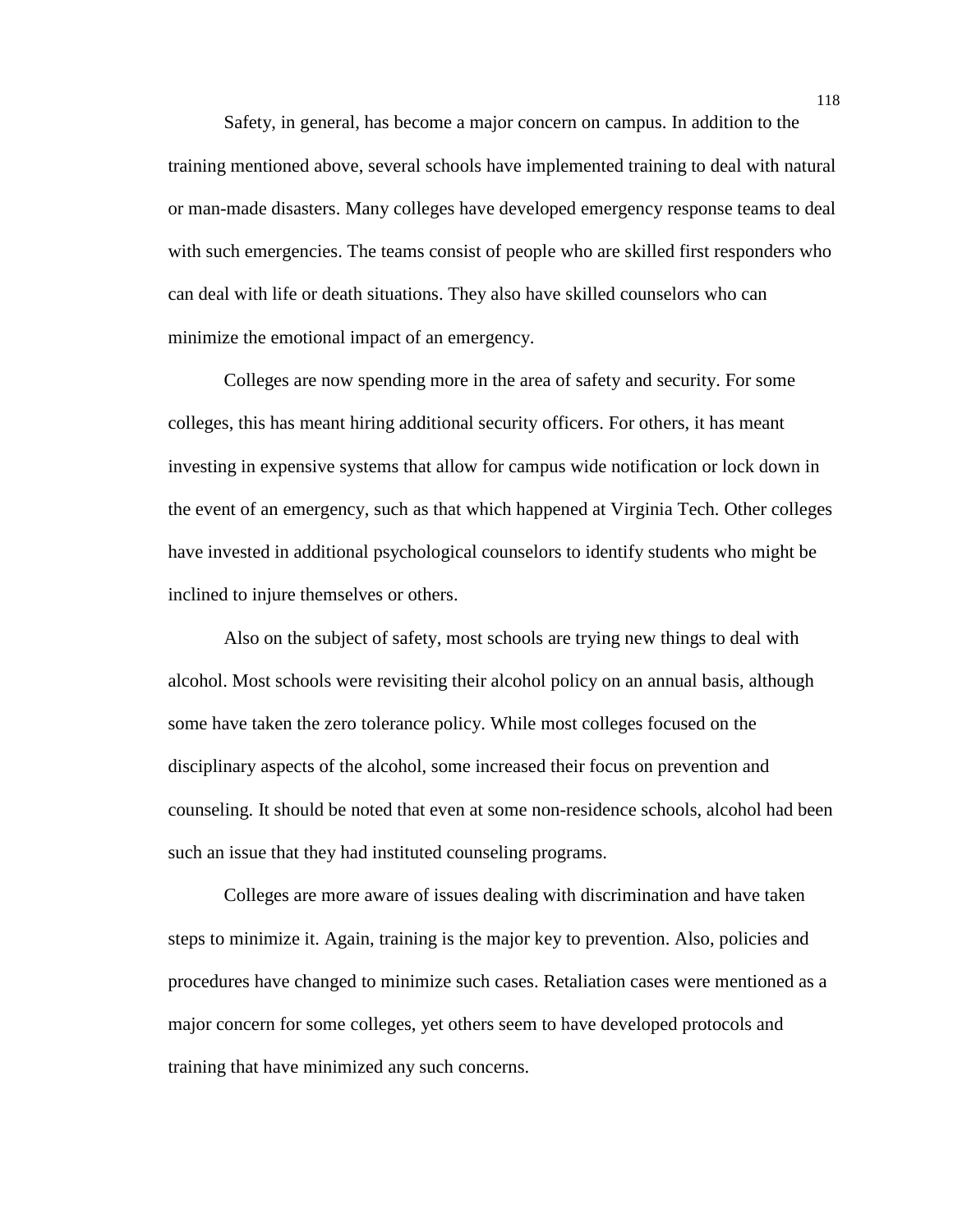Sexual harassment has been an evolving issue on campus. At one point, quid pro quo sexual harassment was the more prevalent form. Colleges have done a good job at preventing that. However, hostile environment sexual harassment has become the more prevalent form, and colleges are now retraining to prevent this form as well. One issue that has arisen is that the legal definition of sexual harassment is not clear and it is still evolving. Colleges must continue to review new cases as they are published so as to distill a more exact definition.

Colleges have, in general, been very good in providing accommodations for physical disabilities. Time, effort, and money have been invested into the physical facilities of the campus to ensure that it was compliant with the Americans with Disabilities Act. Colleges have not made as much progress with non physical disabilities, such as learning disabilities. The additional time, money, and effort are now being allotted toward persons with these disabilities as well. This area is another area which is evolving, as the legal definition of disability continues to change. Again, colleges will need to continue reviewing cases.

Question 1e) What are the underlying causes for the trends found?

This question is now expanded with data from the interviews. One trend which was found was a decrease in cases. An underlying cause for this was that college law offices are more adept at disposing of cases before they go to court.

There was an increase in civil rights cases found. A possible explanation for this is that colleges are doing a better job at letting people know what their rights are. One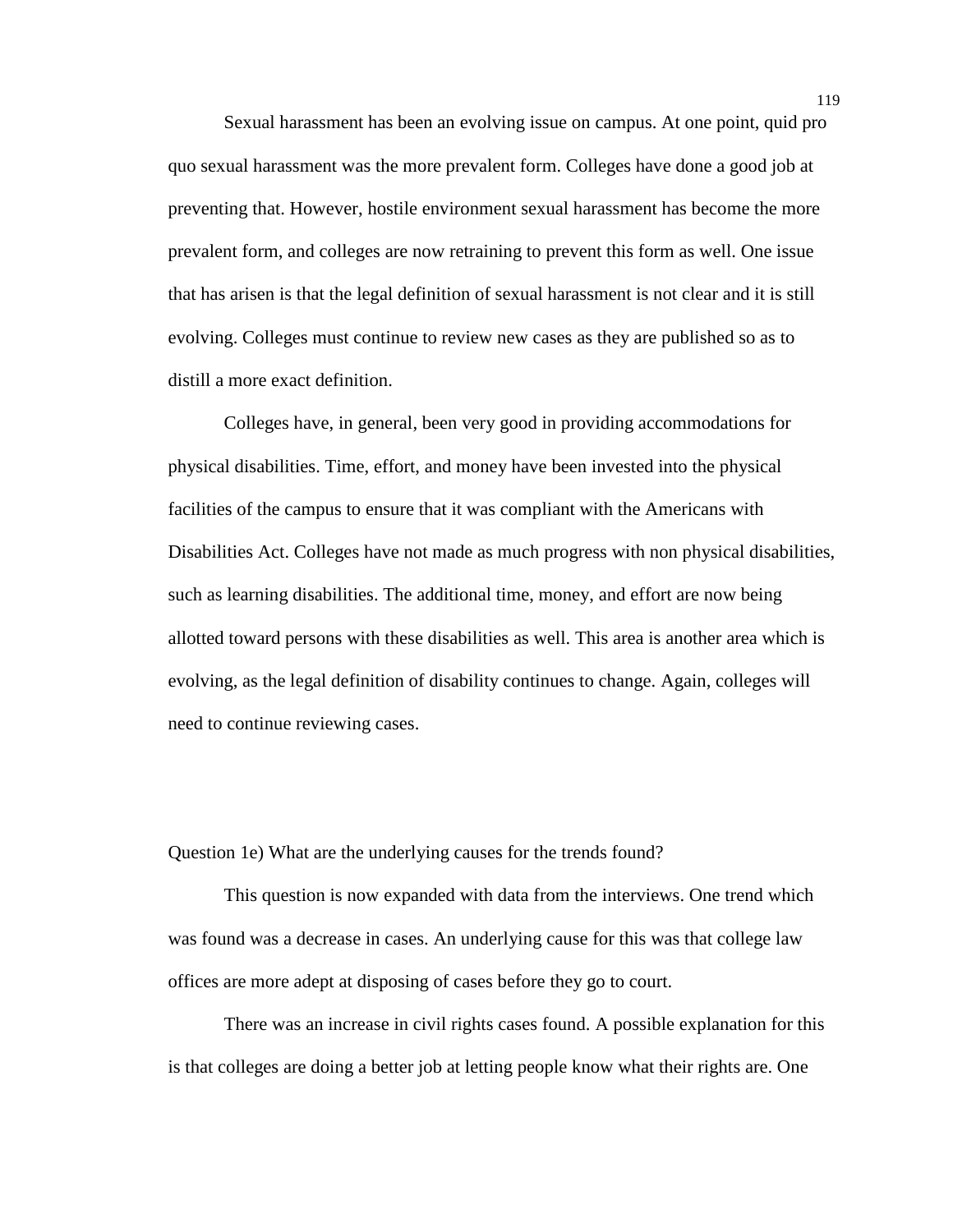respondent, an EEO officer, indicated that she predicted an increase in cases after she was hired. The increase occurred because she informed people of their rights. After she continued with training managers, the case load eventually decreased.

An understanding, and misunderstanding, of rights is an underlying cause for more cases involving disabilities. Specifically, students with disabilities enter college with experience in working with high school personnel. Unfortunately, the laws regulating the way colleges approach such matters are different from those regulating the lower grades.

Another explanation for this increase is that the area of law is evolving. This is especially true of sexual harassment and disability cases. Several respondents indicated that definitions of harassment and disability were changing. As such, it was hard to defend against such a suit.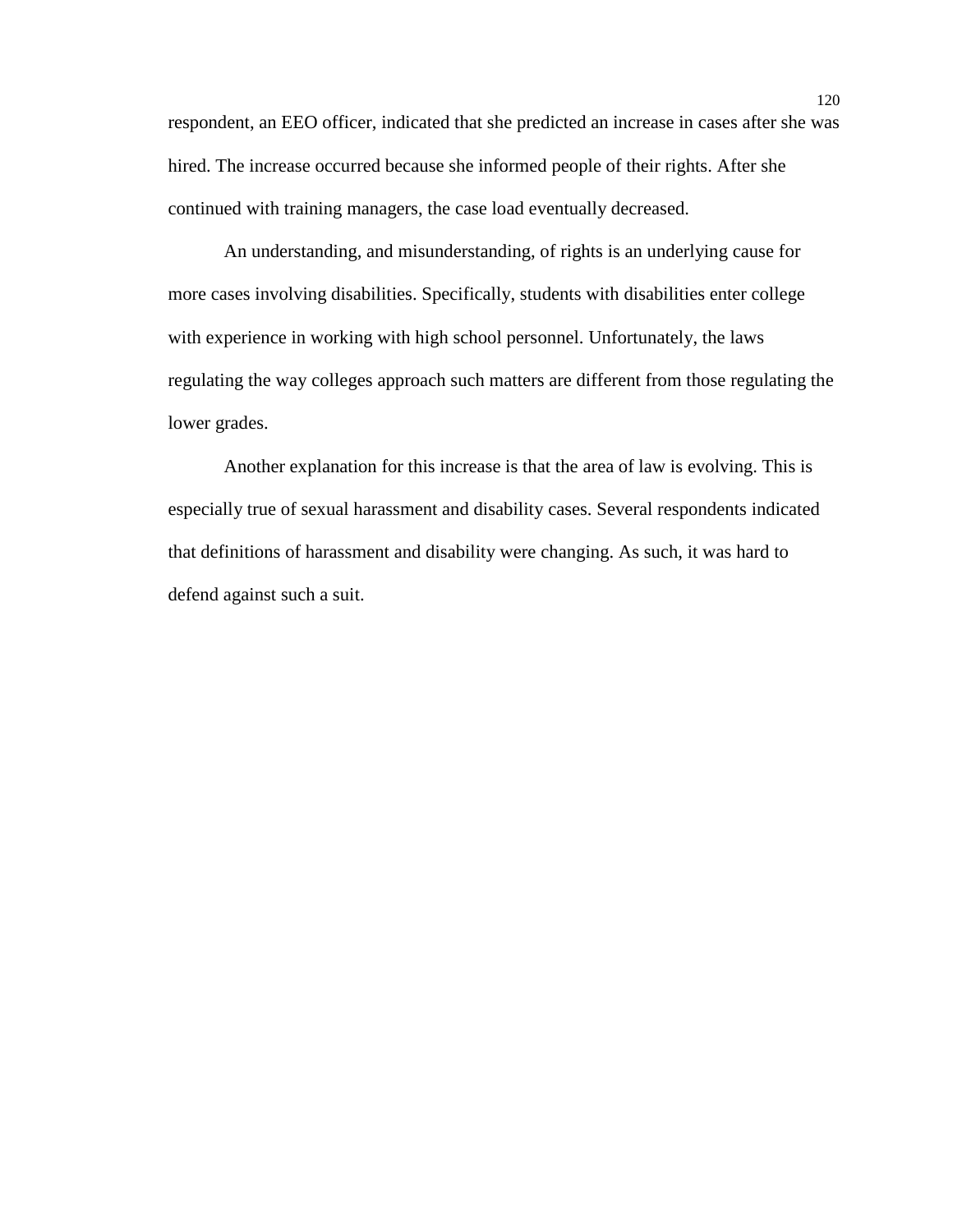#### Chapter V

#### Summary

 This chapter presents a summary of research, summary of the findings, discussion of findings and comparison with the literature, significance, recommendations, suggestions for future research, and implications.

#### Summary of Research

 The purpose of this study was to understand the state of higher education law in the United States by reviewing the body of case law for the period of 1999-2003 which involved higher education. It was to find trends in the body of higher education cases, and then seek underlying causes for those trends. The case law was drawn from the West's Education Law Reporter. West's Education Law Reporter presents both higher education cases as well as cases involving k-12 schools. Thus, the first step was to read each case to determine if it was a k-12 case or a higher education case.

 This process yielded a total of 1,678 applicable cases. Cases were tabulated for categories that include court system, state, litigant, type of case, issue, and Carnegie class of the college. In most cases, the categories were examined by sorting and presenting the groupings within each category. In the case of the states category, a t-test was performed to see if there was a relationship between cases filed and political identification (blue state or red state) from the 2004 Presidential election. In the case of the Carnegie class data, a Chi square analysis was performed to determine if there were differences in litigation based on class of the college.

In order to obtain a more accurate description of the effect of law on higher education campuses, interviews were conducted with those who would likely have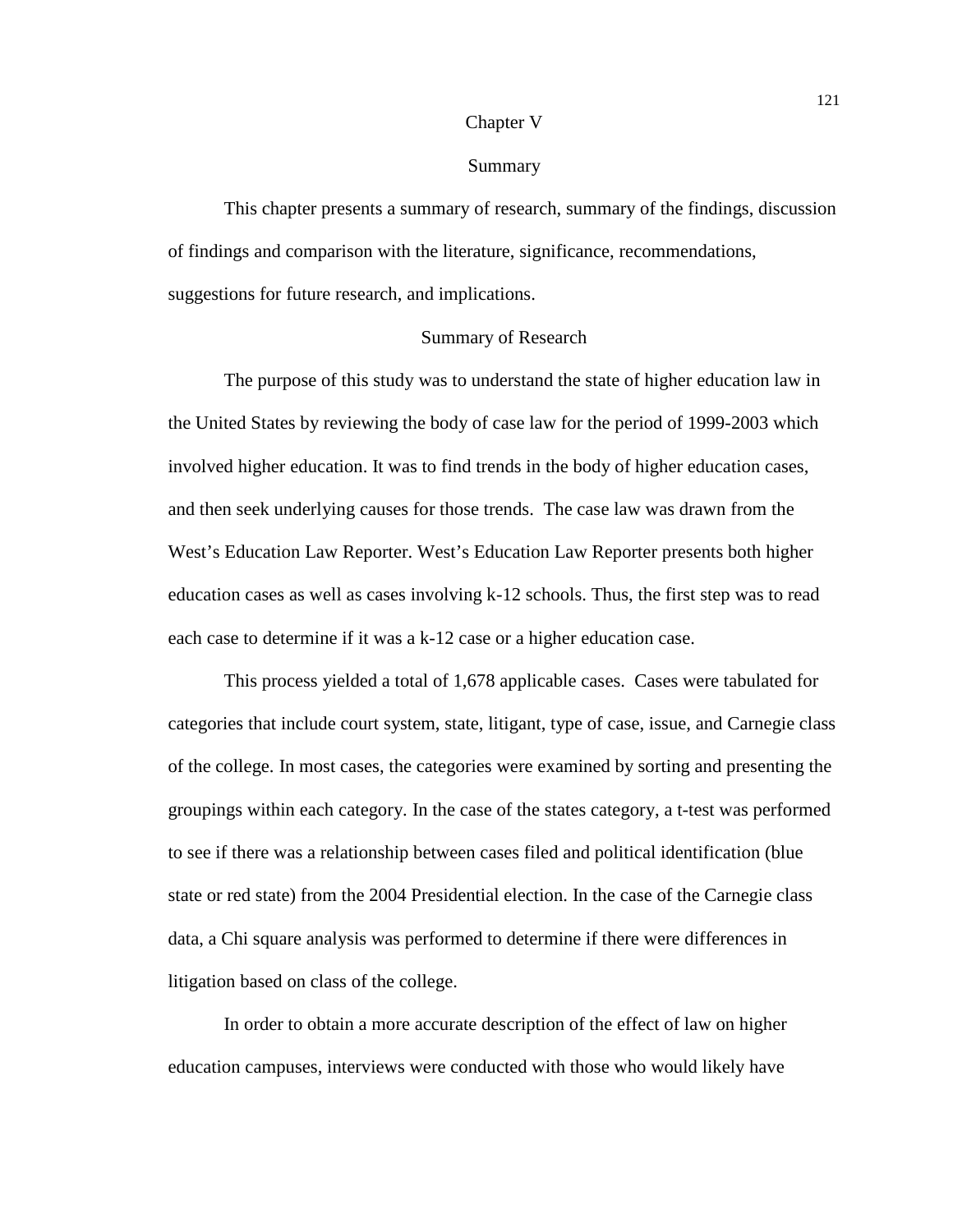observed changes on the campus during the years in question. Questions were drawn up which would complete the findings of the case analyses. They might reflect an area of concern as presented in the literature. Subjects for the interviews included college system general counsels, campus general counsels, equal opportunity/affirmative action officers, vice chancellors, deans, and directors of disability services. A total of 25 interviews were completed. The pool included the mix of private and public institutions. It included a mix of associate, bachelor/masters, and doctoral institutions. Care was taken to ensure a distribution from all geographical regions. No state was represented more than twice. No institution was represented more than once.

The response of the interviews was compared to each other and the majority opinion was found. In that process, notes were taken during the interviews. Those notes were coded and compared to other interviews, from which categories emerged. Memos were generated based on the coding. The memos were sorted to place the concepts in some cohesive order. The study was complete at the point of saturation. That is, when no new data was revealed in an interview, there was no added value in additional interviewing. Finally, after the results were written, each interview was reviewed to see if additional insight could be found.

#### Summary of the Findings

There has been a decrease in the total number of cases filed in which an institution of higher education is a named litigant. Colleges report an increase in threats, which are more often dealt with in some manner before they go to court.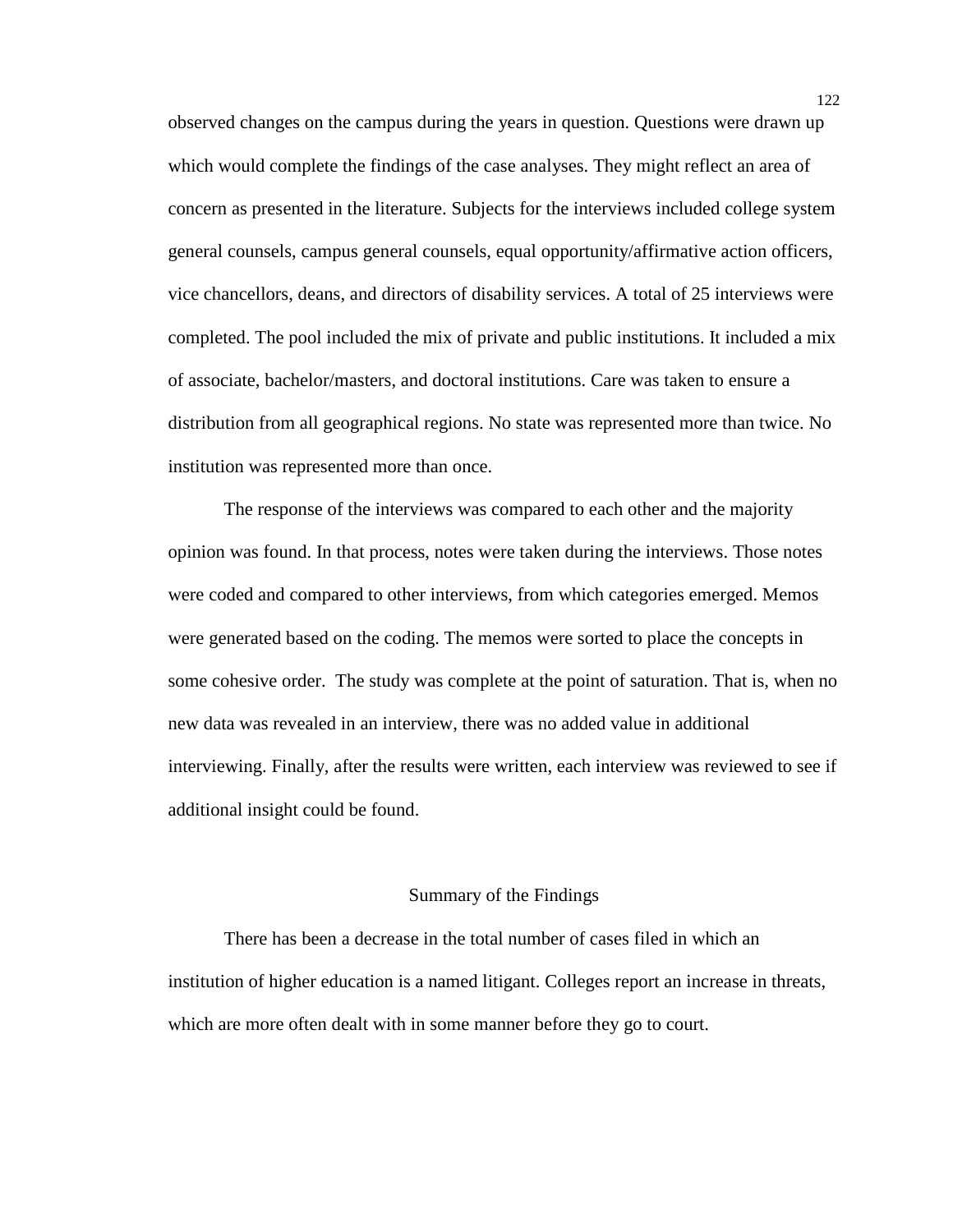In the majority of cases, colleges are the defendants named in lawsuits. In the majority of cases, public colleges were involved as compared with private institutions. Higher education cases are slightly more likely to be heard in Federal courts than state courts.

There are drastic differences in the number of cases heard by each Federal Circuit. This has changed from the original study by Helms.

There is a great deal of variation in litigation patterns between states. New York has more cases than one would expect based on its population. California has fewer than expected. In terms of ranking by number of cases, the order of states has changed from the 1988 study.

There is no significant difference in the number of cases brought forth in states classified as red states in the 2004 presidential election as compared to states classified as blue states.

The largest group of litigants who file against colleges are employees. This slightly increased from 1988. Faculty are named most often in this category, followed by staff then administrators. This ratio has remained nearly the same as the 1988 study. Students increased in the percentage of cases filed. Business and government cases decreased as a percentage of the total number of cases. Colleges were the prevailing party in 61.8 % of the cases. They lost in 23.6 %. A split decision was rendered in 14.6 % of the cases.

There is a wide disparity in the number of cases litigated by schools when classified by the Carnegie classification system. The trend is that the more complex the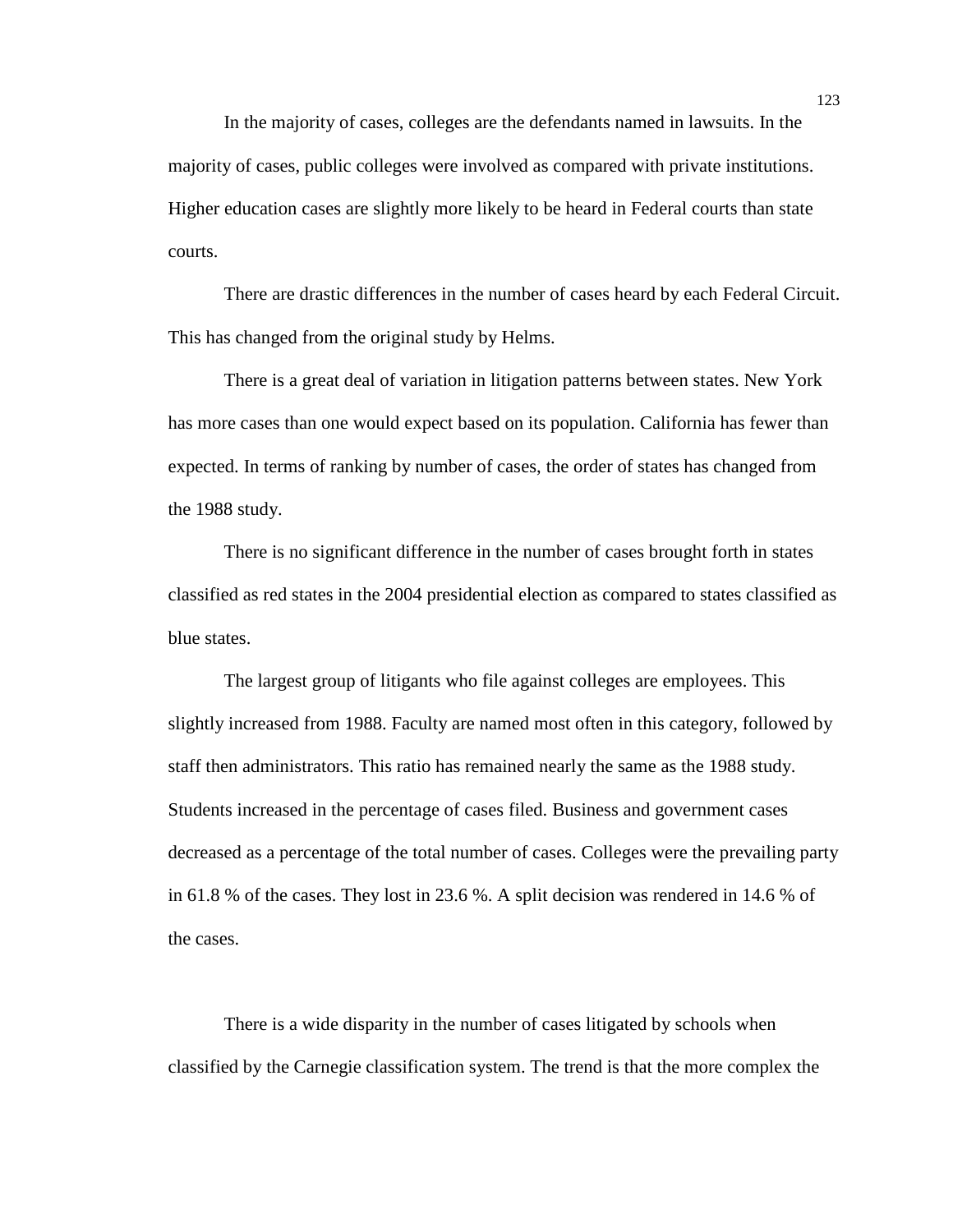mission, the greater number of cases. Doctoral/research schools have more cases than community colleges.

Constitutional cases were heard in both court systems, but are far more likely to be heard in Federal court. First Amendment cases were most prevalent, usually brought forth by an employee.

The most common type of case heard in state courts was common law. These were usually tort or contract cases. Statutory cases were heard in both courts. State statute cases were very diverse in subject. Federal statutory cases were clustered around civil rights.

Civil rights cases increased significantly since the time of the 1988 study. Sexual harassment cases have increased. The majority are hostile environment rather than quid pro quo harassment. Disability cases have increased. Requests for accommodations have increased as well, especially at community colleges. Definitions of disability are still evolving. Other areas of interest include whistleblower/retaliation cases, false claim cases, and record/meetings cases. Retaliation cases were noted as being especially problematic.

There has been an increase in the awareness of safety and security on campus. Colleges report spending more resources on such matters. Often, they make changes bases on incidences that have happened elsewhere, such as the Virginia Tech tragedy or the problems with fifteen passenger vans. Proactive risk management has become the norm. Many schools report that they have organized crisis reaction teams. There has been an increase in resources applied to counseling.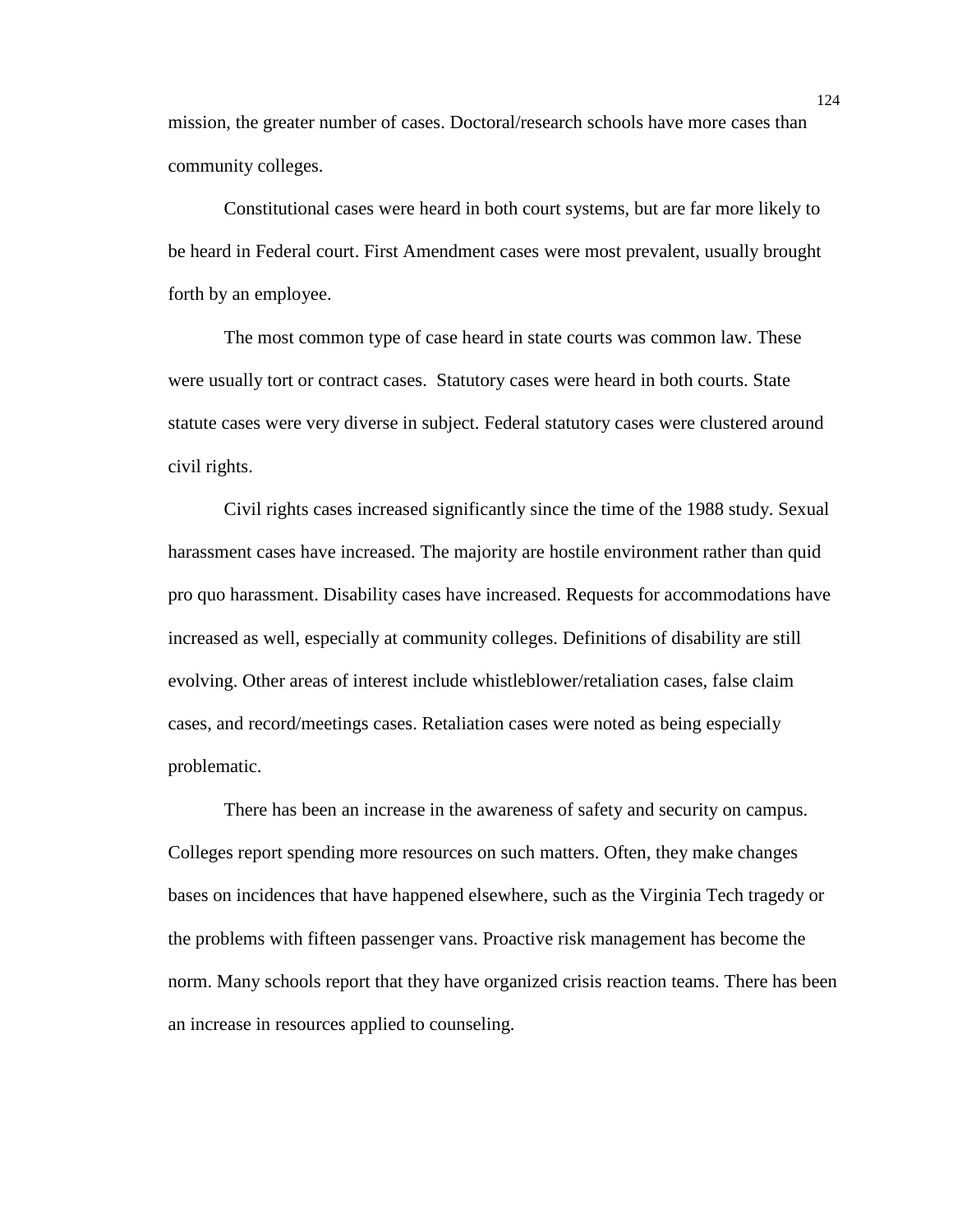Many schools revisited their admissions and scholarship policies as a result of Gratz v. Bollinger. Most report that only slight changes, if any, were needed to comply with the law. Open admissions schools did not change.

Alcohol was referred to as the most problematic student issue. Colleges have reported revising their alcohol policies very often. However, this is usually as a result of forces within the college rather than a court case. Their policies are becoming more rigid. Colleges report increasing alcohol awareness activities.

#### Discussion of Findings and Comparison with the Literature

 The decrease in the number of cases litigated that name an institution of higher education was noted in this study. It affirms the data reported by Helms (2003). While this can be taken as positive for colleges, the underlying reason for this change is unknown. It may be that colleges have learned from past cases and have done a better job in preventing litigation or litigious situations. It may be that colleges are disposing of cases before they get to court by settling out of court. The finding that colleges prevail in 61.8 % of cases (with 14.6 % split decisions) may indicate that colleges settle on cases that they believe they would lose, thus going to court with a higher percentage of stronger cases.

 The fact that colleges are named as defendant in the majority of cases is indicative of the posture that they should take. Colleges need to be preventive in their approach. Kathleen Curry Santora, chief executive officer for the National Association of College and University Attorneys, stated that preventive law will continue to be more important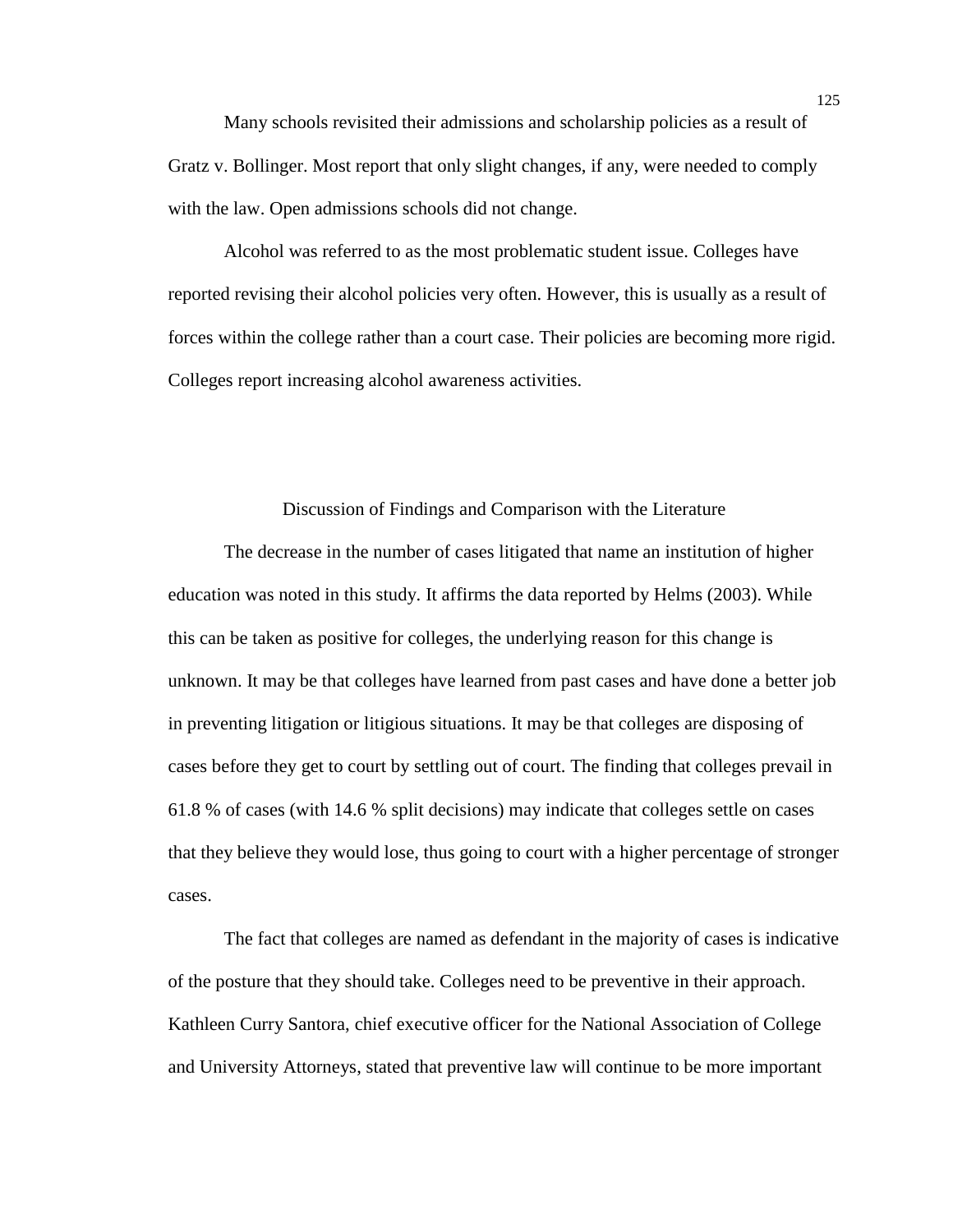over the next ten years (Pressing legal issues:10 views of the next 5 years). In the same article, Peter Kushibab, general counsel for Maricopa County Community College, echoes a similiar thought as he suggests that college leaders will continue to develop a "risk-conscious environment."

 There is a great deal of variation in litigation patterns between states. New York has more cases than one would expect based on its population where as California has fewer than expected. The geographic distribution of cases has changed since the 1988 study (Helms, 1989). The distribution of cases among the Federal circuits has also changed since that study. There is no significant difference in the number of cases brought forth in the red states versus blue states. It was thought that the political philosophy of the population of the state may play a role in the likelihood of bringing forth litigation. However, the data shows no such relationship.

 There's a wide disparity in the number of cases litigated by schools when classified by the Carnegie classification system. While institutional size may be a factor in the number of suits, it is not the only factor. Doctoral institutions, and those whose missions involve research, have significantly more cases then masters institutions. Masters institutions have more cases than community colleges. This dissertation presents the first time such an analysis has been done.

Public colleges are more likely to be named as a party in a case when compared to private colleges. Julie D. Goodwin, general counsel at Morgan State University, comments that budget constraints, especially at public institutions, could bring about additional suits. She is quoted as saying: "When resources shrink, the struggles over the distribution of those resources increase." She predicts that employment related cases will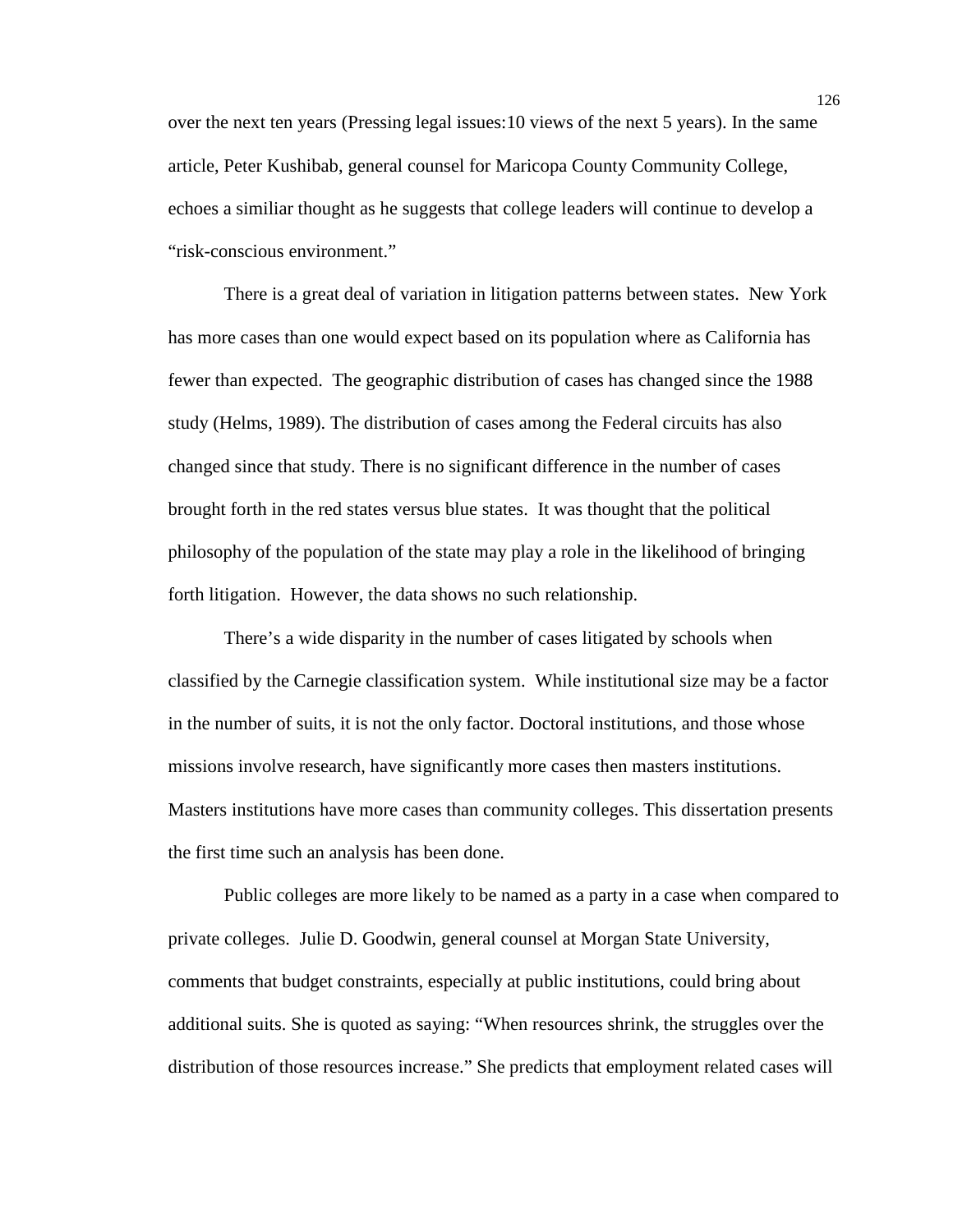grow significantly due to hard choices being made regarding the budget (Pressing legal issues: 10 views of the next 5 years).

 Higher education cases are slightly more likely (58 %) to be heard in Federal courts than in state courts. This is the reverse of what Helms found in the 1988 study in which the majority of cases (56 %) were heard in state courts. In Helm's study, she commented on the difference between higher education cases in cases involving k-12, noting that K-12 cases were far more likely to be heard in state courts (77-80 %). Helms also noted drastic differences in the federal to state court ratio from one state to another. The findings of this study would lead one to believe that federal courts were chosen over state courts due to the nature of the claim. There was an increase in civil rights claims, which lend themselves to more appropriately being heard in the federal court system.

A large number of cases heard in the state courts are classified as common law cases. Helms found a similar group of cases, only that in her study, state statutory cases (102) outnumbered state common law cases (85), whereas the current study shows common law cases the reverse, with 298 statutory cases and 340 common law cases. Helms found that the vast majority of cases in this classification were either contract cases (22) or tort (39). The same trend was found in the current study with 160 contract cases and 176 tort cases.

 The proportion of student claims has increased since the 1988 study. In the discussion of the campus disability coordinator, this trend was mentioned (Gauk, 2007). She stated that students leave high school and enter college with more awareness of their rights. She found this to be especially true for students with disabilities. Whereas 15 years ago few students requested accommodations, today many students request and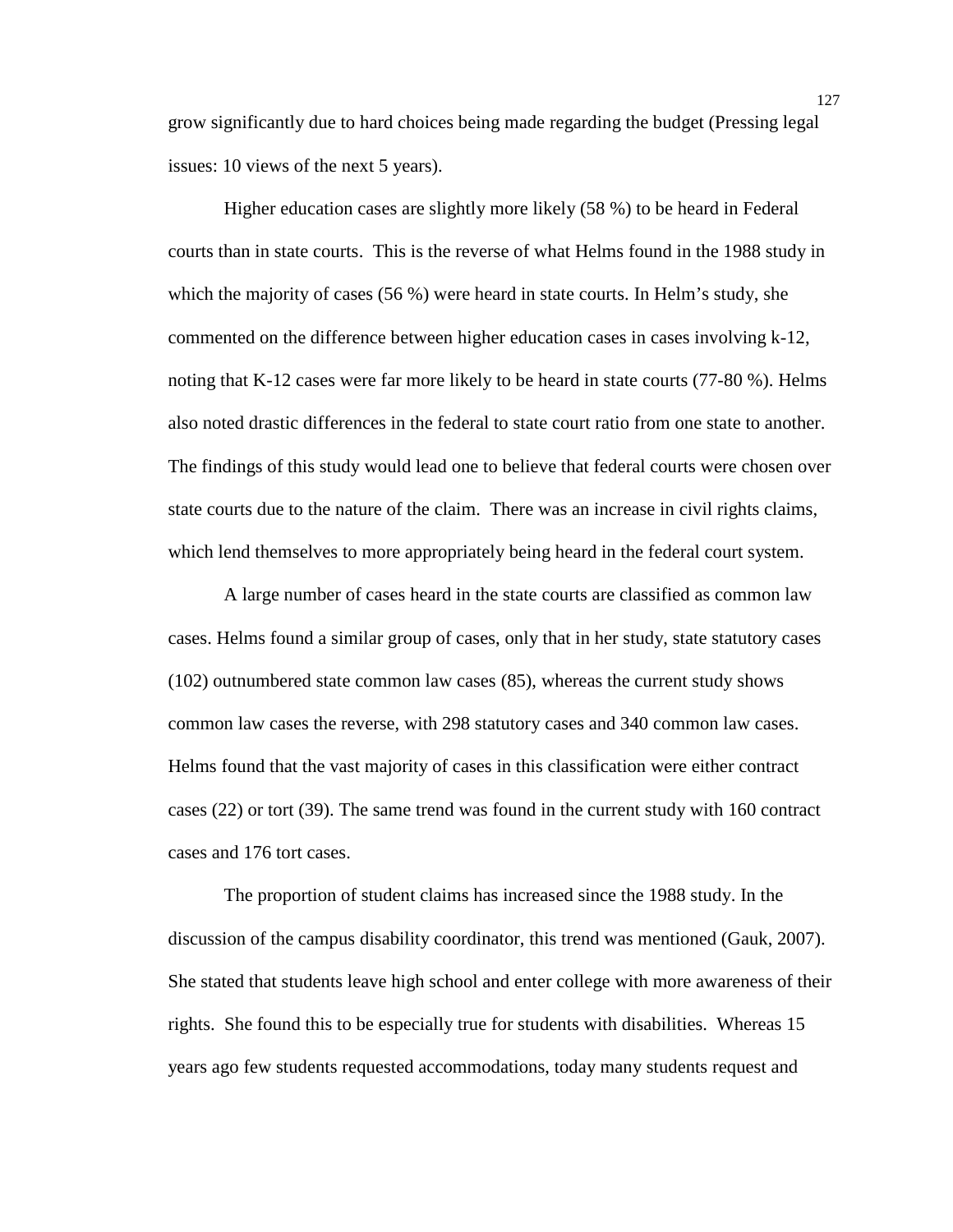expect accommodations. She believes this attitude and awareness is instilled in k-12 and carries over into college.

 The largest group of litigants who file against colleges are employees. The proportion has slightly increased since the 1988 study. Faculty members are the most common litigant in this category followed by staff and then administrators. The ratio of faculty to staff to administration cases has remained nearly the same as the 1988 study. Martin Michelson, a partner in the Washington, D.C., law firm of Hogan and Hartson, comments that employment law has been an area of great concern (Pressing legal issues: 10 views of the next five years). He predicts that "massive national increases projected in the populations of faculty and staff members" could bring about "new trouble in this area."

The majority of cases heard in Federal courts were statutory cases. As Helms found in 1988, state cases are more diverse than federal cases. She found that the majority of federal court statutory cases deal with civil rights with 49 cases (43 % of statutory cases) and bankruptcy with 45 cases (40 % of statutory cases). The findings of the current study show an increase in Federal civil rights cases with 413 cases (57 % of the statutory cases) and a decrease in bankruptcy cases with 191 (26 % of statutory cases). Civil rights cases are of special concern. If one takes into account that Helms study considered only one year, a total of 245 cases would be expected over a five year period. Given that 413 cases were heard during the current studies five year period, that represents a 69 % increase in Federal civil rights statutory cases heard. Also of note is that the average verdict for a discrimination case is \$60,000 (Franke, 2005).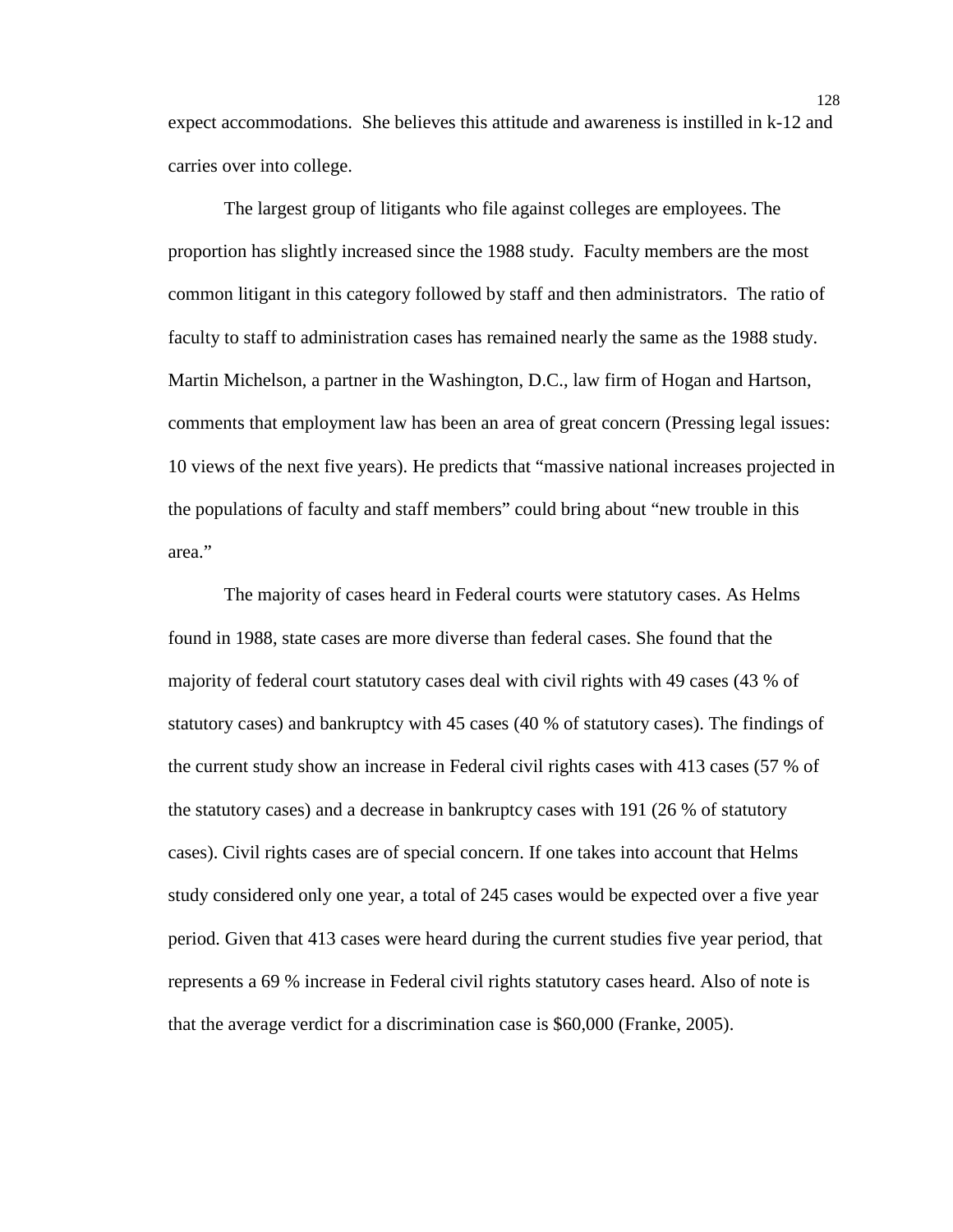A major finding of the study was that civil rights cases increased significantly since the time of the 1988 study. It is important to note that according to EEOC data, with the exception of disability discrimination, there was an increase in each type of discrimination case that reached a maximum during the time period that this study considered. The EEOC data is for society as a whole, not just higher education.

Sexual harassment cases are presented with a total of 56 cases heard in both courts. Pulley (2005) reported that sexual harassment had "overtaken slips and falls to become the No. 1 source of liability claims against higher education institutions." Sexual harassment was ranked fifth a decade earlier. This is especially troubling in light of a recent survey (Rainey, 2006) that reported 62 % of students surveyed had experienced sexual harassment. This survey included both male and female students.

 Violations of the False Claims Act were heard in 11 cases in Federal courts. The majority of these cases dealt with university hospitals improperly billing Medicaid for services rendered. However, the applicability of the act is far-reaching. Current cases include the manner in which students are recruited. A novel recent application of the act is to recover money from schools when it is found that the students did not receive the education and training promised (Van Der Werf, 2006).

 Whistleblower and retaliation cases also were substantial in both courts. Franke (2005) reported that the average retaliation verdict \$70,000. In the same article, two retaliation cases are presented that far exceed the average. One case resulted in a \$1 million verdict. The other resulted in a \$325,000 verdict. Both of these cases involve retaliation for filing a discrimination lawsuit. Bruce Melton (Selingo, 2006), a lawyer at Babbitt and Melton in Chicago, reviewed 600 cases involving college. He described the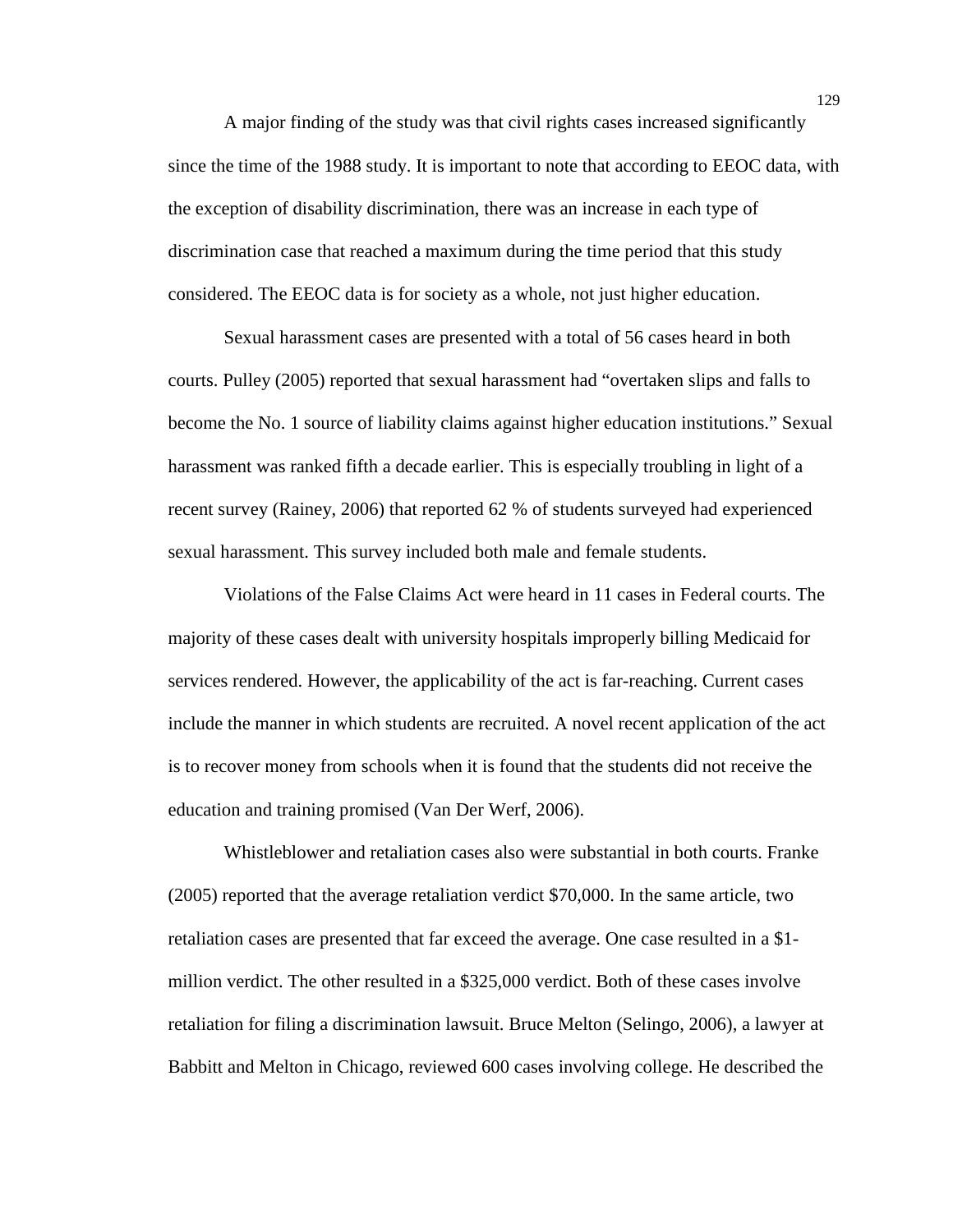college as "losing big" in twenty cases. Of those twenty, thirteen were employment cases. Of the thirteen, ten involved retaliation. Melton said: There's no question that retaliation claims are the ones we should be worrying about." According to Equal Employment Opportunity Commission (2007) data, the number of charges of retaliation filed rose steadily until reaching a maximum in 2002. The number of cases has decreased slightly since then.

 Suits involving records and meetings were heard in both courts. Schmidt (2001) reported an example where the Auburn University Board of Trustees "violated open meeting laws at least 39 times in the past three years." In that article, examples were presented from schools across the country that are not complying with the law. In that article, the Student Press Law Center reported a 25 % increase in the number of complaints of student journalists being denied access to college records.

#### Significance

 This study is significant in many ways. It adds to the body of works describing the state of higher education law. That is, it provides another snapshot of the number and types of cases that colleges are dealing with. It complements earlier studies. As there are few studies in this area, this study serves as a benchmark for studies that may follow.

 An important finding is that there is a difference in the likelihood of a school being involved in a case based on which Carnegie class it is assign to. It expands on those studies by describing the change that has occurred on the campus. It provides a sense of what is important in terms of preventing possible cases. What is most important is that it presents positive examples, based on research, of how schools are preventing suits. It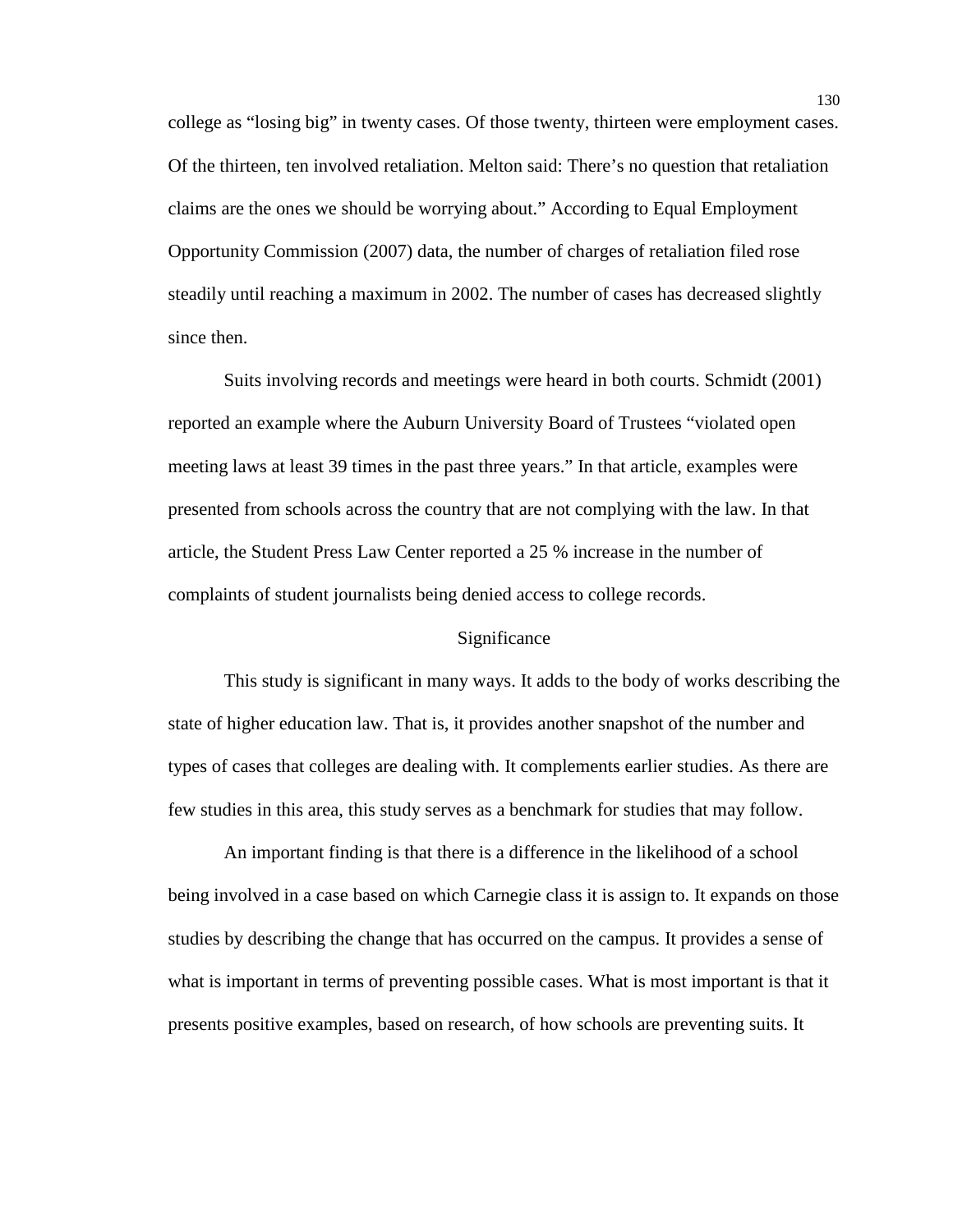provides approaches of how one might prevent legal challenges at the reader's school. It can be approach as a "best practices" guide.

 This study also adds to the body of literature on change on college campuses. The evolutionary model of change was found to be quite appropriate in describing the effect that lawsuits have on campuses. Lawsuits, or the threat of lawsuits, can be an effective stimulus. Colleges provide a response to prevent future suits. As society changes, or evolves, colleges will follow through this route as well.

#### Recommendations

 Based on the findings and conclusions of this study, the following recommendations are made:

• College administrators should continue to be proactive by looking at the physical facilities with safety in mind. The legal literature, as well as education news, is a good source of information about trends and problems that may be prevented. A walk through of the facilities should be done with emphasis on identifying potential hazards. These should be very comprehensive, and should occur at different times throughout the year so as to identify hazards that might be related to the weather. In addition, ADA compliance can be reviewed at the same time.

• College administrators should also do as much as possible to promote diversity on campus. Moreover, they should promote sensitivity on campus,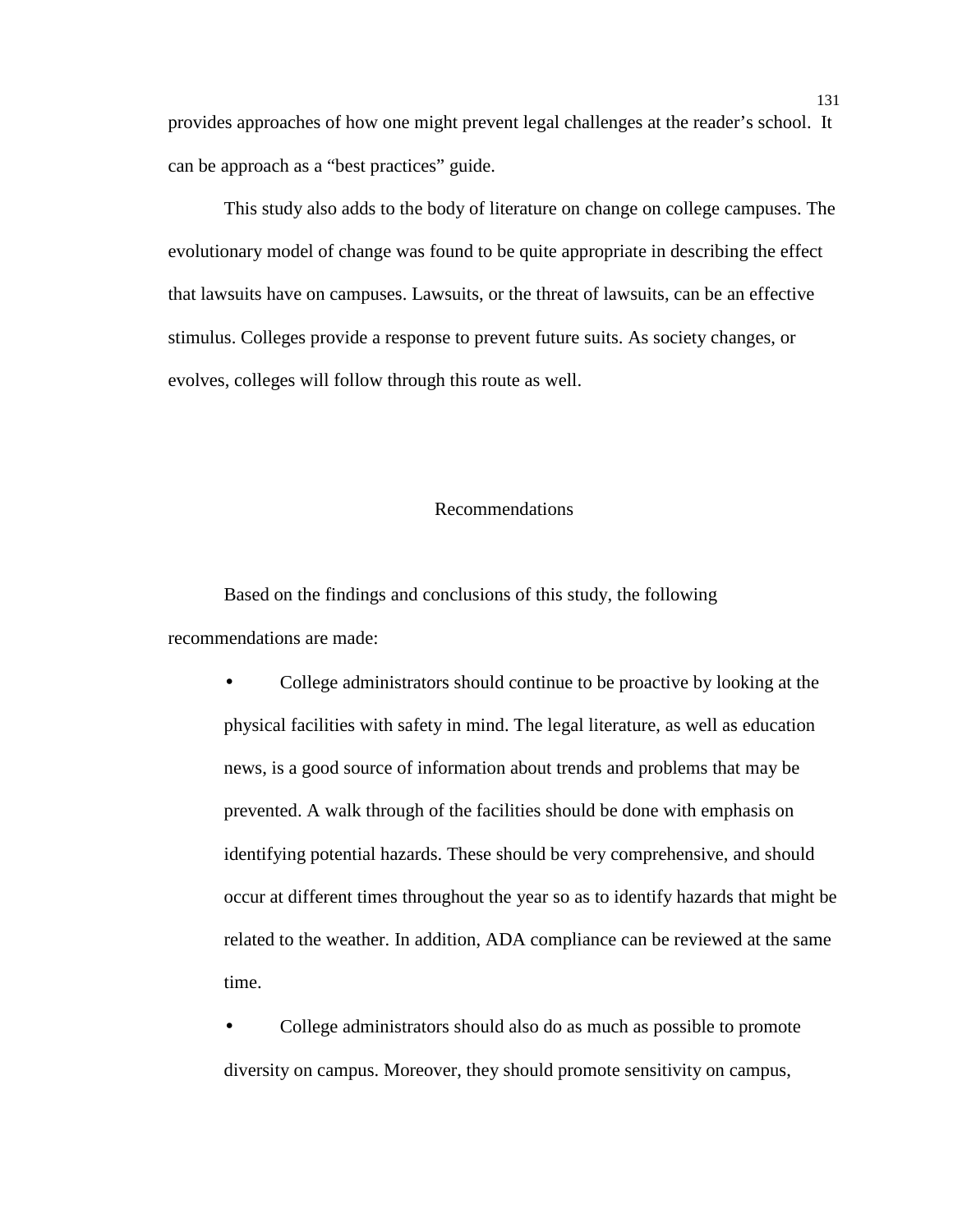especially with those in leadership or managerial positions. Training managers is key to preventing cases in this area. Some lawsuits might be avoided if more administrators were trained in conflict resolution. In addition, team building exercises may help bring people to work better together, thus reducing friction that may lead to suits.

Most colleges require an orientation class. It would be valuable to spend a portion of the class discussing the rights and responsibilities of attending college. While most of the time spent in those classes focuses on academic and social matters, time spent on policy would be an investment in preventing future suits. Alcohol policies should be presented at this time, as well as alcohol prevention programs. An in-depth discussion of FERPA would be useful at this point as well. In addition, students need to be made aware of the services that are available to those who may need them. This is especially true of disability services and psychological services. Help sought from one of these groups early may prevent future legal action.

• The admissions and hiring processes should be reviewed periodically to ensure that they are legal and fair to all applicants. Those who make hiring or admission decisions must be able to document the process in anticipation of challenge. Schools with selective admission policies should verify that their admissions and scholarship criteria comply with the judgments of Gratz v. Bollinger. Each member of the hiring teams needs to be trained as to how hiring interviews and selections are properly carried out. Those who make decisions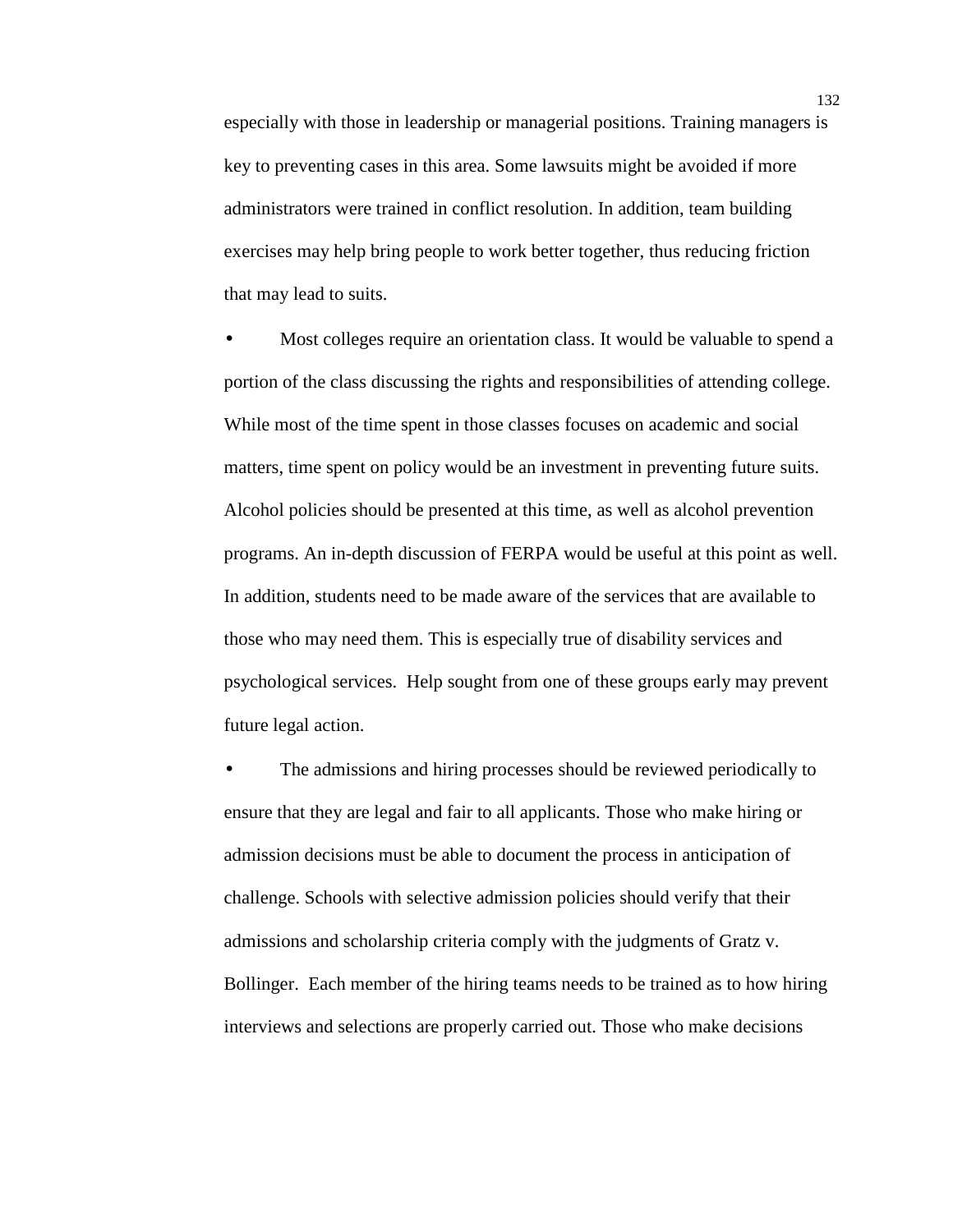about firings and academic dismissals must likewise be trained. Those processes must also be fair and documented.

#### Suggestions for Future Research

It would be valuable to repeat this study in the future to better observe any trends that may develop. Studies involving single legal subjects may provide insight and guidance into handling cases. Such subjects include sexual harassment, discrimination of all types, faculty rights, torts, and bankruptcy. Studies have been done on some of these subjects, but they need to be updated to reflect recent changes in the law and in society.

• A more in-depth examination of the college legal counsel office and their procedures would be of value. A significant finding of this study was the disparity between schools of different Carnegie classes. Additional studies of college law offices which focus on the differences between college classes could provide additional insight into the phenomena observed.

#### Implications

The data from the interviews in this study show very clearly that the best tool for preventing lawsuits is proper training. Colleges would be prudent to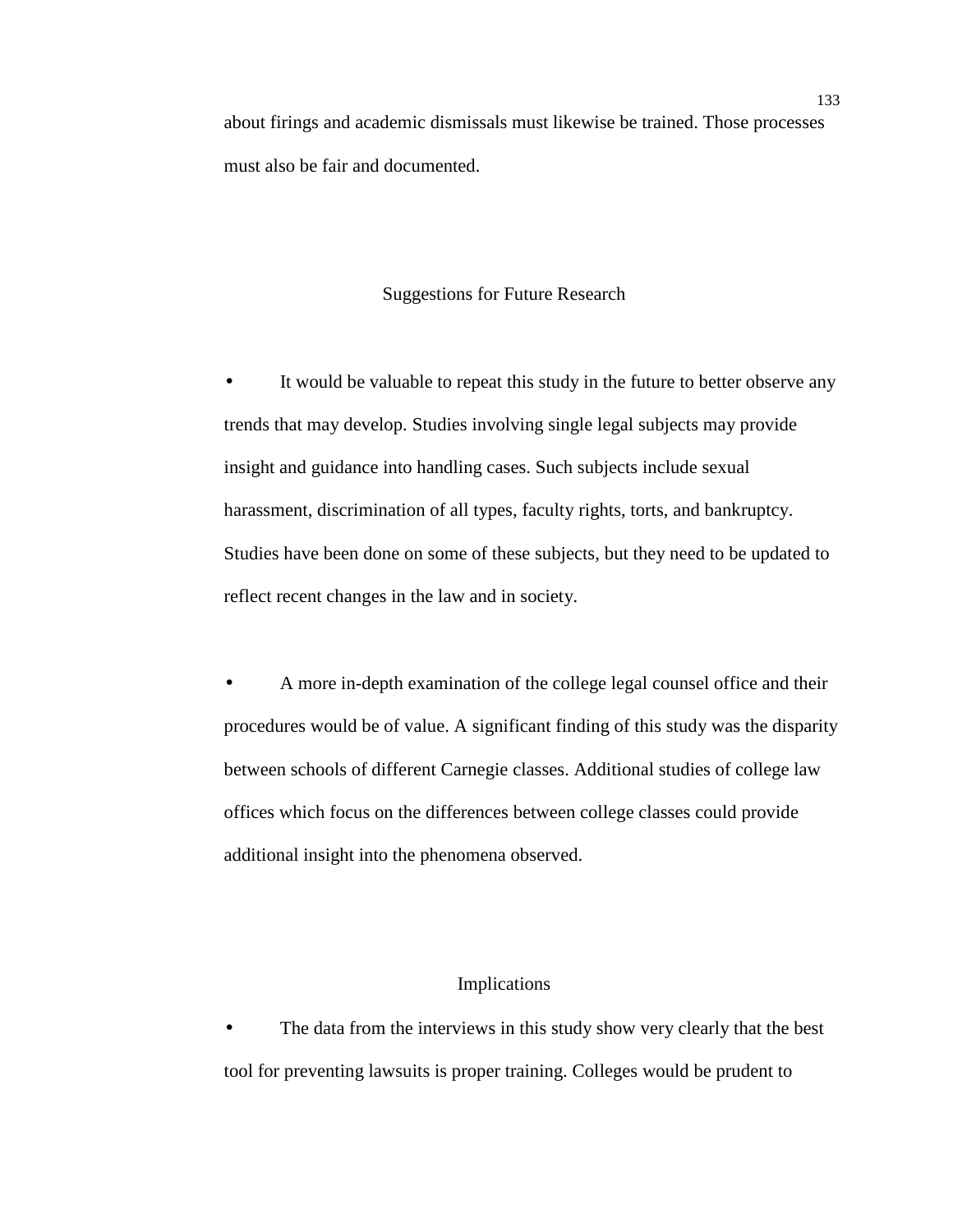examine each employee's job description to determine the types of legal challenges that they may be involved in. This should include professional and classified staff. After that, the college can develop a training program for each employee, so that they will be aware of the legal issues associated with their job and how to prevent those possible cases. Retraining should be built into the schedule as well.

Each school needs to develop policies dealing with such issues as sexual harassment, discrimination, retaliation, and alcohol. Such policies need to view readily available for review by any one in the campus community. Moreover, such policies need to be periodically reviewed an updated based on changes in society or changes in the law. The campus legal officers should review the literature in higher education as well as the literature on the law to identify possible changes or new threats.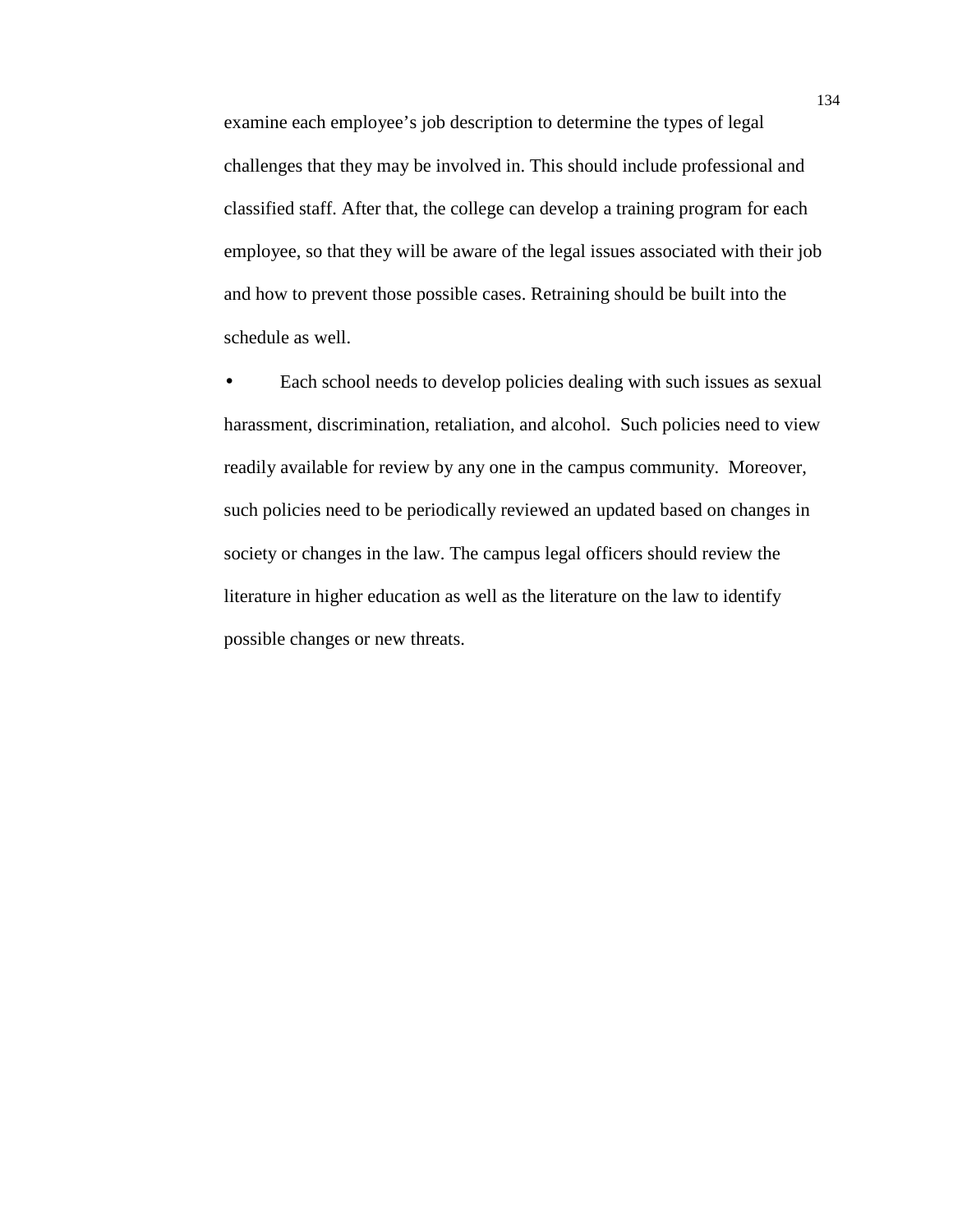## References

- Babich Morrow, C. (1996). Strict scrutiny of race-based financial aid: Current legal status and future prospects. *Dissertation Abstracts International, 51* (10), 4196A. (UMI No. 9710337).
- Batchelor, R.D. (1998). Academic freedom and tenure: Protections for the tenure candidate. *Dissertation Abstracts International, 37* (02), 416B. (UMI No. MQ32358)
- Beach, A.L. (2003). Strategies to improve college teaching: The role of different levels of organizational influence on faculty instructional practices. *Dissertation Abstracts International, 64* (05), 1546A. (UMI No. 3092116)
- Benton, T.H. (2004, February 6). Ignoring my inner lawyer. *The Chronicle of Higher Education. 50.* p. C1.
- Bickle, R. D. (1974). The role of college or university legal counsel. *Journal of Law and Education, 3,* 73-80.
- Bickle, R.D. (1993). A revisitation of the role of college and university legal counsel. *Education Law Reporter, 85,* 989-998.
- Bickle, R. D. (1997). Tort accident cases involving colleges and universities: A review of the 1995 judicial decisions. *Journal of College and University Law, 23,* 357-389.
- Bickle, R.D., & Lake, P.F. (1999). *The rights and responsibilities of the modern university: Who assumes the risks of college life?* Durham, NC: Carolina Academic Press.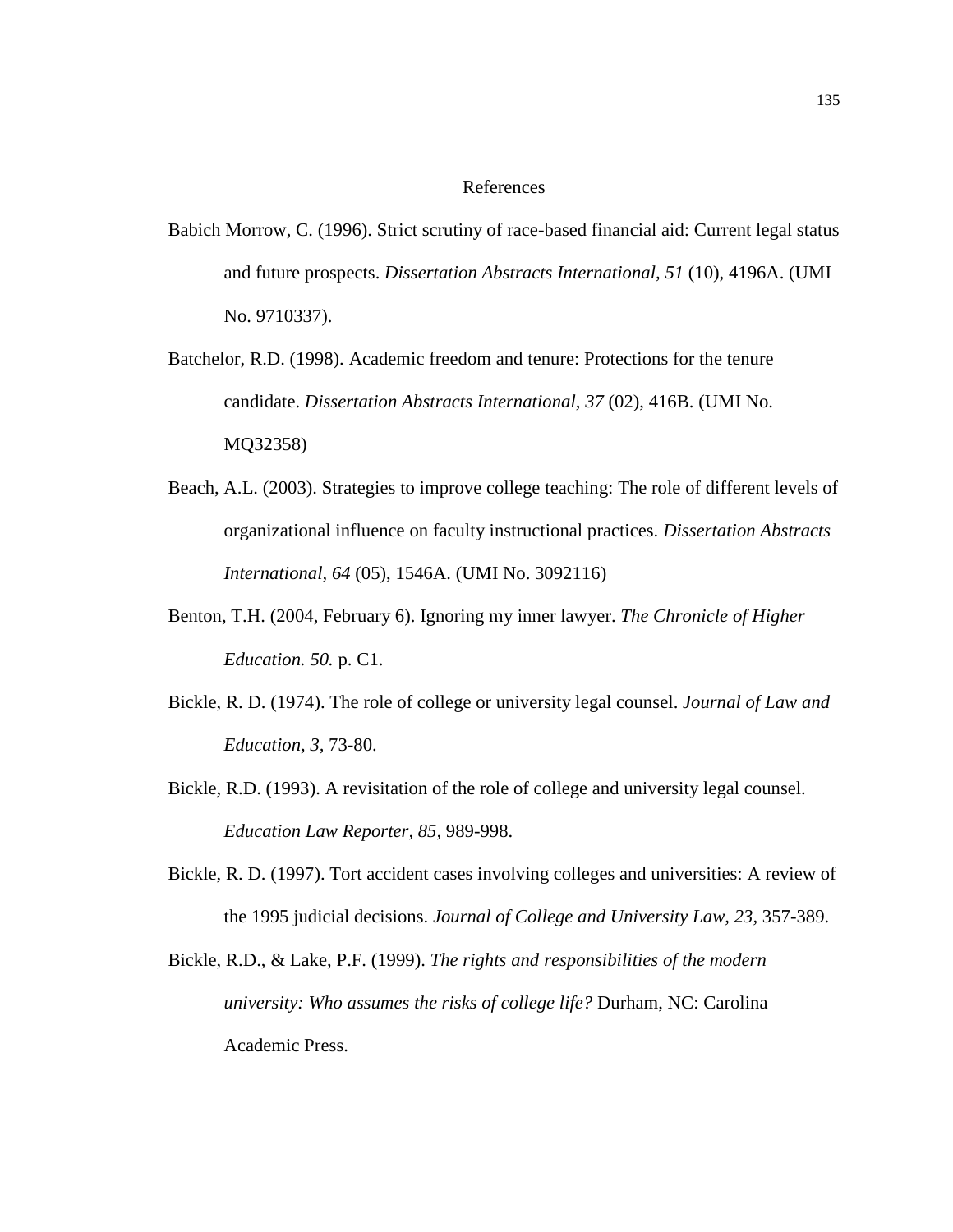- Bickle, R.D. & Ruger, P.H. (2004, June 25) The ubiquitous college lawyer: From academic freedom to technology transfer, legal issues now reach into almost every corner of campus life. *The Chronicle of Higher Education.* p.B1.
- Burke, J. (2005). Higher Education Directory. Falls Church, VA: Higher Education Publications, Inc.
- Burke-Kelly, K. (1998). Liability and hostile environment sexual harassment in education. *Dissertation Abstracts International, 59* (05), 1520B. (UMI No. 9832273).
- Boehner, J.A & McKeon, H.P. (2003). The college cost crisis: A Congressional analysis of college costs and implications for America's higher education system. East Lansing, MI: National Center for Research on Teacher Learning. (ERIC Document Reproduction Service No. ED 479 752)
- Bors, P.L. (1999). Academic freedom faces learning disabilities: Gukenburger v.Boston University. *Journal of College and University Law, 25,* 581-611.
- Brown, W.A. & Gamber, C. (2002). Cost containment in higher education: Issues and recommendations. ASHE-ERIC Higher Education Report, Volume 28, Number 5. San Francisco: Jossey-Bass.
- Caplan, J. (2004, May 3). See you in court, teach. *Time, 163.* p.19.
- Carlson, C.G. (2003). The restructuring of student affairs administration. *Dissertation Abstracts International, 64* (07), 2400 A. (UMI No. 3099674)
- Chinnery, D. F. (2003). The extent to which equal opportunity has been provided to eligible students with disabilities by colleges and universities. *Dissertation Abstracts International,* (UMI No. 3083795)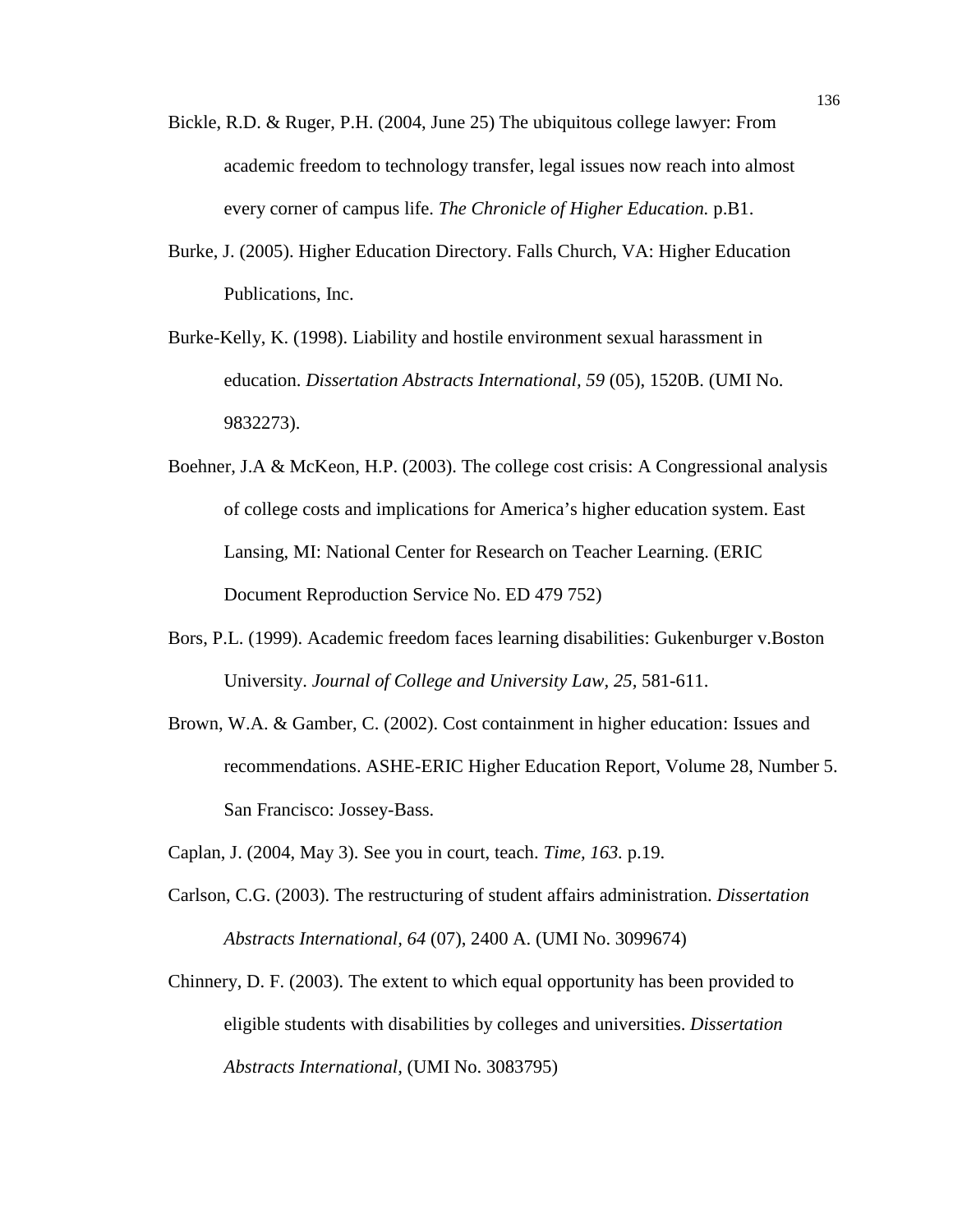- Cohen, J., & Gleason, T. (1990). *Social research in communication and law.* Newberry Park, CA: Sage Publishing.
- Conner, D. (1994). *Managing at the speed of change: How resilient managers succeed and prosper where others fail.* New York: Villard Books.
- Conner, P., & Lake, L.K. (1988). *Managing organizational change*. New York, NY: Praeger Press.
- Cozby, P. (1997). *Methods in behavioral research* (6<sup>th</sup> ed.). Mountain View, CA: Mayfield Publishing Co.
- Creswell, J.W. (2003). Research design: *Qualitative, quantitative, and mixed methods approaches.* Thousand Oaks, CA: Sage Publications.
- Danne, R. (1985). The role of university counsel*. Journal of College and University Law, 12,* 399.
- Dewey, J. (2004). *Democracy and Education.* Mineola, NY: Dover Publications.
- Dill, D.D., & Friedman, C.F. (1979). An analysis of frameworks for research on innovation and change in higher education. *Review of Educational Research, 49.* 411-435.
- Doyle, C. T. (1998). The social and legal issues affecting the establishment of affirmative action policies in higher education:1990-1996. *Dissertation Abstracts International, 59* (07), 2264B. (UMI No. 9839503)
- Eckle, P., Green, M., Hill, B., & Mallon, W. (1999). Taking charge of change: A primer for colleges and Universities. On Change III: An Occasional Paper Series of the ACE Project on Leadership and Institutional Transformation. East Lansing, MI: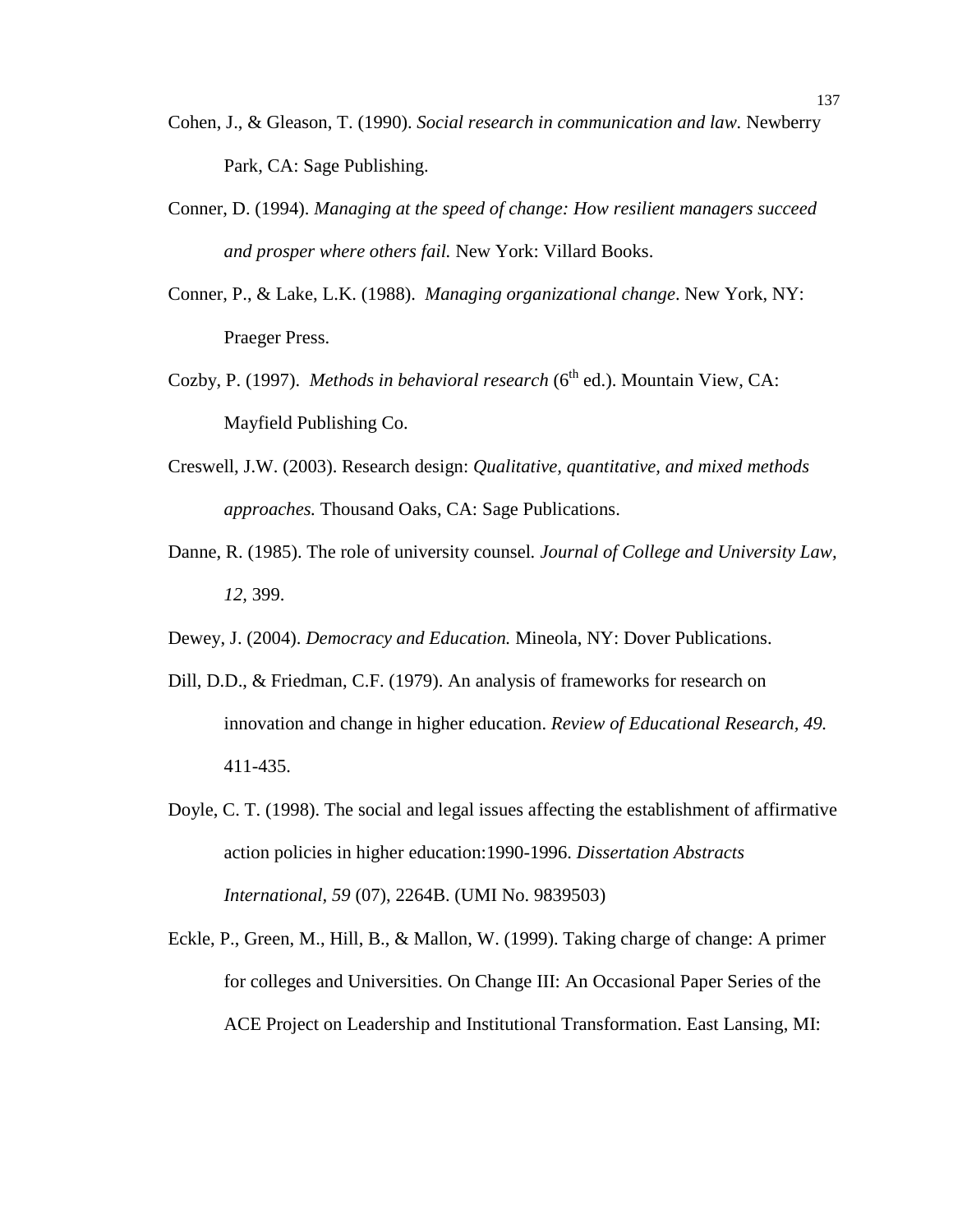National Center for Research on Teacher Learning. (ERIC Document Reproduction Service No. ED 446 456).

- EEOC (2007). Retaliation Http://www.eeoc.gov/types/retaliation.html. (accessed October 19, 2008).
- Faley, R. H. (1982). Sexual Harassment: Critical reviews of legal cases with general principles and preventative measures. *Personnel Psychology, 35,* 583-600.
- Farrell, E. F. (2001, November 16). Colleges' risk managers face a rising tide of litigation. *The Chronicle of Higher Education,* p.A29.
- Farrell, E. F. (2003, April 18) Signer beware: For-profit colleges increasingly use arbitration agreements to prevent lawsuits. *The Chronicle of Higher Education* p. A33.
- Field, H.S., & Holley, W. H. (1982). The relationship of performance appraisal system characteristics to verdicts in selected employment discrimination cases. *Academy of Management Journal, 25,* 392-406.
- Fincher, M. (2003). College and university executive leadership: The impact of demography on the propensity for strategic change. *Dissertation Abstracts International, 64* (12), 4382 A. (UMI No. 3117266)
- Foog, P. (2003, March 21). Academic Therapists: Hoping to avoid lawsuits, more colleges use conflict-resolution experts. The Chronicle of Higher Education. p. A12.
- Foulkes, K.E. (2003). Working outside the box: Implementation of change in the academy. *Dissertation Abstracts International, 65* (01), 83 A. (UMI No. NQ87035).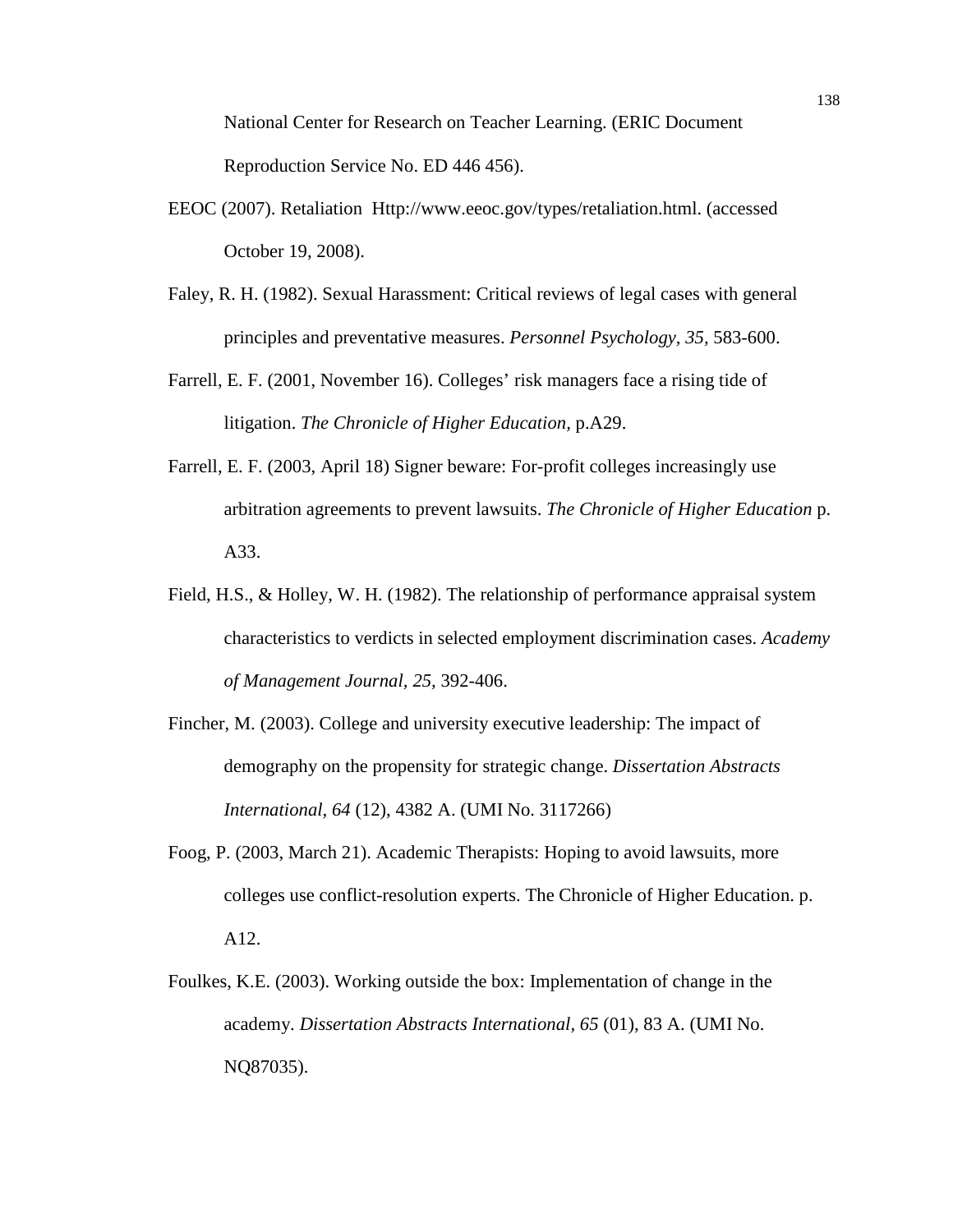- Franke, A.H. (2003, May 23) Preventative lawyering is a "legal necessity". *The Chronicle of Higher Education.* p. B18.
- Franks, T.M. (2003). The educational metamorphosis: How three small colleges transformed themselves. *Dissertation Abstracts International, 64* (03), 822A. (UMI No. 3084859)
- Gallanter, M. (1983). Reading the landscape of disputes: What we know and don't know (and think we know) about our allegedly contentious and litigious society. *UCLA Law Review, 31,* 4-71.
- Garner, B. A. (Ed.). (2004). *Black's law dictionary.* St. Paul, MN: Thompson/West.
- Gioia, D.A. & Thomas, J.B. (1996). Identity, image, and issue interpretation: Sensemaking during strategic change in academia. *Administrative Science Quarterly, 41.* 370-403.
- Glenny, L. A., & Dalglish, T. D. (1973). Law and higher education. In Perkins, J. A. (Ed.) *The University as an Organization.* (pp.173-214) New York: McGraw-Hill Book Company
- Gonzales-Walker, R.M. (2003). Higher education institutions in educational partnerships with corporations: Impact on organizational systems. *Dissertation Abstracts International, 64* (08), 416B. (UMI No. 3102968)
- Goulder, H. (1980) The social impact of campus litigation. *Journal of Higher Education, 51,* 328-336.
- Green, E.M. (1983). Litigation involving Missouri public schools: A survey of trends, issues, and costs. *Dissertation Abstracts International, 44* (12), 3556B. (UMI No. 8406266)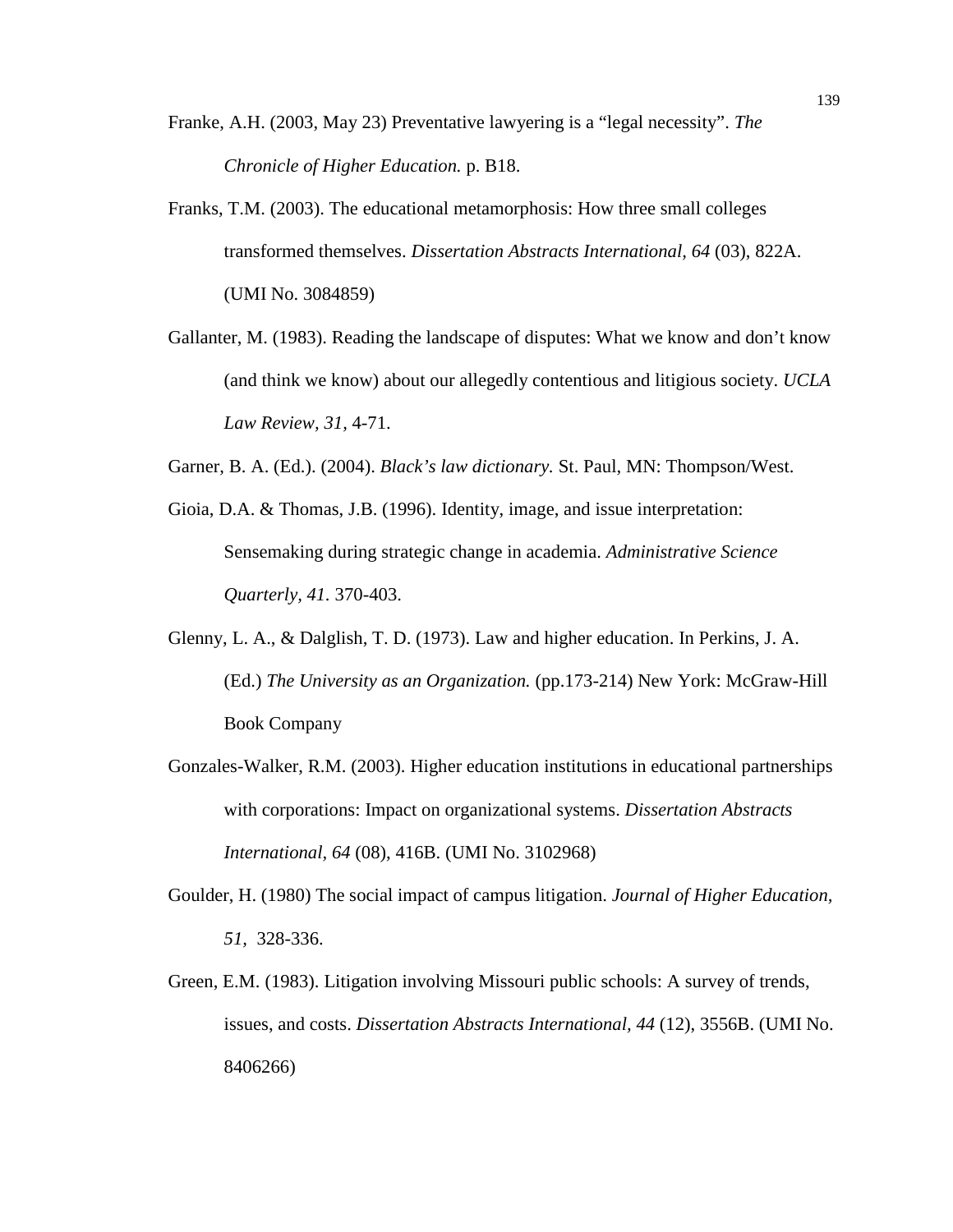- Gregory, D. (1991). The role of college and university legal counsel with regard to operational or policy making responsibilities for student issues on campus. *College Student Affairs Journal, 10,* 26.
- Gumport, P.J. (2000). Academic restructuring: Organizational change and institutional imperatives. Higher Education, 39. 67-91.
- Hawke, C.S. (2004). Accommodating students with disabilities. In A. M. Cohem (Ed.), *New Directions for the Community College, 125: Legal Issues in the Community College.* San Francisco, CA: Jossey-Bass.
- Helms, L. B. (1987). Patterns of litigation in postsecondary education: A case law review. *Journal of College and University Law, 14,* 99-119.
- Helms, L. B. (1990). Litigation patterns: Higher education and the courts in 1988. *West Education Law Reporter, 57,* 1-11.
- Helms, L.B. (2001). Recent developments in public education law: Postsecondary education, 2000-2001. *The Urban Lawyer, 33,* (4) 1025-1041.
- Helms, L.B. (2002). Recent developments in public education law: Postsecondary education, 2001-2002. *The Urban Lawyer, 34,* (4) 995-1017.
- Helms, L.B. (2003). Recent developments in public education law: Postsecondary education, 2002-2003. *The Urban Lawyer, 35,* (4) 795-811.

Hirschman, J.L. (1997). A review of federal law: Desegregation and affirmative action as it relates to admissions and financial aid programs plus guidelines for attaining student diversity in colleges and universities. *Dissertation Abstracts International, 58* (05), 1611A. (UMI No. 9728045).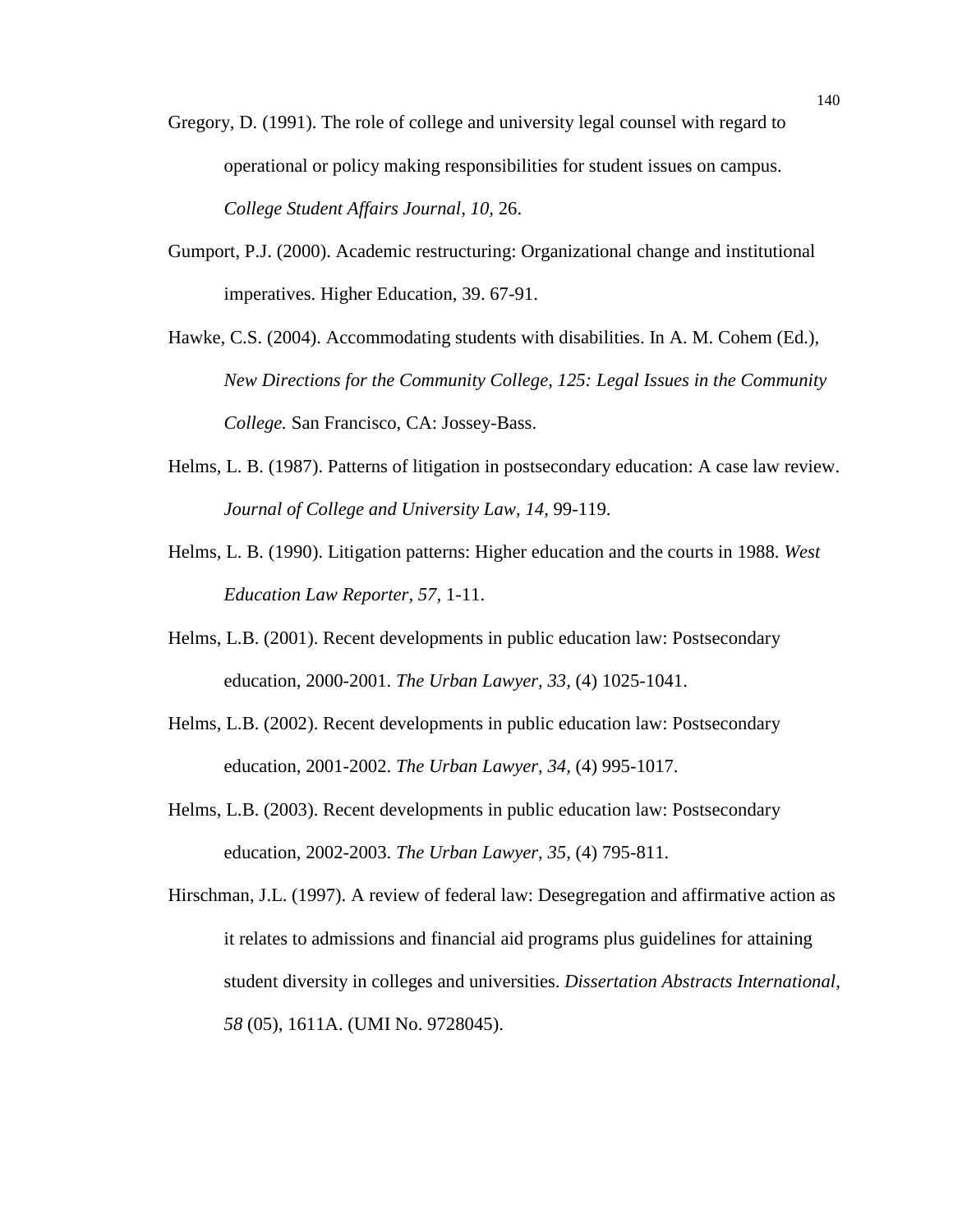- Hooker, C.P. (1988). Teachers and the courts, 1965-1986. *Education Law Reporter, 7,* 7- 16.
- Hudgins, H. & Vacca, R. (1985). *Law and Education: Contemporary Issues and Court Decisions* (2<sup>nd</sup> ed.). Charlottesville, VA: The Michie Company.
- Hurtabis Sahlen, C. A. (2000). "Extracting policy definitions from judicial opinions: Operationalizing "reasonable accommodations" in higher education*. Dissertation Abstracts International, 61* (09), 3486A. (UMI No. 9986235)
- Imber, M. & Gayler, D.E. (1988). A statistical analysis of trends in education-related litigation since 1960. *Educational Administration Quarterly, 24* (01), 55-78.
- Jones, L. (Ed.). (1997). *Preventing lawsuits: The role of institutional research. New Directions for Institutional Research. 96.* San Francisco: Jossey-Bass.
- June, A.W. (2003, December 19). Insurance: Slower increases in most cases. *The Chronicle of Higher Education.* p. A 13.
- Kaplin, W. & Lee, B. (1995). *The law of higher education* (3<sup>rd</sup> ed.). San Francisco: Jossey-Bass.
- Kezar, A. (2000). ERIC trends 1999-2000: Finance. East Lansing, MI: National Center for Research on Teacher Learning. (ERIC Document Reproduction Service No. ED 446 649)
- Kezar, A. (2001). *Understanding and facilitating organizational change in the 21st century: Recent research and conceptualizations.* San Francisco: Jossey-Bass.
- Kezar, A. (2002). The effect of institutional culture on change: Strategies in higher education. *The Journal of Higher Education, 74*. 435-460.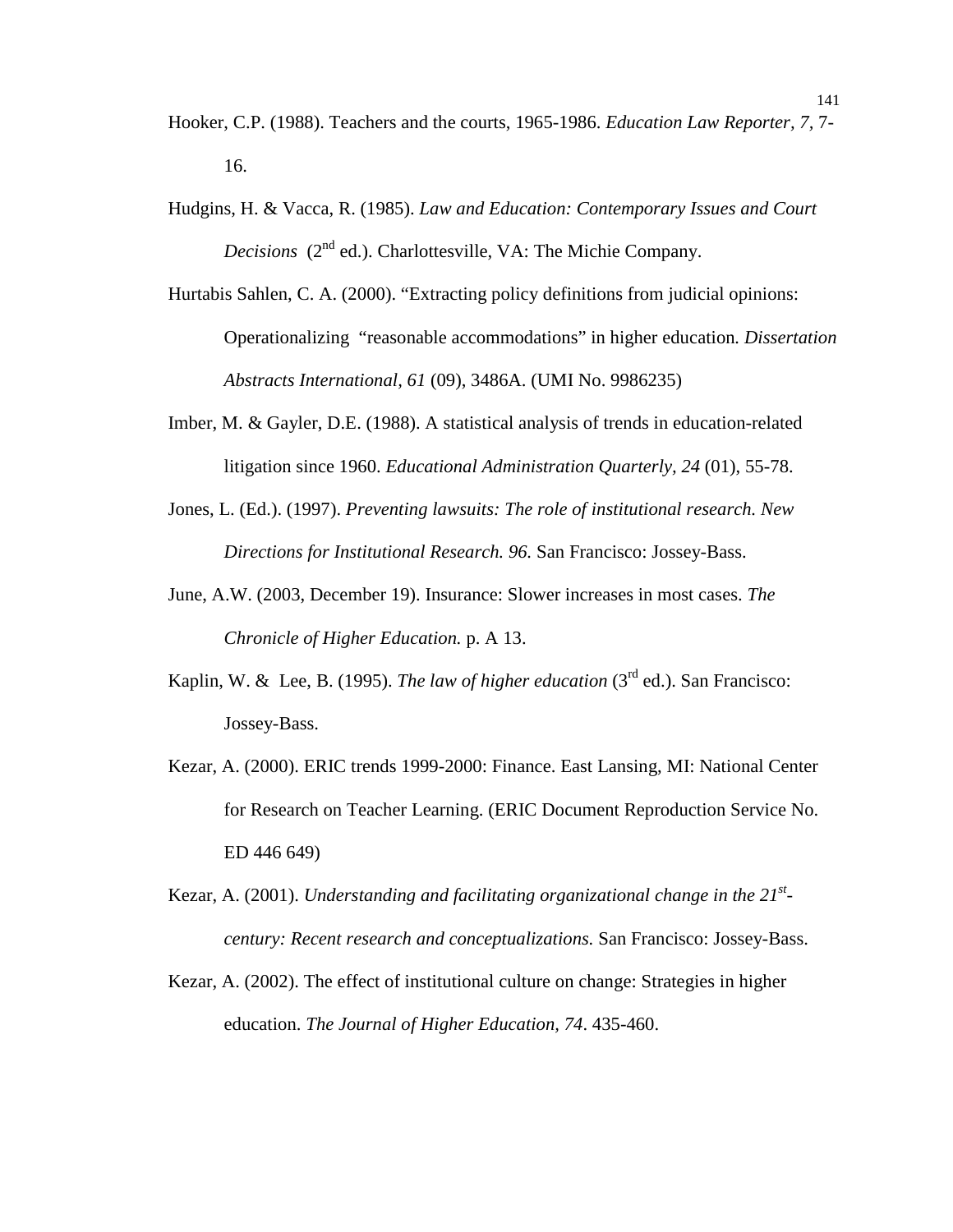- Kozeracki, C. (1998). *Managing organizational change in the community college.* East Lansing, MI: National Center for Research on Teacher Learning. (ERIC Document Reproduction Service No. ED424884)
- Lam, M. J. (1989). Patterns of litigation at institutions of higher education in Texas, 1878-1988. *IHELG Monogragh 88-89.* Houston, TX: University of Houston Law Center Press.
- Langhauser, D.P. (2002). Executive regulations and agency interpretations: Binding law or mere guidance? Developments in federal judicial review. Journal of College and University Law, 29. p.1.
- Larsen, S. & Bourdeau, J. (1997). *Legal research for beginners.* Happaggauge, New York: Barron's Publishing.
- Lee, B.A. (1990). The limits of outcomes analysis: A comment on "Sex discrimination in higher education: An empirical analysis of the case law." *Journal of Law and Education, 19,* 523-526.
- Letzring, T. D. (1994). The legal aspects of the treatment of faculty during financial exigency (tenure, layoffs, contracts). *Dissertation Abstracts International, 55* (09). 2740A. (UMI No. 9504406).
- Levernz, L.J. (1989). An analysis of the case law which effects athletic training education. *Dissertation Abstracts International, 50* (11), 3493B. (UMI No. 9009324).
- Lipka, S. (2005, January 7). Risk management: College legal staffs continue to grow. *The Chronicle of Higher Education.51.* p. A 13.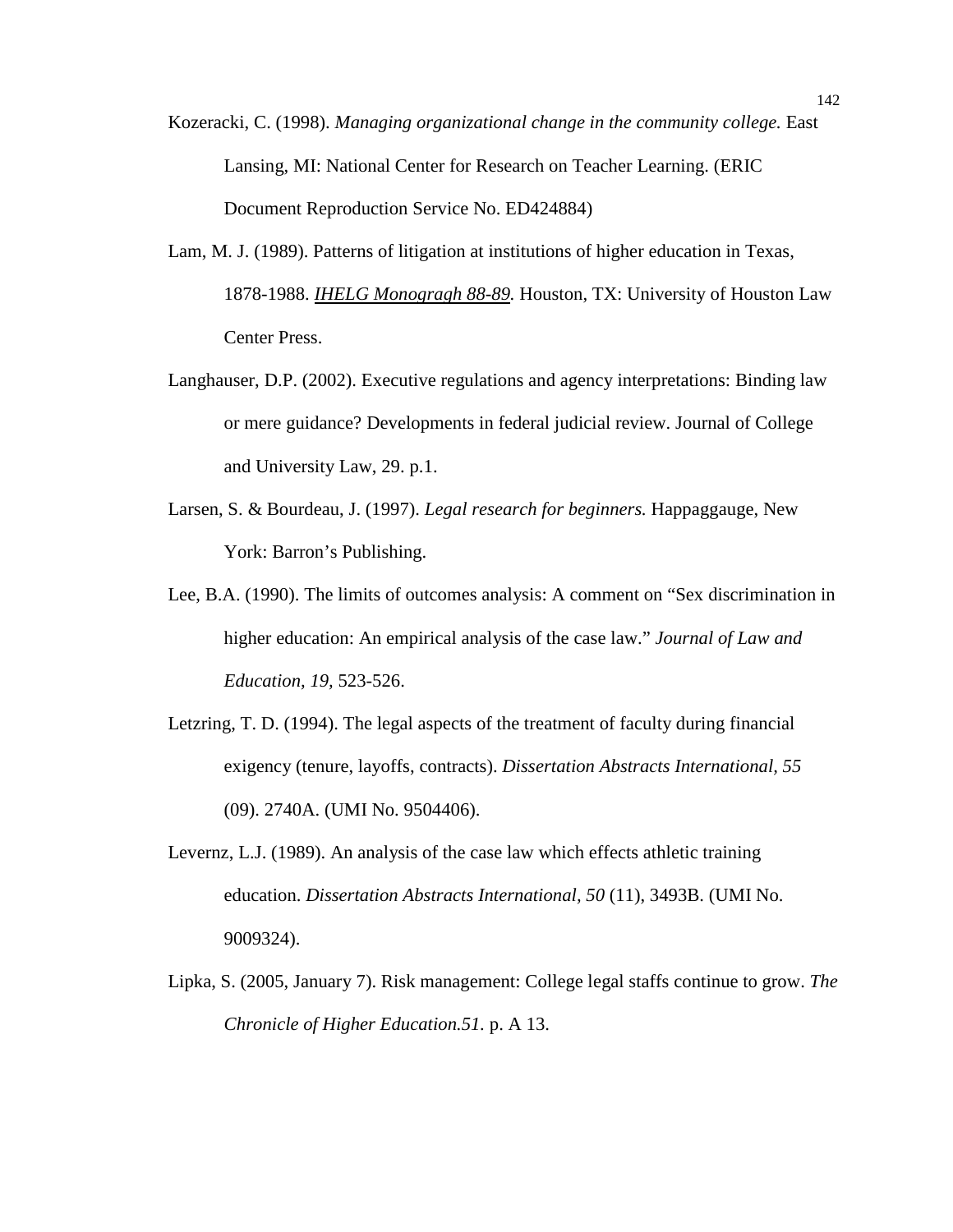- Lipka, S. (2005, February 25). Retaliation claims against colleges are on the rise, insurance expert says. *The Chronicle of Higher Education. 51.* p. A 26.
- Lueddeke, G. R. (1999). Toward a constructivist framework for guiding change and innovation in higher education. *The Journal of Higher Education, 70*. 235-260.
- Logan, G. (1997). A study of current legal issues impacting upon the public schools of Virginia. *Dissertation Abstracts International, 58* (05), 1522B. (UMI No. 9731496)
- Lucas, C. (1994). *American higher education: A history.* New York, NY: St. Martin's Griffin.
- Masters, A.B. (1992). The evolution of the legal concept of environmental sexual harassment of United States higher education students by faculty (sexual harassment). *Dissertation Abstracts International, 54* (01), 106A. (UMI No. 9314271).
- Maxwell, J.A. (1996). *Qualitative research design: An interactive approach.* Thousand Oaks, CA: Sage Publications.
- McBurney, D.H. (2001). *Research methods.* Belmont, CA: Wadsworth/Thompson Learning.
- McDonald, A.J. (2004). Curricular change and applied organizational theory: A California State University case study. *Dissertation Abstracts International, 64*  (11), 3973A. (UMI No. 3111760).
- McMillan, J.H. (1993). *Research in education: A conceptual introduction* (3<sup>rd</sup> edition). New York: HarperCollins.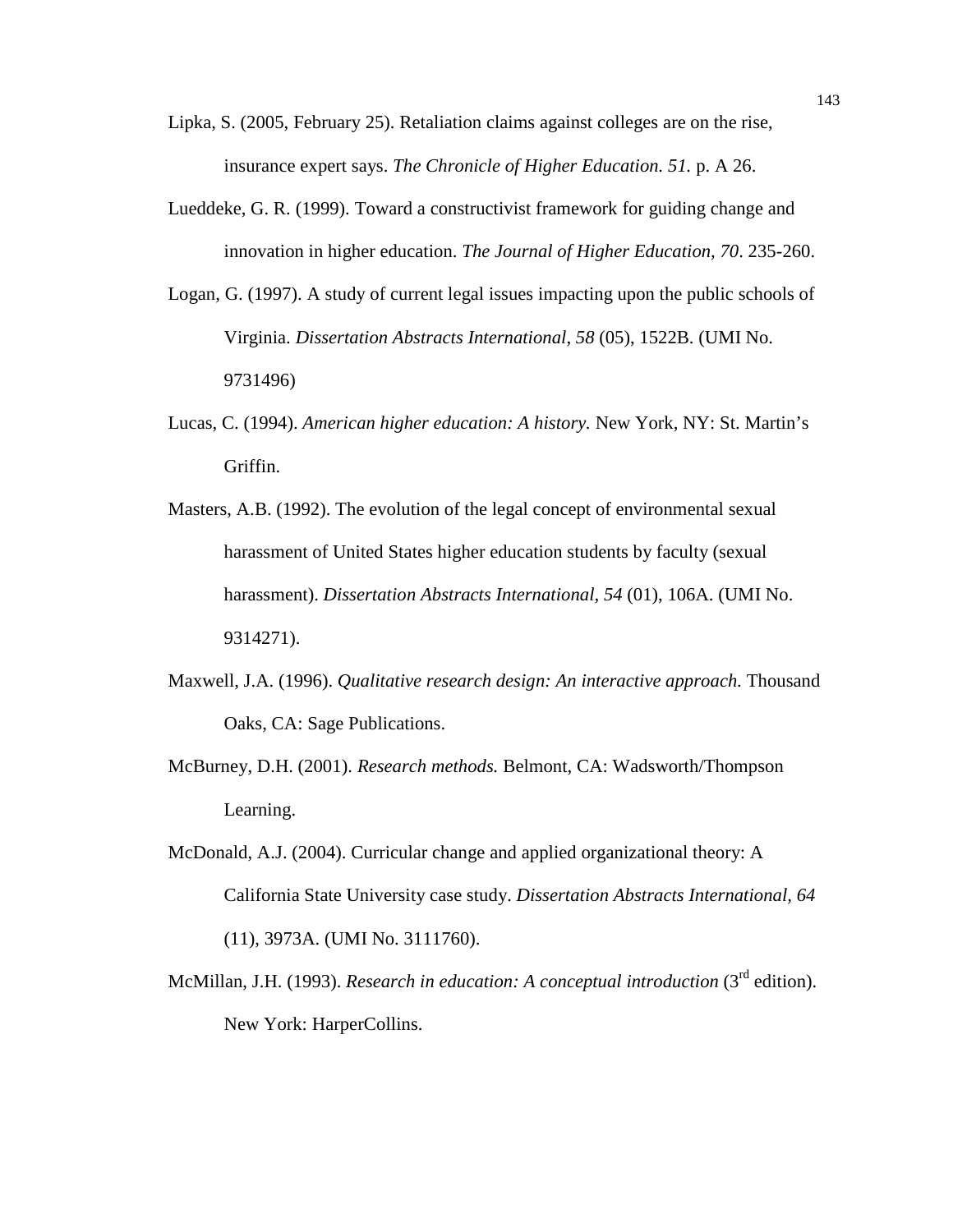- Miles, M.B. & Huberman, A.M. (1994). *Qualitative data analysis.* Thousand Oaks, CA: Sage Publications.
- Milliken, F.J. (1990). Perceiving and interpreting environmental change: An examination of college administrators' interpretation of changing demographics. *Academy of Management Journal, 33.* 42-63.
- Mills, S. M. (1997). The dismissal of tenured teachers in higher education and the First and Fourteenth Amendments. *Dissertation Abstracts International, 59* (01), 103A. (UMI No. 9821583).
- Montgomery, J. (1997). This legal stuff is getting serious. In Jones, L. (Ed.), *Preventing lawsuits: The role of institutional research. New Directions for Institutional Research. 96.* (pp.7-18).San Francisco: Jossey-Bass.
- Mullen, M.A. (1980). A study of student-initiated legal challenges to the academic decision-making authority of institutions of higher education: Causes of student grievances and judicial response. *Dissertation Abstracts International, 41* (05), 1974A. (UMI No. 8025944).
- Nair, P. (2003). Imperatives for change in higher education: Planning the future of the American campus. East Lansing, MI: National Center for Research on Teacher Learning. (ERIC Document Reproduction Service No. ED 475 500)
- Neuman, W. L. (2000). *Social research methods: Qualitative and quantitative approaches* (4<sup>th</sup> edition). Needleham Heights, MA: Allyn and Bacon.
- O'Donnell, M.L. & Parker, C.W. (May 27, 2005). How colleges can navigate the thicket of federal regulations. *The Chronicle of Higher Education.* p. B5.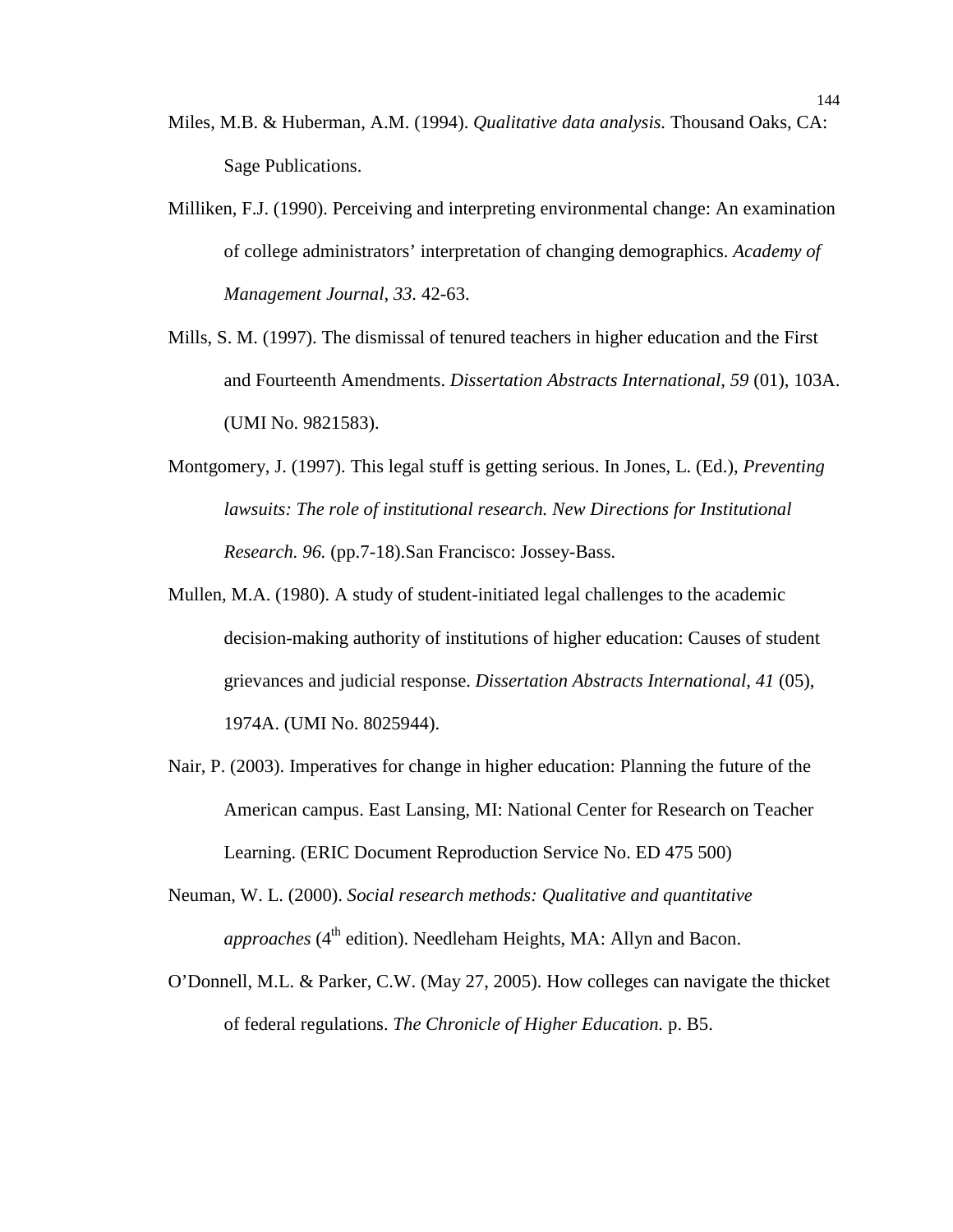- Olivas, M. (1997). *The Law and Higher Education: Cases and Materials on Colleges in Courts.* Durham, NC: Carolina Academic Press.
- Parsons, E.W.C. (1971). *Educational Legislation and Administration of the Colonial Governments.* New York, NY: Arno Press and The New York Times.
- Peterson, M.W. & Dill, D.D. (1997). Understanding the competitive environment of the postsecondary knowledge industry. In M.W. Peterson (Ed.) *Planning and Management for a Changing Environment.* San Francisco: Jossey-Bass.
- Poskanzer, S. (2002). *Higher education law: The faculty.* Baltimore: The Johns Hopkins University Press.
- Pressing legal issues: 10 views of the next 5 years. (June 25, 2004). *The Chronicle of Higher Education.* p. B4.
- Pulley, J.L. (2003, December 19). The big squeeze: Colleges are caught between falling revenue from many sources and rising costs for services. *The Chronicle of Higher Education.* p. A1.
- Rhoda, R.G. (1985). A study of transition in the governance structure of Tennessee higher education. *Dissertation Abstracts International, 46* (10), 2943A. (UMI No. 8527866)
- Rossi, M.A. (1998). A study of legal issues and trends impacting schools accredited by the Virginia Association of Independent Schools. *Dissertation Abstracts International, 59* (03), 683B. (UMI No. 9826787)
- Ruger, P. H. (1997). The practice and profession of higher education law. *Stetson Law Review, 27,* 175-198.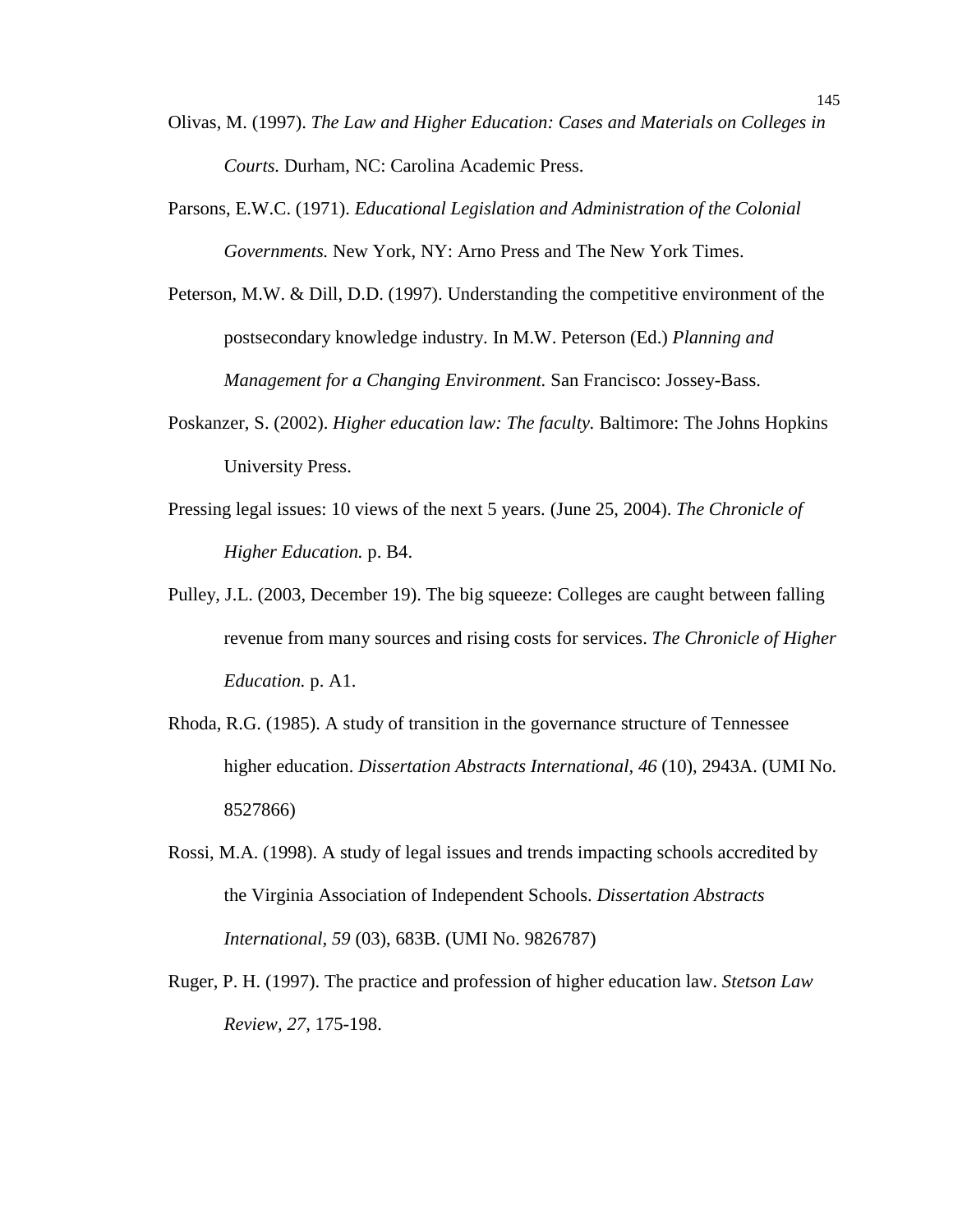- Salvola, J. (1984). Organizational development and organizational change. *Physical Educator, 41,* p.209-214.
- Santora, K.C. & Kaplin, W.A. (2003, April 18) Preventive law: How colleges can avoid legal problems. *The Chronicle of Higher Education.49.* p. B20.
- Schoenfield, S. L. & Zirkel, P. A. (1989) Sex discrimination in higher education employment: An empirical analysis of the case law. *Journal of Law and Education, 18.* 567-581.
- Seal, J. (1986). Judicial standards for dismissal of tenured higher education faculty: An assessment of the case law on immorality and incompetence (AAUP). *Dissertation Abstracts International, 47* (07), 2480B (UMI No. 8622809)
- Senge, P. (1990). *The Fifth Discipline: The Art and Practice of the Learning Organization.* London: Century Books.
- Should your private life be public news? (February 6, 2004). *The Chronicle of Higher Education,* p. C3.
- Smart, J.C., Kuh, G.D. & Tierney, W.G. (1997). The role of institutional culture and decision approaches in promoting organizational effectiveness in two-year colleges. *Journal of Higher Education, 68*. 256-280.
- Smith, H. M. (1999). Federal influences on the development of American public community colleges in the 20 this century: An historical examination. *Dissertation Abstracts International, 60* (11), 3881B (UMI No. 9949352)
- Tam, M. (1999). Managing change involves changing management: Implications for transforming higher education. *Quality in Higher Education, 5.* 227- 232.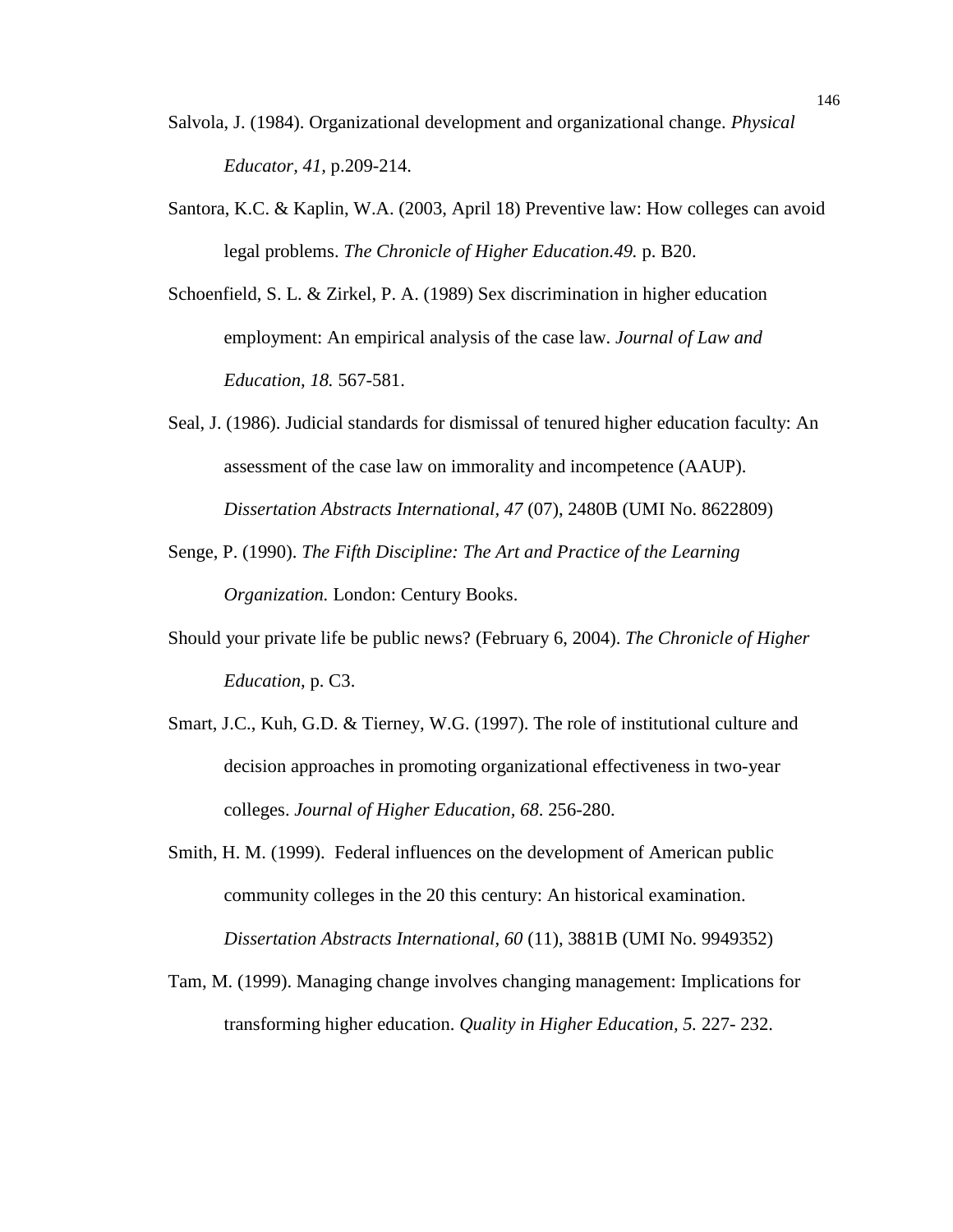- Terpestra, D. E., & Baker, D. D. (1988). Outcomes of sexual harassment charges. *Academy of management journal, 31,* 185-194.
- Trover, E. (1979). *Chronology and documentary handbook of the State of Virginia.* Oceana Publishing.
- U. of Maryland settles with student who sued over scholarship.(January 12, 1996). *The Chronicle of Higher Education,* p. A25.
- Vexler, R. (1979). *Chronology and documentary handbook of the State of Indiana.* Oceana Publishing.
- Virginia General Assembly (2002). Constitution of Virginia. Retrieved October 29, 2002 from http://legis.state.va.us/Laws/search/ConstitutionTOC.htm
- Walker, W.P. (1996). Legal issues in collegiate athletics: An analysis of gender equity, contract, and tort liability litigation from 1990-1995. *Dissertation Abstracts International, 57* (04). 1817A. (UMI No. 9628705).
- Walsh, P.G., McEllistrem, S., & Roth, J.A. (Eds.). (2002). *Students with disabilities and special education.* Wayne, PA: Oakstone Legal and Business Publishing.
- Weber, M.C. (1998). Disability discrimination litigation and institutions of higher education. *Journal of College and University Law, 25,* 53-67.
- White, J.J. (1991). Faculty layoffs at the two-year college: Policy guidelines based on judicial opinion. *Dissertation Abstracts International, 52* (03), 776A, (UMI No. 9124640).
- Williams, A.Y. (2002, May 3). Colleges scramble for insurance as premiums rise to new levels. *The Chronicle of Higher Education*, p. A27.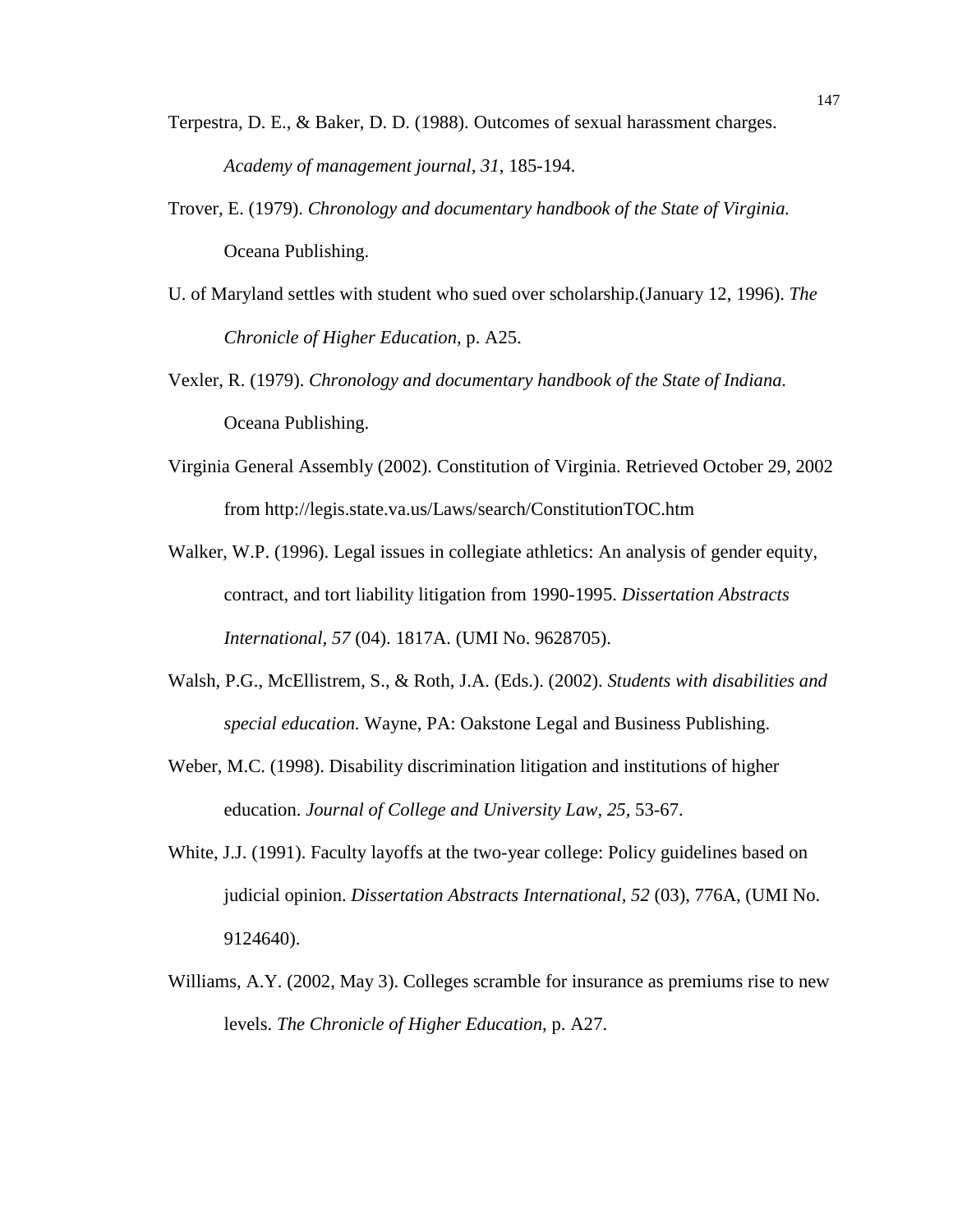- Yaure, R.G. (2004). A case analysis of technology decision making at a higher education institution. *Dissertation Abstracts International, 64* (12), 416B. (UMI No. 3114733)
- Yin, R.K. (1994). *Case study research: Design and methods* (2<sup>nd</sup> Ed.). Thousand Oaks, CA: Sage Publications.
- Young, D.P. (1975). *Higher education: The law and constructive change.* East Lansing, MI: National Center for Research on Teacher Learning. (ERIC Document Reproduction Service No. ED121 222)
- Zirkel, P. A. (1986). Research in education law. *Education law reporter, 29,* 475-481.
- Zirkel, P. A. (1989). The "explosion" in education litigation. *Education Law Reporter, 53,* 767-791.
- Zirkel, P. A. (2000, December 8). Sorting out which students have learning disabilities. *The Chronicle of Higher Education*. p. B 15.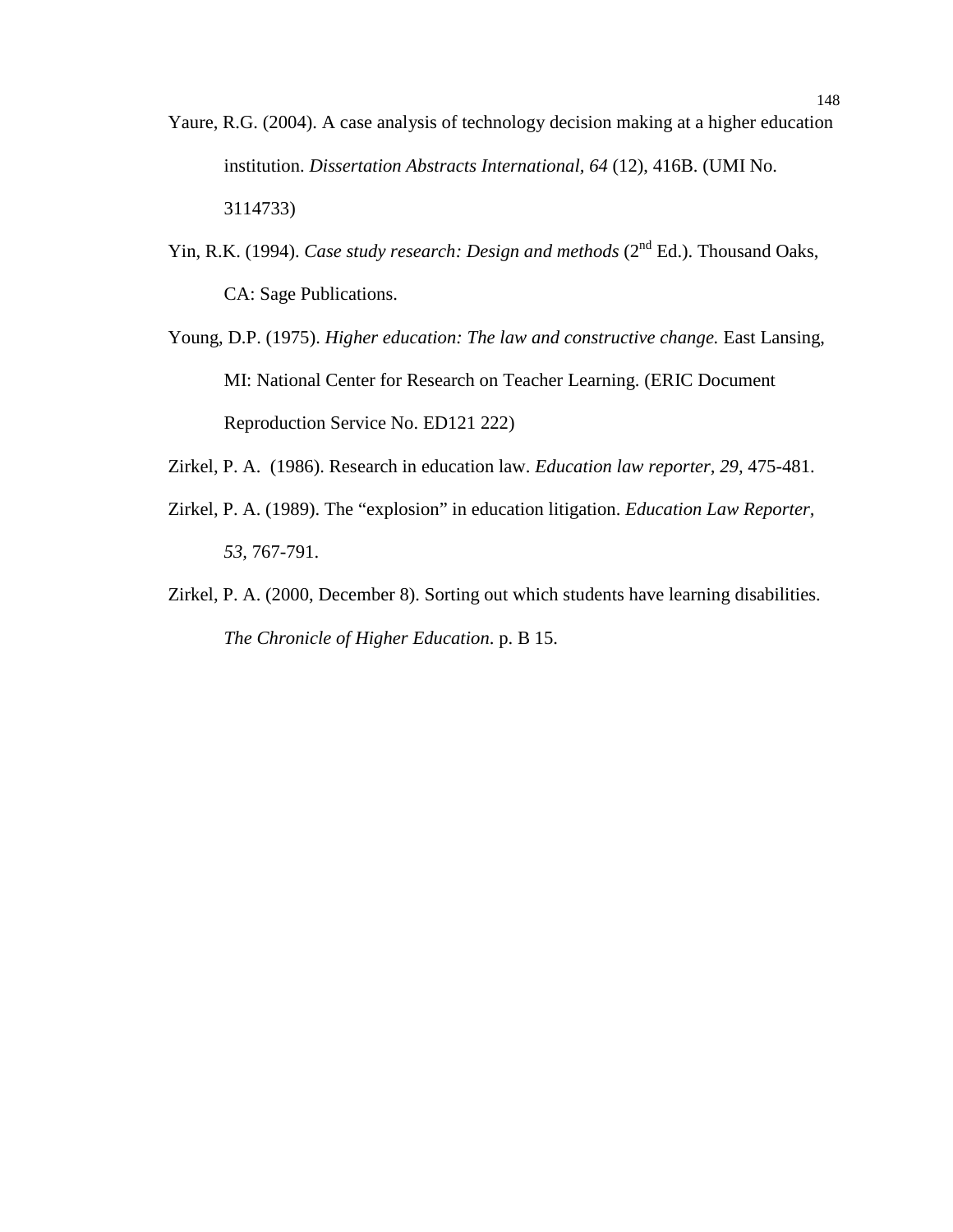## Appendices

## Appendix A - Example Case Worksheet

| Case | Court  | State         | Plaintiff/ | Type of          | Type | Issue | Prevailing |
|------|--------|---------------|------------|------------------|------|-------|------------|
|      | of     | $\mathrm{of}$ | defendant  | institution      | of   |       | party      |
|      | Record | origin        |            | (Public/private) | case |       |            |
|      |        |               |            | (Carnegie        |      |       |            |
|      |        |               |            | classification)  |      |       |            |
|      |        |               |            |                  |      |       |            |
|      |        |               |            |                  |      |       |            |
|      |        |               |            |                  |      |       |            |
|      |        |               |            |                  |      |       |            |
|      |        |               |            |                  |      |       |            |
|      |        |               |            |                  |      |       |            |
|      |        |               |            |                  |      |       |            |
|      |        |               |            |                  |      |       |            |
|      |        |               |            |                  |      |       |            |
|      |        |               |            |                  |      |       |            |
|      |        |               |            |                  |      |       |            |
|      |        |               |            |                  |      |       |            |
|      |        |               |            |                  |      |       |            |
|      |        |               |            |                  |      |       |            |
|      |        |               |            |                  |      |       |            |
|      |        |               |            |                  |      |       |            |
|      |        |               |            |                  |      |       |            |
|      |        |               |            |                  |      |       |            |
|      |        |               |            |                  |      |       |            |
|      |        |               |            |                  |      |       |            |
|      |        |               |            |                  |      |       |            |
|      |        |               |            |                  |      |       |            |
|      |        |               |            |                  |      |       |            |
|      |        |               |            |                  |      |       |            |
|      |        |               |            |                  |      |       |            |
|      |        |               |            |                  |      |       |            |
|      |        |               |            |                  |      |       |            |
|      |        |               |            |                  |      |       |            |
|      |        |               |            |                  |      |       |            |
|      |        |               |            |                  |      |       |            |
|      |        |               |            |                  |      |       |            |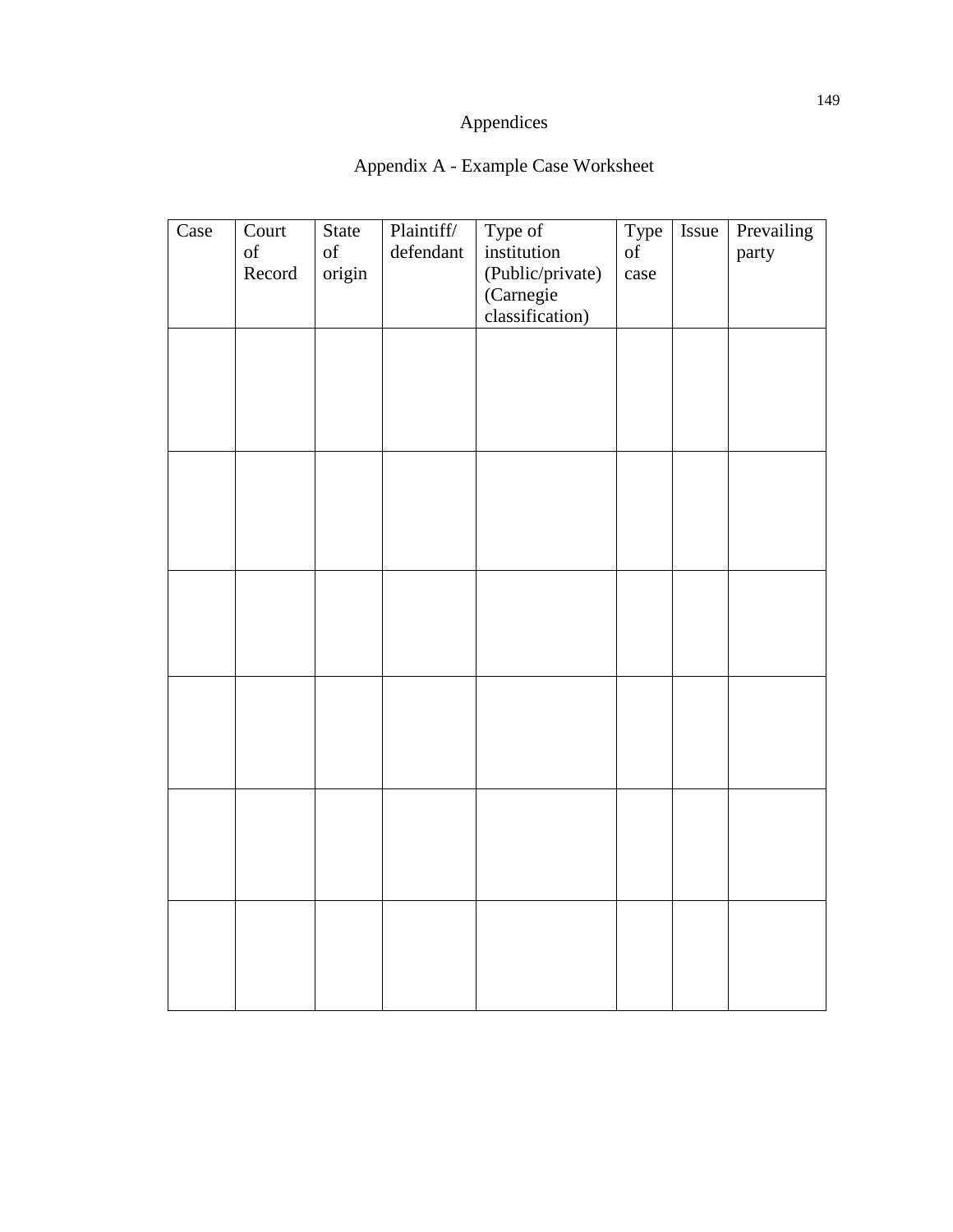## Appendix B-Example Interview Form

Interview Form

1) I have been studying recent court cases. When I compare the number of cases per year during the period 1998-2003 to an earlier study done in 1988, I found that there has been a decrease in the number of cases. Have you observed a less litigious atmosphere at your school?

2) I found that employees were involved in more suits than students. Have you seen the same trend? Has the recent phenomena of "helicopter parents" changed the way that your school normally operates?

3) Although I observed a decrease in the overall number of cases, I found large increases in civil rights cases. Have you observed a surge in such cases? If so, how has the college changed as a result of such cases?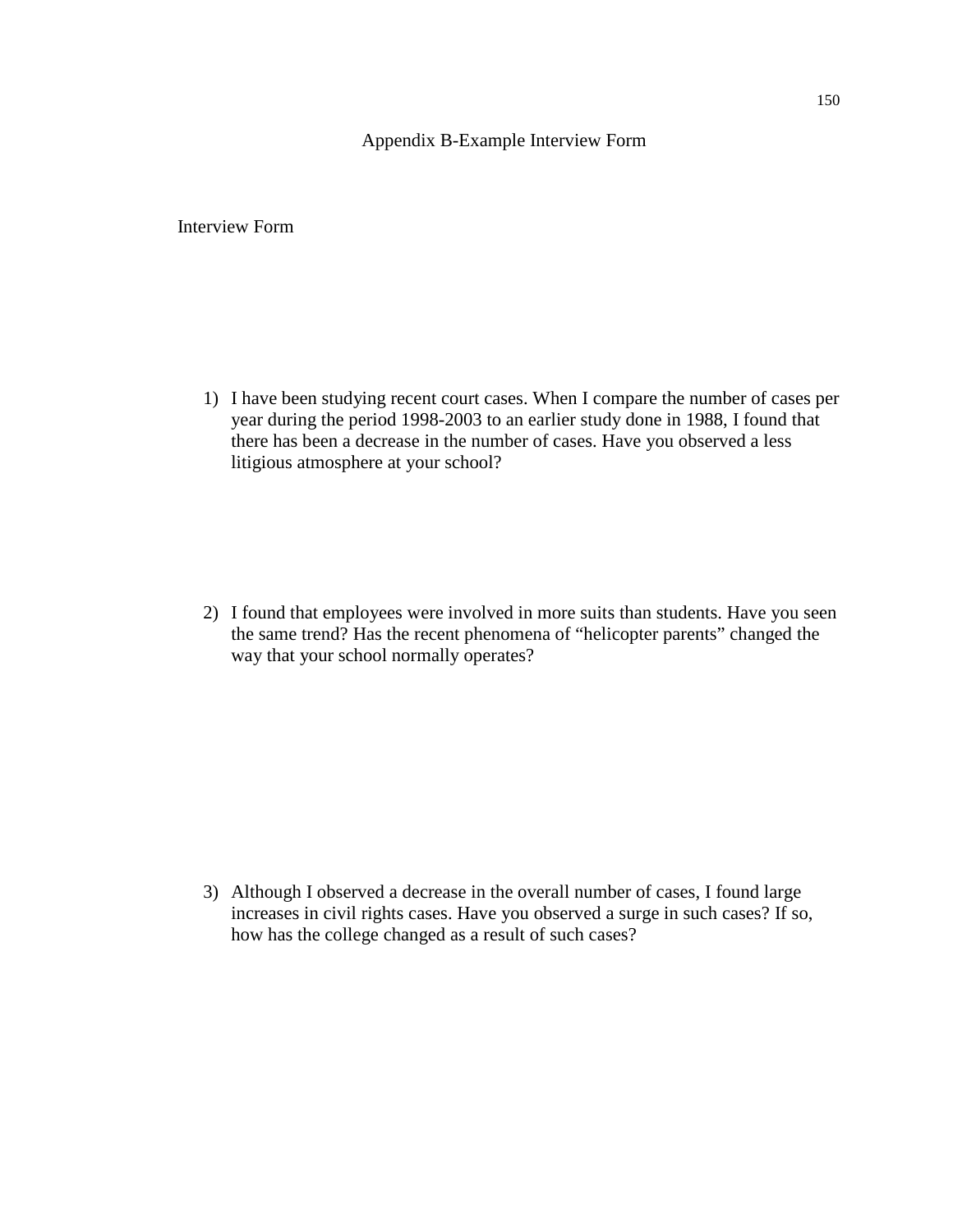4) I found an increase in disability cases. Have you changed any policies or procedures to prevent disability cases?

5) I found a number of cases sexual harassment. Some cases were between employees. Some cases were between employees and students. Have you employed any policies or procedures to reduce possible sexual harassment cases brought by employees or students?

6) Following on questions 3, 4, and 5, I found a number of cases in which a member of the college community feels retaliated against, often for filing a discrimination case. Have you implemented any policies to reduce retaliation cases?

7) I found a case in which alcohol played a major role in a student's death. There have been several high profile cases since. Have you noticed an increase in alcohol-related incidents at your campus? Have you changed policies as a result of recent cases?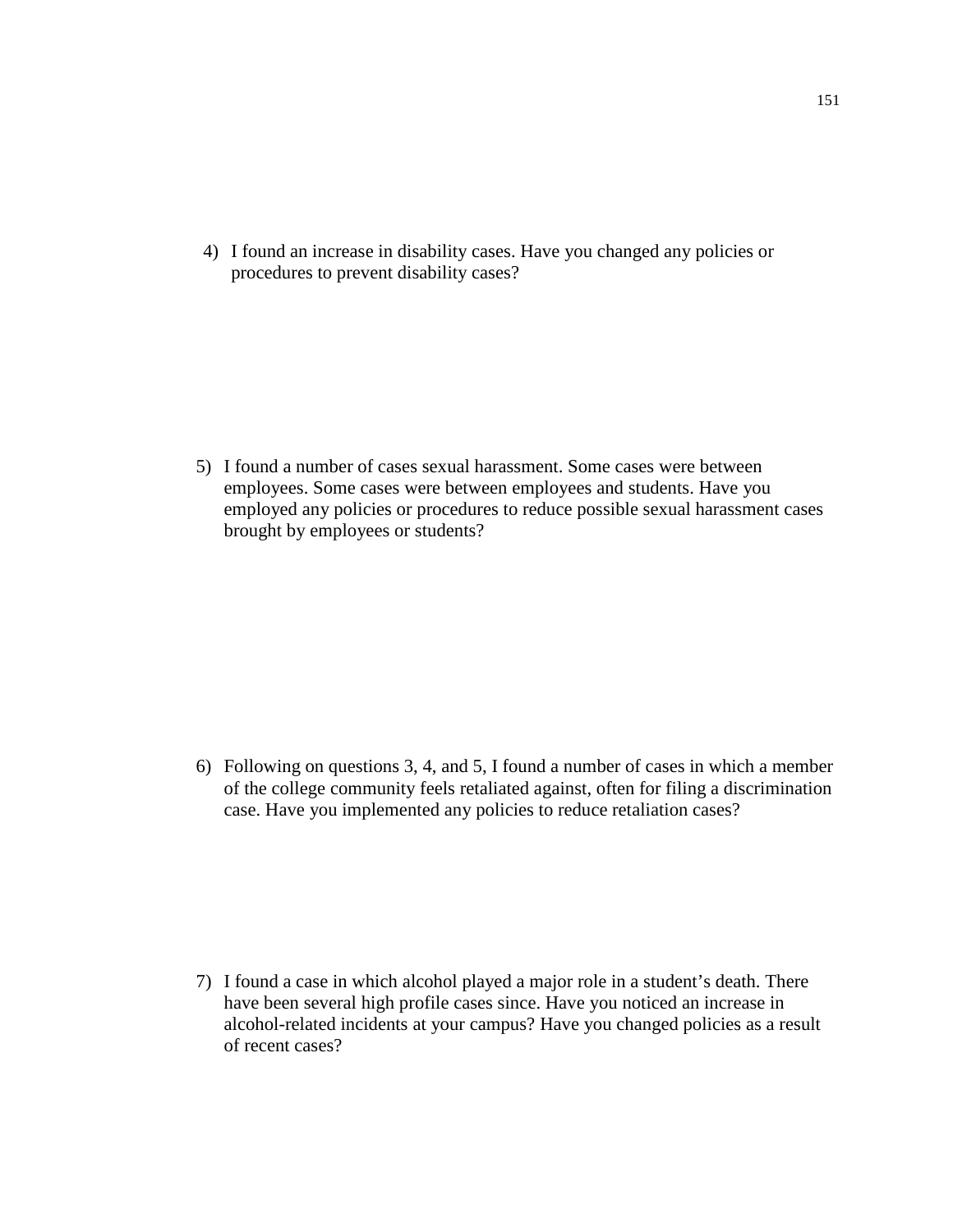8) While doing this study, I found several cases dealing with the Texas A&M Bonfire incident in which several students lost their lives in this tragic accident. Have you seen any changes at your school and at colleges in general, with respect to student safety?

9) Keeping on the subject of student safety, I found a case in which a student was suffering emotional distress and harmed himself while attempting to commit suicide. In the recent past, have you increased counseling services for such students?

10) One case that I encountered was Gratz v. Bollinger. You may be aware of it. It was later heard and ruled on by the United States Supreme Court. It dealt with minorities and admissions policies. Have you examined or changed your policy as a result of this case?

Thank you for helping me with this study!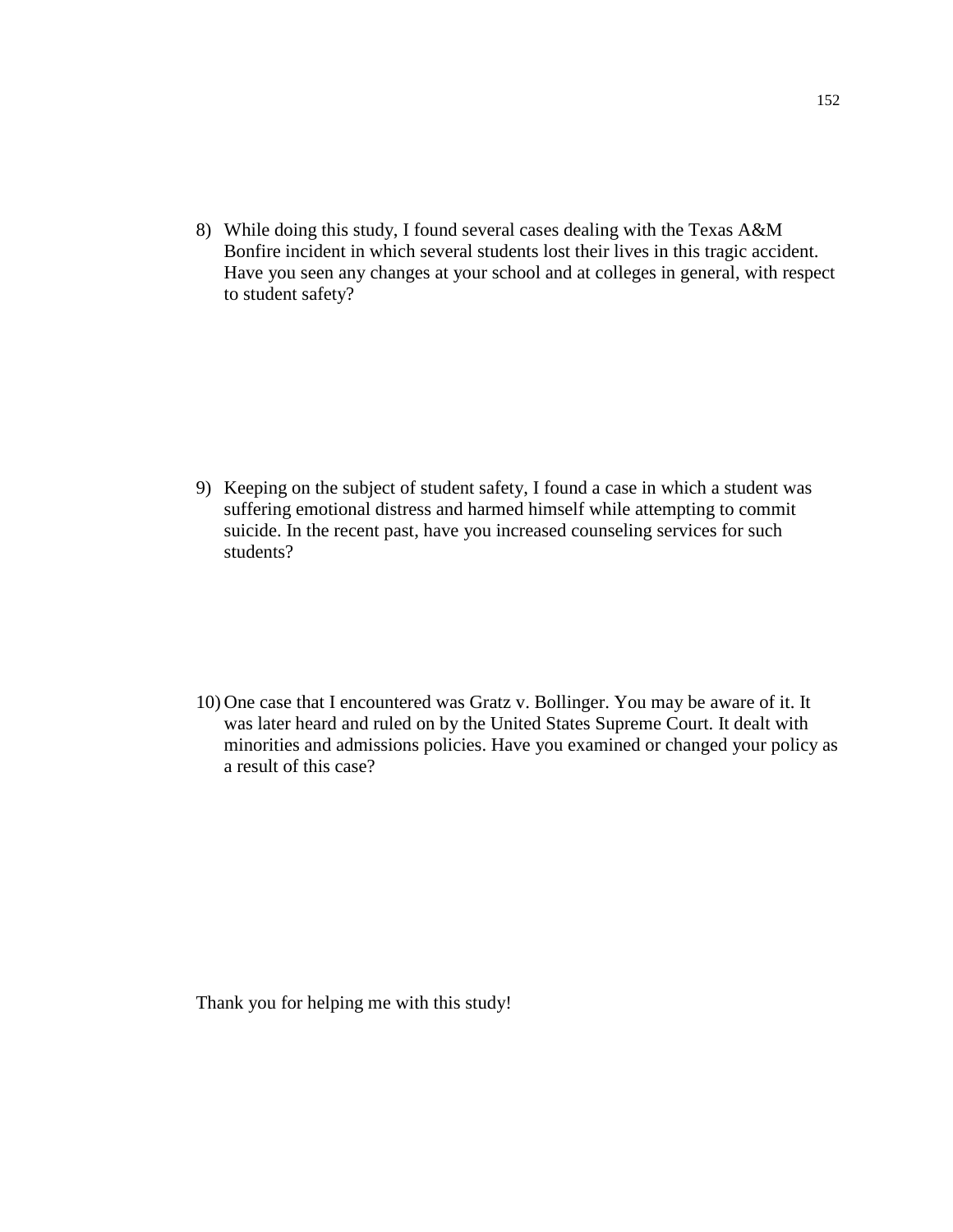- Breen v. Texas A&M University, 213 F.Supp.2d 766 (S.D. Tex. 2002).
- Brown v. Board of Education, 347 U.S. 483 (1954).
- Butts v. Shepard College, 569 S.E.2d 456 (W.Va. 2002).
- Carter v. Wallace Jr College, 173 F.Supp.2d 1204 (M.D. Ala. 2001).
- Central State University v. American Association for University Professors, Central State
- University Chapter, 526 U.S. 124 (1999).
- Chontos v. Rhea and Indiana University, 29 F. Supp.2d 931 (N.D. Ind. 1998).
- Cullen v. Indiana University Board of Trustees, 338 F.3d 693 (7th Cir. 2003).
- El Kouni v. Boston University, 169 F. Supp. 2d 1 (D. Mass, 2001).
- Equal Employment Opportunity Commission v. Board of Regents of the University of
- Wisconsin System 288 F.3d 296 (7th Cir. 2002).
- Gossett v. Langston University, 245 F. 3d 1172 (10th Cir. 2001).
- Gratz v. Bollinger, 539 U.S. 244 (2003).
- Grutter v. Bollinger 539 U.S. 306 (2003).
- Kashif v. Central State University, 729 N.E.2d 787 (Ohio Ct. App., 1999).
- Levin v. Yeshiva University, 754 N.E.2d 1099 (N.Y., 2001).
- Mora v. University of Miami, 15 F.Supp.2d 1324 (S.D. Fla. 1998).
- Muller v. Oregon, 208 U.S. 412 (1908).
- Munno v. New York, 698 N.Y.S.2d 107 (N.Y. App. Div. 1999).
- Peterson v. Fordham University, 761 N.Y.S.2d 33 (N.Y. App. Div. 2003).
- Plessy v. Ferguson, 163 U.S. 537 (1896).
- Podberesky v. Kirwan, 38 F.3d 147 (4th Cir. 1994).